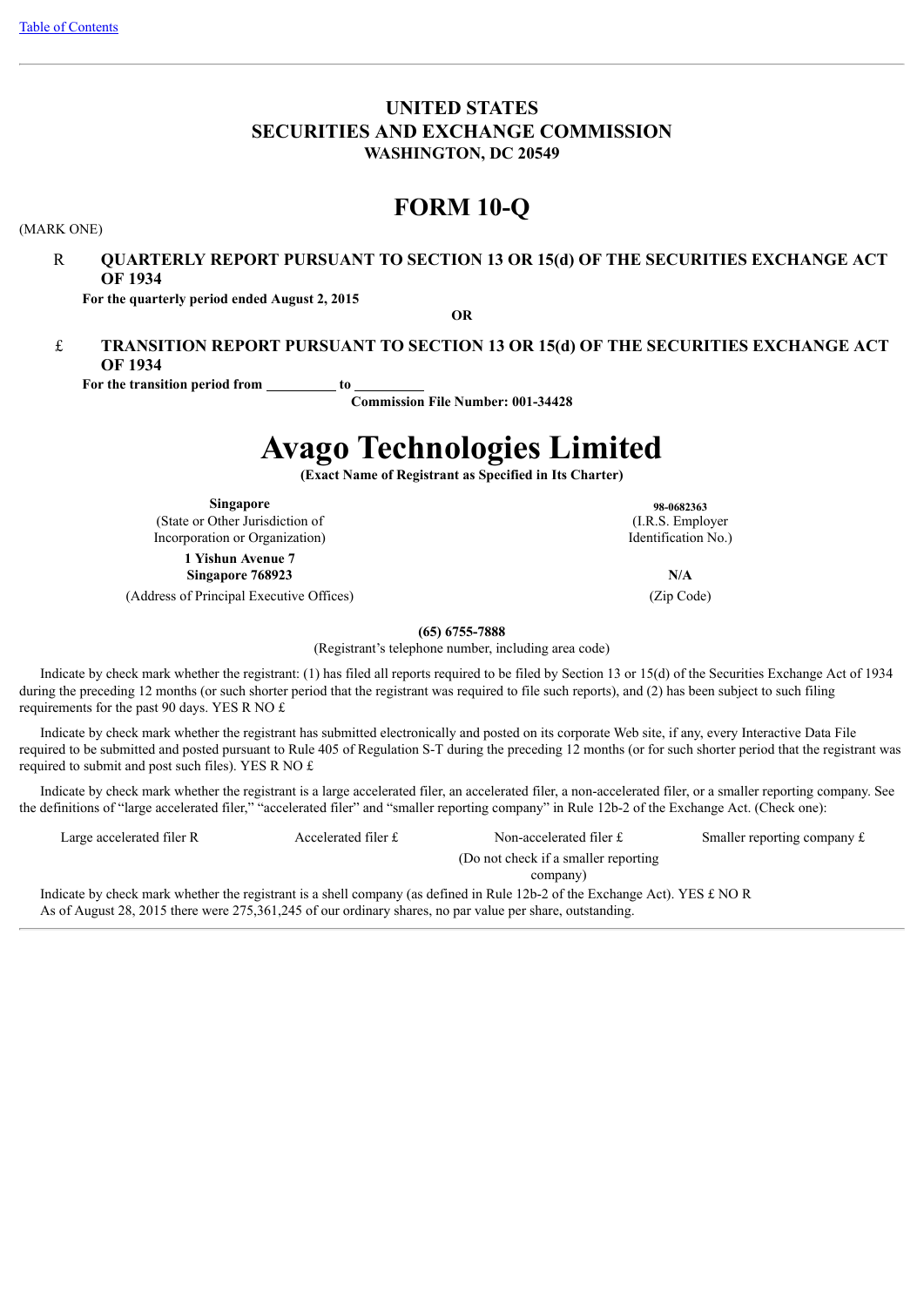## **AVAGO TECHNOLOGIES LIMITED Quarterly Report on Form 10-Q For the Quarterly Period Ended August 2, 2015**

## **TABLE OF CONTENTS**

<span id="page-1-0"></span>

|                                                                                                      | Page           |
|------------------------------------------------------------------------------------------------------|----------------|
| <b>PART I - FINANCIAL INFORMATION</b>                                                                | $\overline{3}$ |
| Item 1. Condensed Consolidated Financial Statements — Unaudited                                      | $\overline{3}$ |
| <u>Item 2. Management's Discussion and Analysis of Financial Condition and Results of Operations</u> | 28             |
| Item 3. Quantitative and Qualitative Disclosures About Market Risk                                   | 41             |
| Item 4. Controls and Procedures                                                                      | 41             |
| <b>PART II - OTHER INFORMATION</b>                                                                   | 42             |
| Item 1. Legal Proceedings                                                                            | 42             |
| Item 1A. Risk Factors                                                                                | 43             |
| <u>Item 2. Unregistered Sales of Equity Securities and Use of Proceeds</u>                           | <u>66</u>      |
| <b>Item 3. Defaults Upon Senior Securities</b>                                                       | <u>66</u>      |
| Item 4. Mine Safety Disclosures                                                                      | <u>66</u>      |
| Item 5. Other Information                                                                            | 66             |
| Item 6. Exhibits                                                                                     | 66             |
| <b>SIGNATURES</b>                                                                                    | 67             |
| <b>Exhibit Index</b>                                                                                 | 68             |
|                                                                                                      |                |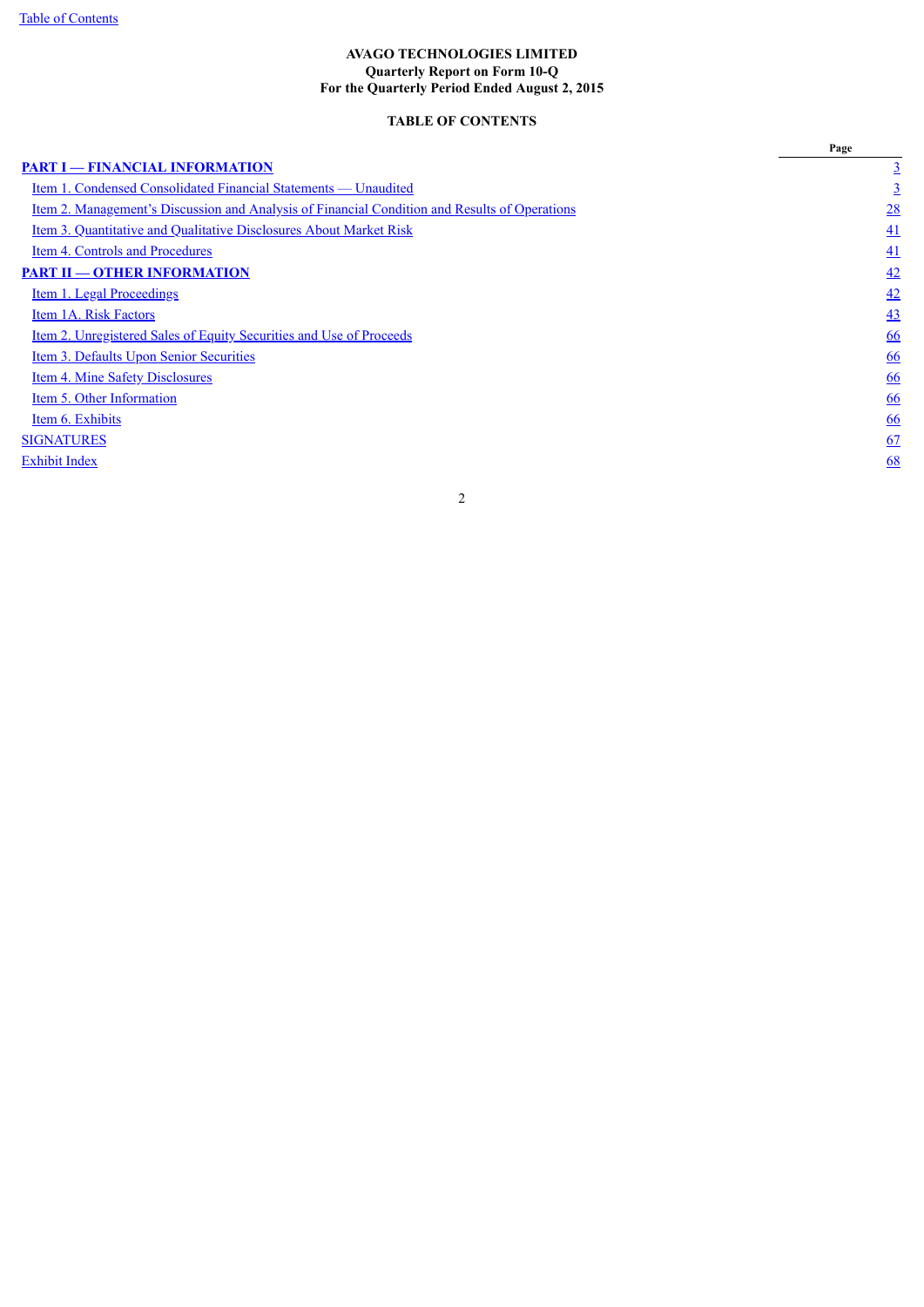## **PART I — FINANCIAL INFORMATION**

<span id="page-2-0"></span>**Item 1. Condensed Consolidated Financial Statements — Unaudited**

## **AVAGO TECHNOLOGIES LIMITED CONDENSED CONSOLIDATED BALANCE SHEETS — UNAUDITED (in millions, except share amounts)**

|                                                                                                                                                         | August 2,<br>2015 |       |      | November 2,<br>2014 |
|---------------------------------------------------------------------------------------------------------------------------------------------------------|-------------------|-------|------|---------------------|
| <b>ASSETS</b>                                                                                                                                           |                   |       |      |                     |
| Current assets:                                                                                                                                         |                   |       |      |                     |
| Cash and cash equivalents                                                                                                                               | $\$$              | 1,354 | \$   | 1,604               |
| Trade accounts receivable, net                                                                                                                          |                   | 809   |      | 782                 |
| Inventory                                                                                                                                               |                   | 507   |      | 519                 |
| Other current assets                                                                                                                                    |                   | 390   |      | 302                 |
| Assets held-for-sale                                                                                                                                    |                   | 109   |      | 628                 |
| Total current assets                                                                                                                                    |                   | 3,169 |      | 3,835               |
| Property, plant and equipment, net                                                                                                                      |                   | 1,392 |      | 1,158               |
| Goodwill                                                                                                                                                |                   | 1,729 |      | 1,596               |
| Intangible assets, net                                                                                                                                  |                   | 3,469 |      | 3,617               |
| Other long-term assets                                                                                                                                  |                   | 229   |      | 285                 |
| Total assets                                                                                                                                            | $\mathbb{S}$      | 9,988 | $\$$ | 10,491              |
| <b>LIABILITIES AND SHAREHOLDERS' EQUITY</b>                                                                                                             |                   |       |      |                     |
| Current liabilities:                                                                                                                                    |                   |       |      |                     |
| Accounts payable                                                                                                                                        | \$                | 501   | \$   | 515                 |
| Employee compensation and benefits                                                                                                                      |                   | 230   |      | 219                 |
| Other current liabilities                                                                                                                               |                   | 175   |      | 236                 |
| Current portion of long-term debt                                                                                                                       |                   | 46    |      | 46                  |
| Total current liabilities                                                                                                                               |                   | 952   |      | 1,016               |
| Long-term liabilities:                                                                                                                                  |                   |       |      |                     |
| Convertible notes payable to related party                                                                                                              |                   |       |      | 920                 |
| Long-term debt                                                                                                                                          |                   | 3,915 |      | 4,543               |
| Pension and post-retirement benefit obligations                                                                                                         |                   | 467   |      | 506                 |
| Other long-term liabilities                                                                                                                             |                   | 373   |      | 263                 |
| <b>Total liabilities</b>                                                                                                                                |                   | 5,707 |      | 7,248               |
| Commitments and contingencies (Note 11)                                                                                                                 |                   |       |      |                     |
| Shareholders' equity:                                                                                                                                   |                   |       |      |                     |
| Ordinary shares, no par value; 274,908,309 shares and 254,330,630 shares issued and outstanding on August 2,<br>2015 and November 2, 2014, respectively |                   | 2,403 |      | 2,009               |
| Retained earnings                                                                                                                                       |                   | 1,927 |      | 1,284               |
| Accumulated other comprehensive loss                                                                                                                    |                   | (49)  |      | (50)                |
| Total shareholders' equity                                                                                                                              |                   | 4,281 |      | 3,243               |
| Total liabilities and shareholders' equity                                                                                                              | \$                | 9,988 | \$   | 10,491              |

The accompanying notes are an integral part of these unaudited condensed consolidated financial statements.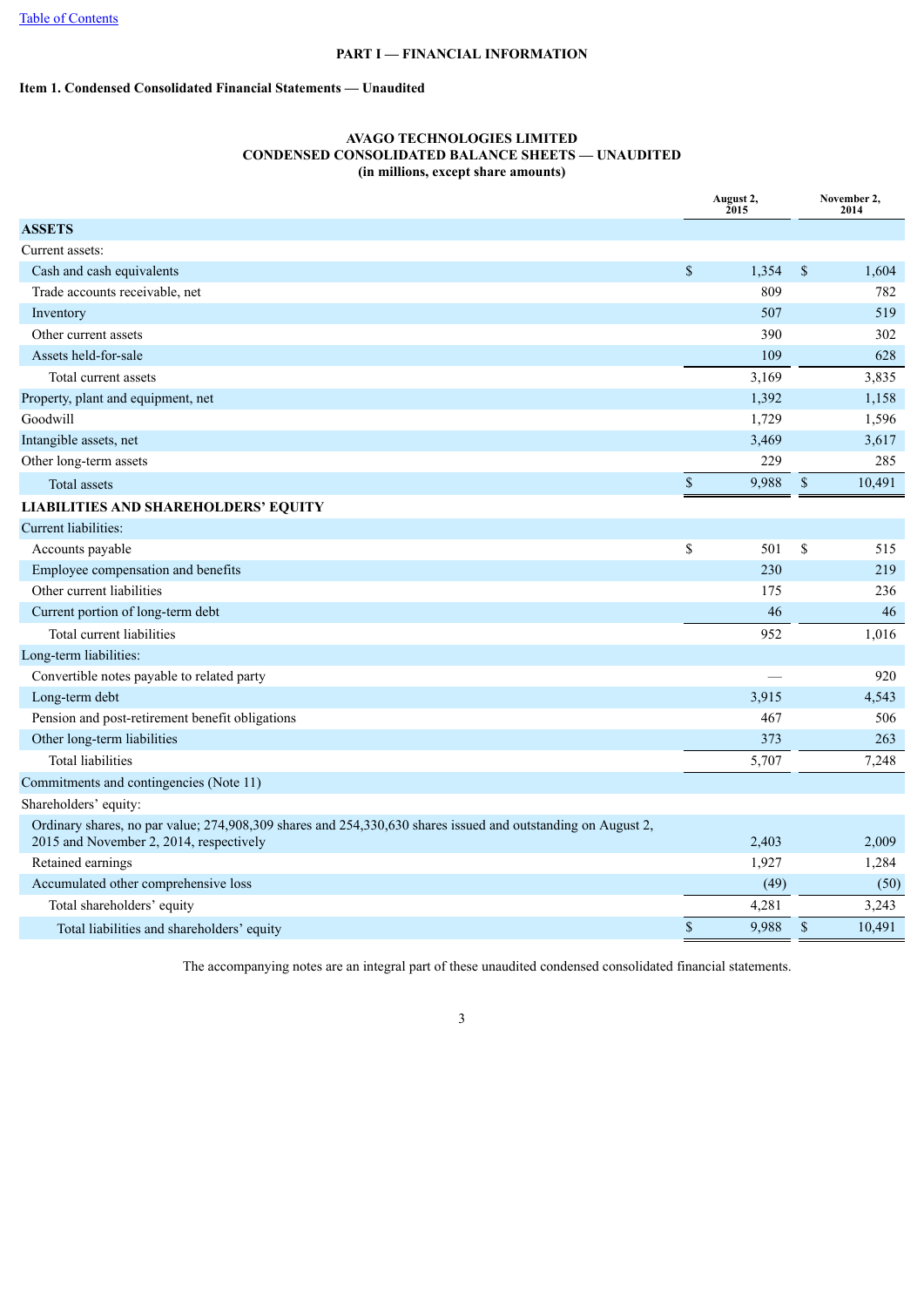## **AVAGO TECHNOLOGIES LIMITED CONDENSED CONSOLIDATED STATEMENTS OF OPERATIONS — UNAUDITED (in millions, except per share amounts)**

|                                                                                                                                                                      | <b>Fiscal Quarter Ended</b> |                   |               |                   |                    | <b>Three Fiscal Quarters Ended</b> |              |                   |
|----------------------------------------------------------------------------------------------------------------------------------------------------------------------|-----------------------------|-------------------|---------------|-------------------|--------------------|------------------------------------|--------------|-------------------|
|                                                                                                                                                                      |                             | August 2,<br>2015 |               | August 3,<br>2014 |                    | August 2,<br>2015                  |              | August 3,<br>2014 |
| Net revenue                                                                                                                                                          | $\mathbb{S}$                | 1,735             | $\mathbb{S}$  | 1,269             | $\mathbb{S}$       | 4,984                              | \$           | 2,679             |
| Cost of products sold:                                                                                                                                               |                             |                   |               |                   |                    |                                    |              |                   |
| Cost of products sold                                                                                                                                                |                             | 720               |               | 760               |                    | 2,068                              |              | 1,433             |
| Amortization of intangible assets                                                                                                                                    |                             | 129               |               | 105               |                    | 355                                |              | 141               |
| Restructuring charges                                                                                                                                                |                             | $\overline{2}$    |               | 11                |                    | 5                                  |              | 16                |
| Total cost of products sold                                                                                                                                          |                             | 851               |               | 876               |                    | 2,428                              |              | 1,590             |
| Gross margin                                                                                                                                                         |                             | 884               |               | 393               |                    | 2,556                              |              | 1,089             |
| Research and development                                                                                                                                             |                             | 276               |               | 240               |                    | 762                                |              | 461               |
| Selling, general and administrative                                                                                                                                  |                             | 143               |               | 137               |                    | 368                                |              | 278               |
| Amortization of intangible assets                                                                                                                                    |                             | 68                |               | 91                |                    | 186                                |              | 106               |
| Restructuring and asset impairment charges                                                                                                                           |                             | 98                |               | 87                |                    | 122                                |              | 107               |
| Total operating expenses                                                                                                                                             |                             | 585               |               | 555               |                    | 1,438                              |              | 952               |
| Operating income (loss)                                                                                                                                              |                             | 299               |               | (162)             |                    | 1,118                              |              | 137               |
| Interest expense                                                                                                                                                     |                             | (43)              |               | (55)              |                    | (150)                              |              | (56)              |
| Other income (expense), net                                                                                                                                          |                             | 11                |               | (2)               |                    | 14                                 |              | (2)               |
| Income (loss) from continuing operations before income taxes                                                                                                         |                             | 267               |               | (219)             |                    | 982                                |              | 79                |
| Provision for (benefit from) income taxes                                                                                                                            |                             | 23                |               | (99)              |                    | 61                                 |              | (93)              |
| Income (loss) from continuing operations                                                                                                                             |                             | 244               |               | (120)             |                    | 921                                |              | 172               |
| Income (loss) from discontinued operations (including a gain on disposal of \$14<br>million for the three fiscal quarters ended August 2, 2015), net of income taxes |                             | (4)               |               | (44)              |                    | 14                                 |              | (44)              |
| Net income (loss)                                                                                                                                                    | $\mathbb{S}$                | 240               | $\mathbb{S}$  | (164)             | $\mathbb{S}$       | 935                                | $\mathbb{S}$ | 128               |
|                                                                                                                                                                      |                             |                   |               |                   |                    |                                    |              |                   |
| Basic income (loss) per share:                                                                                                                                       |                             |                   |               |                   |                    |                                    |              |                   |
| Income (loss) per share from continuing operations                                                                                                                   | \$                          | 0.92              | $\mathcal{S}$ | (0.48)            | $\mathbf{\hat{S}}$ | 3.54                               | \$           | 0.69              |
| Income (loss) per share from discontinued operations                                                                                                                 | \$                          | (0.01)            | $\mathbb{S}$  | (0.17)            | $\mathbf{\hat{s}}$ | 0.06                               | \$           | (0.18)            |
| Net income (loss) per share                                                                                                                                          | $\$$                        | 0.91              | \$            | $(0.65)$ \$       |                    | 3.60                               | $\$$         | 0.51              |
|                                                                                                                                                                      |                             |                   |               |                   |                    |                                    |              |                   |
| Diluted income (loss) per share:                                                                                                                                     |                             |                   |               |                   |                    |                                    |              |                   |
| Income (loss) per share from continuing operations                                                                                                                   | \$                          | 0.85              | \$            | (0.48)            | -\$                | 3.25                               | \$           | 0.65              |
| Income (loss) per share from discontinued operations                                                                                                                 | $\$$                        | $(0.01)$ \$       |               | $(0.17)$ \$       |                    | 0.05                               | $\mathbb{S}$ | (0.17)            |
| Net income (loss) per share                                                                                                                                          | \$                          | $0.84$ \$         |               | $(0.65)$ \$       |                    | 3.30 S                             |              | $0.48\,$          |
|                                                                                                                                                                      |                             |                   |               |                   |                    |                                    |              |                   |
| Weighted-average shares:                                                                                                                                             |                             |                   |               |                   |                    |                                    |              |                   |
| Basic                                                                                                                                                                |                             | 265               |               | 252               |                    | 260                                |              | 251               |
| Diluted                                                                                                                                                              |                             | 287               |               | 252               |                    | 283                                |              | 265               |
|                                                                                                                                                                      |                             |                   |               |                   |                    |                                    |              |                   |
| Cash dividends declared and paid per share                                                                                                                           | $\mathbb S$                 | $0.40\,$          | $\mathbb{S}$  | 0.29              | $\mathbb S$        | 1.13                               | $\mathbb{S}$ | 0.81              |

The accompanying notes are an integral part of these unaudited condensed consolidated financial statements.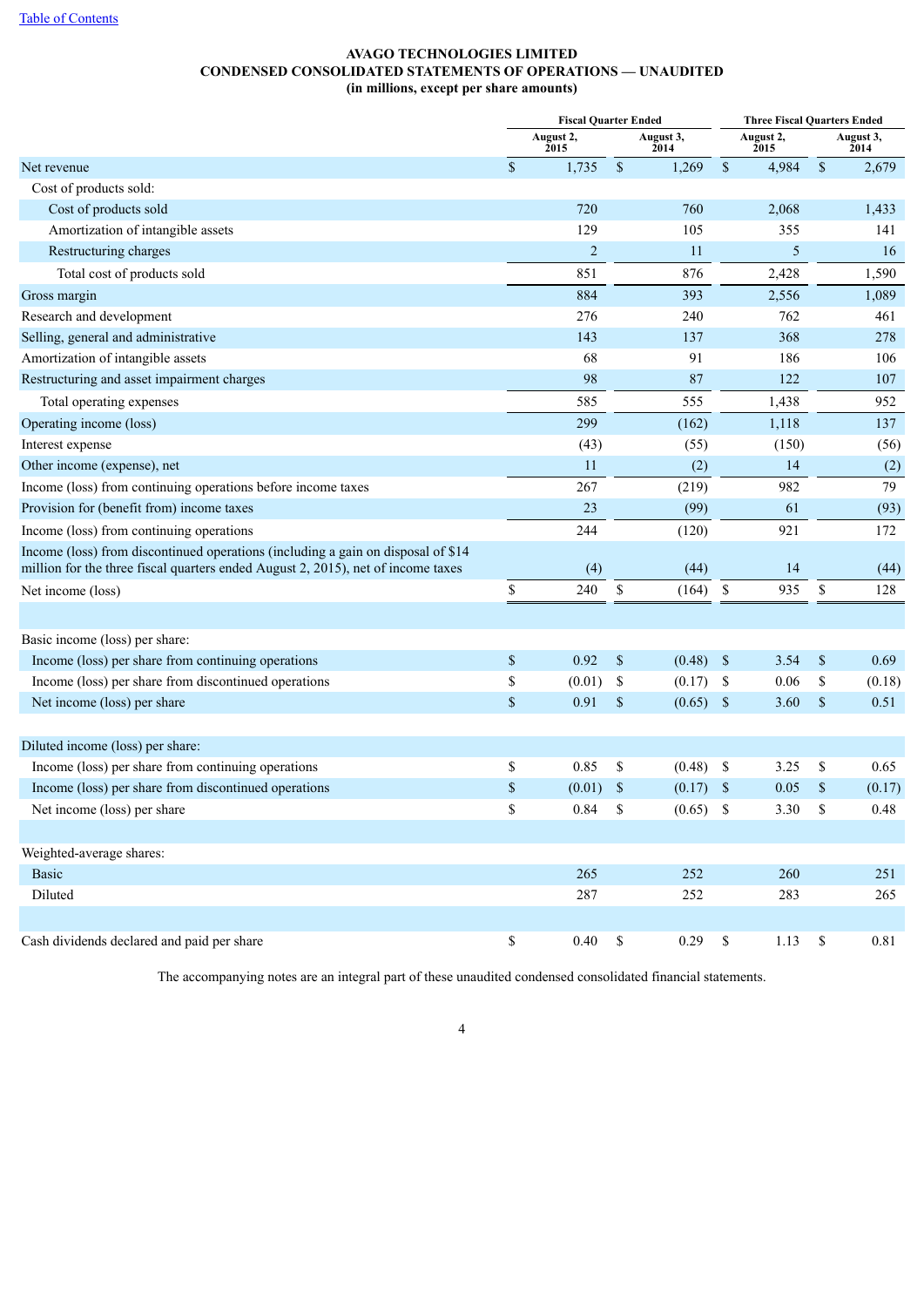## **AVAGO TECHNOLOGIES LIMITED CONDENSED CONSOLIDATED STATEMENTS OF COMPREHENSIVE INCOME (LOSS) — UNAUDITED (in millions)**

|                                                                    | <b>Fiscal Quarter Ended</b> |  |                   | <b>Three Fiscal Quarters Ended</b> |                   |  |                   |
|--------------------------------------------------------------------|-----------------------------|--|-------------------|------------------------------------|-------------------|--|-------------------|
|                                                                    | August 2,<br>2015           |  | August 3,<br>2014 |                                    | August 2,<br>2015 |  | August 3,<br>2014 |
| Net income (loss)                                                  | 240                         |  | (164)             |                                    | 935               |  | 128               |
| Other comprehensive income (loss), net of tax:                     |                             |  |                   |                                    |                   |  |                   |
| Unrealized gains and amendment on retirement-related benefit plans |                             |  |                   |                                    |                   |  |                   |
| Reclassification to net income (loss)                              |                             |  |                   |                                    |                   |  | (3)               |
| Other comprehensive income (loss)                                  |                             |  |                   |                                    |                   |  | (1)               |
| Comprehensive income (loss)                                        | 240                         |  | (164)             |                                    | 936               |  |                   |

The accompanying notes are an integral part of these unaudited condensed consolidated financial statements.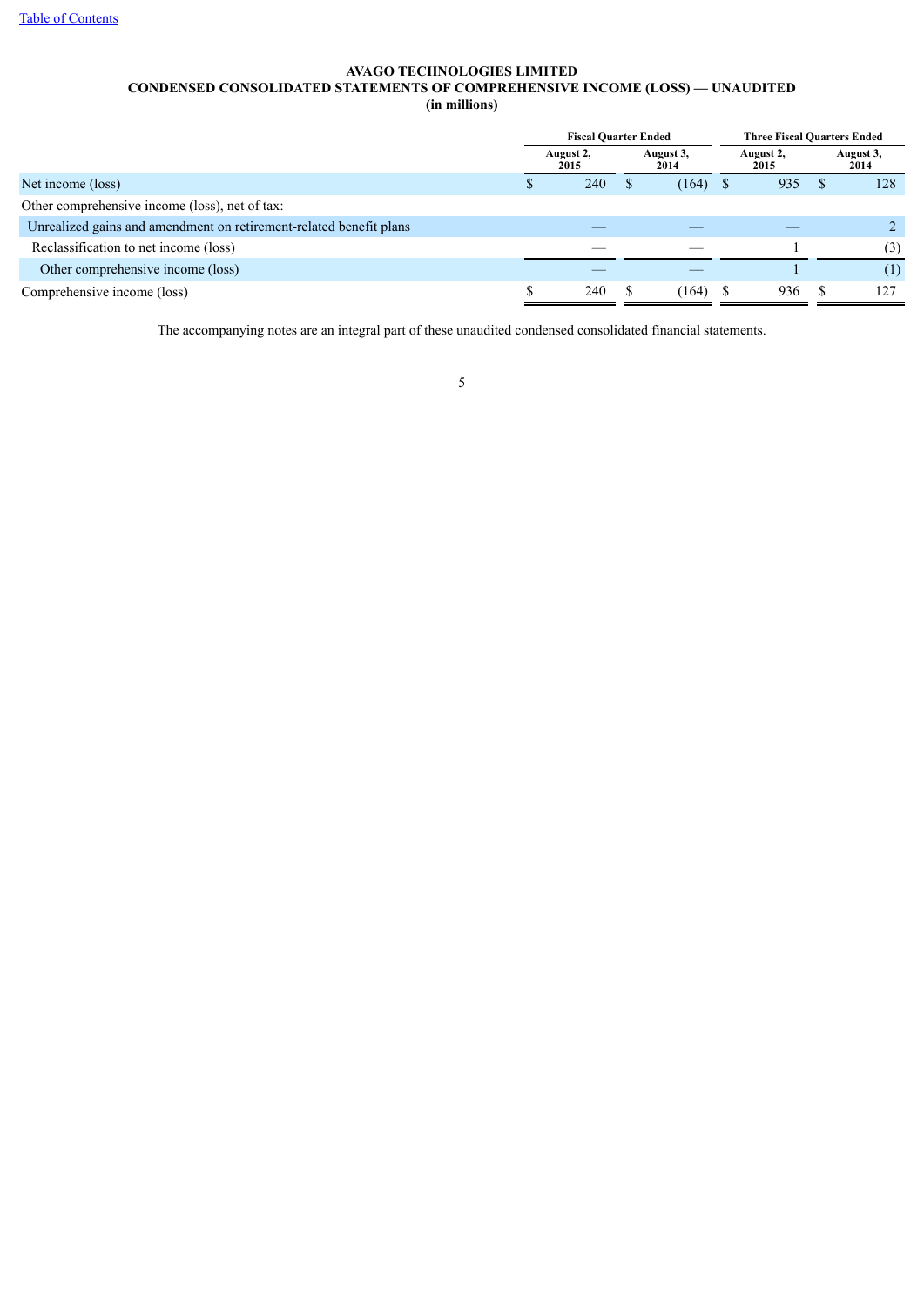## **AVAGO TECHNOLOGIES LIMITED CONDENSED CONSOLIDATED STATEMENTS OF CASH FLOWS — UNAUDITED (in millions)**

|                                                                                                                                                                                                                                                                                                                                                                                                                                                                                                |                   | <b>Three Fiscal Quarters Ended</b> |  |
|------------------------------------------------------------------------------------------------------------------------------------------------------------------------------------------------------------------------------------------------------------------------------------------------------------------------------------------------------------------------------------------------------------------------------------------------------------------------------------------------|-------------------|------------------------------------|--|
| Cash flows from operating activities:<br>Net income<br>Adjustments to reconcile net income to net cash provided by operating activities:<br>Depreciation and amortization<br>Amortization of debt issuance costs and accretion of debt discount<br>Share-based compensation<br>Tax benefits from share-based compensation<br>Excess tax benefits from share-based compensation<br>Non-cash portion of restructuring and asset impairment charges<br>Gain on sale of business<br>Deferred taxes | August 2,<br>2015 | August 3,<br>2014                  |  |
|                                                                                                                                                                                                                                                                                                                                                                                                                                                                                                |                   |                                    |  |
|                                                                                                                                                                                                                                                                                                                                                                                                                                                                                                | 935<br>\$         | $\mathbf{\$}$<br>128               |  |
|                                                                                                                                                                                                                                                                                                                                                                                                                                                                                                |                   |                                    |  |
|                                                                                                                                                                                                                                                                                                                                                                                                                                                                                                | 712               | 375                                |  |
|                                                                                                                                                                                                                                                                                                                                                                                                                                                                                                | 18                | $7\phantom{.0}$                    |  |
|                                                                                                                                                                                                                                                                                                                                                                                                                                                                                                | 169               | 109                                |  |
|                                                                                                                                                                                                                                                                                                                                                                                                                                                                                                | 105               |                                    |  |
|                                                                                                                                                                                                                                                                                                                                                                                                                                                                                                | (102)             |                                    |  |
|                                                                                                                                                                                                                                                                                                                                                                                                                                                                                                | 75                |                                    |  |
|                                                                                                                                                                                                                                                                                                                                                                                                                                                                                                | (14)              |                                    |  |
|                                                                                                                                                                                                                                                                                                                                                                                                                                                                                                | (35)              | (20)                               |  |
| Other                                                                                                                                                                                                                                                                                                                                                                                                                                                                                          | 20                | $\overline{7}$                     |  |
| Changes in assets and liabilities, net of acquisitions and disposals:                                                                                                                                                                                                                                                                                                                                                                                                                          |                   |                                    |  |
| Trade accounts receivable, net                                                                                                                                                                                                                                                                                                                                                                                                                                                                 | 22                | 110                                |  |
| Inventory                                                                                                                                                                                                                                                                                                                                                                                                                                                                                      | 63                | 199                                |  |
| Accounts payable                                                                                                                                                                                                                                                                                                                                                                                                                                                                               | (52)              | (39)                               |  |
| Employee compensation and benefits                                                                                                                                                                                                                                                                                                                                                                                                                                                             | (12)              | 18                                 |  |
| Other current assets and current liabilities                                                                                                                                                                                                                                                                                                                                                                                                                                                   | (130)             | 31                                 |  |
| Other long-term assets and long-term liabilities                                                                                                                                                                                                                                                                                                                                                                                                                                               | (38)              | (131)                              |  |
| Net cash provided by operating activities                                                                                                                                                                                                                                                                                                                                                                                                                                                      | 1,736             | 794                                |  |
| Cash flows from investing activities:                                                                                                                                                                                                                                                                                                                                                                                                                                                          |                   |                                    |  |
| Proceeds from sale of business                                                                                                                                                                                                                                                                                                                                                                                                                                                                 | 650               |                                    |  |
| Acquisition of businesses, net of cash acquired                                                                                                                                                                                                                                                                                                                                                                                                                                                | (394)             | (5,644)                            |  |
| Purchases of property, plant and equipment                                                                                                                                                                                                                                                                                                                                                                                                                                                     | (487)             | (220)                              |  |
| Proceeds from disposal of property, plant and equipment                                                                                                                                                                                                                                                                                                                                                                                                                                        | 63                |                                    |  |
| Purchases of investments                                                                                                                                                                                                                                                                                                                                                                                                                                                                       | (9)               |                                    |  |
| Proceeds from sale of investments                                                                                                                                                                                                                                                                                                                                                                                                                                                              |                   | 14                                 |  |
| Net cash used in investing activities                                                                                                                                                                                                                                                                                                                                                                                                                                                          | (177)             | (5,850)                            |  |
| Cash flows from financing activities:                                                                                                                                                                                                                                                                                                                                                                                                                                                          |                   |                                    |  |
| Debt repayments                                                                                                                                                                                                                                                                                                                                                                                                                                                                                | (1,627)           |                                    |  |
| Payment of assumed debt                                                                                                                                                                                                                                                                                                                                                                                                                                                                        | (178)             |                                    |  |
| Proceeds from term loan borrowings                                                                                                                                                                                                                                                                                                                                                                                                                                                             |                   | 4,600                              |  |
| Proceeds from issuance of convertible senior notes                                                                                                                                                                                                                                                                                                                                                                                                                                             |                   | 1,000                              |  |
| Debt issuance costs                                                                                                                                                                                                                                                                                                                                                                                                                                                                            |                   | (124)                              |  |
| Dividend payments to shareholders                                                                                                                                                                                                                                                                                                                                                                                                                                                              | (292)             | (203)                              |  |
| Issuance of ordinary shares                                                                                                                                                                                                                                                                                                                                                                                                                                                                    | 186               | 86                                 |  |
| Repurchases of ordinary shares                                                                                                                                                                                                                                                                                                                                                                                                                                                                 |                   | (12)                               |  |
| Excess tax benefits from share-based compensation                                                                                                                                                                                                                                                                                                                                                                                                                                              | 102               |                                    |  |
| Proceeds from government grants                                                                                                                                                                                                                                                                                                                                                                                                                                                                |                   | $\overline{c}$                     |  |
| Payment of capital lease obligations                                                                                                                                                                                                                                                                                                                                                                                                                                                           |                   | (1)                                |  |
| Net cash (used in) provided by financing activities                                                                                                                                                                                                                                                                                                                                                                                                                                            | (1, 809)          | 5,348                              |  |
| Net change in cash and cash equivalents                                                                                                                                                                                                                                                                                                                                                                                                                                                        | (250)             | 292                                |  |
| Cash and cash equivalents at the beginning of period                                                                                                                                                                                                                                                                                                                                                                                                                                           | 1,604             | 985                                |  |
| Cash and cash equivalents at end of period                                                                                                                                                                                                                                                                                                                                                                                                                                                     | \$<br>1,354       | \$<br>1,277                        |  |

The accompanying notes are an integral part of these unaudited condensed consolidated financial statements.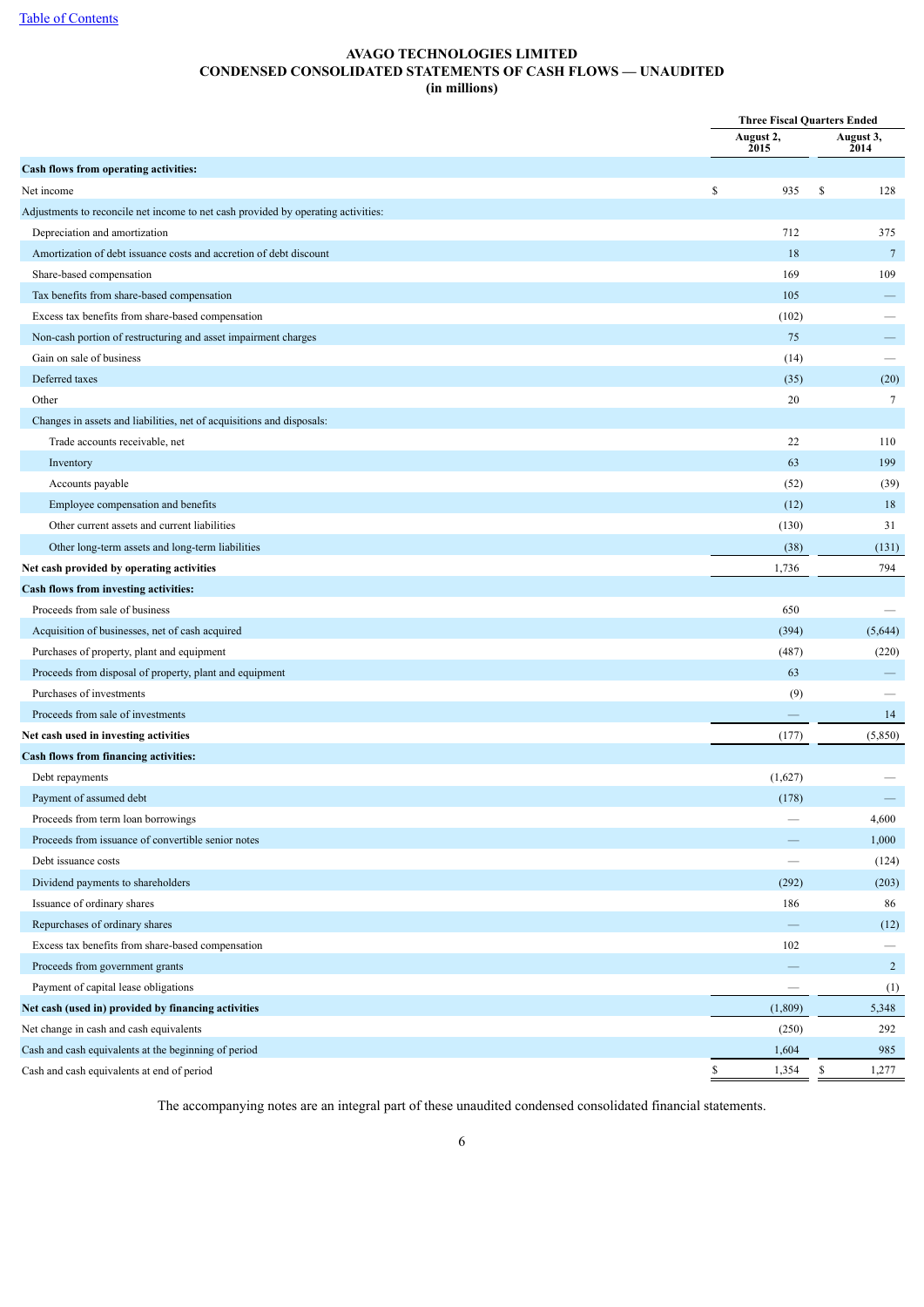## **AVAGO TECHNOLOGIES LIMITED**

## **NOTES TO UNAUDITED CONDENSED CONSOLIDATED FINANCIAL STATEMENTS**

## **1. Overview, Basis of Presentation and Significant Accounting Policies**

#### *Overview*

Avago Technologies Limited, or the Company, was organized under the laws of the Republic of Singapore in August 2005. We are a designer, developer and global supplier of a broad range of semiconductor devices with a focus on analog III-V based products and complex digital and mixed signal complementary metal oxide semiconductor based devices. We have a history of innovation and offer thousands of products that are used in end products such as smartphones, hard disk drives, computer servers, consumer appliances, data networking and telecommunications equipment, enterprise storage and servers, and factory automation and industrial equipment. We have four reportable segments: wireless communications, enterprise storage, wired infrastructure and industrial & other, which align with our target markets.

We operate on a 52- or 53-week fiscal year ending on the Sunday closest to October 31. Our fiscal year ending November 1, 2015, or fiscal year 2015, is a 52-week fiscal year. The first quarter of our fiscal year 2015 ended on February 1, 2015, the second quarter ended on May 3, 2015 and the third quarter ended on August 2, 2015. Our fiscal year ended November 2, 2014, or fiscal year 2014, was also a 52-week fiscal year.

References herein to "the Company", "we", "our", "us" and "Avago" are to Avago Technologies Limited and its consolidated subsidiaries, unless otherwise specified or the context otherwise requires.

#### *Basis of Presentation*

On November 18, 2014, we completed the sale of the LSI Corporation, or LSI, Axxia Networking Business and related assets, or the Axxia Business, for \$650 million to Intel Corporation, or Intel. Refer to Note 13. "Discontinued Operations" for more information.

On May 5, 2015, we completed our acquisition of Emulex Corporation, or Emulex, a leader in network connectivity, monitoring and management, for an aggregate purchase price of \$587 million, consisting of \$582 million of cash paid to Emulex stockholders and \$5 million for the fair value of partially vested assumed equity awards. The unaudited condensed consolidated financial statements include the results of operations of Emulex since May 5, 2015. Upon the acquisition of Emulex, we determined that we would sell Emulex's network visibility products business, which is not core to our business, referred to as Endace, to allow us to concentrate on other higher-growth opportunities. We classified Endace as held-for-sale as of August 2, 2015 and presented the results of this business since May 5, 2015 in income (loss) from discontinued operations in our unaudited condensed consolidated financial statements.

The accompanying unaudited condensed consolidated financial statements include the accounts of Avago Technologies Limited and its wholly-owned subsidiaries and have been prepared by us in accordance with accounting principles generally accepted in the United States, or GAAP, for interim financial information. This financial information reflects all adjustments which are, in the opinion of our management, of a normal recurring nature and necessary for a fair statement of the results for the periods presented. The November 2, 2014 condensed consolidated balance sheet data were derived from our audited consolidated financial statements included in our Annual Report on Form 10-K for fiscal year 2014, or 2014 Annual Report on Form 10-K, as filed with the Securities and Exchange Commission, or SEC, but do not include all disclosures required by GAAP. Intercompany transactions and balances have been eliminated in consolidation.

The operating results for the fiscal quarter and three fiscal quarters ended August 2, 2015 are not necessarily indicative of the results that may be expected for fiscal year 2015, or for any other future period.

## *Significant Accounting Policies*

*Use of estimates.* The preparation of consolidated financial statements in conformity with GAAP requires management to make estimates and assumptions that affect the amounts reported in our consolidated financial statements and accompanying notes. Actual results could differ materially from those estimates.

*Concentrations of credit risk and significant customers.* Our cash, cash equivalents and accounts receivable are potentially subject to concentration of credit risk. Cash and cash equivalents may be redeemable upon demand and are maintained with several financial institutions that management believes are of high credit quality and therefore bear minimal credit risk. We seek to mitigate our credit risks by spreading such risks across multiple counterparties and monitoring the risk profile of these counterparties. Our accounts receivable are derived from revenue earned from customers located around the world. We mitigate collection risks from our customers by performing regular credit evaluations of our customers' financial condition, and require collateral, such as letters of credit and bank guarantees, in certain circumstances.

We sell our products primarily through our direct sales force and distributors, and to a small extent, through manufacturers' representatives. One direct customer accounted for 21% and 30% of our net accounts receivable balance at August 2, 2015 and November 2, 2014, respectively. During the fiscal quarter and three fiscal quarters ended August 2, 2015, one direct customer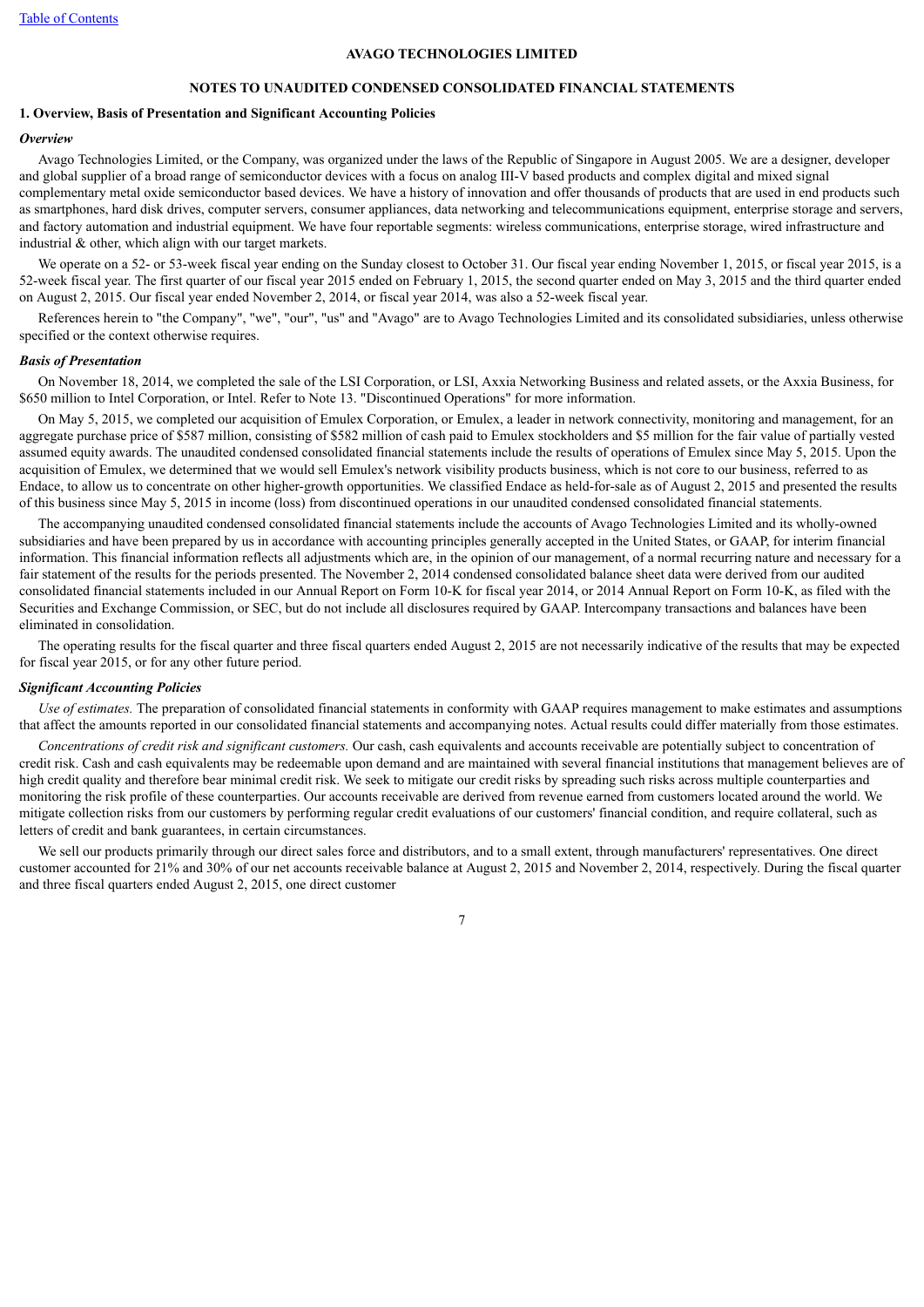represented 21% and 23% of our net revenue, respectively. During the fiscal quarter and three fiscal quarters ended August 3, 2014, one direct customer represented 15% and 17% of our net revenue, respectively. The majority of the revenues from this customer was included in our wireless communications segment.

*Warranty.* We accrue for the estimated costs of product warranties at the time revenue is recognized. Product warranty costs are estimated based upon our historical experience and specific identification of product requirements, which may fluctuate based on product mix. Additionally, we accrue for warranty costs associated with occasional or unanticipated product quality issues if a loss is probable and can be reasonably estimated.

The changes in accrued warranty were not material for the fiscal quarter or three fiscal quarters ended August 2, 2015.

*Net income (loss) per share*. Basic net income (loss) per share is computed using the weighted-average number of ordinary shares outstanding during the period. Diluted net income (loss) per share is computed using the weighted-average number of ordinary shares and potentially dilutive share equivalents outstanding during the period. Diluted shares outstanding include the dilutive effect of in-the-money options, restricted share units, or RSUs, employee share purchase rights under the Avago Technologies Limited Employee Share Purchase Plan, or ESPP, (together referred to as equity awards) and the 2.0% Convertible Senior Notes due 2021 issued by Avago Technologies Limited, or the Convertible Notes. The dilutive effect of equity awards is calculated based on the average share price for each fiscal period, using the treasury stock method. Under the treasury stock method, the amount the employee must pay for exercising share options and to purchase shares under the ESPP, the amount of compensation cost for future service that we have not yet recognized, and the amount of tax benefits that would be recognized when equity awards become deductible for income tax purposes are collectively assumed to be used to repurchase ordinary shares. During the fiscal quarter ended August 2, 2015, the Convertible Notes were converted in full and the resulting conversion obligation settled by a combination of \$1 billion in cash and the issuance of 13.8 million of our ordinary shares. The resulting incremental ordinary shares attributable to the conversion of the Convertible Notes are a component of diluted shares for the period prior to settlement and a component of basic weighted-average shares outstanding for the remainder of the period.

There were no material antidilutive equity awards for the fiscal quarter or three fiscal quarters ended August 2, 2015. Diluted net income (loss) per share for the fiscal quarter and three fiscal quarters ended August 3, 2014 excluded the potentially dilutive effect of weighted-average outstanding equity awards (options, RSUs and ESPP rights) to purchase 2 million and 1 million ordinary shares, respectively, as their effect was antidilutive. In the fiscal quarter ended August 3, 2014, we reported a net loss and excluded 8 million shares related to options, 7 million of incremental ordinary shares attributable to the conversion of the Convertible Notes and 1 million RSUs from the diluted loss per share computation.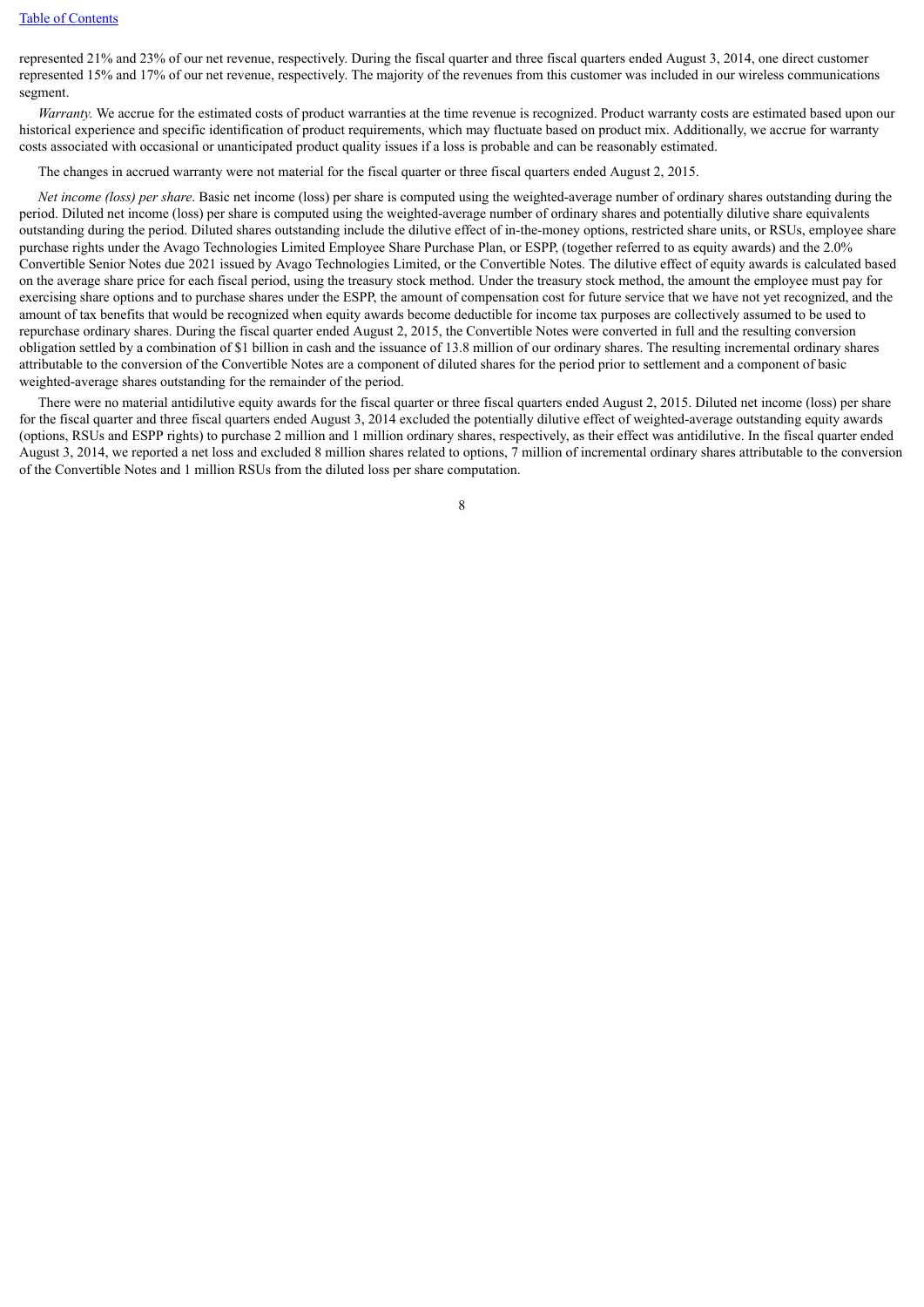The following is a reconciliation of the numerators and denominators of the basic and diluted net income (loss) per share computations for the periods presented (in millions, except per share data):

|                                                        | <b>Fiscal Ouarter Ended</b> |               |                   | <b>Three Fiscal Quarters Ended</b> |      |               |        |  |  |  |  |  |  |  |  |  |  |  |                   |  |                   |
|--------------------------------------------------------|-----------------------------|---------------|-------------------|------------------------------------|------|---------------|--------|--|--|--|--|--|--|--|--|--|--|--|-------------------|--|-------------------|
|                                                        | August 2,<br>2015           |               | August 3,<br>2014 |                                    |      |               |        |  |  |  |  |  |  |  |  |  |  |  | August 2,<br>2015 |  | August 3,<br>2014 |
| Net income (loss) (Numerator):                         |                             |               |                   |                                    |      |               |        |  |  |  |  |  |  |  |  |  |  |  |                   |  |                   |
| Income (loss) from continuing operations               | \$<br>244                   | \$            | (120)             | <sup>\$</sup>                      | 921  | <sup>\$</sup> | 172    |  |  |  |  |  |  |  |  |  |  |  |                   |  |                   |
| Income (loss) from discontinued operations             | (4)                         |               | (44)              |                                    | 14   |               | (44)   |  |  |  |  |  |  |  |  |  |  |  |                   |  |                   |
| Net income (loss)                                      | \$<br>240                   | \$            | (164)             | \$                                 | 935  | \$            | 128    |  |  |  |  |  |  |  |  |  |  |  |                   |  |                   |
| <b>Shares (Denominator):</b>                           |                             |               |                   |                                    |      |               |        |  |  |  |  |  |  |  |  |  |  |  |                   |  |                   |
| Basic weighted-average ordinary shares outstanding     | 265                         |               | 252               |                                    | 260  |               | 251    |  |  |  |  |  |  |  |  |  |  |  |                   |  |                   |
| Add incremental shares for:                            |                             |               |                   |                                    |      |               |        |  |  |  |  |  |  |  |  |  |  |  |                   |  |                   |
| Dilutive effect of share options, RSUs and ESPP rights | 13                          |               |                   |                                    | 12   |               | 7      |  |  |  |  |  |  |  |  |  |  |  |                   |  |                   |
| Dilutive effect of Convertible Notes                   | 9                           |               |                   |                                    | 11   |               | $\tau$ |  |  |  |  |  |  |  |  |  |  |  |                   |  |                   |
| Shares used in diluted computation                     | 287                         |               | 252               |                                    | 283  |               | 265    |  |  |  |  |  |  |  |  |  |  |  |                   |  |                   |
| Basic income (loss) per share:                         |                             |               |                   |                                    |      |               |        |  |  |  |  |  |  |  |  |  |  |  |                   |  |                   |
| Income (loss) per share from continuing operations     | \$<br>0.92                  | \$            | (0.48)            | \$                                 | 3.54 | \$            | 0.69   |  |  |  |  |  |  |  |  |  |  |  |                   |  |                   |
| Income (loss) per share from discontinued operations   | \$<br>(0.01)                | $\mathbb{S}$  | (0.17)            | <sup>\$</sup>                      | 0.06 | \$            | (0.18) |  |  |  |  |  |  |  |  |  |  |  |                   |  |                   |
| Net income (loss) per share                            | \$<br>0.91                  | \$            | (0.65)            | S                                  | 3.60 | <sup>\$</sup> | 0.51   |  |  |  |  |  |  |  |  |  |  |  |                   |  |                   |
|                                                        |                             |               |                   |                                    |      |               |        |  |  |  |  |  |  |  |  |  |  |  |                   |  |                   |
| Diluted income (loss) per share:                       |                             |               |                   |                                    |      |               |        |  |  |  |  |  |  |  |  |  |  |  |                   |  |                   |
| Income (loss) per share from continuing operations     | \$<br>0.85                  | $\mathcal{S}$ | (0.48)            | $\mathcal{S}$                      | 3.25 | $\mathbf S$   | 0.65   |  |  |  |  |  |  |  |  |  |  |  |                   |  |                   |
| Income (loss) per share from discontinued operations   | \$<br>(0.01)                | <sup>\$</sup> | (0.17)            | -S                                 | 0.05 | \$            | (0.17) |  |  |  |  |  |  |  |  |  |  |  |                   |  |                   |
| Net income (loss) per share                            | \$<br>0.84                  | $\mathbb{S}$  | (0.65)            | $\mathcal{S}$                      | 3.30 | \$            | 0.48   |  |  |  |  |  |  |  |  |  |  |  |                   |  |                   |

*Supplemental cash flow disclosures.* At August 2, 2015 and November 2, 2014, we had \$43 million and \$45 million, respectively, of unpaid purchases of property, plant, and equipment included in accounts payable and other current liabilities. Amounts reported as unpaid purchases will be recorded as cash outflows from investing activities for purchases of property, plant, and equipment in the unaudited condensed consolidated statements of cash flows in the period in which they are paid.

#### *Recently Adopted Accounting Guidance*

In April 2014, the Financial Accounting Standards Board, or FASB, issued authoritative guidance that raises the threshold for a disposal transaction to qualify as a discontinued operation and requires additional disclosures about discontinued operations and disposals of individually significant components that do not qualify as discontinued operations, with early adoption permitted. We adopted this guidance early during the third fiscal quarter ended August 2, 2015. The impact on presentation of our results of operations and disclosures of discontinued operations and disposals of individually significant components are reflected in our consolidated financial statements presented herein.

In November 2014, the FASB issued authoritative guidance that provides guidance on whether and at what threshold an acquired business or not-for-profit organization can apply pushdown accounting. This guidance provides an option to apply pushdown accounting in the separate financial statements of an acquired entity upon the occurrence of an event in which an acquirer obtains control of the acquired entity. The guidance was effective on November 18, 2014. After the effective date, an acquired entity can make an election to apply the guidance to future change-in-control events or to its most recent changein-control event. However, if the financial statements for the period in which the most recent change-in-control event occurred already have been issued or made available to be issued, the application of this guidance would be a change in accounting principle. The adoption of this guidance did not impact our consolidated financial statements.

In July 2013, the FASB issued an amendment to the accounting guidance related to the financial statement presentation of an unrecognized tax benefit when a net operating loss carryforward, a similar tax loss or a tax credit carryforward exists. The guidance requires an unrecognized tax benefit to be presented as a decrease in a deferred tax asset where a net operating loss, a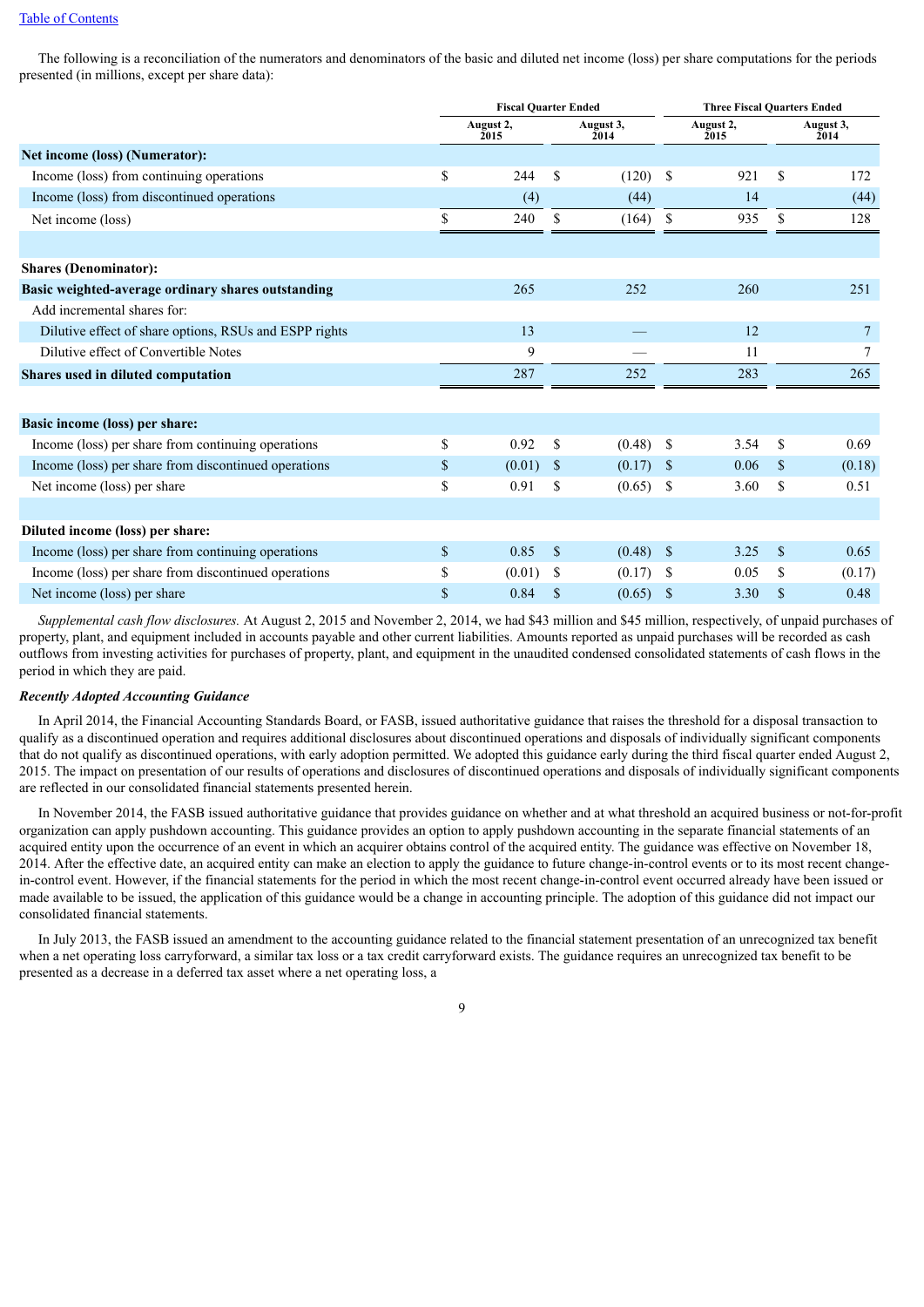similar tax loss or a tax credit carryforward exists and certain criteria are met. This guidance was effective for the first quarter of our fiscal year 2015. The adoption of this guidance did not have a significant impact on our consolidated balance sheets.

#### *Recent Accounting Guidance Not Yet Adopted*

In August 2015, the FASB issued an amendment to the accounting guidance related to the financial statement presentation and subsequent measurement of debt issuance costs associated with line-of-credit arrangements. Given the absence of authoritative guidance related to debt issuance costs related to line-ofcredit arrangements within an update issued in April 2015, deferral and presentation of debt issuance costs as an asset and subsequently amortizing the deferred debt issuance costs ratably over the term of the line of credit arrangement is permitted. We are currently evaluating the impact that this guidance will have on our consolidated financial statements.

In August 2015, the FASB deferred the effective date of the authoritative guidance that outlines a single comprehensive model for entities to use in accounting for revenue arising from contracts with customers and will supersede most current revenue recognition guidance. The guidance will be effective for the first quarter of our fiscal year 2019. Early adoption is permitted, but not before the first quarter of our fiscal year 2018. The new guidance is required to be applied retrospectively to each prior reporting period presented or retrospectively with the cumulative effect of initially applying it recognized at the date of initial application. We have not yet selected a transition method and are currently evaluating the impact of this guidance on our consolidated financial statements.

In July 2015, the FASB issued an amendment to the accounting guidance related to the measurement of inventory. The amendment revises inventory to be measured at lower of cost and net realizable value from lower of cost or market. Subsequent measurement is unchanged for inventory measured using last-in, first-out (LIFO) or the retail inventory method. This guidance will be effective prospectively for the first quarter of our fiscal year 2018, with early application permitted. We are currently evaluating the impact that this guidance will have on our consolidated financial statements.

In May 2015, the FASB issued an amendment to permit a reporting entity, as a practical expedient, to measure the fair value of certain investments using the net asset value per share of the investment. Currently, investments valued using the practical expedient are categorized within the fair value hierarchy on the basis of whether the investment is redeemable with the investee at net asset value on the measurement date, never redeemable with the investee at net asset value, or redeemable with the investee at net asset value at a future date. The amendment removes the requirement to categorize investments for which fair values are measured using the net asset value per share practical expedient. It also limits disclosures to investments for which the entity has elected to measure the fair value using the practical expedient. The new guidance will be effective retrospectively to each prior reporting period presented for the first quarter of fiscal year 2017, with early application permitted. We are currently evaluating the impact this guidance will have on our consolidated financial statements including disclosures.

In April 2015, the FASB issued an amendment to the accounting guidance related to the financial statement presentation of debt issuance costs. The new guidance is required to be applied retrospectively to each prior reporting period presented. The guidance requires debt issuance costs to be presented on the balance sheet as a direct reduction to the carrying amount of debt, consistent with debt discounts or premiums. This guidance will be effective for the first quarter of our fiscal year 2017, with early application permitted. The adoption of this guidance will not have a material effect on our consolidated balance sheet presentation.

In April 2015, the FASB issued an amendment to the accounting guidance that provides a practical expedient to companies whose fiscal year end does not coincide with a calendar month-end. The practical expedient permits the entity to measure defined benefit plan assets and obligations using the calendar month-end that is closest to the entity's fiscal year-end and apply the practical expedient consistently from year to year. This guidance will be effective prospectively for the first quarter of our fiscal year 2017, with early application permitted. The adoption of this guidance will not have a material effect on our financial condition and results of operations.

In February 2015, the FASB issued an amendment to the accounting guidance related to the criteria for consolidation of certain legal entities. The guidance will be effective for the first quarter of our fiscal year 2018, with early adoption permitted. The guidance requires either retrospective application to each prior period presented or retrospective application with a cumulative adjustment to retained earnings as of the adoption date. We are currently evaluating the impact that this guidance will have on our financial condition and results of operations.

In June 2014, the FASB issued authoritative guidance that resolves the diverse accounting treatment for share-based payment awards that require a specific performance target to be achieved in order for employees to become eligible to vest in the awards. The guidance applies to entities that grant their employees share-based awards that include a performance target that could be achieved after the requisite service period. The guidance explicitly requires that a performance target of this nature be treated as a performance condition and should not be reflected in estimating the grant-date fair value of the award. This guidance will be effective for the first quarter of our fiscal year 2016. We are currently evaluating the impact that this guidance will have on our financial condition and results of operations.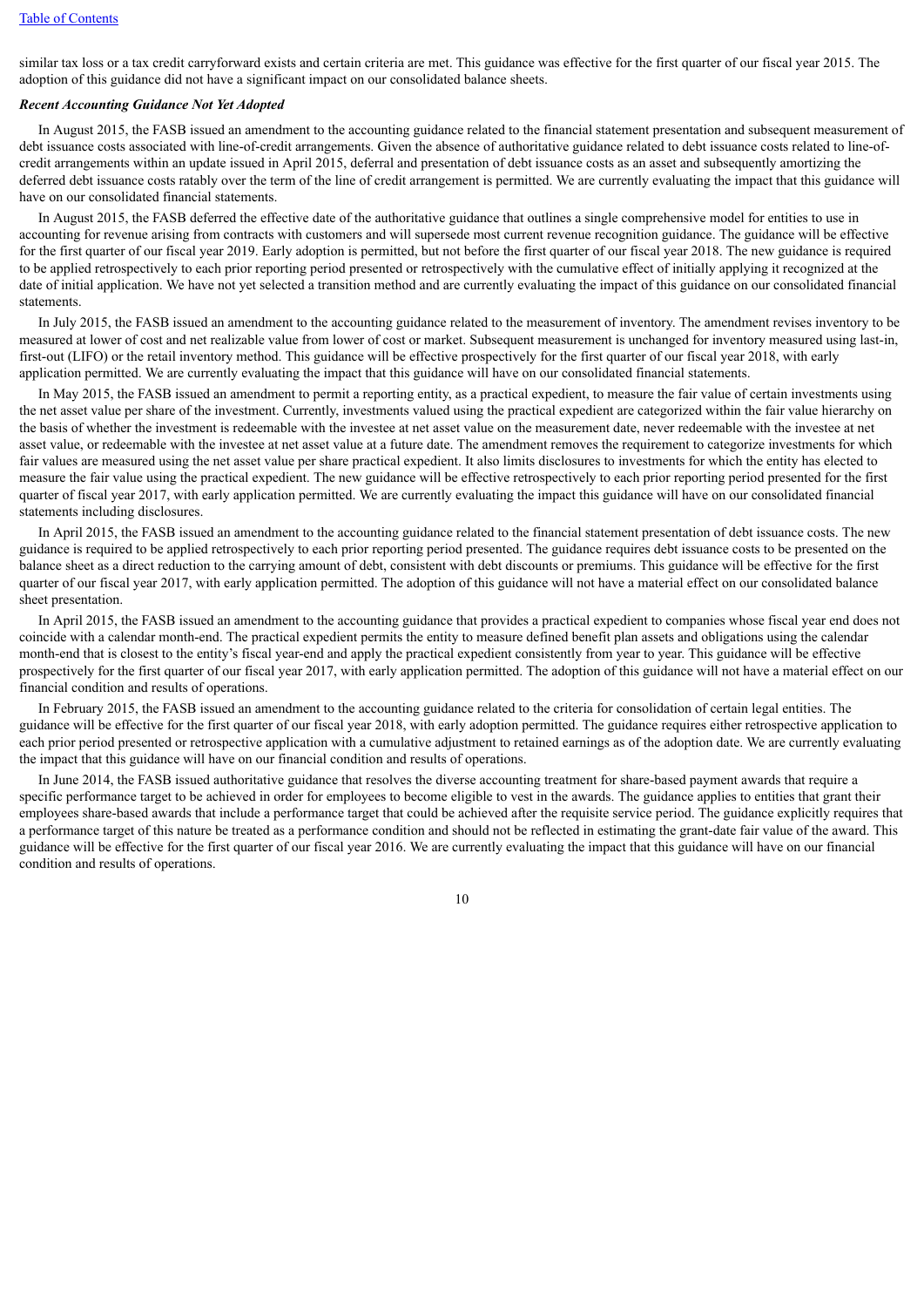## **2. Acquisitions**

## *Emulex Acquisition*

On May 5, 2015, we acquired Emulex, a leader in network connectivity, monitoring and management. We acquired Emulex to broaden our portfolios to better serve the enterprise storage end market. Total consideration consisted of the following (in millions):

| Cash paid to Emulex stockholders                     | 582 |
|------------------------------------------------------|-----|
| Fair value of partially vested assumed equity awards |     |
| Total purchase price                                 | 587 |
| Less: cash acquired                                  | 188 |
| Total purchase price, net of cash acquired           | 399 |

We allocated the purchase price to tangible and identifiable intangible assets acquired and liabilities assumed based on their estimated fair values. The fair value of identifiable intangible assets acquired was based on estimates and assumptions made by management at the time of acquisition. As additional information becomes available, such as finalization of the estimated fair values of tax accounts, we may revise our preliminary purchase price allocation during the remainder of the measurement period (which will not exceed 12 months from the acquisition date). Any such revisions or changes may be material.

Our preliminary allocation of the purchase price, net of cash acquired, is as follows (in millions):

|                                    |               | <b>Fair Value</b> |
|------------------------------------|---------------|-------------------|
| Trade accounts receivable          | $\mathbf{\$}$ | 50                |
| Inventory                          |               | 61                |
| Assets held-for-sale               |               | 83                |
| Other current assets               |               | $\overline{7}$    |
| Property, plant and equipment      |               | 28                |
| Goodwill                           |               | 138               |
| Intangible assets                  |               | 388               |
| Other long-term assets             |               | 13                |
| Accounts payable                   |               | (36)              |
| Employee compensation and benefits |               | (20)              |
| Other current liabilities          |               | (15)              |
| Long-term debt                     |               | (178)             |
| Other long-term liabilities        |               | (120)             |
| Fair value of net assets acquired  | \$            | 399               |
|                                    |               |                   |

Our results of continuing operations for the fiscal quarter and three fiscal quarters ended August 2, 2015 include \$89 million of net revenue related to the Emulex acquisition. It is impracticable to determine the effect on net income resulting from the Emulex acquisition for the fiscal quarter ended August 2, 2015, as we immediately integrated Emulex into our ongoing operations. Acquisition costs of \$6 million incurred in connection with this acquisition are included in selling, general and administrative expenses in the unaudited condensed consolidated statements of operations for the fiscal quarter and three fiscal quarters ended August 2, 2015.

Goodwill reflected the value of the skilled assembled workforce, sales growth from future new product offerings and services, and the anticipated unique synergies that would result from this acquisition. Goodwill is not deductible for tax purposes.

Refer to Note 3. "Supplemental Financial Information" for discussion on assets held-for-sale.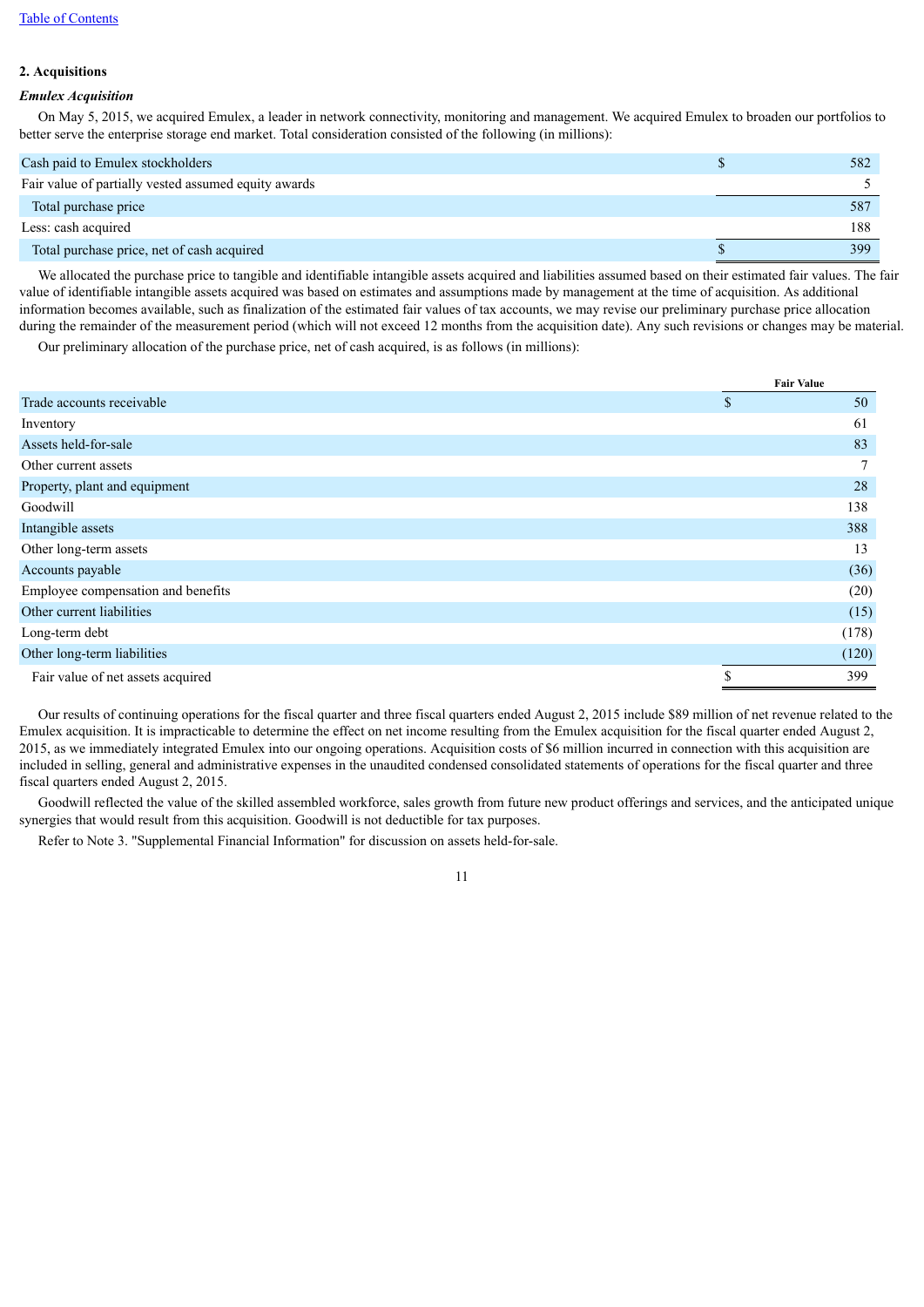## *Intangible Assets*

Identified intangible assets acquired consisted of the following:

|                                                 | <b>Fair Value (in</b><br>millions) |     | <b>Estimated Useful</b><br>Lives (in years) |
|-------------------------------------------------|------------------------------------|-----|---------------------------------------------|
| Developed technology                            |                                    | 227 |                                             |
| Customer relationships                          |                                    | 131 | 9                                           |
| Trade names                                     |                                    | 10  |                                             |
| Customer order backlog                          |                                    |     | 0.25                                        |
| Total identified finite-lived intangible assets |                                    | 373 |                                             |
| In-process research and development             |                                    | .5  |                                             |
| Total identified intangible assets              |                                    | 388 |                                             |

Developed technology represents technologies in Fibre Channel and Ethernet product categories that had attained technological feasibility. In-process research and development, or IPR&D, represents the acquired research and development projects that had not yet reached technological feasibility. The fair value of the developed technology and IPR&D intangible assets were estimated using the discounted cash flow method under the income approach. Under this method, the after-tax direct cash flows expected to be generated by the technologies were discounted over their remaining useful lives, net of contributions of other assets to those cash flows. The discount rates used were commensurate with the inherent risks associated with each type of asset and the level and timing of cash flows appropriately reflect market participant assumptions. Some of the significant assumptions inherent in the development of the identifiable intangible asset valuations, from the perspective of a market participant, include the estimated net cash flows by year by project or product, the appropriate discount rate to reflect the risk inherent in each future cash flow stream, and the assessment of each asset's life cycle.

The following table summarizes the details of the IPR&D projects as of August 2, 2015 (\$ in millions):

| <b>Description</b>    | <b>IPR&amp;D</b> |  | <b>Discount Rate</b> |     |  | Percentage of<br>C <b>ompletion at</b><br><b>Acquisition</b> |      | Estimated<br>Cost to<br>Complete | <b>Expected Release</b><br>Date (by fiscal<br>year) |  |
|-----------------------|------------------|--|----------------------|-----|--|--------------------------------------------------------------|------|----------------------------------|-----------------------------------------------------|--|
| Fibre Channel product |                  |  | 24%                  | 33% |  | 26                                                           | 2016 |                                  |                                                     |  |
| Ethernet product      |                  |  | 26%                  | 48% |  |                                                              | 2015 |                                  |                                                     |  |

Customer relationships represent the existing relationships in the network connectivity product lines in the original equipment manufacturer, or OEM, Government and distributor channels. The customer relationships were fair valued using the incremental cash flow method under the income approach. Under this method, the fair value was calculated based on the present value of the incremental cash flows anticipated from existing customer relationships in place at the acquisition date versus having no such relationships and needing to replace those relationships. The main assumptions utilized in the incremental cash flow method were projected revenues from existing customer relationships, percentage of revenue lost due to the absence of existing customer relationships and a discount rate.

Trade names were fair valued using the relief-from-royalty method under the income approach. Under this method, the fair value was calculated based on the after-tax cost savings resulting from owning the trade names rather than paying licensing royalty fees. The main assumptions utilized in the relief-fromroyalty method were projected revenues, market-based royalty rate and a discount rate.

Customer order backlog represents firm orders for products or services that were in place as of the acquisition date and was valued on a direct cash flow basis.

We believe the amount of purchased intangible assets recorded as developed technology, customer relationships, trade names, backlog and IPR&D represent the fair value of and approximate the amount a market participant would pay for these intangible assets as of the acquisition date.

## *Unaudited Pro Forma Information*

The following unaudited pro forma financial information presents combined results of operations for each of the periods presented, as if Emulex had been acquired as of the beginning of fiscal year 2014. The pro forma information includes adjustments primarily for amortization of intangible assets acquired, depreciation of property, plant and equipment acquired, the purchase accounting effect on inventory acquired, share-based compensation expense related to assumed equity awards and restructuring charges in connection with the acquisition. The pro forma data is for informational purposes only and is not necessarily indicative of the consolidated results of operations of the combined business had the acquisition actually occurred at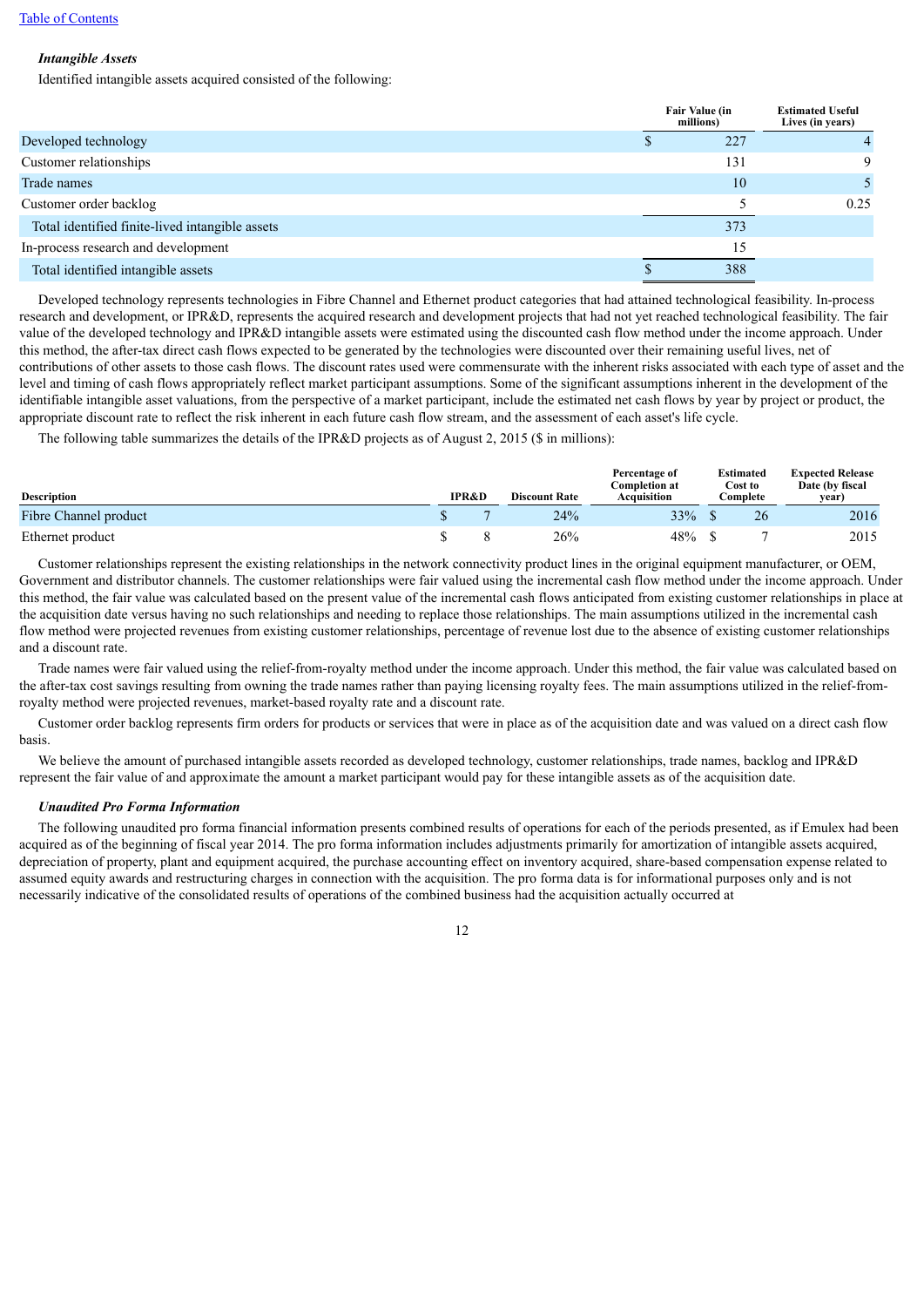the beginning of fiscal year 2014 or of the results of future operations of the combined business. Consequently, actual results differ from the unaudited pro forma information presented below (in millions, except for per share amounts):

|                                                                        | <b>Fiscal Quarter Ended</b> |                   |  |                   | <b>Three Fiscal Quarters Ended</b> |                       |  |                       |
|------------------------------------------------------------------------|-----------------------------|-------------------|--|-------------------|------------------------------------|-----------------------|--|-----------------------|
|                                                                        |                             | August 2,<br>2015 |  | August 3,<br>2014 |                                    | <b>August 2, 2015</b> |  | <b>August 3, 2014</b> |
| Pro forma net revenue                                                  |                             | .735              |  | 1.362             |                                    | 5,178                 |  | 2,988                 |
| Pro forma income (loss) from continuing operations                     |                             | 317               |  | $(142)$ \$        |                                    | 929                   |  | 38                    |
| Pro forma income (loss) per share from continuing operations - basic   |                             | 1.20              |  | $(0.56)$ \$       |                                    | 3.57                  |  | 0.15                  |
| Pro forma income (loss) per share from continuing operations - diluted |                             | .10               |  | $(0.56)$ \$       |                                    | 3.28                  |  | 0.14                  |

## *Pending Acquisition of Broadcom Corporation*

On May 28, 2015, we entered into an Agreement and Plan of Merger, or the Broadcom Agreement, by and among Broadcom Corporation, or Broadcom, Pavonia Limited, a limited company incorporated under the laws of the Republic of Singapore, or Holdco, Safari Cayman L.P., an exempted limited partnership formed under the laws of the Cayman Islands and a direct wholly-owned subsidiary of Holdco, or the Partnership, Avago Technologies Cayman Holdings Ltd., an exempted company incorporated under the laws of the Cayman Islands and a direct wholly-owned subsidiary of the Partnership, or Intermediate Holdco, Avago Technologies Cayman Finance Limited, an exempted company incorporated under the laws of the Cayman Islands and a direct wholly-owned subsidiary of Intermediate Holdco, or Finance Holdco, Buffalo CS Merger Sub, Inc., a California corporation and wholly-owned subsidiary of Finance Holdco, and Buffalo UT Merger Sub, Inc., a California corporation and wholly-owned subsidiary of Finance Holdco, which provides for a proposed business combination transaction between us and Broadcom, or the Broadcom Transaction.

As a result of the Broadcom Transaction, at closing, each share of Broadcom common stock will be converted into the right to receive, at the election of each holder of such Broadcom common stock and subject to pro-ration in accordance with the Broadcom Agreement, cash or equity interests in either Holdco or the Partnership. Upon the terms and subject to the conditions set forth in the Broadcom Agreement, Broadcom shareholders will have the ability to elect to receive, with respect to each issued and outstanding share of Broadcom common stock: (a) \$54.50 per share in cash; (b) 0.4378 freely-tradable ordinary shares in Holdco; or (c) 0.4378 exchangeable limited partnership units in the Partnership, or restricted exchangeable units, that are designed to be the economic equivalent of 0.4378 ordinary shares of Holdco, which cannot be transferred, sold or hedged for a period of one to two years after closing and which will be subject to related anti-hedging prohibitions. The foregoing exchange ratios are fixed. The shareholder election will be subject to a pro-ration mechanism, which is anticipated to result in payment, in the aggregate, of approximately \$17 billion in cash consideration and the economic equivalent of approximately 140 million of our ordinary shares (assuming no more than 50% of outstanding shares of Broadcom common stock elect restricted exchangeable units), resulting in Broadcom shareholders owning approximately 33% of the combined company. Based on the closing share price of our ordinary shares as of May 27, 2015, the implied value of the total transaction consideration for Broadcom was \$37 billion. As a result of the Broadcom Transaction, at closing, all our issued ordinary shares as of immediately prior to the effective time of the Broadcom Transaction will be exchanged on a oneto-one basis for new ordinary shares of Holdco. We intend to finance the \$17 billion of cash consideration with cash on hand from both companies and \$9 billion in new, fully-committed debt financing from a consortium of banks. We also intend to refinance substantially all of our and Broadcom's existing debt with committed debt financing, presently aggregating approximately \$6 billion.

At the closing of the Broadcom Transaction, each unvested Broadcom option and RSU will be assumed by Holdco, on the same terms and conditions as were applicable to such Broadcom option or RSU (including with respect to vesting), and converted to an equivalent equity award to receive Holdco ordinary shares appropriately adjusted to take into account the Broadcom Transaction consideration. All vested, in-the-money Broadcom stock options and RSUs, after giving effect to any acceleration or vesting that occurs as a result of the Broadcom Transaction, will be cashed out. Any vested out-of-the-money Broadcom option will be cancelled for no consideration.

At the closing of the Broadcom Transaction, each outstanding Avago option and RSU will be assumed by Holdco, on the same terms and conditions as were applicable to such Avago option or RSU (including with respect to vesting and, in case of Avago options, exercise price), and converted to an equivalent equity award to receive the same number of Holdco ordinary shares as were subject to, and on the same terms as, the underlying Avago option or RSU.

The Broadcom Transaction has been unanimously approved by the boards of directors of both companies, as well as a special committee of the independent directors of Broadcom. Consummation of the Broadcom Transaction is subject to the satisfaction or waiver of the conditions set forth in the Broadcom Agreement, including approval of the Broadcom Transaction by our shareholders and Broadcom shareholders, the expiration or termination of the waiting period under the United States Hart-Scott-Rodino Antitrust Improvements Act of 1976, as amended, or the HSR Act, and the receipt of regulatory clearance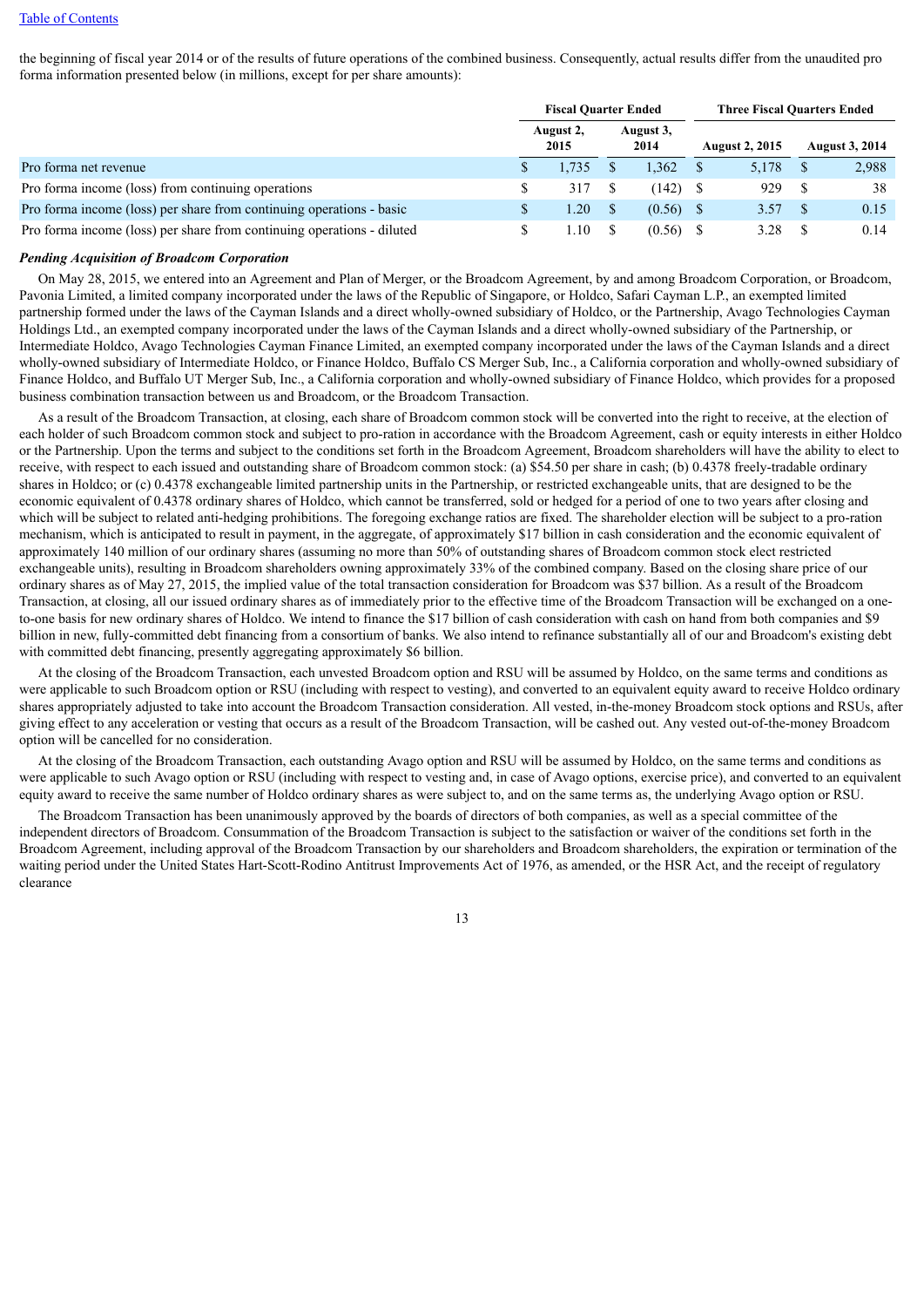under certain foreign anti-trust laws, as well as other customary closing conditions. On August 11, 2015, we announced that the waiting period under the HSR Act had expired.

Avago and Broadcom may each terminate the Broadcom Agreement under certain circumstances, and in connection with the termination of the Broadcom Agreement under specified circumstances, Avago or Broadcom may be required to pay the other party a termination fee of \$1 billion. Additionally, in the event that either Avago or Broadcom terminates the Broadcom Agreement as a result of the failure by either party's shareholders to approve the Broadcom Transaction, Broadcom or Avago, as the case may be, must pay the other party a fee of approximately \$333 million.

Avago and Broadcom have each made customary covenants in the Broadcom Agreement, including, without limitation, covenants not to solicit alternative transactions or, subject to certain exceptions, not to enter into discussions concerning, or provide confidential information in connection with, an alternative transaction.

We currently expect the Broadcom Transaction to close by the end of the first calendar quarter of 2016.

#### **3. Supplemental Financial Information**

## *Inventory*

Inventory consists of the following (in millions):

|                 | August 2,<br>2015 | November 2,<br>2014 |
|-----------------|-------------------|---------------------|
| Finished goods  | 157               | 185                 |
| Work-in-process | 257               | 250                 |
| Raw materials   | 93                | 84                  |
| Total inventory | 507               | 519                 |

## *Assets held-for-sale*

The following tables summarize components of assets held-for-sale (in millions):

|                                | <b>August 2, 2015</b> |
|--------------------------------|-----------------------|
| Real property                  | 49                    |
| Endace                         | 34                    |
| Fiber optics subsystems assets | 26                    |
| Total assets held-for-sale     | 109                   |
|                                |                       |

**November 2, 2014**

|                                    | <b>NOVEMBER 2, 2014</b> |
|------------------------------------|-------------------------|
| Axxia Business:                    |                         |
| Inventory                          | 14                      |
| Property, plant and equipment, net | 22                      |
| Goodwill                           | 91                      |
| Intangible assets, net             | 475                     |
| <b>Total Axxia Business</b>        | 602                     |
| Real property                      | 26                      |
| Total assets held of sale          | 628                     |

As of August 2, 2015, the real property primarily represented the former Emulex headquarters that we classified as held-for-sale upon the completion of the Emulex acquisition. The carrying value of Endace as of August 2, 2015 represents the fair value determined in the preliminary purchase price allocation of Emulex acquisition, adjusted for operating activities since the acquisition date.

During the fiscal quarter ended August 2, 2015, we realigned certain product groups within our wired infrastructure segment and on August 24, 2015, we agreed to sell certain fiber optics subsystems assets to a third party. The transaction is subject to customary closing conditions, including the receipt of certain government approvals.

During the three fiscal quarters ended August 2, 2015, the Company completed the sales of the Axxia Business and former PLX Technology, Inc., or PLX, headquarters, both of which were classified as assets held-for-sale as of November 2, 2014.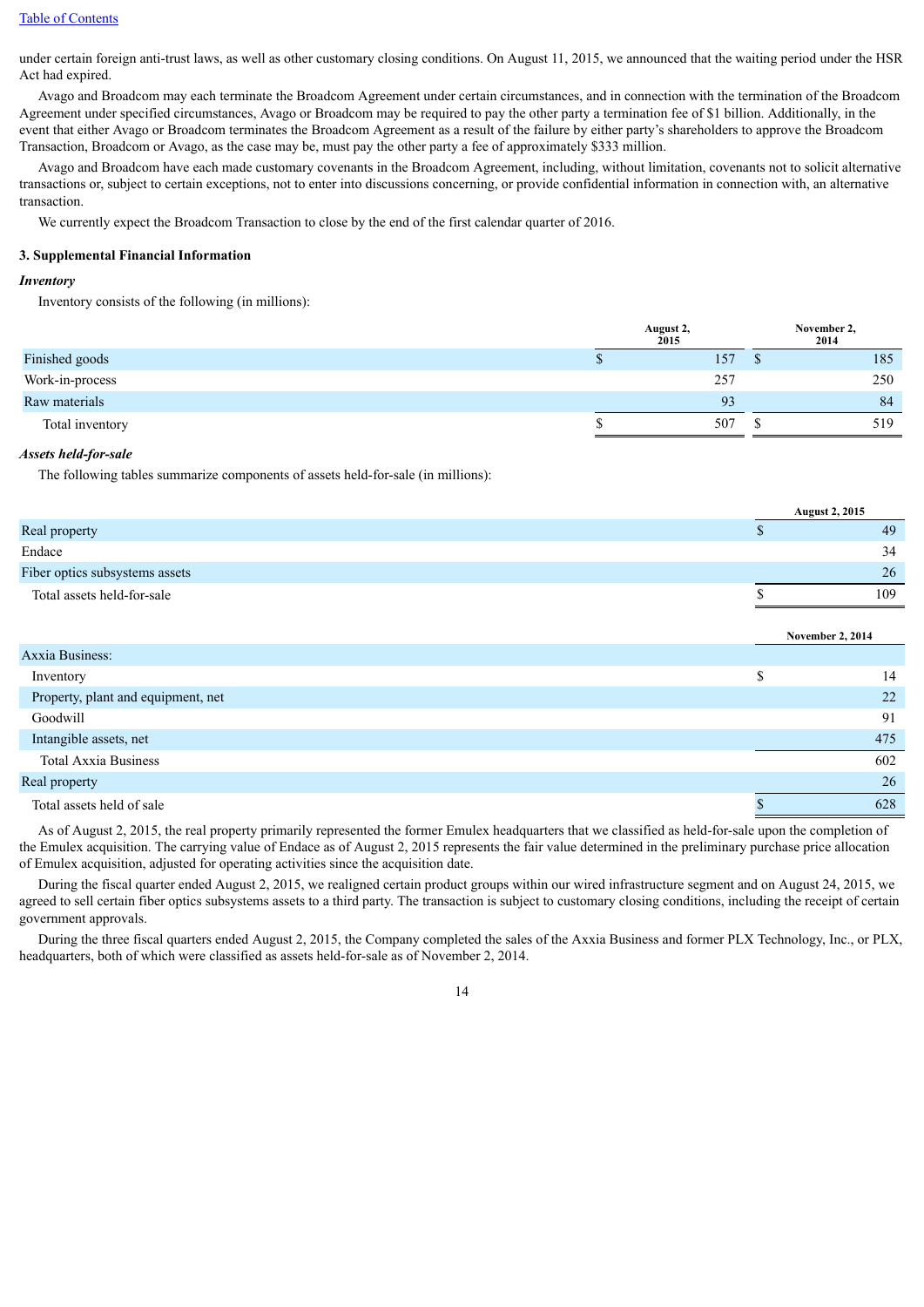## **4. Goodwill and Intangible Assets**

## *Goodwill*

The following table summarizes changes in goodwill by segment (in millions):

|                                          | <b>Wireless</b><br>Communications | <b>Wired Infrastructure</b> | <b>Enterprise Storage</b> | Industrial & Other | <b>Total</b> |
|------------------------------------------|-----------------------------------|-----------------------------|---------------------------|--------------------|--------------|
| Balance as of November 2, 2014           | 261                               | 292                         | 907                       | 136                | 1.596        |
| Emulex acquisition                       |                                   |                             | 138                       |                    | 138          |
| Reclassification to assets held-for-sale |                                   | (5)                         |                           |                    | (5)          |
| Balance as of August 2, 2015             | 261                               | 287                         | .045                      | 136                | 1.729        |

## *Intangible Assets*

Intangible assets consist of the following (in millions):

|                                           | <b>Gross</b><br>Carrying<br>Amount |               | Accumulated<br><b>Amortization</b> |               | <b>Net</b><br><b>Book</b><br>Value |
|-------------------------------------------|------------------------------------|---------------|------------------------------------|---------------|------------------------------------|
| As of August 2, 2015:                     |                                    |               |                                    |               |                                    |
| Purchased technology                      | \$<br>2,878                        | \$            | $(1,036)$ \$                       |               | 1,842                              |
| Customer and distributor relationships    | 1,702                              |               | (409)                              |               | 1,293                              |
| Other $(1)$                               | 298                                |               | (129)                              |               | 169                                |
| Intangible assets subject to amortization | 4,878                              |               | (1,574)                            |               | 3,304                              |
| In-process research and development       | 165                                |               |                                    |               | 165                                |
| Total                                     | 5,043                              | <sup>\$</sup> | (1,574)                            | <sup>\$</sup> | 3,469                              |
|                                           |                                    |               |                                    |               |                                    |
| As of November 2, 2014:                   |                                    |               |                                    |               |                                    |
| Purchased technology                      | \$<br>2,651                        | <sup>\$</sup> | (682)                              | \$            | 1,969                              |
| Customer and distributor relationships    | 1,570                              |               | (264)                              |               | 1,306                              |
| Other $(1)$                               | 275                                |               | (87)                               |               | 188                                |
| Intangible assets subject to amortization | 4,496                              |               | (1,033)                            |               | 3,463                              |
| In-process research and development       | 154                                |               |                                    |               | 154                                |
| Total                                     | \$<br>4,650                        | \$            | (1,033)                            | <sup>\$</sup> | 3,617                              |

(1) Primarily represents trademarks and customer order backlog.

During the third quarter of fiscal year 2015, we recorded \$373 million of intangible assets subject to amortization with a weighted-average amortization period of six years in connection with the Emulex acquisition.

Amortization expense of intangible assets for the periods presented is as follows (in millions):

|                                         | <b>Fiscal Quarter Ended</b> |                   |  |                   |                   |     | <b>Three Fiscal Quarters Ended</b> |                   |  |
|-----------------------------------------|-----------------------------|-------------------|--|-------------------|-------------------|-----|------------------------------------|-------------------|--|
|                                         |                             | August 2,<br>2015 |  | August 3,<br>2014 | August 2,<br>2015 |     |                                    | August 3,<br>2014 |  |
| Cost of products sold                   |                             | 129               |  | 105               |                   | 355 |                                    | 141               |  |
| Operating expenses                      |                             | 68                |  | 91                |                   | 186 |                                    | 106               |  |
| Total amortization of intangible assets |                             | 197               |  | 196               |                   | 541 |                                    | 247               |  |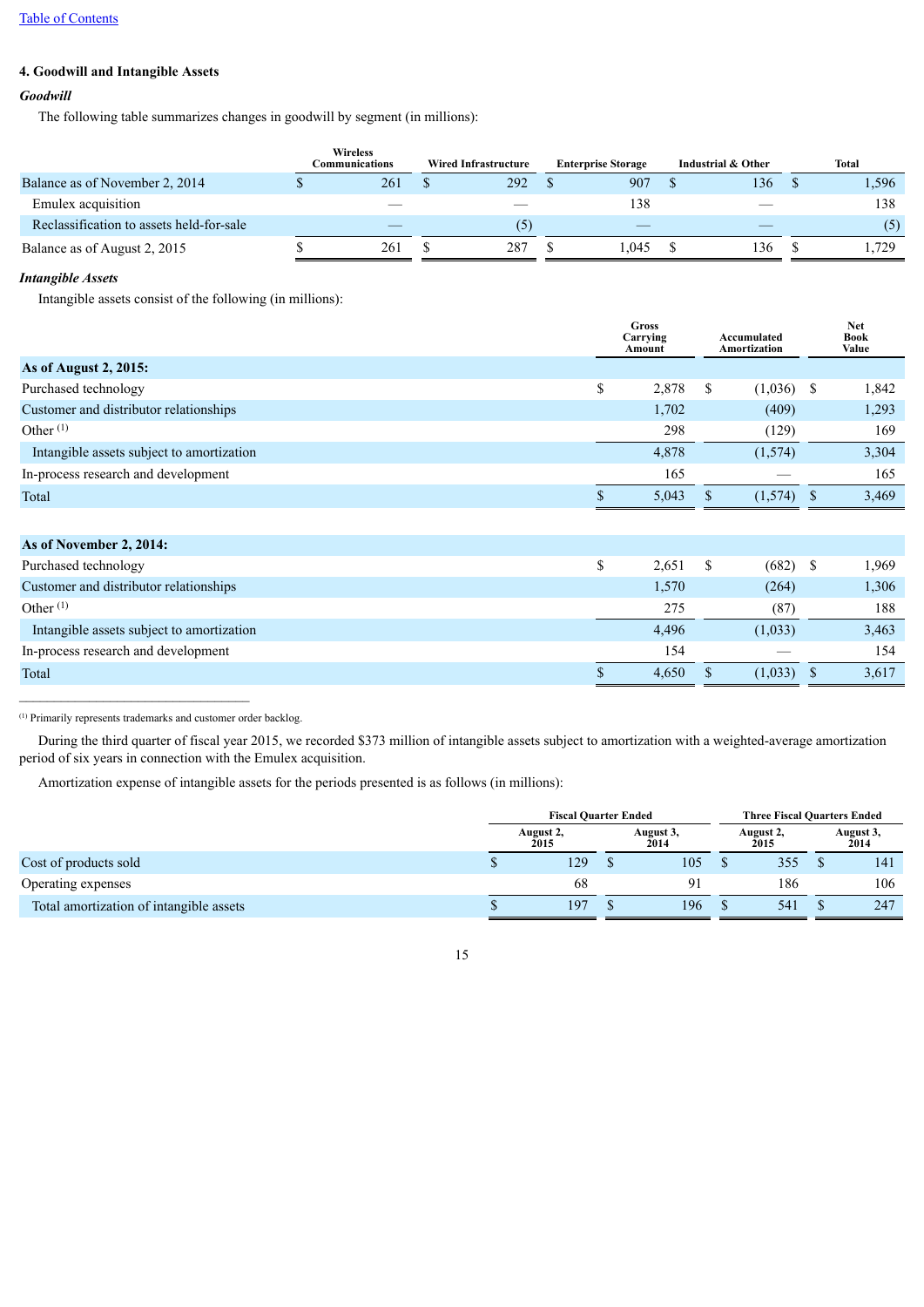Based on the amount of intangible assets subject to amortization at August 2, 2015, the expected amortization expense for each of the next five fiscal years and thereafter is as follows (in millions):

| <b>Fiscal Year</b> |             |       |
|--------------------|-------------|-------|
| 2015 (remainder)   | $\Phi$<br>Ф | 191   |
| 2016               |             | 715   |
| 2017               |             | 625   |
| 2018               |             | 494   |
| 2019               |             | 416   |
| 2020               |             | 338   |
| Thereafter         |             | 525   |
|                    | Φ           | 3,304 |

The weighted-average remaining amortization period for each intangible asset category at August 2, 2015 is as follows (in years):

| Amortizable intangible assets:         |  |
|----------------------------------------|--|
| Purchased technology                   |  |
| Customer and distributor relationships |  |
| Other                                  |  |

## **5. Retirement Plans and Post-Retirement Benefits**

## *Defined Benefit Plans*

As a result of our acquisition of LSI on May 6, 2014, we assumed LSI's defined benefit pension plans, covering certain U.S. and non-U.S. employees, under which we are obligated to make future contributions to fund benefits to participants. The U.S. defined benefit pension plans include a management plan and a represented plan. Benefits under the management plan are provided under either an adjusted career-average-pay program or a cash-balance program. Benefits under the represented plan are based on a dollar-per-month formula. Benefit accruals under the management plan were frozen in 2009. Participants in the adjusted career-average-pay program no longer earn service accruals. Participants in the cash-balance program no longer earn service accruals, but continue to earn 4% interest per year on their cash-balance accounts. There are no active participants under the represented plan. We also assumed a nonqualified supplemental pension plan in the U.S. in the LSI acquisition, which principally provides benefits based on compensation in excess of amounts that can be considered under the management plan. We also assumed pension plans covering certain non-U.S. employees in that transaction.

## *Net Periodic Benefit Cost (Income)*

The following table summarizes the components of the net periodic benefit income for the periods presented (in millions):

|                                           | <b>Pension Benefits</b> |                             |  |                   |                                    |                   |  |                   |  |  |  |  |
|-------------------------------------------|-------------------------|-----------------------------|--|-------------------|------------------------------------|-------------------|--|-------------------|--|--|--|--|
|                                           |                         | <b>Fiscal Quarter Ended</b> |  |                   | <b>Three Fiscal Quarters Ended</b> |                   |  |                   |  |  |  |  |
|                                           |                         | August 2,<br>2015           |  | August 3,<br>2014 |                                    | August 2,<br>2015 |  | August 3,<br>2014 |  |  |  |  |
| Service cost                              |                         |                             |  |                   |                                    | $\overline{2}$    |  |                   |  |  |  |  |
| Interest cost                             |                         | 16                          |  | 16                |                                    | 47                |  | 16                |  |  |  |  |
| Expected return on plan assets            |                         | (20)                        |  | (18)              |                                    | (59)              |  | (19)              |  |  |  |  |
| Net actuarial loss and prior service cost |                         |                             |  |                   |                                    |                   |  |                   |  |  |  |  |
| Total net periodic benefit cost income    |                         | (3)                         |  | (2)               |                                    | (9)               |  |                   |  |  |  |  |

During the fiscal quarter and three fiscal quarters ended August 2, 2015, we contributed \$10 million and \$26 million, respectively, to our defined benefit pension plans. We expect to contribute an additional \$36 million to our defined benefit pension plans during the remainder of fiscal year 2015.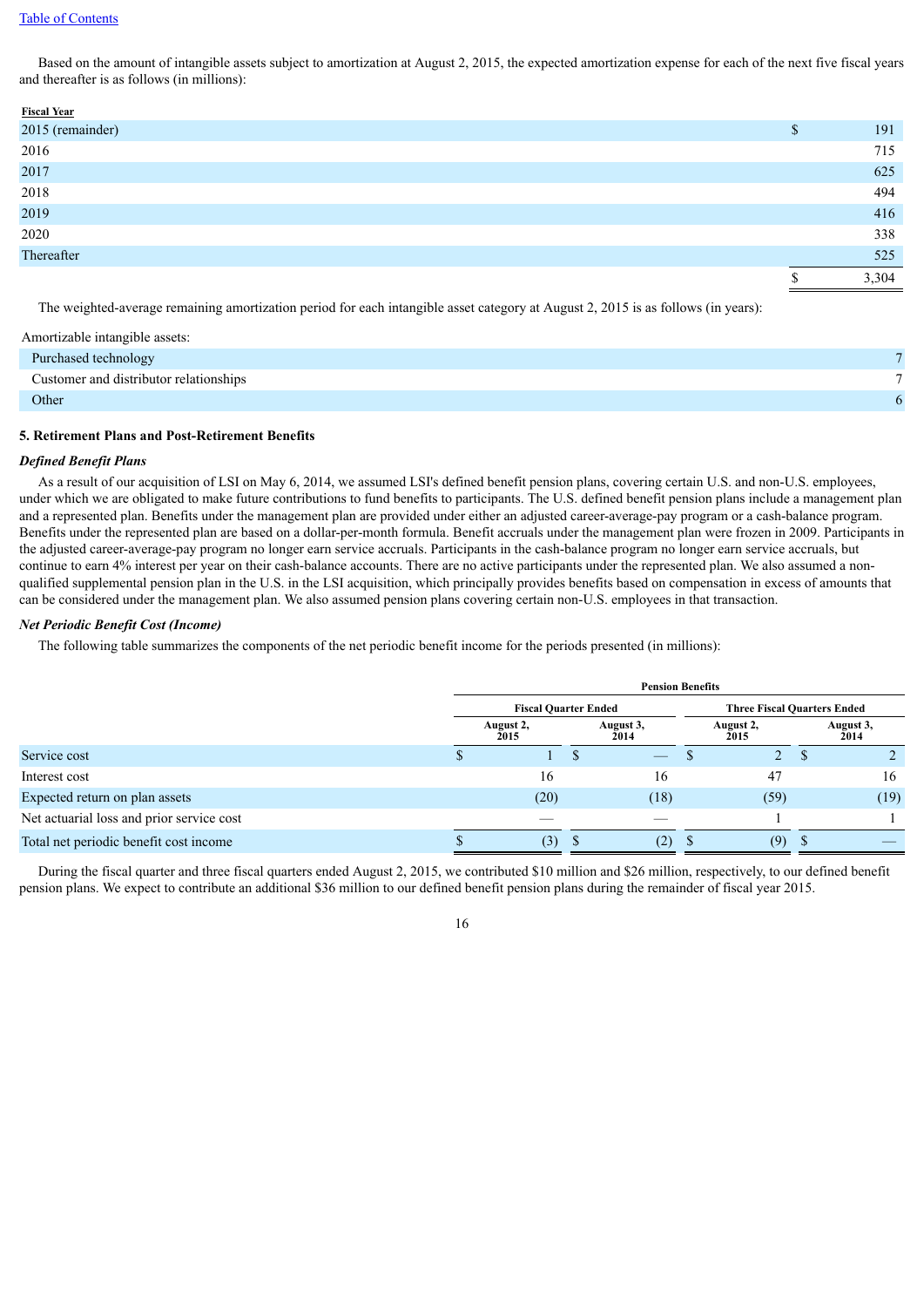## **6. Borrowings**

## *Term Loans and Revolving Credit Facility*

In connection with our acquisition of LSI on May 6, 2014, certain of our subsidiaries entered into a credit agreement with the lenders named therein, or the 2014 Credit Agreement. The 2014 Credit Agreement provides for term loans of \$4.6 billion, or Term Loans, and for our senior secured, revolving credit facility in an aggregate principal amount of up to \$500 million, or the 2014 Revolving Credit Facility. Additionally, it provides for swingline loans of up to \$75 million and the issuance of letters of credit of up to \$100 million, both of which reduce the amount that may be borrowed under the 2014 Revolving Credit Facility. The Term Loans have a term of seven years and as of August 2, 2015, had an effective interest rate of 4.15%. In March 2015, we made a \$593 million principal prepayment on the Term Loans and, as a result, we wrote off \$13 million of debt issuance costs, which was reported as a component of other income (expense), net in the unaudited condensed consolidated statements of operations. As of August 2, 2015 and November 2, 2014, the outstanding principal balance of Term Loans was \$3,961 million and \$4,589 million, respectively. We were in compliance with the covenants described in the 2014 Credit Agreement as of August 2, 2015.

The 2014 Revolving Credit Facility has a term of five years. As of August 2, 2015 and November 2, 2014, there were no borrowings outstanding under the 2014 Revolving Credit Facility and letters of credit outstanding were not material.

Unamortized debt issuance costs associated with the Term Loans and 2014 Revolving Credit Facility as of August 2, 2015 and November 2, 2014, were \$90 million and \$115 million, respectively, and are included in other current assets and other long-term assets on the unaudited condensed consolidated balance sheets. Amortization of debt issuance costs related to the Term Loans and 2014 Revolving Credit Facility was \$4 million and \$12 million for the fiscal quarter and three fiscal quarters ended August 2, 2015, respectively, and \$4 million for the fiscal quarter and three fiscal quarters ended August 3, 2014, and was reported as a component of interest expense in the unaudited condensed consolidated statements of operations.

#### *Convertible Senior Notes*

In connection with our acquisition of LSI on May 6, 2014, the Company completed the private placement of \$1 billion in aggregate principal amount of its Convertible Notes to two entities affiliated with Silver Lake Partners, or the Purchasers. The Convertible Notes were the Company's unsecured senior obligations. Interest was payable on the Convertible Notes, semi-annually in arrears, at a rate of 2.0% per year, and the Convertible Notes were scheduled to mature on August 15, 2021. Subject to any limitations set forth in the indenture related to the Convertible Notes, upon conversion, the Convertible Notes could be settled in our ordinary shares, in cash or in a combination of cash and ordinary shares, at the Company's option.

On June 1, 2015, the Purchasers submitted to the Company conversion notices exercising their right to convert all of the outstanding Convertible Notes. The Company satisfied its resulting conversion obligation of \$2.8 billion, by paying an aggregate of approximately \$1 billion in cash, representing the principal amount of the Convertible Notes, and delivering an aggregate of 13.8 million of the Company's ordinary shares, in each case pursuant to the terms of the indenture related to the Convertible Notes. The Company recognized an immaterial gain related to the conversion of the Convertible Notes.

The carrying value of the components of the Convertible Notes as of November 2, 2014 was as follows (in millions):

|                                        | November 2,<br>2014 |       |
|----------------------------------------|---------------------|-------|
| Convertible notes liability component: |                     |       |
| Principal balance                      |                     | 1,000 |
| Less: debt discount                    |                     | 80    |
| Net carrying amount                    |                     | 920   |
|                                        |                     |       |
| Fauity component carrying amount       |                     |       |

component carrying amount  $\frac{1}{8}$ 

The estimated fair value of the Convertible Notes as of November 2, 2014, was \$871 million, which was determined based on inputs that are observable in the market under Level 2 of the fair value hierarchy.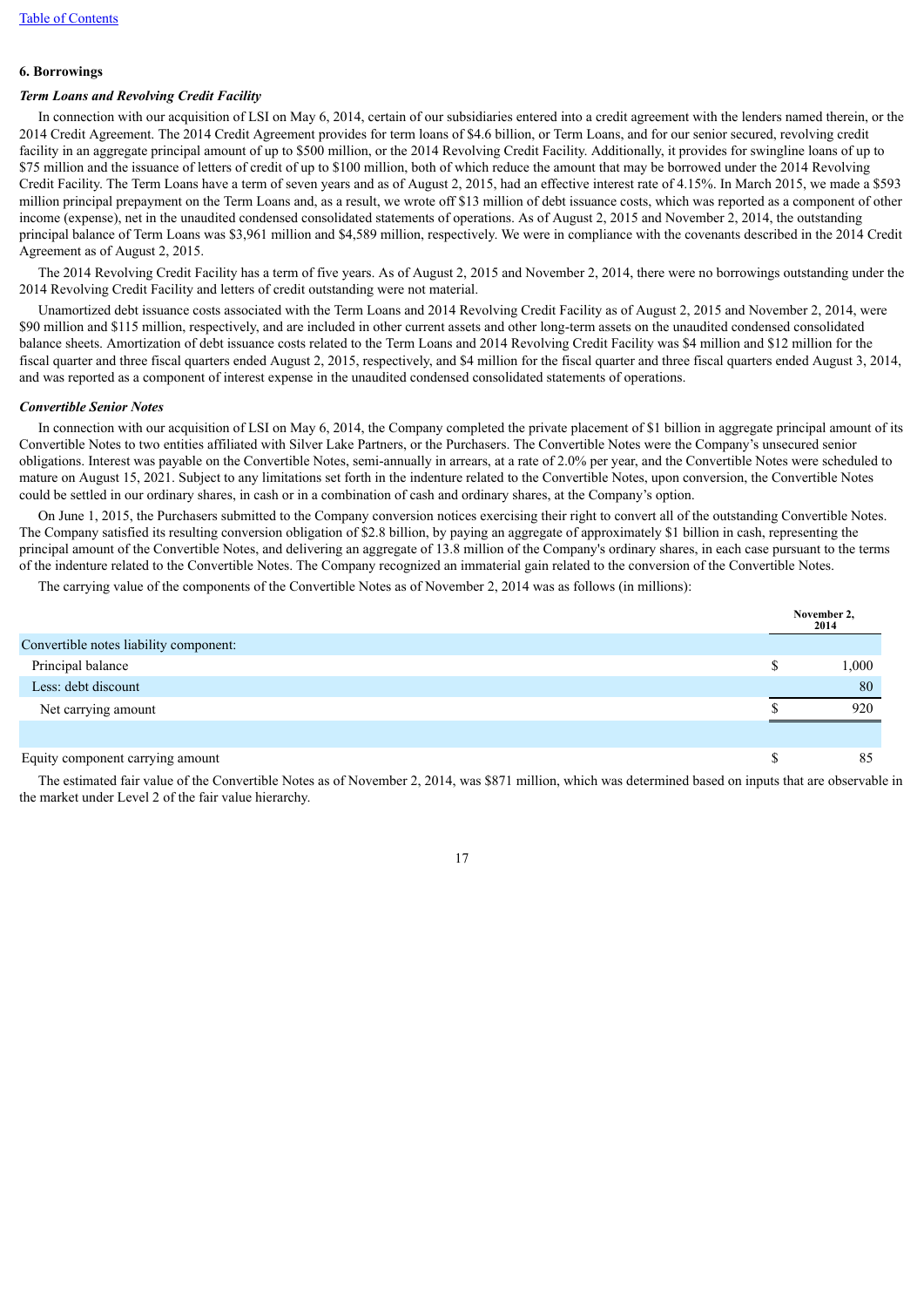The following table sets forth interest expense recognized related to Convertible Notes for the periods presented (in millions):

|                                        | <b>Fiscal Quarter Ended</b> |  |                   |  | <b>Three Fiscal Quarters Ended</b> |                   |  |
|----------------------------------------|-----------------------------|--|-------------------|--|------------------------------------|-------------------|--|
|                                        | August 2,<br>2015           |  | August 3,<br>2014 |  | August 2,<br>2015                  | August 3,<br>2014 |  |
| Contractual coupon interest            |                             |  |                   |  | $\overline{1}$                     |                   |  |
| Accretion of debt discount $(a)$ 3.32% |                             |  |                   |  |                                    |                   |  |
| Total                                  |                             |  |                   |  | 18                                 |                   |  |

As a result of the acquisition of Emulex, all of the \$175 million aggregate principal amount of Emulex's 1.75% Convertible Senior Notes due November 15, 2018, or Emulex Notes, became convertible at an increased conversion rate until June 30, 2015, under the make-whole fundamental change provision of the Emulex Notes. As a result of the acquisition, upon conversion, holders of the Emulex Notes were only entitled to receive cash payments based on the \$8.00 per share consideration price. All of the outstanding Emulex Notes were converted at this increased conversion rate resulting in aggregate cash payments of approximately \$178 million.

## *Principal Payments of Long-term Debt*

At August 2, 2015, future scheduled principal payments for our outstanding Term Loans, including the current portion, are summarized as follows (in millions):

| <b>Fiscal Year</b> |        |       |
|--------------------|--------|-------|
| 2015 (remainder)   | Φ<br>Ъ | 12    |
| 2016               |        | 46    |
| 2017               |        | 46    |
| 2018               |        | 46    |
| 2019               |        | 46    |
| 2020               |        | 46    |
| Thereafter         |        | 3,719 |
| Total              |        | 3,961 |

## **7. Shareholders' Equity**

## *Share Repurchase Program*

No shares were repurchased during the three fiscal quarters ended August 2, 2015 under the 2015 or 2014 share repurchase mandate. The 2014 share repurchase mandate expired on April 8, 2015. At our 2015 annual general meeting of shareholders on April 8, 2015, shareholders approved our 2015 share purchase mandate, pursuant to which we are authorized, upon the approval of the Board, to repurchase up to approximately 26 million of our ordinary shares in open market transactions or pursuant to equal access schemes, up to the date on which our 2016 annual general meeting of shareholders is held or required by law to be held, or the 2015 share purchase mandate. As of the date of this Quarterly Report on Form 10-Q, the Board had not approved any repurchases of our ordinary shares pursuant to the 2015 share purchase mandate.

## *Dividends*

We paid cash dividends of \$0.40 and \$0.29 per ordinary share, or \$104 million and \$73 million, during the fiscal quarters ended August 2, 2015 and August 3, 2014, respectively. We paid aggregate cash dividends of \$292 million and \$203 million during the three fiscal quarters ended August 2, 2015 and August 3, 2014, respectively.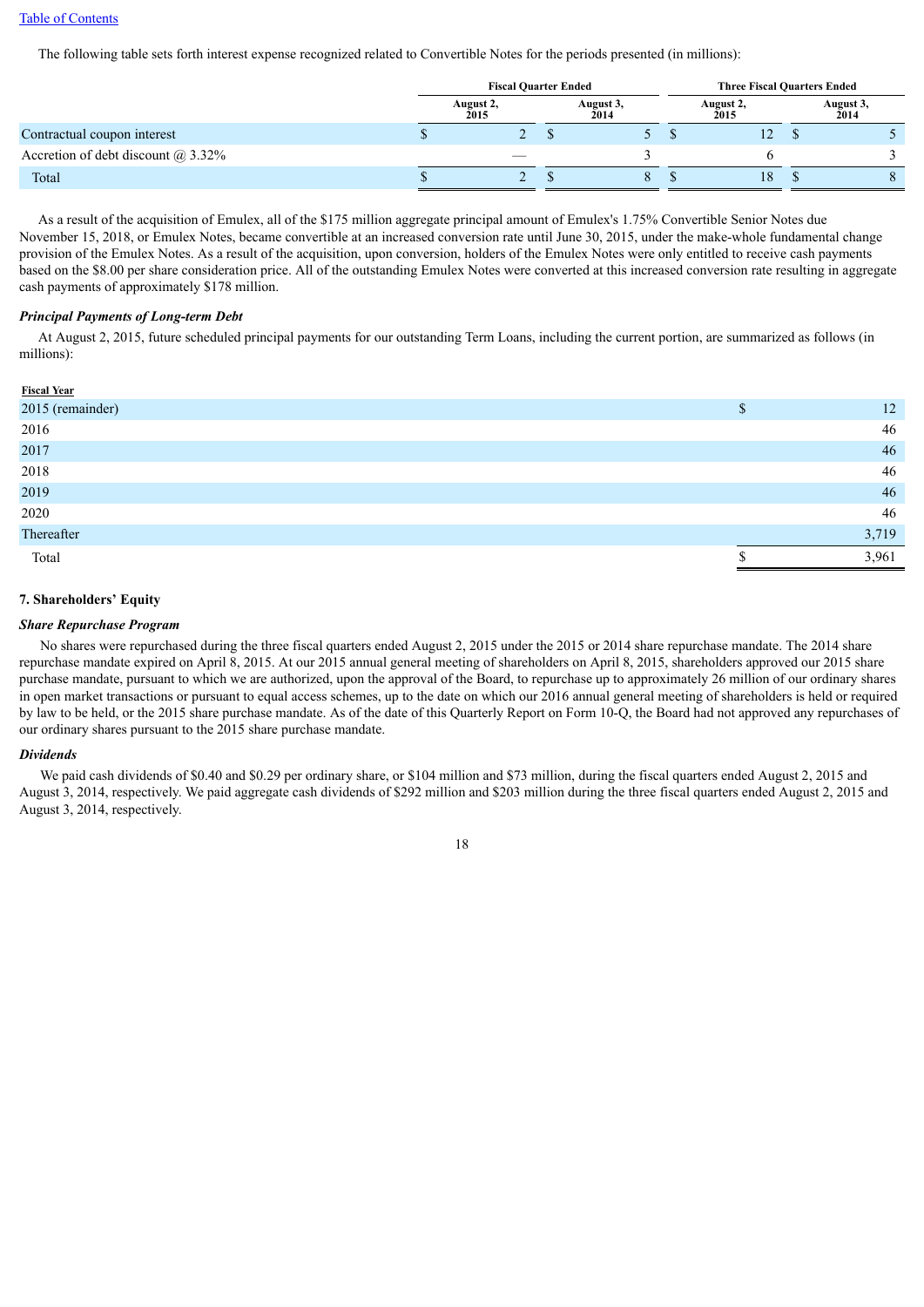## *Share-Based Compensation Expense*

The following table summarizes share-based compensation expense reported in continuing operations related to share-based awards granted to employees and directors for the periods presented (in millions):

|                                        | <b>Fiscal Quarter Ended</b> |  |                   |  | <b>Three Fiscal Quarters Ended</b> |                   |
|----------------------------------------|-----------------------------|--|-------------------|--|------------------------------------|-------------------|
|                                        | August 2,<br>2015           |  | August 3,<br>2014 |  | August 2,<br>2015                  | August 3,<br>2014 |
| Cost of products sold                  |                             |  | 6.                |  | 19                                 | 12                |
| Research and development               | 31                          |  | 20                |  |                                    | 38                |
| Selling, general and administrative    | 25                          |  | 24                |  |                                    | 54                |
| Total share-based compensation expense | 63                          |  | 50                |  | 169                                | 104               |

The fair values of our time-based options and ESPP purchase rights were estimated using the Black-Scholes option pricing model. Certain equity awards granted in the fiscal quarters and three fiscal quarters ended August 2, 2015 and August 3, 2014, respectively, included both service and market conditions. The fair value of market-based awards was estimated using Monte Carlo simulation techniques. The fair value of RSUs was estimated using the closing market price of our ordinary shares on the date of grant, reduced by the present value of dividends expected to be paid on our ordinary shares prior to vesting.

In connection with the Emulex acquisition, the Company assumed certain stock options and RSUs originally granted by Emulex. Share-based compensation expense in the third quarter of fiscal year 2015 included \$2 million related to assumed Emulex stock options and RSUs.

The weighted-average assumptions utilized for our time-based options, ESPP purchase rights and market-based awards granted for the periods presented are shown in the tables below.

|                          | <b>Time-Based Options</b>   |                   |                                    |                   |  |  |  |  |  |
|--------------------------|-----------------------------|-------------------|------------------------------------|-------------------|--|--|--|--|--|
|                          | <b>Fiscal Quarter Ended</b> |                   | <b>Three Fiscal Quarters Ended</b> |                   |  |  |  |  |  |
|                          | August 2,<br>2015           | August 3,<br>2014 | August 2,<br>2015                  | August 3,<br>2014 |  |  |  |  |  |
| Risk-free interest rate  | $0.3\%$                     | $0.5\% - 1.4\%$   | $1.2\%$                            | $0.5\% - 1.3\%$   |  |  |  |  |  |
| Dividend yield           | 1.3%                        | $1.6\%$           | 1.4%                               | $1.7\%$           |  |  |  |  |  |
| Volatility               | 37.0%                       | 35.0%             | $35.0\%$                           | $35.0\%$          |  |  |  |  |  |
| Expected term (in years) | 1.1                         | $1.9 - 4.3$       | 3.8                                | $1.9 - 4.3$       |  |  |  |  |  |

|                          |                             | <b>ESPP Purchase Rights</b> |                                    |                   |  |  |  |  |  |  |
|--------------------------|-----------------------------|-----------------------------|------------------------------------|-------------------|--|--|--|--|--|--|
|                          | <b>Fiscal Quarter Ended</b> |                             | <b>Three Fiscal Quarters Ended</b> |                   |  |  |  |  |  |  |
|                          | August 2,<br>2015           | August 3,<br>2014           | August 2,<br>2015                  | August 3,<br>2014 |  |  |  |  |  |  |
| Risk-free interest rate  | $0.2\%$                     | $0.1\%$                     | $0.1\%$                            | $0.1\%$           |  |  |  |  |  |  |
| Dividend yield           | $1.2\%$                     | $1.7\%$                     | 1.3%                               | l.9%              |  |  |  |  |  |  |
| Volatility               | 37.0%                       | 31.0%                       | 34.0%                              | 33.0%             |  |  |  |  |  |  |
| Expected term (in years) | 0.5                         | 0.5                         | 0.5                                | 0.5               |  |  |  |  |  |  |

|                          |                             | <b>Market-Based Awards</b> |                                    |                   |  |  |  |  |  |  |
|--------------------------|-----------------------------|----------------------------|------------------------------------|-------------------|--|--|--|--|--|--|
|                          | <b>Fiscal Quarter Ended</b> |                            | <b>Three Fiscal Quarters Ended</b> |                   |  |  |  |  |  |  |
|                          | August 2,<br>2015           | August 3,<br>2014          | August 2,<br>2015                  | August 3,<br>2014 |  |  |  |  |  |  |
| Risk-free interest rate  | 1.4%                        | $2.2\%$                    | $1.4\%$                            | 2.3%              |  |  |  |  |  |  |
| Dividend yield           | 1.1%                        | 1.6%                       | 1.2%                               | $1.8\%$           |  |  |  |  |  |  |
| Volatility               | 35.0%                       | $45.0\%$                   | $36.0\%$                           | $45.0\%$          |  |  |  |  |  |  |
| Expected term (in years) | 4.0                         | 7.0                        | 4.4                                | 7.0               |  |  |  |  |  |  |

The dividend yields for the fiscal quarters and three fiscal quarters ended August 2, 2015 and August 3, 2014 were based on the dividend yield as of the respective award grant dates. For the fiscal quarters and three fiscal quarters ended August 2, 2015 and August 3, 2014, expected volatility for time-based and market-based options were based on our own historical share price volatility or combining historical volatility of guideline publicly-traded companies and our own historical share price volatility over the period commensurate with the expected life of the awards and the implied volatility from our own traded ordinary shares with a term of 180 days measured at a specific date.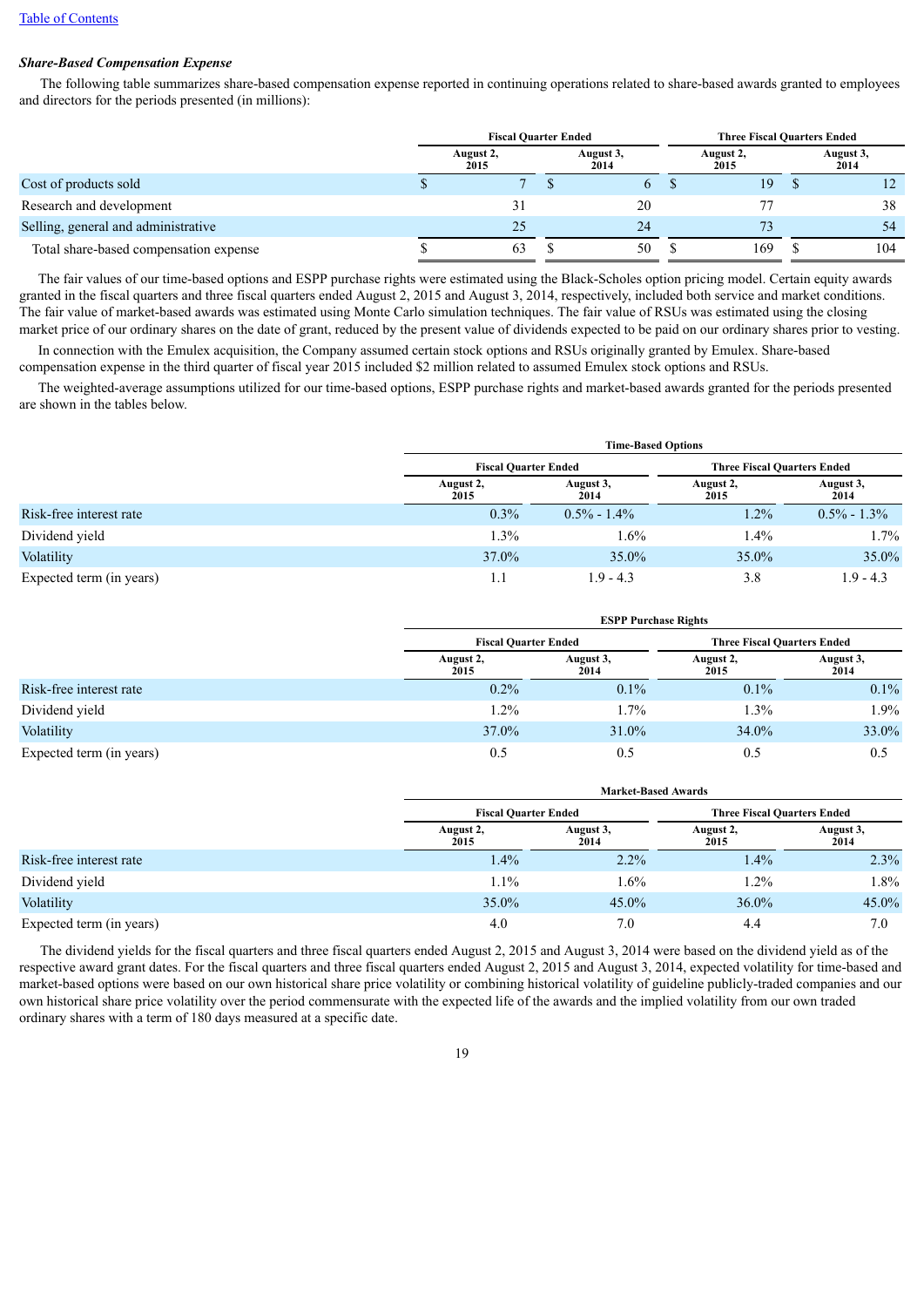The risk-free interest rate was derived from the average U.S. Treasury Strips rate during the period, which approximated the rate in effect at the time of grant.

For the fiscal quarters and three fiscal quarters ended August 2, 2015 and August 3, 2014, the expected term for time-based options was based on a weighted-average combining the average life of options that have already been exercised or cancelled with the expected life of all unexercised options. The expected life for unexercised options was calculated assuming that the options will be exercised at the midpoint of the vesting date (if unvested) or the valuation date (if vested) and the full contractual term.

The expected term of market-based options valued using Monte Carlo simulation techniques was based upon the vesting dates forecasted by the simulation and then assuming that options which vest, and for which the market condition has been satisfied, are exercised at the midpoint between the forecasted vesting date and their expiration. The expected term of market-based RSUs valued using Monte Carlo simulation techniques was commensurate with the awards' contractual terms.

The total unrecognized compensation cost of time and market-based options granted but not yet vested as of August 2, 2015 was \$161 million, which is expected to be recognized over the remaining weighted-average service period of 2.5 years.

Total unrecognized compensation cost related to the ESPP purchase rights as of August 2, 2015 was \$1 million and is expected to be recognized over the remaining portion of the current offering period under the ESPP, which ends on September 14, 2015. Total unrecognized compensation cost related to unvested RSUs and unvested market-based RSUs as of August 2, 2015 was \$407 million, which is expected to be recognized over the remaining weightedaverage service period of 3.3 years.

## *Equity Incentive Award Plans*

A summary of option award activity related to our equity incentive plans is as follows (in millions, except years and per share amounts):

|                                                        | <b>Option Awards Outstanding</b> |               |                                                            |                                                                     |      |                                 |  |  |  |  |  |
|--------------------------------------------------------|----------------------------------|---------------|------------------------------------------------------------|---------------------------------------------------------------------|------|---------------------------------|--|--|--|--|--|
|                                                        | <b>Number</b><br>Outstanding     |               | Weighted-<br>Average<br><b>Exercise Price</b><br>Per Share | Weighted-<br>Average<br>Remaining<br>Contractual<br>Life (in years) |      | Aggregate<br>Intrinsic<br>Value |  |  |  |  |  |
| Balance as of November 2, 2014                         | 29                               | \$.           | 44.97                                                      |                                                                     |      |                                 |  |  |  |  |  |
| Granted                                                |                                  | \$            | 95.97                                                      |                                                                     |      |                                 |  |  |  |  |  |
| Exercised                                              | (5)                              | <sup>\$</sup> | 33.56                                                      |                                                                     |      |                                 |  |  |  |  |  |
| Cancelled                                              | (2)                              | S             | 65.76                                                      |                                                                     |      |                                 |  |  |  |  |  |
| Balance as of August 2, 2015                           | 23                               | <sup>\$</sup> | 47.48                                                      | 4.83 \$                                                             |      | 1,764                           |  |  |  |  |  |
| Vested as of August 2, 2015                            | 10                               | S             | 36.73                                                      | $4.20\,$ \$                                                         |      | 851                             |  |  |  |  |  |
| Fully vested and expected to vest as of August 2, 2015 | 22                               | \$            | 47.07                                                      | 4.81                                                                | - \$ | 1,712                           |  |  |  |  |  |

The total intrinsic values of options exercised during the fiscal quarters ended August 2, 2015 and August 3, 2014 were \$136 million and \$52 million, respectively. Total intrinsic values of options exercised during the three fiscal quarters ended August 2, 2015 and August 3, 2014 were \$470 million and \$121 million, respectively.

A summary of RSU activity related to our equity incentive plans is as follows (in millions, except years and per share amounts):

| <b>RSU Awards Outstanding</b> |    |                      |                                                                     |  |  |  |  |  |
|-------------------------------|----|----------------------|---------------------------------------------------------------------|--|--|--|--|--|
| <b>Number</b><br>Outstanding  |    | Weighted-<br>Average | Weighted-<br>Average<br>Remaining<br>Contractual<br>Life (in years) |  |  |  |  |  |
| 4                             | ٠D | 48.82                |                                                                     |  |  |  |  |  |
|                               | S  | 119.34               |                                                                     |  |  |  |  |  |
| (1)                           | \$ | 56.44                |                                                                     |  |  |  |  |  |
| $\left(1\right)$              | S  | 74.49                |                                                                     |  |  |  |  |  |
|                               | \$ | 94.84                | 1.90                                                                |  |  |  |  |  |
|                               |    |                      | <b>Grant Date</b><br><b>Fair Market Value</b>                       |  |  |  |  |  |

## *Employee Share Purchase Plan*

No shares were issued under the ESPP during the fiscal quarters ended August 2, 2015 or August 3, 2014. A total of 0.1 million shares were issued under the ESPP during each of the three fiscal quarters ended August 2, 2015 and August 3, 2014.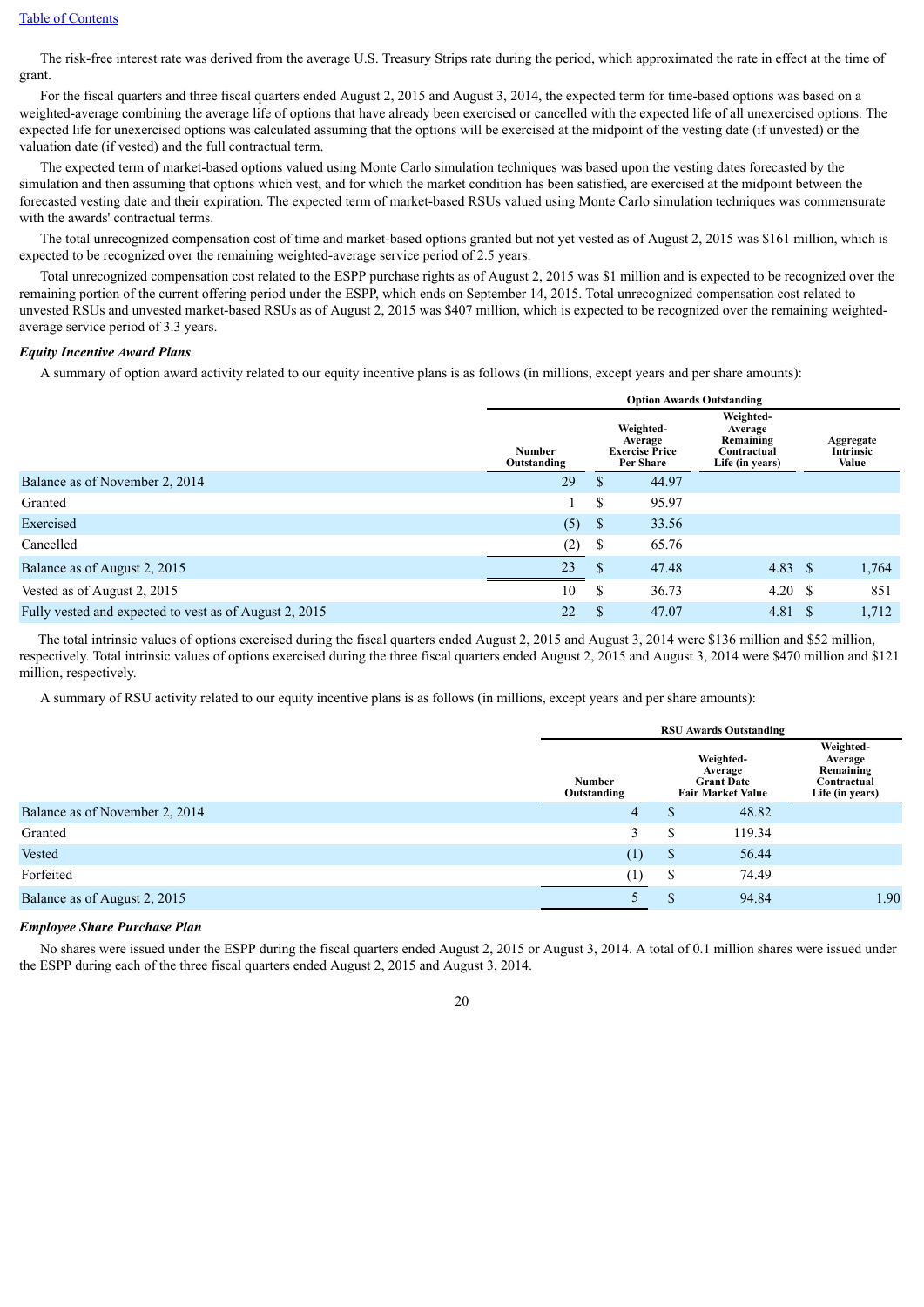## **8. Income Taxes**

For the fiscal quarter and three fiscal quarters ended August 2, 2015, we recorded an income tax provision of \$23 million and \$61 million, respectively, compared to an income tax benefit of \$99 million and \$93 million for the fiscal quarter and three fiscal quarters ended August 3, 2014, respectively. The income tax benefits recorded for all periods in 2014 were largely due to the reversal of net deferred tax liabilities resulting from the amortization of acquired intangible assets and the recognition of previously unrecognized tax benefits as a result of lapses in statutes of limitations. In addition, the increase in income tax provision was due to the increase in profit before tax.

In connection with our acquisition of Emulex during the third quarter of fiscal year 2015, net deferred tax liabilities were established on the acquired identifiable intangible assets, and on the excess of the financial reporting basis over the tax basis of acquired investments in certain foreign subsidiaries that have not been indefinitely reinvested. Upon finalization of our combined company legal structure, additional adjustments to our net deferred taxes may be required.

The income tax provision for the fiscal quarter and three fiscal quarters ended August 2, 2015 included a benefit from the net recognition of previously unrecognized tax benefits as a result of the expiration of the statute of limitations for certain audit periods of \$2 million and \$11 million, respectively, compared to zero and \$14 million for the fiscal quarter and three fiscal quarters ended August 3, 2014, respectively. The income tax provision for the three fiscal quarters ended August 2, 2015 also included a discrete benefit of \$15 million from the retroactive reinstatement of the U.S. Federal Research and Development tax credit from January 1, 2014 to December 31, 2014, with the enactment of the Tax Increase Prevention Act of 2014.

#### *Unrecognized Tax Benefits*

During the three fiscal quarters ended August 2, 2015, gross unrecognized tax benefits increased by \$138 million, net of \$12 million of decreases from lapses of statutes of limitations as compared to the corresponding prior year fiscal period. The balance of gross unrecognized benefits was \$625 million as of August 2, 2015. The increase in the gross unrecognized tax benefits is primarily a result of our acquisition of Emulex. Uncertain tax positions assumed in connection with our acquisitions are initially estimated as of the acquisition date. We continue to reevaluate these items with any adjustments to our preliminary estimates being recorded to goodwill, provided that we are within the measurement period, and we continue to collect information in order to determine their estimated value.

Accrued interest and penalties are included in other long-term liabilities on our unaudited condensed consolidated balance sheets. As of August 2, 2015 and November 2, 2014, the combined amount of cumulative accrued interest and penalties was approximately \$48 million and \$23 million, respectively. The increase in cumulative accrued interest and penalties as of August 2, 2015 is primarily a result of our acquisition of Emulex.

Certain of our unrecognized tax benefits will affect our effective tax rate if they are ultimately recognized upon favorable resolution of the related uncertain tax positions. As of August 2, 2015 and November 2, 2014, approximately \$606 million and \$469 million, respectively, of the unrecognized tax benefits (including accrued interest and penalties) would affect our effective tax rate if recognized. We are subject to Singapore income tax examinations for the years ended October 31, 2010 and later, and in major jurisdictions outside Singapore for fiscal years 2007 and later. Emulex is currently under examination by the Internal Revenue Service, or IRS, for its fiscal years 2007 through 2013.

Absent any resolution of the Emulex IRS audit discussed above, we believe it is possible that we may recognize up to \$5 million of all other existing unrecognized tax benefits within the next 12 months as a result of lapses of the statute of limitations for certain audit periods.

#### **9. Segment Information**

#### *Reportable Segments*

During the fourth quarter of fiscal year 2014, we changed our organizational structure resulting in four reportable segments: wireless communications, enterprise storage, wired infrastructure and industrial & other. These segments align with our principal target markets. The segments represent components of the Company for which separate financial information is available that is utilized on a regular basis by the Chief Executive Officer, who has been identified as the Chief Operating Decision Maker, or CODM, as defined by authoritative guidance on segment reporting, in determining how to allocate resources and evaluate performance. The segments are determined based on several factors, including client base, homogeneity of products, technology, delivery channels and similar economic characteristics. The amounts for the fiscal quarter and three fiscal quarters ended August 3, 2014 have been revised to conform to the current year's presentation.

*Wireless Communications.* We support the wireless communications industry with a broad variety of radio frequency, or RF, semiconductor devices that amplify, as well as selectively filter, RF signals. In addition to RF devices, we provide a variety of optoelectronic sensors for mobile handset applications.

*Enterprise Storage.* This segment consists of LSI's storage products, PLX's Peripheral Component Interconnect Express, or PCIe, switches and bridges and Emulex's network and storage connectivity products. LSI's storage products enable secure movement of digital data to and from host machines, such as servers, personal computers and storage systems, to the underlying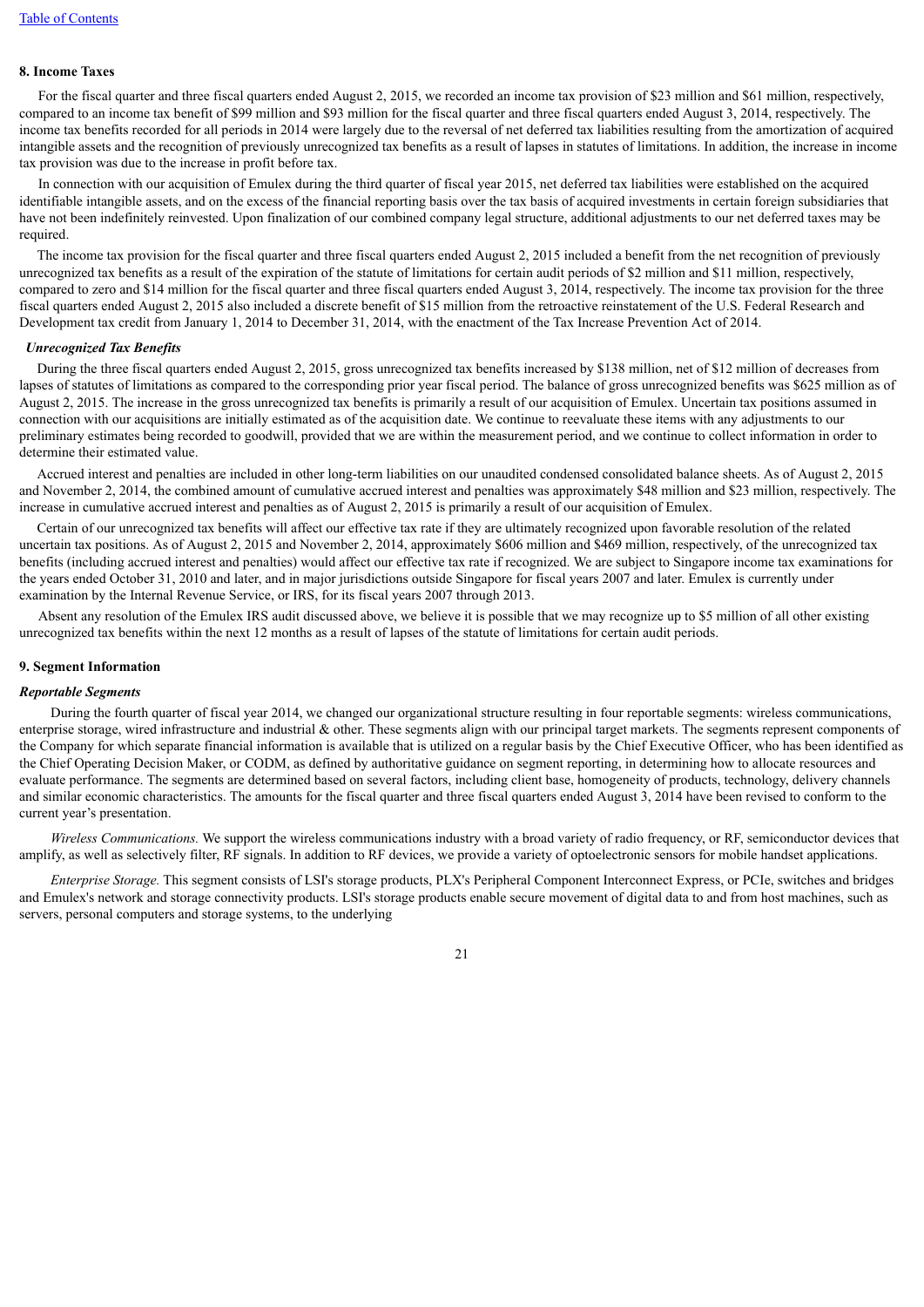storage devices, such as hard disk drives, or HDDs, and solid state drives, or SSDs. We provide read channel-based system-on-a-chip, or SoCs, and preamplifiers to HDD OEMs. We also provide custom flash controllers to SSD OEMs, and serial attached SCSI and redundant array of independent disks controller and adapter solutions to server and storage system OEMs. PLX's PCIe devices are interconnect semiconductors supporting the PCIe communication standards and are the primary interconnection mechanism inside computing systems. Emulex's network and connectivity products include Fibre Channel Host Bus Adapters, which connect host computers such as servers to Fibre Channel Storage Area Networks, or FC SANs. FC SANs are networks dedicated to storage traffic and enable high speed and secure connections between multiple host computers to one or more storage arrays.

*Wired Infrastructure.* In the storage and Ethernet networking markets, we supply transceivers that receive and transmit information along optical fibers. We also supply optical laser and receiver components to the access, metro and long-haul telecommunication markets. For enterprise networking and server input/output applications, we supply high speed serializer/deserializer products integrated into application specific integrated circuits.

*Industrial & Other.* We provide a broad variety of products for the general industrial and automotive markets. We offer optical isolators, which provide electrical insulation and signal isolation. For industrial motors and robotic motion control, we supply optical encoders, as well as integrated circuits, for the controller and decoder functions. For electronic signs and signals, we supply light-emitting diode assemblies that offer high brightness and stable light output over thousands of hours, enabling us to support traffic signals, large commercial signs and other displays. For industrial networking, we provide faster optical transceivers using plastic optical fiber that enable quick and interoperable networking and factory automation.

Our CODM assesses the performance of each segment and allocates resources to those segments based on net revenue and operating income and does not evaluate operating segments using discrete asset information. Operating income by segment includes items that are directly attributable to each segment. Operating income by segment also includes shared expenses, such as global operations, including manufacturing support, logistics and quality control, which are allocated primarily based on headcount, expenses associated with our globally integrated support organizations, such as sales and corporate marketing functions, as well as finance, information technology, human resources, legal and related corporate infrastructure costs, along with certain benefit related expenses, which are allocated primarily based on a percentage of revenue, and facilities allocated based on square footage.

## *Unallocated Expenses*

Unallocated expenses include amortization of intangible assets, share-based compensation expense, restructuring charges and acquisition-related costs, including charges related to inventory step-up to fair value, which are not used in evaluating the results of, or in allocating resources to, our segments. Acquisition-related costs include transaction costs and any costs directly related to the acquisition and integration of acquired businesses.

Depreciation expense directly attributable to each reportable segment is included in operating income for each segment. However, the CODM does not evaluate depreciation expense by operating segment and, therefore, it is not separately presented. There was no inter-segment revenue for the fiscal quarter or three fiscal quarters ended August 2, 2015 or August 3, 2014. The accounting policies of the segments are the same as those described in the summary of significant accounting policies.

The following tables present our net revenue and operating income by reportable segment for the periods presented (in millions):

|                          | <b>Fiscal Quarter Ended</b> |               |                   |               | <b>Three Fiscal Quarters Ended</b> |               |                   |
|--------------------------|-----------------------------|---------------|-------------------|---------------|------------------------------------|---------------|-------------------|
|                          | August 2,<br>2015           |               | August 3,<br>2014 |               | August 2,<br>2015                  |               | August 3,<br>2014 |
| Net revenue:             |                             |               |                   |               |                                    |               |                   |
| Wireless communications  | \$<br>616                   | S             | 364               | <sup>\$</sup> | 1,856                              | S             | 1,061             |
| Enterprise storage       | 588                         |               | 404               |               | 1,541                              |               | 404               |
| Wired infrastructure     | 372                         |               | 352               |               | 1,101                              |               | 799               |
| Industrial & other       | 159                         |               | 149               |               | 486                                |               | 415               |
| <b>Operating income:</b> |                             |               |                   |               |                                    |               |                   |
| Wireless communications  | \$<br>285                   | <sup>\$</sup> | 134               | -S            | 871                                | $\mathbf{\$}$ | 365               |
| Enterprise storage       | 225                         |               | 130               |               | 588                                |               | 130               |
| Wired infrastructure     | 130                         |               | 89                |               | 345                                |               | 191               |
| Industrial & other       | 78                          |               | 57                |               | 243                                |               | 181               |
| Unallocated expenses     | (419)                       |               | (572)             |               | (929)                              |               | (730)             |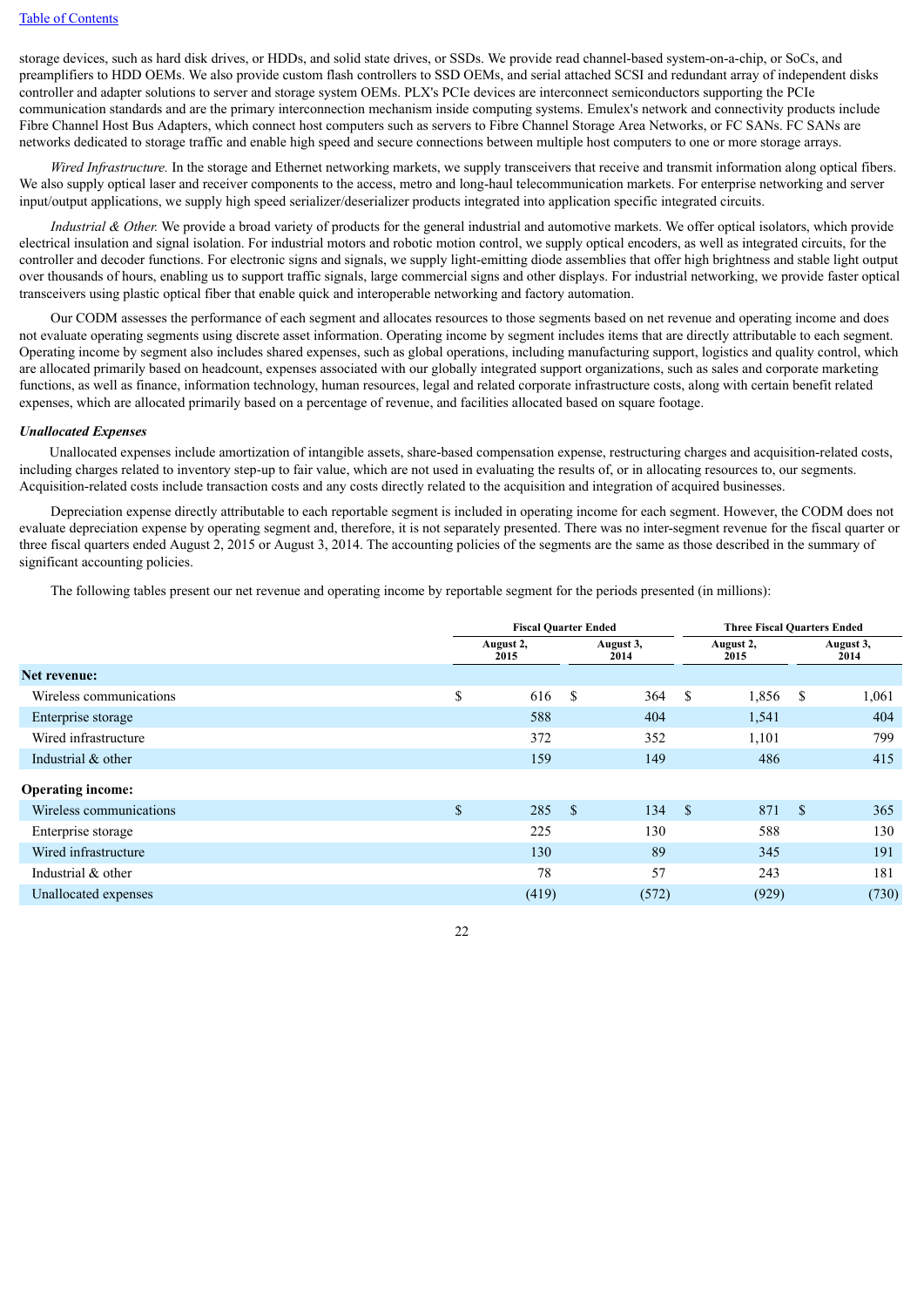## **10. Related Party Transactions**

## *2.0% Convertible Senior Notes due 2021*

The Purchasers of the Convertible Notes are two entities affiliated with Silver Lake Partners, of which Kenneth Hao, one of our directors, is a Managing Partner and Managing Director. During the fiscal quarter ended August 2, 2015, the Purchasers submitted to the Company conversion notices exercising their right to convert all of the Convertible Notes that they hold. See Note 6. "Borrowings" for more information on the conversion of the Convertible Notes.

In connection with the issuance of the Convertible Notes, the Company and Purchasers also entered into a registration rights agreement pursuant to which the Purchaser have certain registration rights with respect to the Convertible Notes and our ordinary shares issued upon conversion of the Convertible Notes.

## *Silicon Manufacturing Partners Pte. Ltd.*

As a result of the acquisition of LSI, we acquired a 51% equity interest in Silicon Manufacturing Partners Pte. Ltd., or SMP, a joint venture with GLOBALFOUNDRIES. We have a take-or-pay agreement with SMP under which we have agreed to purchase 51% of the managed wafer capacity from SMP's integrated circuit, or IC, manufacturing facility and GLOBALFOUNDRIES has agreed to purchase the remaining managed wafer capacity. SMP determines its managed wafer capacity each year based on forecasts provided by us and GLOBALFOUNDRIES. If we fail to purchase our required commitments, we will be required to pay SMP for the fixed costs associated with the unpurchased wafers. GLOBALFOUNDRIES is similarly obligated with respect to the wafers allotted to it. The agreement may be terminated by either party upon two years written notice. The agreement may also be terminated for material breach, bankruptcy or insolvency.

#### *Other*

During the fiscal quarter and three fiscal quarters ended August 2, 2015 and August 3, 2014, in the ordinary course of business, the Company purchased from, or sold (directly or indirectly) to, several entities for which one of the Company's directors also serves or served as a director, or is otherwise affiliated with, including Alibaba Group Holding Limited, Avaya Inc., Blackline Systems, Inc., Dell Inc., Hillstone Networks, Inc., KLA-Tencor Corporation, Kulicke & Soffa Industries, Inc., Smart Modular Technologies, Smart Storage Systems, Tintri, Inc. and QLogic Corporation.

Aggregate transactions for the periods presented and balances with our related parties are as follows (in millions):

|                                                              |   | <b>Fiscal Quarter Ended</b>            |   |    |                   |                   | <b>Three Fiscal Quarters Ended</b> |                     |  |  |  |
|--------------------------------------------------------------|---|----------------------------------------|---|----|-------------------|-------------------|------------------------------------|---------------------|--|--|--|
|                                                              |   | August 2,<br>August 3,<br>2014<br>2015 |   |    | August 2,<br>2015 |                   | August 3,<br>2014                  |                     |  |  |  |
| Total net revenue                                            |   | 49                                     | S | 36 | <sup>\$</sup>     | 140               | <sup>3</sup>                       | 36                  |  |  |  |
| Total costs and expenses including inventory purchases (1)   | ъ | 19                                     | S | 21 | \$                | 66                | S                                  | 21                  |  |  |  |
|                                                              |   |                                        |   |    |                   | August 2,<br>2015 |                                    | November 2,<br>2014 |  |  |  |
| Total receivables                                            |   |                                        |   |    | \$.               | 10                | -S                                 | 14                  |  |  |  |
| Total payables (1)                                           |   |                                        |   |    | S                 | 6                 | S                                  | 8                   |  |  |  |
| Carrying value of the Convertible Notes and accrued interest |   |                                        |   |    | \$                | $\qquad \qquad -$ | <sup>S</sup>                       | 930                 |  |  |  |
|                                                              |   |                                        |   |    |                   |                   |                                    |                     |  |  |  |

(1) We purchased \$17 million and \$47 million of inventory from SMP for the fiscal quarter and three fiscal quarters ended August 2, 2015, respectively, and \$16 million for the fiscal quarter and three fiscal quarters ended August 3, 2014. As of August 2, 2015 and November 2, 2014, the amount payable to SMP was \$6 million and \$8 million, respectively.

## **11. Commitments and Contingencies**

## *Commitments*

The following table summarizes contractual obligations and commitments as of August 2, 2015, that have materially changed from the end of fiscal year 2014 (in millions):

|                                   | <b>Total</b> | 2015<br>(remainder) | 2016 |     | 2017                     | 2018                     | 2019                            | 2020              | <b>Thereafter</b> |
|-----------------------------------|--------------|---------------------|------|-----|--------------------------|--------------------------|---------------------------------|-------------------|-------------------|
| Debt principal, interest and fees | 4.826        | 49                  | 198  |     | 196                      | 194                      | 191                             | 189               | 3.809             |
| Purchase commitments              | 363          | 359                 |      | - S | $\overline{\phantom{a}}$ | $\overline{\phantom{a}}$ | $\hspace{0.1mm}-\hspace{0.1mm}$ | $\hspace{0.05cm}$ |                   |
| Operating lease obligations       | . 54         |                     | 26   |     | 20                       |                          |                                 |                   |                   |

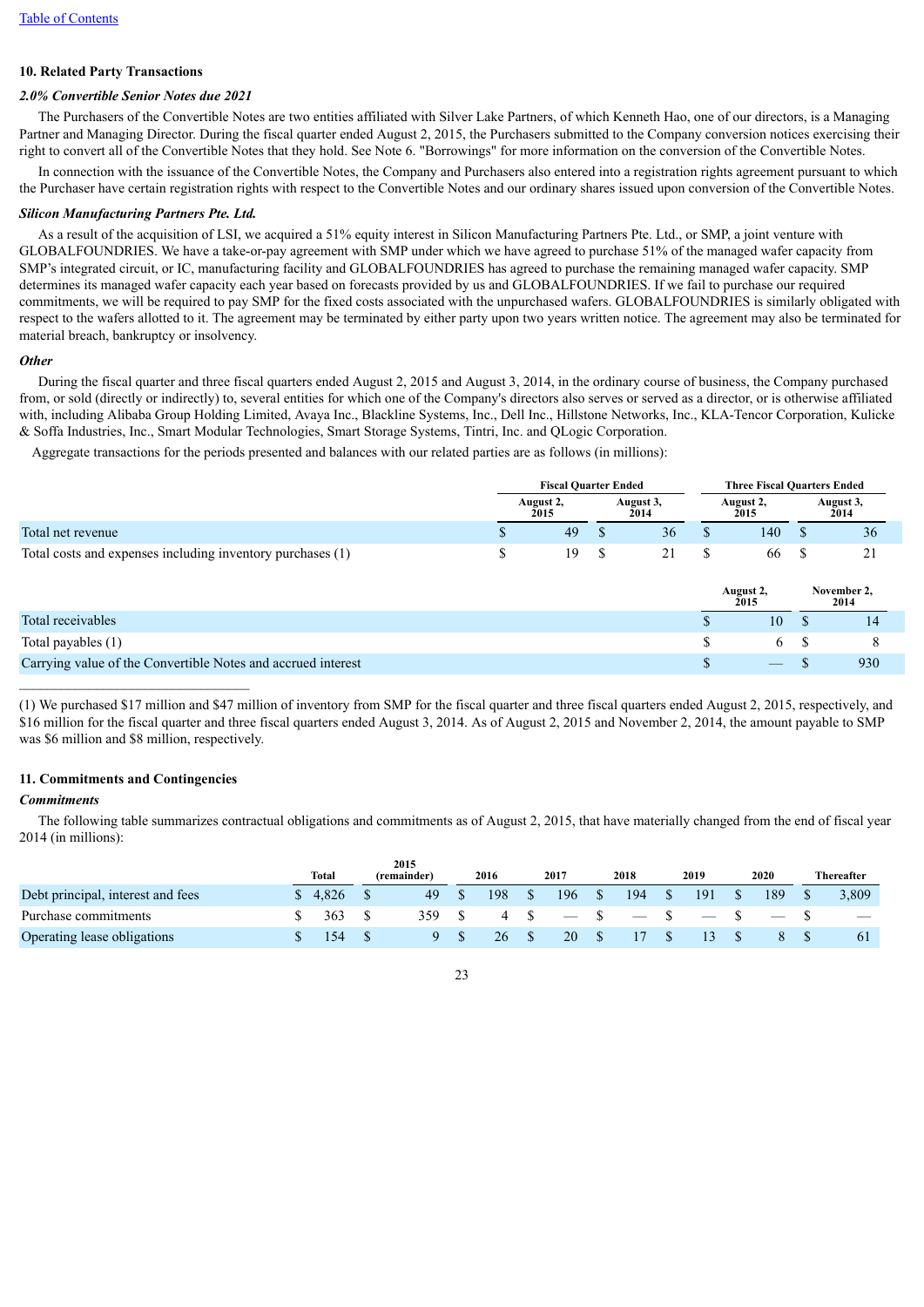*Debt Principal, Interest and Fees.* Represents principal, interest and commitment fees payable on borrowings and credit facilities under the 2014 Credit Agreement.

*Purchase Commitments.* Represents unconditional purchase obligations that include agreements to purchase goods or services, primarily inventory, that are enforceable and legally binding on us and that specify all significant terms, including fixed or minimum quantities to be purchased, fixed, minimum or variable price provisions, and the approximate timing of the transaction. Purchase obligations exclude agreements that are cancelable without penalty.

We also make capital expenditures with a variety of vendors in connection with the expansion of our Fort Collins, Colorado, internal fabrication facility. These purchases are typically conducted on a purchase order basis and the amount shown in the table includes \$90 million of cancelable and non-cancelable outstanding purchase obligations under such purchase orders as of August 2, 2015.

Under our take-or-pay agreement with SMP, we have agreed to purchase 51% of the managed wafer capacity from SMP's IC manufacturing facility. If we fail to purchase our required commitments, we will be required to pay SMP for the fixed costs associated with the unpurchased wafers.

*Operating Lease Obligations.* Represents real property and equipment leased from third parties under non-cancelable operating leases.

There were no other substantial changes to our contractual commitments during the first three quarters of fiscal year 2015 from those disclosed in our 2014 Annual Report on Form 10-K.

#### *Contingencies*

From time to time, we are involved in litigation that we believe is of the type common to companies engaged in our line of business, including commercial disputes, employment issues and disputes involving claims by third parties that our activities infringe their patent, copyright, trademark or other intellectual property rights. Legal proceedings are often complex, may require the expenditure of significant funds and other resources, and the outcome of litigation is inherently uncertain, with material adverse outcomes possible. Intellectual property claims generally involve the demand by a third-party that we cease the manufacture, use or sale of the allegedly infringing products, processes or technologies and/or pay substantial damages or royalties for past, present and future use of the allegedly infringing intellectual property. Claims that our products or processes infringe or misappropriate any third-party intellectual property rights (including claims arising through our contractual indemnification of our customers) often involve highly complex, technical issues, the outcome of which is inherently uncertain. Moreover, from time to time we pursue litigation to assert our intellectual property rights. Regardless of the merit or resolution of any such litigation, complex intellectual property litigation is generally costly and diverts the efforts and attention of our management and technical personnel.

#### *Lawsuits Relating to the Acquisition of Broadcom*

Since the announcement of our pending acquisition of Broadcom, eleven putative class action complaints have been filed by and purportedly on behalf of alleged Broadcom shareholders. Two putative class action complaints were filed in the United States District Court for the Central District of California, captioned: Wytas, et al. v. McGregor, et al., Case No. 8:15-cv-00979, filed on June 18, 2015; and Yassian, et al. v. McGregor, et al., Case No. 8:15-cv-01303, filed on August 15, 2015. One putative class action complaint was filed in the Superior Court of the State of California, County of Santa Clara, captioned Jew v. Broadcom Corp., et al., Case No. 1-15-CV-281353, filed June 2, 2015. Eight putative class action complaints were filed in the Superior Court of the State of California, County of Orange, captioned: Xu v. Broadcom Corp., et al., Case No. 30-2015-00790689-CU-SL-CXC, filed June 1, 2015; Freed v. Broadcom Corp., et al., Case No. 30-2015-00790699-CU-SL-CXC, filed June 1, 2015; N.J. Building Laborers Statewide Pension Fund v. Samueli, et al., Case No. 30- 2015-00791484-CU-SL-CXC, filed June 4, 2015; Yiu v. Broadcom Corp., et al., Case No. 30-2015-00791490-CU-SL-CXC, filed June 4, 2015; Yiu, et al. v. Broadcom Corp., et al., Case No. 30-2015-00791762-CU-BT-CXC, filed June 5, 2015; Yassian, et al. v. McGregor, et al., Case No. 30-2015-00793360-CU-SL-CXC, filed June 15, 2015; Seafarers' Pension Plan v. Samueli, et al., Case No. 30-2015-00794492-CU-SL-CXC, filed June 19, 2015; and Engel v. Broadcom Corp., et al., Case No. 30-2015-00797343-CU-SL-CXC, filed on July 2, 2015 (together with Jew v. Broadcom Corp., et al., the "State Actions"). The complaints name as defendants, among other parties, Broadcom, members of Broadcom's Board of Directors and Avago, and they allege breaches of fiduciary duties and aiding and abetting of those alleged breaches. Additionally, Yassian, et al. v. McGregor, et al., which, as noted above, is pending in the United States District Court for the Central District of California, alleges violations of Sections 14(a) and 20(a) of the Securities Exchange Act of 1934 and SEC Rule 14-a9. The complaints seek, among other things, injunctive relief to prevent the Broadcom Transaction from closing.

On June 22, 2015, the Superior Court of the State of California, County of Orange dismissed the Yiu, et al. v. Broadcom Corp. et al., complaint at plaintiffs' request. On August 14, 2015, the Superior Court of the State of California, County of Orange, issued an order coordinating and consolidating the State Actions and designating Xu v. Broadcom Corp., et al. as the lead case. Avago and Broadcom believe these claims are all entirely without merit and intend to vigorously defend these actions.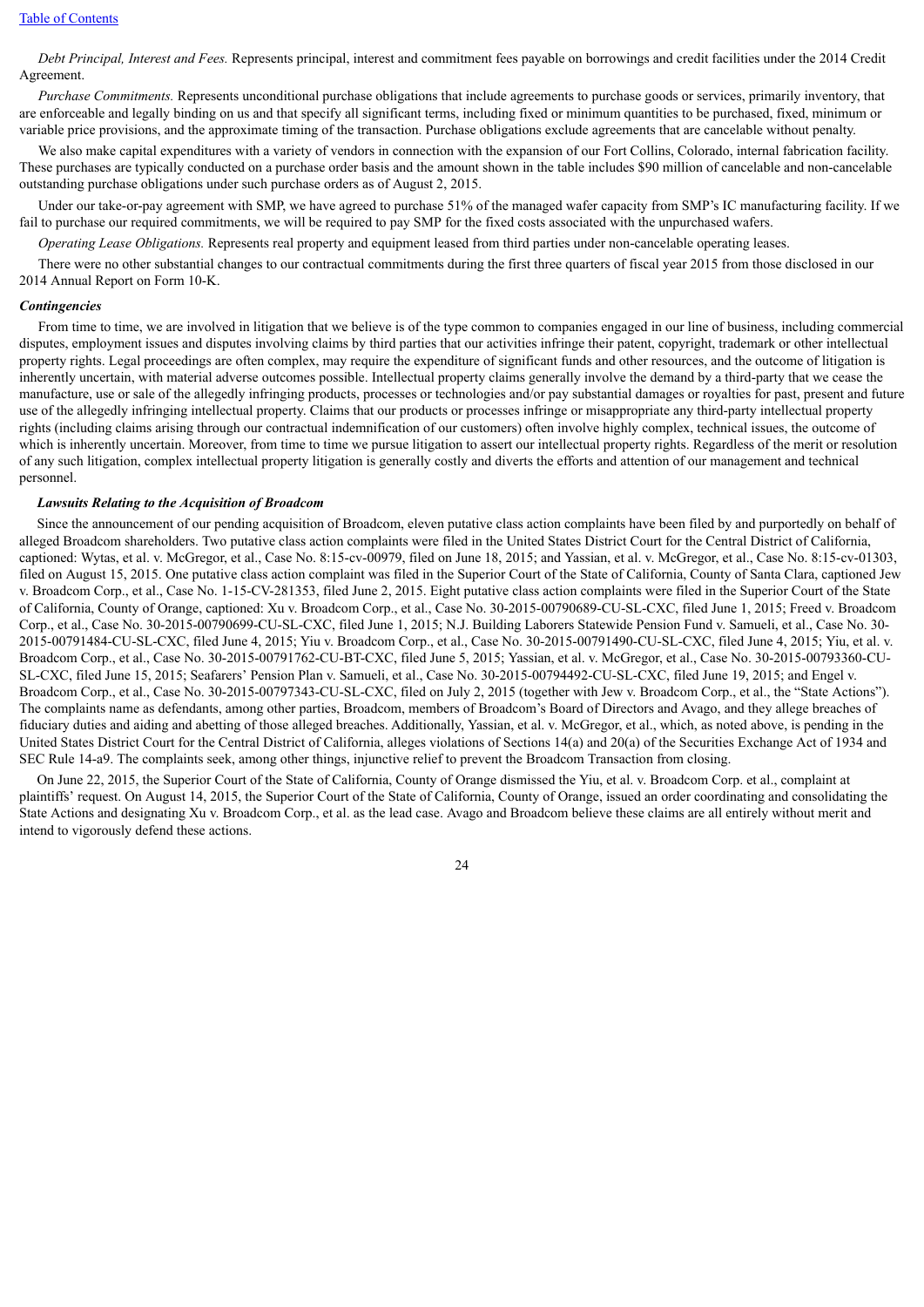## *Lawsuits Relating to the Acquisition of Emulex*

On March 3, 2015, two putative shareholder class action complaints were filed in the Court of Chancery of the State of Delaware against Emulex Corporation, or Emulex, its directors, Avago Technologies Wireless (U.S.A.) Manufacturing Inc., or AT Wireless, and Emerald Merger Sub, Inc., or Merger Sub, captioned as follows: James Tullman v. Emulex Corporation, et al., Case No. 10743-VCL (Del. Ch.); Moshe Silver ACF/Yehudit Silver U/NY/UTMA v. Emulex Corporation, et al., Case No. 10744-VCL (Del. Ch.). On March 11, 2015, a third complaint was filed in the Delaware Court of Chancery, captioned Hoai Vu v. Emulex Corporation, et al., Case No. 10776-VCL (Del. Ch.). The complaints allege, among other things, that Emulex's directors breached their fiduciary duties by approving the Agreement and Plan of Merger, dated February 25, 2015, by and among AT Wireless, Merger Sub and Emulex, or the Merger Agreement, and that AT Wireless and Merger Sub aided and abetted these alleged breaches of fiduciary duty. The complaints seek, among other things, either to enjoin the proposed transaction or to rescind it should it be consummated, as well as damages, including attorneys' and experts' fees. The Delaware Court of Chancery has entered an order consolidating the three Delaware actions under the caption In re Emulex Corporation Stockholder Litigation, Consolidated C.A. No. 10743-VCL. On June 5, 2015, the Court of Chancery dismissed the consolidated action without prejudice.

On April 8, 2015, a class action complaint was filed in the United States District Court for the Central District of California, entitled Gary Varjabedian, et al. v. Emulex Corporation, et al., No. 8:15-cv-554-CJC-JCG. The complaint names as defendants Emulex, its directors, AT Wireless and Merger Sub, and purports to assert claims under Sections 14(d), 14(e) and 20(a) of the Exchange Act. The complaint alleges that the Board of Directors of Emulex failed to provide material information and/or omitted material information from the Solicitation/Recommendation Statement on Schedule 14D-9 filed with the SEC on April 7, 2015 by Emulex, together with the exhibits and annexes thereto. The complaint seeks to enjoin the tender offer to purchase all of the outstanding shares of Emulex common stock, as well as certain other equitable relief and attorneys' fees and costs. On July 28, 2015, the Court issued an order granting plaintiff's motion for appointment as lead plaintiff and approving lead counsel for the putative class.

#### *Lawsuits Relating to the Acquisition of PLX*

In June and July 2014, four lawsuits were filed in the Superior Court for the State of California, County of Santa Clara challenging our acquisition of PLX. On July 22, 2014, the court consolidated these California actions under the caption In re PLX Technology, Inc. S'holder Litig., Lead Case No. 1-14-CV-267079 (Cal. Super. Ct., Santa Clara) and appointed lead counsel. That same day, the court also stayed the consolidated action, pending resolution of related actions filed in the Delaware Court of Chancery, described below.

Also in June and July 2014, five similar lawsuits were filed in the Delaware Court of Chancery. On July 21, 2014, the court consolidated these Delaware actions under the caption In re PLX Technology, Inc. Stockholders Litigation, Consol. C.A. No. 9880-VCL (Del. Ch.), appointed lead plaintiffs and lead counsel, and designated an operative complaint for the consolidated action. On July 31, 2014, counsel for lead plaintiffs in Delaware informed the court that they would not seek a preliminary injunction, but intend to seek damages and pursue monetary remedies through post-closing litigation. Our acquisition of PLX closed on August 12, 2014.

On October 31, 2014, lead plaintiffs filed a consolidated amended complaint. This complaint alleges, among other things, that PLX's directors breached their fiduciary duties to PLX's stockholders by seeking to sell PLX for an inadequate price, pursuant to an unfair process, and by agreeing to preclusive deal protections in the merger agreement. Plaintiffs also allege that Potomac Capital Partners II, L.P., Deutsche Bank Securities, Avago Technologies Wireless (U.S.A.) Manufacturing, Inc. and the acquisition subsidiary aided and abetted the alleged fiduciary breaches. Plaintiffs also allege that PLX's 14D-9 recommendation statement contained false and misleading statements and/or omitted material information necessary to inform the shareholder vote. The complaint seeks, among other things, monetary damages and attorneys' fees and costs. On September 3, 2015, the Court granted motions to dismiss filed by Avago Technologies Wireless (U.S.A.) Manufacturing, Inc., the acquisition subsidiary and two PLX directors, and denied motions to dismiss filed by a several PLX directors, Potomac Capital Partners II, L.P. and Deutsche Bank Securities.

The Delaware class litigation is on-going.

#### *Lawsuits Relating to the Acquisition of LSI*

Fifteen purported class action complaints were filed by alleged former stockholders of LSI against us. Eight of those lawsuits were filed in the Delaware Court of Chancery, and the other seven lawsuits were filed in the Superior Court of the State of California, County of Santa Clara on behalf of the same putative class as the Delaware actions, or the California Actions. On January 17, 2014, the Delaware Court of Chancery entered an order consolidating the Delaware actions into a single action, or the Delaware Action. These actions generally alleged that we aided and abetted breaches of fiduciary duty by the members of LSI's board of directors in connection with the merger because the merger was not in the best interest of LSI, the merger consideration was unfair and certain other terms of the merger agreement were unfair. Among other remedies, the lawsuits sought to rescind the merger or obtain unspecified money damages, costs and attorneys' fees.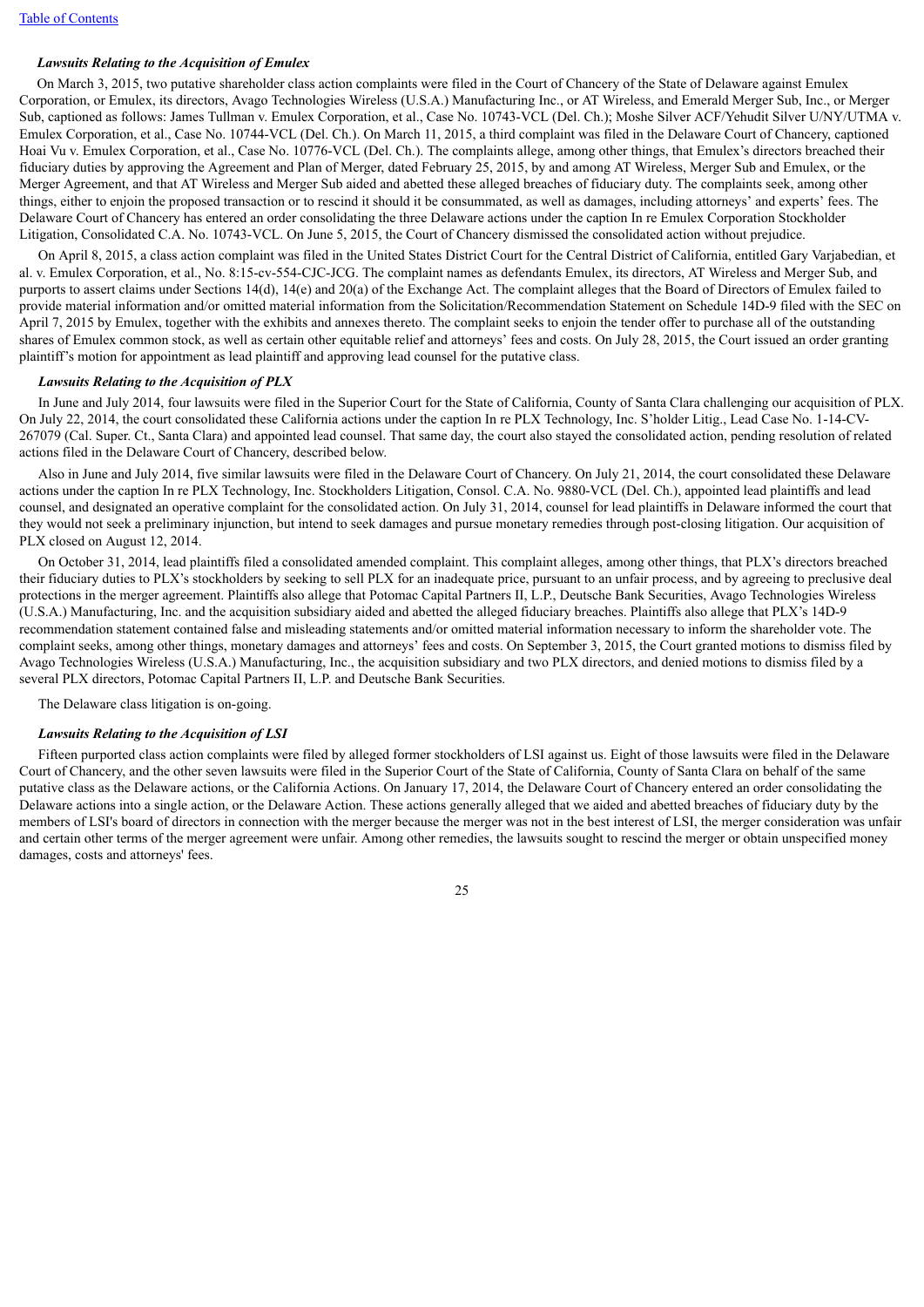On March 7, 2014, the parties to the Delaware Action reached an agreement in principle to settle the Delaware Action on a class wide basis, and negotiated a stipulation of settlement that was presented to the Delaware Court of Chancery on March 10, 2014. On March 12, 2014, the parties to the California Actions entered into a stipulation staying the California Actions pending resolution of the Delaware Action. On May 16, 2014, the plaintiffs in the Delaware Action filed a motion for final approval of the proposed settlement and award of attorneys' fees and expenses with the Delaware Court of Chancery. On June 10, 2014, the Delaware court approved the settlement, including the payment of \$2 million to counsel for the stockholders, entered final judgment and dismissed the case, or the Order and Final Judgment. On July 10, 2014, a class member of the Delaware Action filed a notice of appeal from the Order and Final Judgment. On February 5, 2015, the appeal was dismissed with prejudice.

## *Other Matters*

In addition to the matters discussed above, we are currently engaged in a number of legal actions in the ordinary course of our business.

We do not believe, based on currently available facts and circumstances, that the final outcome of any pending legal proceedings, taken individually or as a whole, will have a material adverse effect on the our financial condition, results of operations or cash flows. However, lawsuits may involve complex questions of fact and law and may require the expenditure of significant funds and other resources to defend. The results of litigation are inherently uncertain, and material adverse outcomes are possible. From time to time, we may enter into confidential discussions regarding the potential settlement of such lawsuits. Any settlement of pending litigation could require us to incur substantial costs and other ongoing expenses, such as future royalty payments in the case of an intellectual property dispute.

During the periods presented we have not recorded any accrual for loss contingencies associated with any legal proceedings, nor determined that an unfavorable outcome is probable. As a result, no amounts have been accrued or disclosed in the accompanying unaudited condensed consolidated financial statements with respect to these legal proceedings, as potential losses for such matters are not considered probable and ranges of losses are not reasonably estimable. These matters are subject to many uncertainties and the ultimate outcomes are not predictable. There can be no assurances that the actual amounts required to satisfy any liabilities arising from the matters described above will not have a material adverse effect on our results of operations, financial position or cash flows.

## *Other Indemnifications*

As is customary in our industry and as provided for in local law in the United States and other jurisdictions, many of our standard contracts provide remedies to our customers and others with whom we enter into contracts, such as defense, settlement, or payment of judgment for intellectual property claims related to the use of our products. From time to time, we indemnify customers, as well as our suppliers, contractors, lessors, lessees, companies that purchase our businesses or assets and others with whom we enter into contracts, against combinations of loss, expense, or liability arising from various triggering events related to the sale and the use of our products, the use of their goods and services, the use of facilities and state of our owned facilities, the state of the assets and businesses that we sell and other matters covered by such contracts, usually up to a specified maximum amount. In addition, from time to time we also provide protection to these parties against claims related to undiscovered liabilities, additional product liability or environmental obligations. In our experience, claims made under such indemnifications are rare and the associated estimated fair value of the liability is not material.

## **12. Restructuring and Asset Impairment Charges**

## *Restructuring charges*

During fiscal years 2014 and 2015, we initiated a series of restructuring activities intended to realign our operations to improve overall efficiency and effectiveness. The following is a summary of significant restructuring expenses recognized in continuing operations for the periods specified below:

- In connection with the acquisition of Emulex, we incurred \$29 million related to employee termination costs in our enterprise storage segment, primarily in operating expenses during the fiscal quarter and three fiscal quarters ended August 2, 2015.
- We implemented planned cost reduction and restructuring activities, primarily in our enterprise storage segment, in connection with the acquisition of LSI. As a result, we recognized \$3 million and \$25 million of employee termination costs, primarily in operating expenses during the fiscal quarter and three fiscal quarters ended August 2, 2015, respectively. We recognized \$82 million and \$10 million of employee termination costs in operating expenses and cost of products sold, respectively, for the fiscal quarter ended August 3, 2014 and \$88 million and \$10 million of employee termination costs in operating expenses and cost of products sold, respectively, for the three fiscal quarters ended August 3, 2014.
- We closed a fabrication facility in Italy related to our wired infrastructure segment. As a result, we recognized \$5 million in cost of products sold and \$8 million in operating expenses during the three fiscal quarters ended August 3, 2014 related to employee termination costs.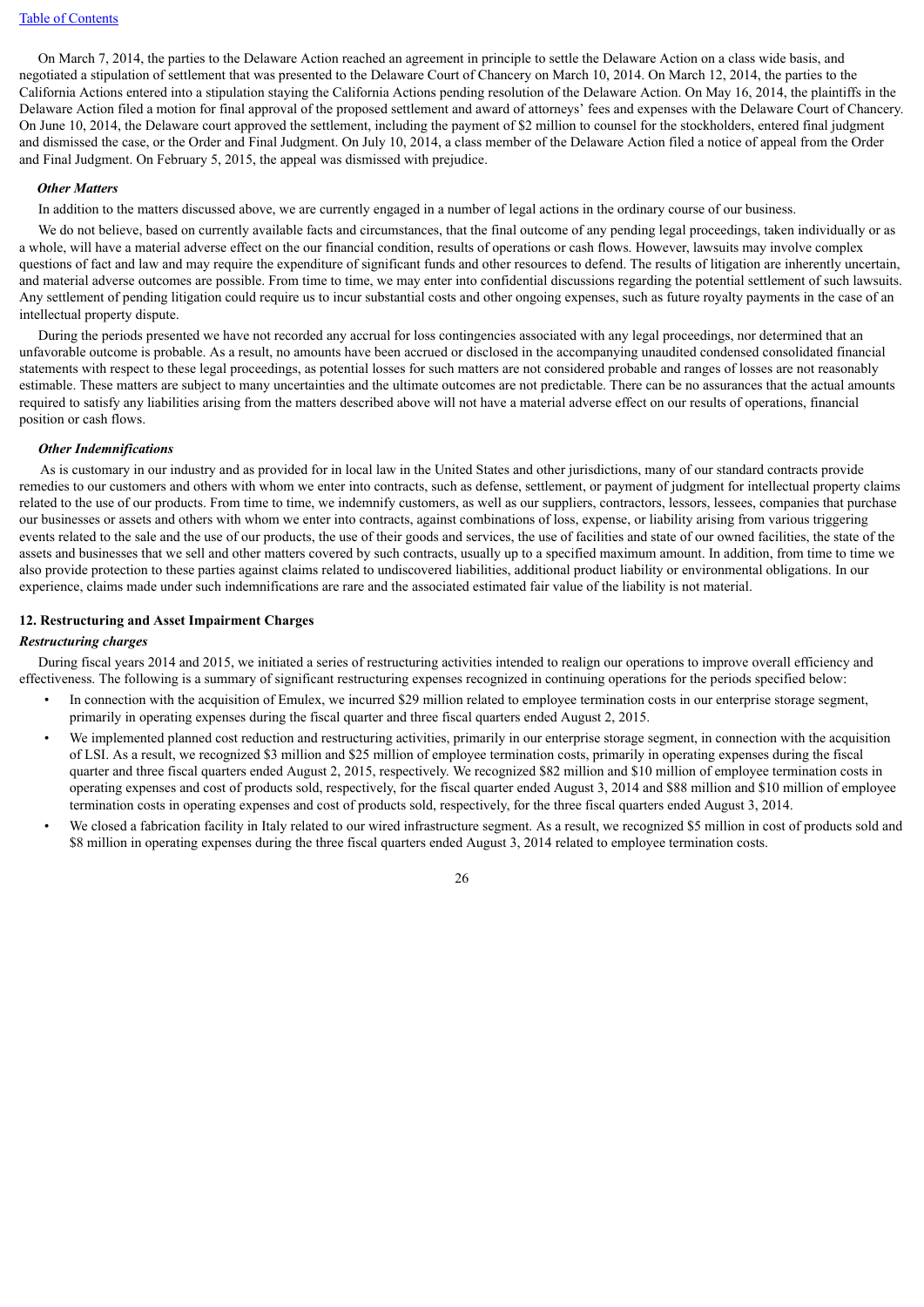## *Asset Impairment Charges*

As discussed in Note 3, during the fiscal quarter ended August 2, 2015, we realigned certain product groups within our wired infrastructure segment and on August 24, 2015, agreed to sell certain fiber optics subsystem assets to a third party. As a result, we recognized a \$65 million loss in asset impairment charges to write down these assets to fair value less costs to sell in the fiscal quarter ended August 2, 2015.

The following table summarizes the significant activities within, and components of, the restructuring liabilities related to continuing and discontinued operations during the three fiscal quarters ended August 2, 2015 (in millions):

|                                  | <b>Employee</b><br><b>Termination</b><br>Costs | <b>Leases and Other</b><br><b>Exit Costs</b> |            | <b>Total</b> |
|----------------------------------|------------------------------------------------|----------------------------------------------|------------|--------------|
| Balance as of November 2, 2014   | 34                                             | 6                                            | <u>ъ</u> . | 40           |
| Cost of product sold             |                                                | __                                           |            |              |
| Operating expenses (a)           | 51                                             | 13                                           |            | 64           |
| Utilization                      | (71)                                           | (14)                                         |            | (85)         |
| Balance as of August 2, 2015 (b) | 19                                             |                                              |            | 24           |

(a) In connection with the sale of the Axxia Business, we recognized \$7 million of lease and other exit costs, which are included in income (loss) from discontinued operations in the unaudited condensed consolidated statements of operations. In addition, we recognized \$7 million of non-cash expenses primarily related to accelerated share-based compensation.

(b) The majority of the employee termination costs balance is expected to be paid by the first quarter of fiscal year 2016. The leases and other exit costs balance is expected to be paid during the remaining terms of the leases, which extend through fiscal year 2019.

## **13. Discontinued Operations**

\_\_\_\_\_\_\_\_\_\_\_\_\_\_\_\_\_\_\_\_\_\_\_\_\_\_\_\_\_\_\_\_\_

Upon our acquisition of Emulex on May 5, 2015, we classified Endace as held-for-sale and presented the results of this business since May 5, 2015 in income (loss) from discontinued operations in our unaudited condensed consolidated statements of operations.

Following our acquisition of LSI, on November 18, 2014, we completed the sale of the Axxia Business to Intel for \$650 million in cash. Axxia Business was part of our wired infrastructure segment. As part of this transaction, we provided transitional services to Intel to provide short-term assistance to the buyer in assuming the operations of the purchased business. We have determined that we do not have any material continuing involvement with the discontinued operations.

The following table summarizes the selected financial information of discontinued operations included in our unaudited condensed consolidated statements of operations for the periods presented (in millions):

|                                                                                        | <b>Fiscal Quarter Ended</b>                    |     |      | <b>Three Fiscal Quarters Ended</b> |                       |    |     |      |
|----------------------------------------------------------------------------------------|------------------------------------------------|-----|------|------------------------------------|-----------------------|----|-----|------|
|                                                                                        | <b>August 2, 2015</b><br><b>August 3, 2014</b> |     |      | <b>August 2, 2015</b>              | <b>August 3, 2014</b> |    |     |      |
| Net revenue                                                                            |                                                | 6   |      | 104                                |                       | 59 |     | 104  |
|                                                                                        |                                                |     |      |                                    |                       |    |     |      |
| Income (loss) from discontinued operations before gain on disposal and income taxes \$ |                                                | (4) | - 5  | (68)                               | - 8                   | 13 | - 8 | (68) |
| Gain on disposal of discontinued operations                                            |                                                |     |      |                                    |                       | 14 |     |      |
| Provision for (benefit from) income taxes                                              |                                                |     |      | (24)                               |                       | 13 |     | (24) |
| Income (loss) from discontinued operations, net of income taxes                        |                                                | (4) | - 25 | (44)                               |                       | 14 |     | (44) |

## **14. Subsequent Events**

## *Cash Dividends Declared*

<span id="page-26-0"></span>On September 2, 2015, the Board declared a quarterly cash dividend of \$0.42 per ordinary share, payable on September 30, 2015 to shareholders of record at the close of business (Eastern time) on September 18, 2015.

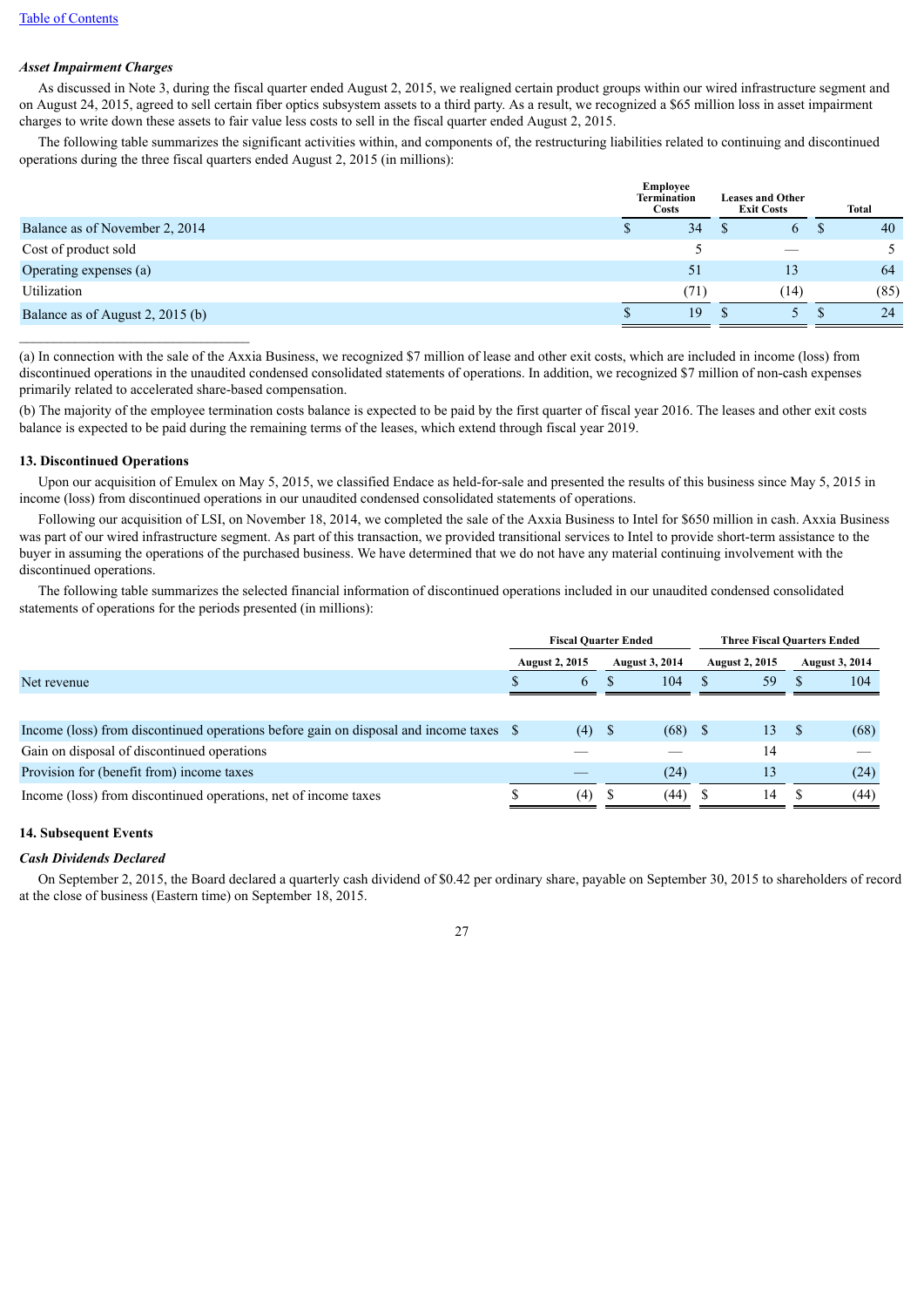#### **Item 2. Management's Discussion and Analysis of Financial Condition and Results of Operations**

The following discussion and analysis of our financial condition and results of operations should be read in conjunction with the unaudited condensed consolidated financial statements and the related notes thereto included elsewhere in this Ouarterly Report on Form 10-O, and the audited consolidated financial statements and notes thereto and management's discussion and analysis of financial condition and results of operations for the fiscal year ended November 2, 2014, or fiscal year 2014, included in our Annual Report on Form 10-K for fiscal year 2014, or 2014 Annual Report on Form 10-K. References to "Avago," "the Company," "we," "our" and "us" are to Avago Technologies Limited and its consolidated subsidiaries, unless otherwise specified or the context otherwise requires. This Quarterly Report on Form 10-Q may contain predictions, estimates and other forward-looking statements that involve a number of risks and uncertainties, which are made under the safe harbor provisions of Section 21E of the Securities Exchange Act of 1934, as amended, or the Exchange Act. These forward-looking statements may include projections of financial information; statements about historical results that may suggest trends for our business; statements of the plans, strategies, and objectives of management for future operations, including merger, acquisition and divestiture and related activities, including our pending acquisition of Broadcom Corporation, or Broadcom; statements of expectation or belief regarding future events, technology developments, our products, product sales, expenses, liquidity, cash flow and growth rates, customer concentration and relationships, or enforceability of our intellectual property, or IP, rights; and the effects of seasonality on our results of operations. Such statements are based on current expectations, estimates, forecasts and projections of our or industry performance and macroeconomic conditions, based on management's judgment, beliefs, current trends and market conditions, and involve risks and uncertainties that may cause actual results to differ materially from those contained in the forward-looking statements. We derive most of our forward-looking statements from our operating budgets and forecasts, which are based upon many detailed assumptions. While we believe that our assumptions are reasonable, we caution that it is very difficult to predict the impact of known factors, and it is impossible for us to anticipate all factors that could affect our actual results. Accordingly, we caution you not to place undue reliance on these statements. For example, there can be no assurance that we will complete our pending acquisition of Broadcom, that our product sales efforts, revenues or expenses will meet any expectations or follow any trend(s), that our ability to compete effectively will be successful or yield anticipated results, or that we will realize the expected benefits of our pending acquisition of Broadcom, our acquisitions of LSI Corporation, or LSI, PLX Technology, Inc., or PLX, and Emulex Corporation, or Emulex, or dispositions we may make. Important factors that could cause actual results to differ materially from our expectations are disclosed under "Risk Factors" in Part II, Item 1A of this Quarterly Report on Form 10-Q, and in other documents we file from time to time with the Securities and Exchange Commission, or SEC. All of the forward-looking statements in this Quarterly Report on Form 10-Q are qualified in their entirety by reference to the factors listed above and those discussed under the heading "Risk Factors" below. We undertake no intent or obligation to publicly update or revise any of these forward-looking statements, whether as a result of new information, future events or otherwise, except as required by law.

#### **Overview**

We are a leading designer, developer and global supplier of a broad range of semiconductor devices with a focus on analog III-V based products and complex digital and mixed signal complementary metal oxide semiconductor based devices. We have a history of innovation and offer thousands of products that are used in end products, such as smartphones, hard disk drives, or HDDs, computer servers, consumer appliances, data networking and telecommunications equipment, enterprise storage and servers, and factory automation and industrial equipment. We have four reportable segments: wireless communications, enterprise storage, wired infrastructure and industrial & other, which align with our principal target markets. We differentiate ourselves through our high performance design and integration capabilities and focus on developing products for target markets where we believe we can earn attractive margins.

The percentage of total net revenue generated by sales in each of our segments varies from fiscal quarter to quarter, due largely to fluctuations in targetmarket demand. During the first three quarters of fiscal year 2015, our net revenue increased significantly compared to the first three quarters of fiscal year 2014, mainly due to revenue contribution from the enterprise storage segment, which we acquired in the LSI acquisition, and content and unit growth in the wireless communications segment. Net revenue from each of our two other segments also increased during this period compared to the first three quarters of fiscal year 2014, mainly due to strong revenue from our application specific integrated circuits, or ASIC, products and revenue contribution from the acquired LSI business in the wired infrastructure segment.

Historically, a relatively small number of customers have accounted for a significant portion of our net revenue. Foxconn Technology Group companies, or Foxconn, accounted for 21% and 23% of our net revenue during the fiscal quarter and three fiscal quarters ended August 2, 2015, respectively. Foxconn accounted for 15% and 17% of our net revenue during the fiscal quarter and three fiscal quarters ended August 3, 2014, respectively.

Our top five direct customers collectively account for an increasing portion of our total net revenue. For the fiscal quarter and three fiscal quarters ended August 2, 2015, our top five direct customers, which both included one distributor, collectively accounted for 44% and 45% of our net revenue, respectively. We believe our aggregate sales to Apple Inc., when our direct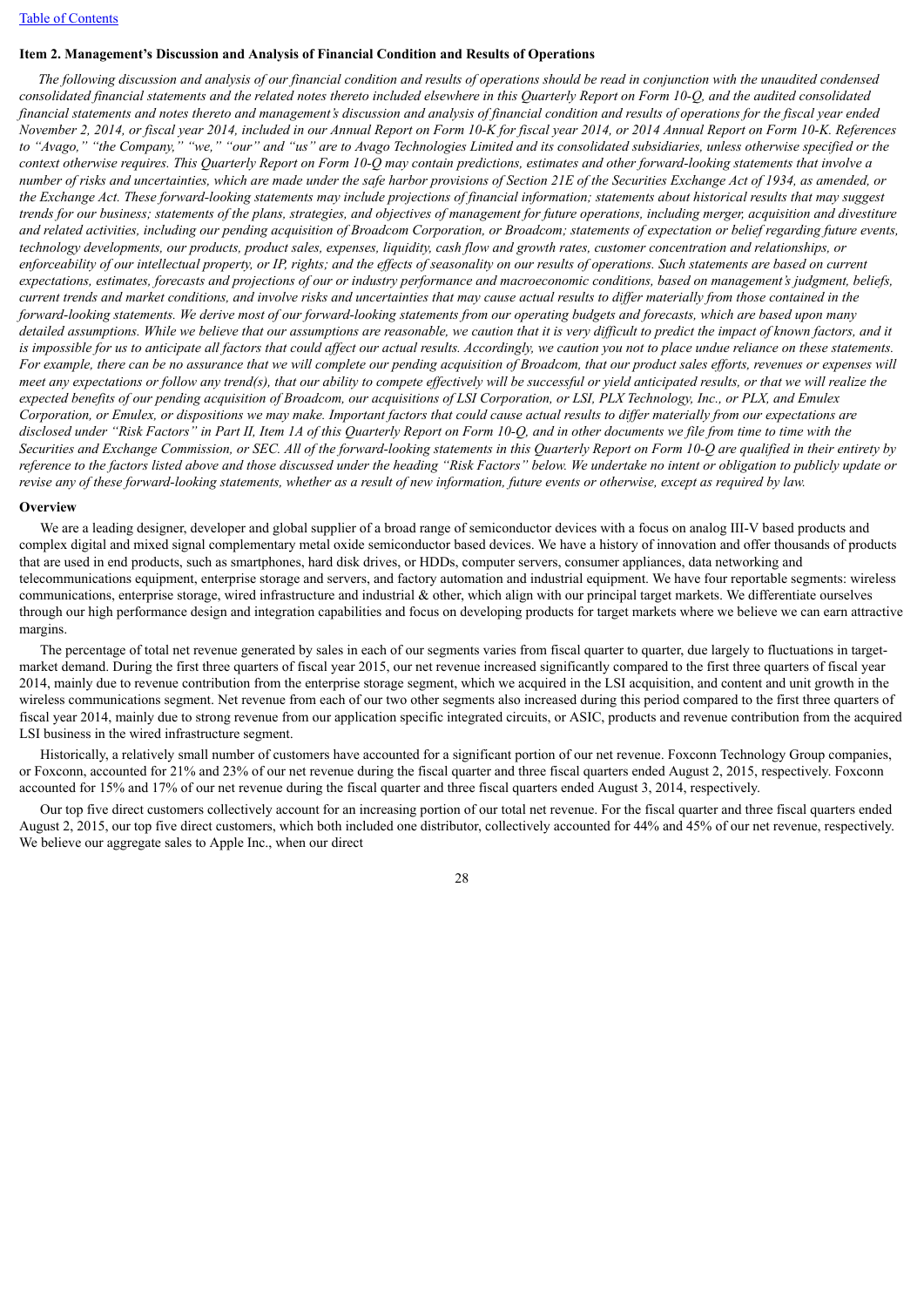sales to it are combined with our sales to the contract manufacturers that it utilizes, accounted for more than 10% of our net revenues for the fiscal quarter and three fiscal quarters ended August 2, 2015.

From time to time, some of our key customers, particularly in our wireless communications and enterprise storage segments, place large orders or delay orders, respectively, causing our quarterly net revenue to fluctuate significantly. We expect that these fluctuations will continue and that they may be exaggerated by the launches of, and seasonal variations in sales of, consumer products such as mobile handsets and HDDs, as well as changes in the overall economic environment.

In recent years, between 40% and 50% of our net revenue has come from sales to distributors, original equipment manufacturers, or OEMs, or contract manufacturers located in China. However, the end customers for our products, or for the end products into which our products are incorporated, are frequently located in countries other than China. As a result, we believe that a substantially smaller percentage of our net revenue is ultimately dependent on sales of either our product, or our customers' product incorporating our product, to end customers located in China.

## **Acquisitions and Divestitures**

## *Pending Acquisition of Broadcom Corporation*

On May 28, 2015, we entered into an Agreement and Plan of Merger, or the Broadcom Agreement, by and among Broadcom, Pavonia Limited, a limited company incorporated under the laws of the Republic of Singapore, or Holdco, Safari Cayman L.P., an exempted limited partnership formed under the laws of the Cayman Islands and a direct wholly-owned subsidiary of Holdco, or the Partnership, Avago Technologies Cayman Holdings Ltd., an exempted company incorporated under the laws of the Cayman Islands and a direct wholly-owned subsidiary of the Partnership, or Intermediate Holdco, Avago Technologies Cayman Finance Limited, an exempted company incorporated under the laws of the Cayman Islands and a direct wholly-owned subsidiary of Intermediate Holdco, or Finance Holdco, Buffalo CS Merger Sub, Inc., a California corporation and wholly-owned subsidiary of Finance Holdco and Buffalo UT Merger Sub, Inc., a California corporation and wholly-owned subsidiary of Finance Holdco, which provides for a proposed business combination transaction between us and Broadcom, or the Broadcom Transaction.

As a result of the Broadcom Transaction, at closing, each share of Broadcom common stock will be converted into the right to receive, at the election of each holder of such Broadcom common stock and subject to pro-ration in accordance with the Broadcom Agreement as described below, cash or equity interests in either Holdco or the Partnership. Upon the terms and subject to the conditions set forth in the Broadcom Agreement, Broadcom shareholders will have the ability to elect to receive, with respect to each issued and outstanding share of Broadcom common stock: (a) \$54.50 per share in cash; (b) 0.4378 freely-tradable ordinary shares in Holdco; or (c) 0.4378 exchangeable limited partnership units in the Partnership, or restricted exchangeable units, that are designed to be the economic equivalent of 0.4378 ordinary shares of Holdco, which cannot be transferred, sold or hedged for a period of one to two years after closing and which will be subject to related anti-hedging prohibitions. The foregoing exchange ratios are fixed. The shareholder election will be subject to a pro-ration mechanism (other than with respect to any election to receive restricted exchangeable units), which is anticipated to result in payment, in the aggregate, of approximately \$17 billion in cash consideration and the economic equivalent of approximately 140 million of our ordinary shares (assuming no more than 50% of outstanding shares of Broadcom common stock elect restricted exchangeable units). As a result of the Broadcom Transaction, at closing, all our issued ordinary shares as of immediately prior to the effective time of the Broadcom Transaction will be exchanged on a one-to-one basis for new ordinary shares of Holdco.

We intend to finance the \$17 billion of cash consideration with cash on hand from both companies and \$9 billion in new, fully-committed debt financing from a consortium of banks. We also intend to refinance substantially all of our and Broadcom's existing debt with committed debt financing, presently aggregating approximately \$6 billion.

At the closing of the Broadcom Transaction, each unvested Broadcom option and restricted stock unit will be assumed by Holdco on the same terms and conditions as were applicable to such Broadcom option or restricted stock unit (including with respect to vesting), and converted to an equivalent equity award to receive Holdco ordinary shares appropriately adjusted to take into account the Broadcom Transaction consideration. All vested in-the-money Broadcom stock options and restricted stock units, after giving effect to any acceleration or vesting that occurs as a result of the Broadcom Transaction, will be cashed out. Any vested out-of-the-money Broadcom option will be cancelled for no consideration.

At the closing of the Broadcom Transaction, each outstanding Avago option and restricted share unit will be assumed by Holdco on the same terms and conditions as were applicable to such Avago option or restricted share unit (including with respect to vesting and, in case of Avago options, exercise price), and converted to an equivalent equity award to receive the same number of Holdco ordinary shares as were subject to, and on the same terms as, the underlying Avago option or restricted share unit.

The Broadcom Transaction has been unanimously approved by the boards of directors of both companies, as well as a special committee of the independent directors of Broadcom. Consummation of the Broadcom Transaction is subject to the satisfaction or waiver of the conditions set forth in the Broadcom Agreement, including approval of the Broadcom Transaction by our shareholders and Broadcom shareholders, the expiration or termination of the waiting period under the United States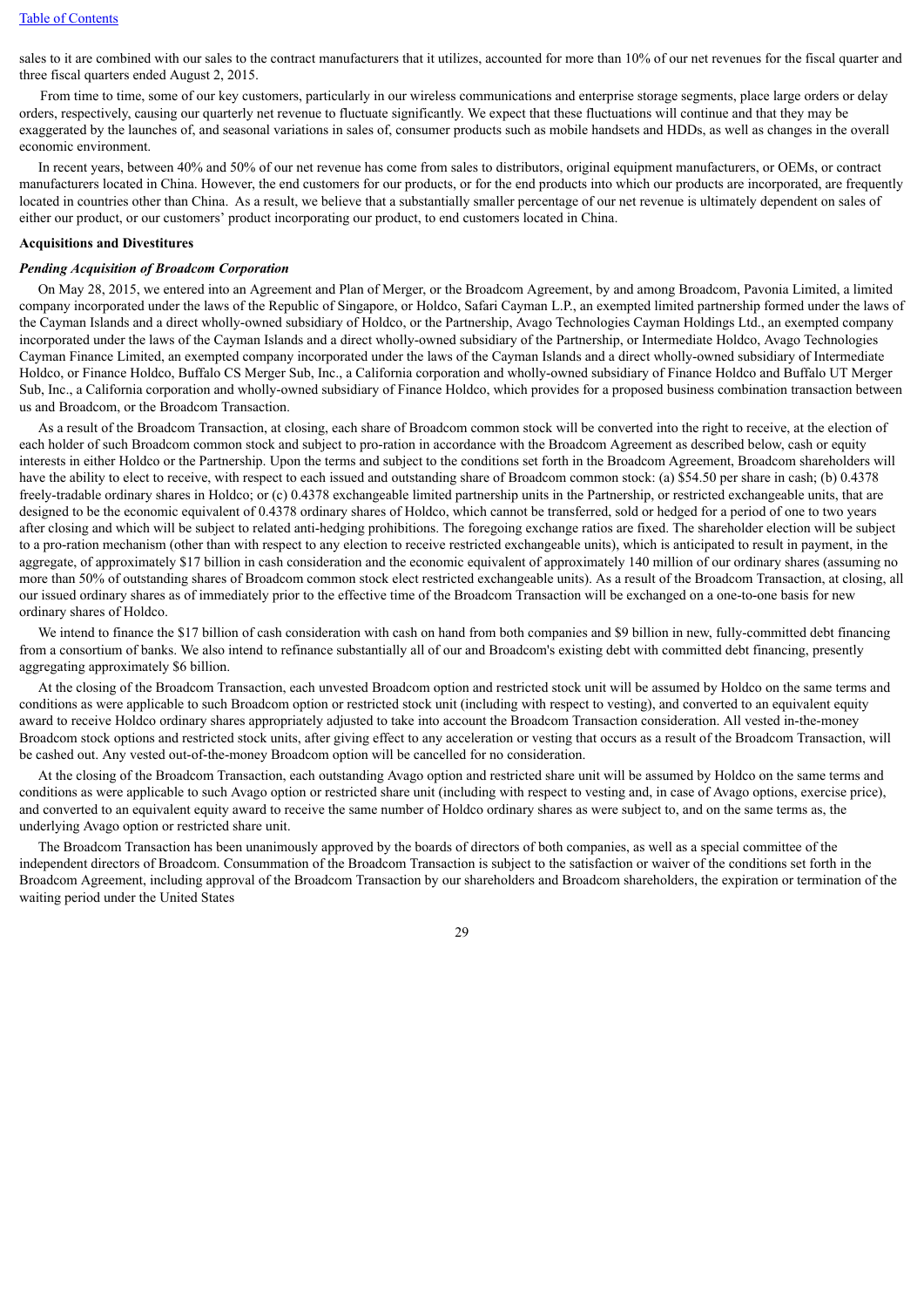Hart-Scott-Rodino Antitrust Improvements Act of 1976, as amended, or the HSR Act, and the receipt of regulatory clearance under certain foreign anti-trust laws, as well as other customary closing conditions. On August 11, 2015, we announced the expiration of the waiting period under the HSR Act.

Avago and Broadcom may each terminate the Broadcom Agreement under certain circumstances, and in connection with the termination of the Broadcom Agreement under specified circumstances, Avago or Broadcom may be required to pay the other party a termination fee of \$1 billion. Additionally, in the event that either Avago or Broadcom terminates the Broadcom Agreement as a result of the failure by either party's shareholders to approve the Broadcom Transaction, Broadcom or Avago, as the case may be, must pay the other party a fee of approximately \$333 million.

Avago and Broadcom have each made customary covenants in the Broadcom Agreement, including, without limitation, covenants not to solicit alternative transactions or, subject to certain exceptions, not to enter into discussions concerning, or provide confidential information in connection with, an alternative transaction.

We currently expect the Broadcom Transaction to close by the end of the first calendar quarter of 2016.

#### *Acquisition of Emulex Corporation*

On May 5, 2015, we completed our acquisition of Emulex through a tender offer and subsequent merger of Emulex into one of our wholly-owned subsidiaries. The aggregate cash consideration paid to acquire all of the outstanding shares of Emulex was approximately \$582 million, which was funded with available cash on hand.

#### *Sale of the LSI Axxia Networking Business*

On November 18, 2014, we completed the sale of the LSI Axxia Networking Business and related assets, or the Axxia Business, to Intel Corporation for \$650 million in cash. The results of the Axxia Business were included in discontinued operations.

#### *Pending Sale of Assets*

During the fiscal quarter ended August 2, 2015, we realigned certain product groups within our wired infrastructure segment and on August 24, 2015 we agreed to sell certain fiber optics subsystems assets to a third party. The transaction is subject to customary closing conditions, including the receipt of certain government approvals. As a result, during the fiscal quarter ended August 2, 2015, we recognized a \$65 million loss in asset impairment charges to write down these assets to fair value less costs to sell. The loss was included in restructuring and asset impairment charges in our unaudited condensed consolidated statements of operations. The net carrying amount of these assets is presented in assets held-for-sale on the Company's unaudited condensed consolidated balance sheet as of August 2, 2015.

## **Critical Accounting Policies and Estimates**

The preparation of financial statements in accordance with generally accepted accounting principles in the United States requires us to make estimates and assumptions that affect the reported amounts of assets and liabilities and disclosure of contingent assets and liabilities at the date of the financial statements and the reported amounts of revenue and expenses during the reporting period. We base our estimates and assumptions on current facts, historical experience and various other factors that we believe to be reasonable under the circumstances, the results of which form the basis for making judgments about the carrying values of assets and liabilities and the accrual of costs and expenses that are not readily apparent from other sources. The actual results experienced by us may differ materially and adversely from our estimates. Our critical accounting policies are those that affect our historical financial statements materially and involve difficult, subjective or complex judgments by management. Those policies include revenue recognition, accounting for business combinations, valuation of long-lived assets, intangible assets and goodwill, inventory valuation and warranty reserves, accounting for income taxes, retirement and post-retirement benefit plan assumptions, share-based compensation, and employee bonus programs.

There were no significant changes in our critical accounting policies during the three fiscal quarters ended August 2, 2015 compared to those previously disclosed in "Critical Accounting Policies and Estimates" in "Management's Discussion and Analysis of Financial Condition and Results of Operations" included in our 2014 Annual Report on Form 10-K.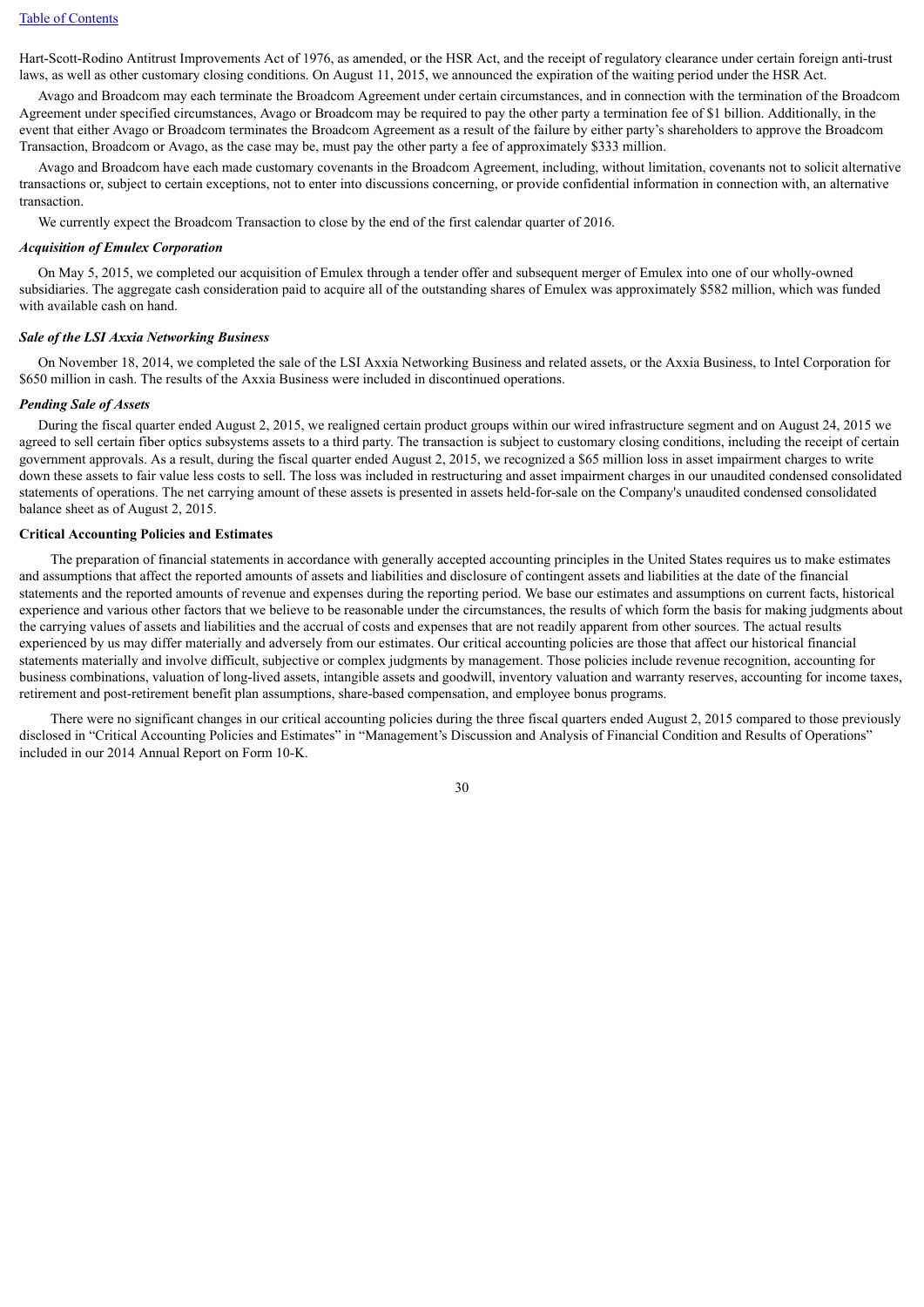## **Results of Operations**

## Fiscal Quarter and Three Fiscal Quarters Ended August 2, 2015 Compared to Fiscal Quarter and Three Fiscal Quarters Ended August 3, 2014

The following tables set forth our results of operations for the fiscal quarters and three fiscal quarters ended August 2, 2015 and August 3, 2014.

|                                                              |                   |                        | <b>Fiscal Quarter Ended</b>      |                   |
|--------------------------------------------------------------|-------------------|------------------------|----------------------------------|-------------------|
|                                                              | August 2,<br>2015 | August 3,<br>2014      | August 2,<br>2015                | August 3,<br>2014 |
|                                                              |                   | (In millions)          | (As a percentage of net revenue) |                   |
| <b>Statements of Operations Data:</b>                        |                   |                        |                                  |                   |
| Net revenue                                                  | \$<br>1,735       | <sup>\$</sup><br>1,269 | 100 %                            | $100\%$           |
| Cost of products sold:                                       |                   |                        |                                  |                   |
| Cost of products sold                                        | 720               | 760                    | 42                               | 60                |
| Amortization of intangible assets                            | 129               | 105                    | $\overline{7}$                   | 8                 |
| Restructuring charges                                        | $\overline{2}$    | 11                     |                                  | 1                 |
| Total cost of products sold                                  | 851               | 876                    | 49                               | 69                |
| Gross margin                                                 | 884               | 393                    | 51                               | 31                |
| Research and development                                     | 276               | 240                    | 16                               | 19                |
| Selling, general and administrative                          | 143               | 137                    | 8                                | 11                |
| Amortization of intangible assets                            | 68                | 91                     | 4                                | $\overline{7}$    |
| Restructuring and asset impairment charges                   | 98                | 87                     | 6                                | 7                 |
| Total operating expenses                                     | 585               | 555                    | 34                               | 44                |
| Operating income (loss)                                      | 299               | (162)                  | 17                               | (13)              |
| Interest expense                                             | (43)              | (55)                   | (3)                              | (4)               |
| Other income (expense), net                                  | 11                | (2)                    |                                  |                   |
| Income (loss) from continuing operations before income taxes | 267               | (219)                  | 15                               | (17)              |
| Provision for (benefit from) income taxes                    | 23                | (99)                   |                                  | (7)               |
| Income (loss) from continuing operations                     | 244               | (120)                  | 14                               | (10)              |
| Loss from discontinued operations, net of income taxes       | (4)               | (44)                   |                                  | (3)               |
| Net income (loss)                                            | \$<br>240         | \$<br>(164)            | 14 %                             | (13)%             |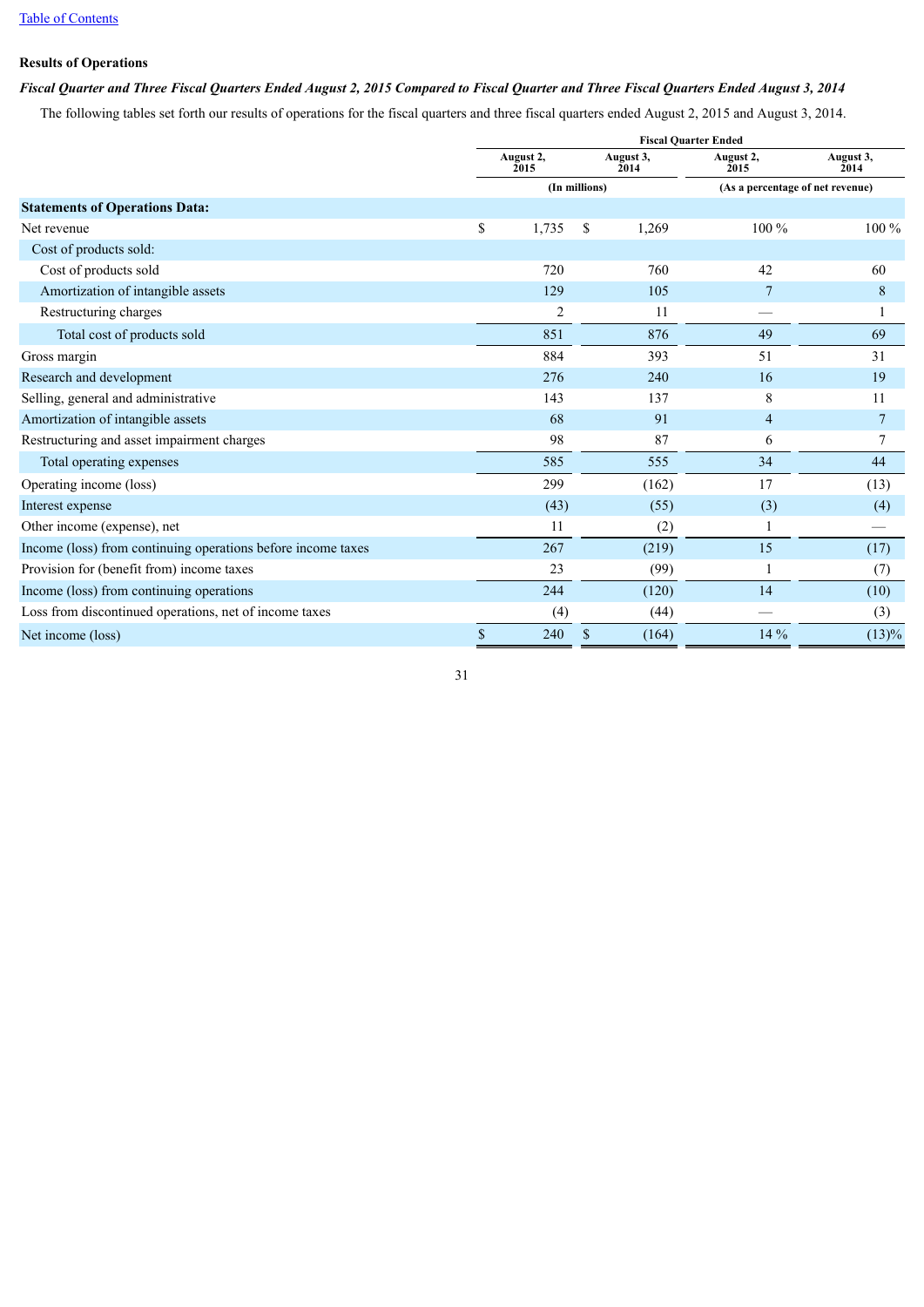|                                                                                            |             |                   |                    |       | <b>Three Fiscal Quarters Ended</b> |                   |
|--------------------------------------------------------------------------------------------|-------------|-------------------|--------------------|-------|------------------------------------|-------------------|
|                                                                                            |             | August 2,<br>2015 | August 3,          | 2014  | August 2,<br>2015                  | August 3,<br>2014 |
|                                                                                            |             |                   | (In millions)      |       | (As a percentage of net revenue)   |                   |
| <b>Statements of Operations Data:</b>                                                      |             |                   |                    |       |                                    |                   |
| Net revenue                                                                                | \$          | 4,984             | \$                 | 2,679 | 100 %                              | $100\%$           |
| Cost of products sold:                                                                     |             |                   |                    |       |                                    |                   |
| Cost of products sold                                                                      |             | 2,068             |                    | 1,433 | 42                                 | 53                |
| Amortization of intangible assets                                                          |             | 355               |                    | 141   | $\overline{7}$                     | 5                 |
| Restructuring charges                                                                      |             | 5                 |                    | 16    |                                    |                   |
| Total cost of products sold                                                                |             | 2,428             |                    | 1,590 | 49                                 | 59                |
| Gross margin                                                                               |             | 2,556             |                    | 1,089 | 51                                 | 41                |
| Research and development                                                                   |             | 762               |                    | 461   | 15                                 | 17                |
| Selling, general and administrative                                                        |             | 368               |                    | 278   | 7                                  | 11                |
| Amortization of intangible assets                                                          |             | 186               |                    | 106   | $\overline{4}$                     | $\overline{4}$    |
| Restructuring and asset impairment charges                                                 |             | 122               |                    | 107   | $\overline{2}$                     | 4                 |
| Total operating expenses                                                                   |             | 1,438             |                    | 952   | 28                                 | 36                |
| Operating income                                                                           |             | 1,118             |                    | 137   | 23                                 | 5                 |
| Interest expense                                                                           |             | (150)             |                    | (56)  | (3)                                | (2)               |
| Other income (expense), net                                                                |             | 14                |                    | (2)   |                                    |                   |
| Income from continuing operations before income taxes                                      |             | 982               |                    | 79    | 20                                 | 3                 |
| Provision for (benefit from) income taxes                                                  |             | 61                |                    | (93)  |                                    | (3)               |
| Income from continuing operations                                                          |             | 921               |                    | 172   | 19                                 | 6                 |
| Income (loss) from and gain on disposal of discontinued operations, net of<br>income taxes |             | 14                |                    | (44)  |                                    | (1)               |
| Net income                                                                                 | $\mathbf S$ | 935               | $\mathbf{\hat{S}}$ | 128   | 19 %                               | $5\%$             |

*Net revenue.* Net revenue was \$1,735 million for the fiscal quarter ended August 2, 2015 compared to \$1,269 million for the fiscal quarter ended August 3, 2014, an increase of \$466 million, or 37%. Net revenue was \$4,984 million for the three fiscal quarters ended August 2, 2015 compared to \$2,679 million for the three fiscal quarters ended August 3, 2014, an increase of \$2,305 million, or 86%. The increases in net revenue for the fiscal quarter and three fiscal quarters ended August 2, 2015 were primarily due to an increase of \$252 million and \$795 million, respectively, in net revenue due to continued strong growth in our wireless communications segment and increases of \$204 million and \$1,439 million in revenue from our enterprise storage and wired infrastructure segments, which includes acquired LSI businesses and contributions from the Emulex business. Net revenue for the fiscal quarter and three fiscal quarters ended August 2, 2015 also included \$76 million and \$226 million, respectively, of revenue from development arrangements and sales and licensing of IP, compared to \$52 million and \$105 million, respectively, in the corresponding prior year fiscal periods.

*Gross margin.* Gross margin was \$884 million for the fiscal quarter ended August 2, 2015 compared to \$393 million for the fiscal quarter ended August 3, 2014, an increase of \$491 million. As a percentage of net revenue, gross margin was 51% and 31% for the fiscal quarters ended August 2, 2015 and August 3, 2014, respectively. Gross margin was \$2,556 million for the three fiscal quarters ended August 2, 2015 compared to \$1,089 million for the three fiscal quarters ended August 3, 2014, an increase of \$1,467 million. As a percentage of net revenue, gross margin was 51% and 41% for the three fiscal quarters ended August 2, 2015 and August 3, 2014, respectively. The increase in gross margin, both in dollars and as a percentage of revenue, for the fiscal quarter ended August 2, 2015 was due primarily to gross margin improvements in our enterprise storage segment, an increase in net revenue from, and improved product mix in, our wireless communications segment, an increase in net revenue from development arrangements and sales and licensing of IP, as well as a decrease in charges associated with the inventory step-up to fair value in connection with our recent acquisitions, partially offset by a large increase in amortization of intangible assets related to the PLX and Emulex acquisitions. The increase in gross margin, both in dollars and as a percentage of revenue, for the three fiscal quarters ended August 2, 2015 was due primarily to gross margin contributions from our enterprise storage segment, which we acquired in the LSI acquisition, partially offset by a large increase in amortization of intangible assets related to the LSI, PLX and Emulex acquisitions.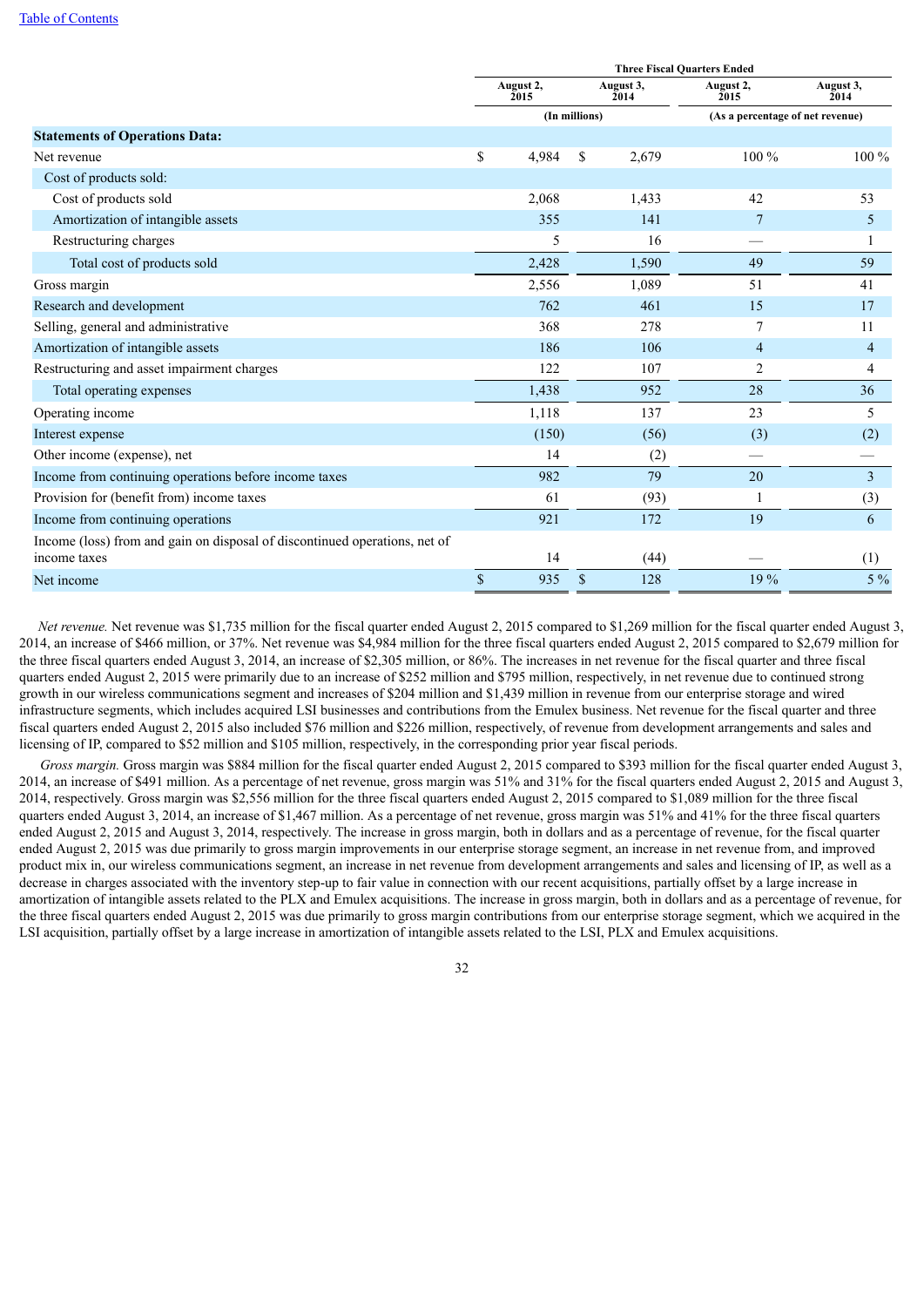*Research and development.* Research and development expense increased \$36 million, or 15%, for the fiscal quarter ended August 2, 2015 compared to the fiscal quarter ended August 3, 2014. Research and development expense increased \$301 million, or 65%, for the three fiscal quarters ended August 2, 2015 compared to the three fiscal quarters ended August 3, 2014. However, as a percentage of net revenue, research and development expense decreased to 16% and 15%, respectively, in the fiscal quarter and three fiscal quarters ended August 2, 2015 compared to 19% and 17%, respectively, in the corresponding prior year periods. The overall increase in research and development expense dollars for the fiscal quarter ended August 2, 2015 was primarily due to the acquisition of Emulex. The overall increase in research and development expense dollars for the three fiscal quarters ended August 2, 2015 compared to the corresponding prior year period was primarily due to the impact of LSI for all three quarters, an increase in R&D materials and computer related project expenses, the impact of PLX and Emulex, and an increase in compensation-related expenses related to our employee variable incentive compensation program, which is a variable expense related to operating performance. The decrease in research and development expense as a percentage of net revenue was primarily due to revenue increases proportionally outpacing growth in research and development expense.

*Selling, general and administrative.* Selling, general and administrative expense increased \$6 million, or 4%, for the fiscal quarter ended August 2, 2015 compared to the fiscal quarter ended August 3, 2014. Selling, general and administrative expense increased \$90 million, or 32%, for the three fiscal quarters ended August 2, 2015 compared to the three fiscal quarters ended August 3, 2014. As a percentage of net revenue, selling, general and administrative expense decreased to 8% and 7%, respectively, for the fiscal quarter and three fiscal quarters ended August 2, 2015 compared to 11% in both of the corresponding prior year periods. The year over year increase in selling, general and administrative expense dollars for the three fiscal quarters ended August 2, 2015 was primarily due to the LSI acquisition. The decrease in selling, general and administrative expense as a percentage of net revenue was due to revenue increases proportionally outpacing growth in selling, general and administrative expense.

*Amortization of intangible assets.* Total amortization of intangible assets was \$197 million and \$541 million for the fiscal quarter and three fiscal quarters ended August 2, 2015, respectively, compared to \$196 million and \$247 million, respectively, in the corresponding prior year fiscal periods. The increase in amortization expense in fiscal year 2015 was primarily attributable to an increase in amortizable intangible assets from the LSI, PLX and Emulex acquisitions.

*Restructuring and asset impairment charges.* Restructuring and asset impairment charges, recognized primarily in operating expenses, were \$100 million and \$127 million for the fiscal quarter and three fiscal quarters ended August 2, 2015, respectively, compared to \$98 million and \$123 million, respectively, in the corresponding prior year fiscal periods. Restructuring charges were due primarily to employee termination costs resulting from the LSI, PLX and Emulex acquisitions. We expect to incur additional restructuring charges in future periods as a result of the acquisition of Emulex on May 5, 2015 and further integration and alignment of our completed acquisitions.

During the fiscal quarter ended August 2, 2015, we realigned certain product groups within our wired infrastructure segment and we agreed to sell certain fiber optics subsystems assets to a third party. This transaction is subject to customary closing conditions, including the receipt of certain government approvals. As a result, during the fiscal quarter ended August 2, 2015, we recognized a \$65 million loss in asset impairment charges to write down these assets to fair value less costs to sell in our unaudited condensed consolidated statements of operations.

*Interest expense.* Interest expense was \$43 million and \$150 million for the fiscal quarter and three fiscal quarters ended August 2, 2015, respectively, and \$55 million and \$56 million for the fiscal quarter and three fiscal quarters ended August 3, 2014, respectively. Interest expense for each of the periods presented was primarily consisting of interest on the \$3,961 million outstanding term loan borrowings, or Term Loans, under our credit agreement dated May 6, 2014, with the lenders named therein, or the 2014 Credit Agreement, and on the \$1 billion principal amount of our previously outstanding 2.0% Convertible Senior Notes due 2021, or the Convertible Notes, as well as fees related to our senior secured, revolving credit facility of up to \$500 million aggregate principal amount, or the 2014 Revolving Credit Facility, together with the amortization of related debt issuance costs and accretion of the debt discount on the Convertible Notes. The outstanding principle balance of our Term Loans was \$3,961 million as of August 2, 2015.

*Other income (expense), net.* Other income (expense), net includes gains (losses) on investments, interest income, gains (losses) on foreign currency remeasurement and other miscellaneous items. In March 2015, we made a \$593 million principal prepayment on our Term Loans, which resulted in a partial write-off of debt issuance costs of \$13 million for the three fiscal quarters ended August 2, 2015.

*Provision for income taxes.* For the fiscal quarter and three fiscal quarters ended August 2, 2015, we recorded an income tax provision of \$23 million and \$61 million, respectively, compared to an income tax benefit of \$99 million and \$93 million for the fiscal quarter and three fiscal quarters ended August 3, 2014, respectively. The income tax benefits recorded for all periods in 2014 were largely due to the reversal of net deferred tax liabilities resulting from the amortization of acquired intangible assets and the recognition of previously unrecognized tax benefits as a result of lapses in statutes of limitations. In addition, the increase in income tax provision was due to the increase in profit before tax.

In connection with our acquisition of Emulex during the third quarter of fiscal year 2015, net deferred tax liabilities were established on the acquired identifiable intangible assets and on the excess of financial reporting over the tax basis of acquired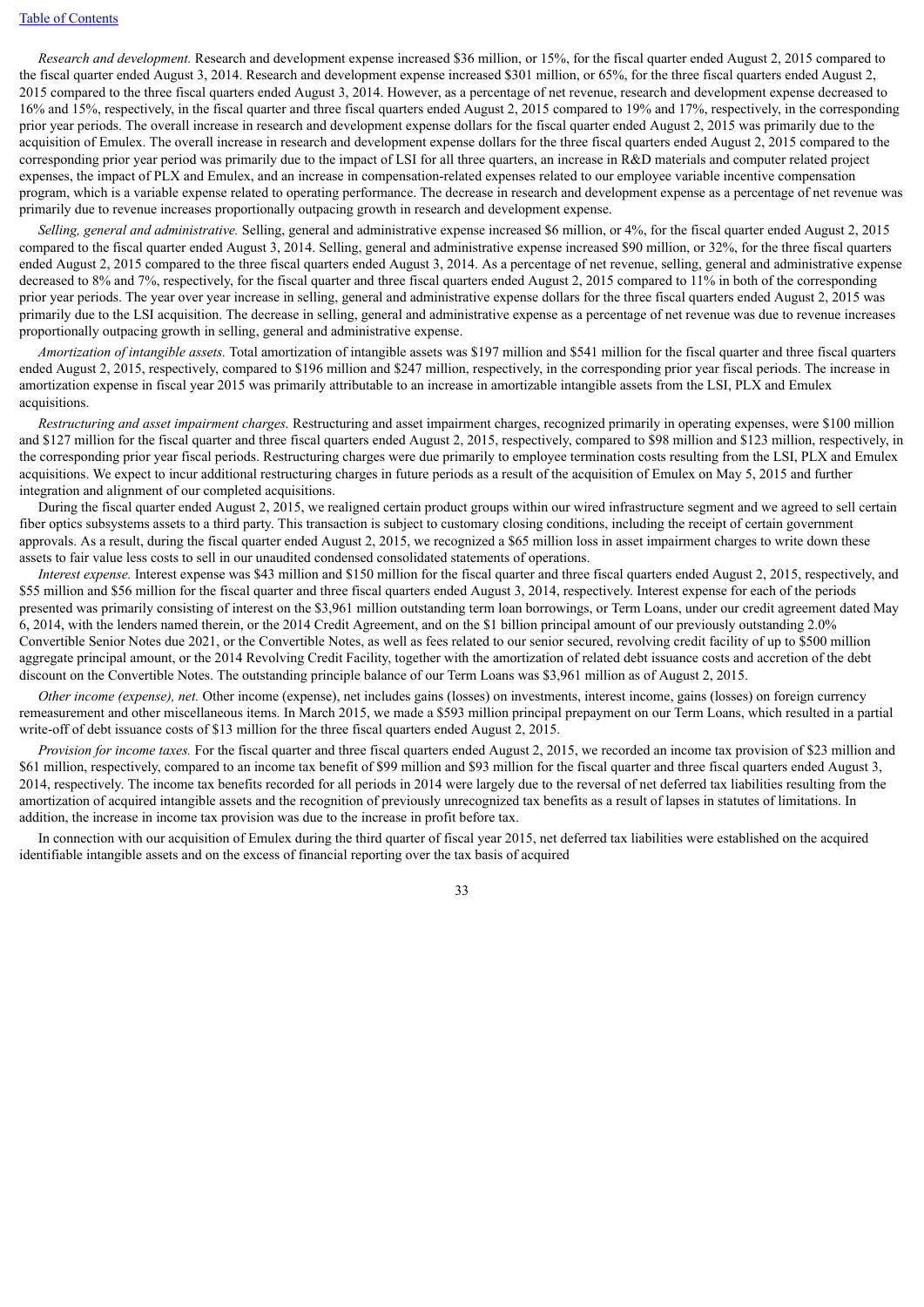investments in certain foreign subsidiaries that have not been indefinitely reinvested. Upon finalization of our combined company legal structure, additional adjustments to our net deferred taxes may be required.

The income tax provision for the fiscal quarter and three fiscal quarters ended August 2, 2015 included a benefit from the net recognition of previously unrecognized tax benefits as a result of the expiration of the statute of limitations for certain audit periods of \$2 million and \$11 million, respectively, compared to zero and \$14 million for the fiscal quarter and three fiscal quarters ended August 3, 2014, respectively. The income tax provision for the three fiscal quarters ended August 2, 2015 also included a discrete benefit of \$15 million from the retroactive reinstatement of the U.S. Federal Research and Development tax credit from January 1, 2014 to December 31, 2014, with the enactment of the Tax Increase Prevention Act of 2014.

#### *Segment Results*

Net revenue and operating income by segment were as follows (in millions, except percentages):

|                         | <b>Fiscal Quarter Ended</b> |                   | <b>Three Fiscal Quarters Ended</b> |                   |  |  |  |
|-------------------------|-----------------------------|-------------------|------------------------------------|-------------------|--|--|--|
| % of Net Revenue        | August 2,<br>2015           | August 3,<br>2014 | August 2,<br>2015                  | August 3,<br>2014 |  |  |  |
| Wireless communications | 36%                         | 29%               | 37%                                | 40%               |  |  |  |
| Enterprise storage      | 34                          | 32                | 31                                 |                   |  |  |  |
| Wired infrastructure    | 21                          | 27                | 22                                 | 30                |  |  |  |
| Industrial & other      |                             | 12                | 10                                 |                   |  |  |  |
| Total net revenue       | 100%                        | 100%              | 100%                               | 100%              |  |  |  |

| <b>Fiscal Quarter Ended</b> |                                        |       |        |      |  |                   |     | <b>Three Fiscal Quarters Ended</b> |       |        |       |  |       |      |
|-----------------------------|----------------------------------------|-------|--------|------|--|-------------------|-----|------------------------------------|-------|--------|-------|--|-------|------|
| <b>Net Revenue</b>          | August 2,<br>August 3,<br>2015<br>2014 |       | Change |      |  | August 2,<br>2015 |     | August 3,<br>2014                  |       | Change |       |  |       |      |
| Wireless communications     |                                        | 616   |        | 364  |  | 252               | 69% |                                    | .856  |        | .061  |  | 795   | 75%  |
| Enterprise storage          |                                        | 588   |        | 404  |  | 184               | 46% |                                    | 1.541 |        | 404   |  | .137  | 281% |
| Wired infrastructure        |                                        | 372   |        | 352  |  | 20                | 6%  |                                    | 1,101 |        | 799   |  | 302   | 38%  |
| Industrial $&$ other        |                                        | 159   |        | 149  |  | 10                | 7%  |                                    | 486   |        | 415   |  | 71    | 17%  |
| Total net revenue           |                                        | 1,735 |        | ,269 |  | 466               |     |                                    | 4,984 |        | 2,679 |  | 2,305 |      |

|                               | <b>Fiscal Quarter Ended</b> |       |                   |       |        |     | <b>Three Fiscal Quarters Ended</b> |       |                   |       |              |        |
|-------------------------------|-----------------------------|-------|-------------------|-------|--------|-----|------------------------------------|-------|-------------------|-------|--------------|--------|
| <b>Operating Income</b>       | August 2,<br>2015           |       | August 3,<br>2014 |       | Change |     | August 2,<br>2015                  |       | August 3,<br>2014 |       |              | Change |
| Wireless communications       | Φ                           | 285   |                   | 134   |        | 151 |                                    | 871   |                   | 365   | <sup>S</sup> | 506    |
| Enterprise storage            |                             | 225   |                   | 130   |        | 95  |                                    | 588   |                   | 130   |              | 458    |
| Wired infrastructure          |                             | 130   |                   | 89    |        | 41  |                                    | 345   |                   | 191   |              | 154    |
| Industrial & other            |                             | 78    |                   | 57    |        | 21  |                                    | 243   |                   | 181   |              | 62     |
| Unallocated expenses          |                             | (419) |                   | (572) |        | 153 |                                    | (929) |                   | (730) |              | (199)  |
| Total operating income (loss) |                             | 299   |                   | (162) |        | 461 |                                    | 118   | S.                | .37   |              | 981    |

*Wireless Communications.* Net revenue from our wireless communications segment increased by \$252 million, or 69%, and \$795 million, or 75%, in the fiscal quarter and three fiscal quarters ended August 2, 2015, respectively, compared with the corresponding prior fiscal year periods, primarily due to a substantial increase in our radio frequency product content in smartphones and an increase in unit sales of smartphones containing our products. As a result of stronger than expected demand in this segment, we have been and expect to remain capacity constrained with respect to our film bulk acoustic resonator, or FBAR, products for the remainder of fiscal year 2015.

Operating income from our wireless communications segment was 46% and 47% of segment revenue in the fiscal quarter and three fiscal quarters ended August 2, 2015, respectively, compared to 37% and 34% of segment revenue in the corresponding prior fiscal year periods, primarily due to higher revenue and stable research and development expense.

*Enterprise Storage.* Our enterprise storage segment resulted from our acquisition of LSI in May 2014. Net revenue from our enterprise storage segment increased by \$184 million, or 46%, and \$1,137 million, or 281%, in the fiscal quarter and three fiscal quarters ended August 2, 2015 compared with the corresponding prior fiscal year periods. The increase in net revenue for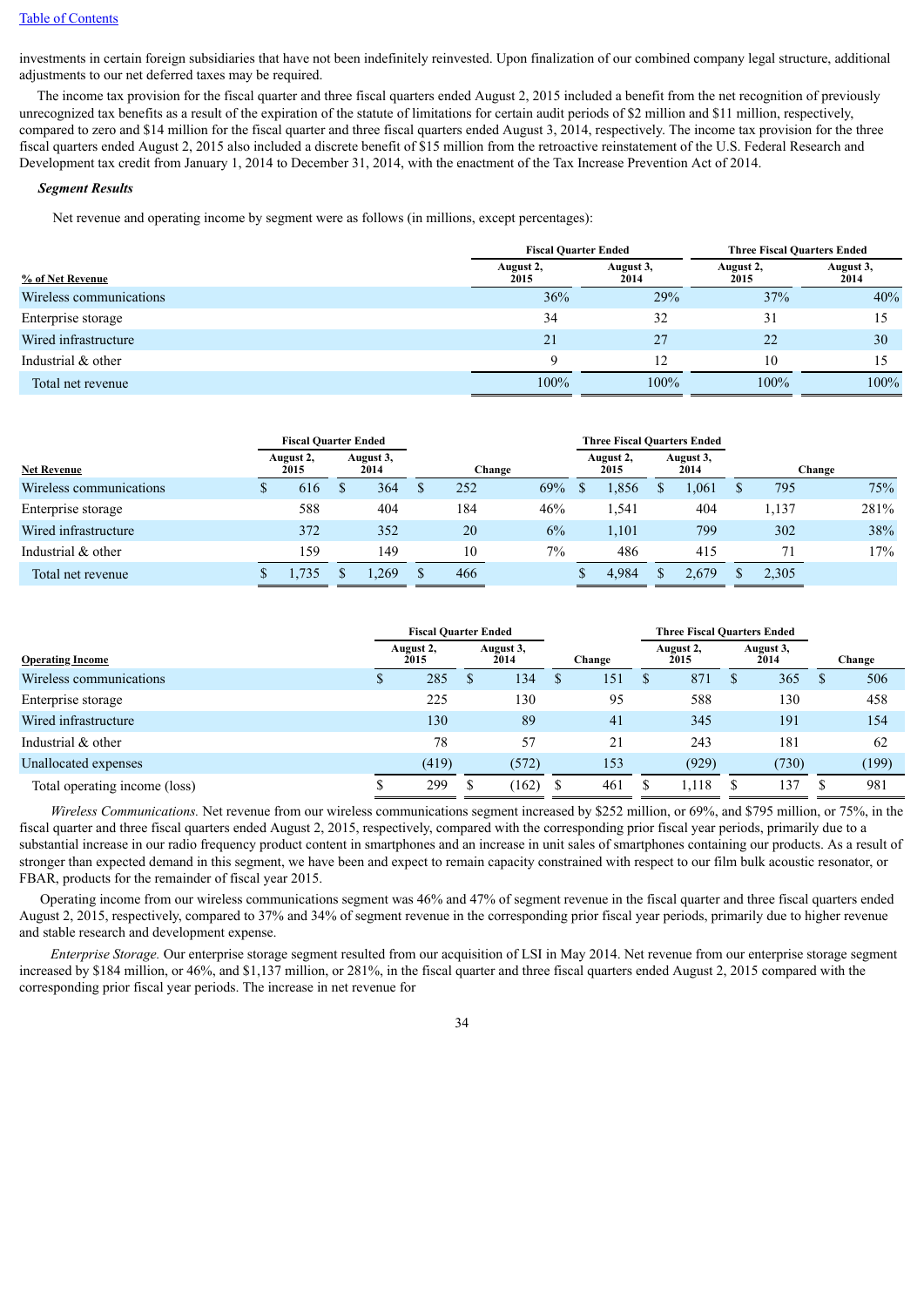the fiscal quarter ended August 2, 2015 compared with the corresponding prior fiscal year period was primarily due to the acquisitions of Emulex and PLX. The increase in net revenue for the three fiscal quarters ended August 2, 2015 compared with the corresponding prior fiscal year period was primarily due to the acquisition of LSI. Operating income from our enterprise storage segment was 38% of segment revenue in each of the fiscal quarter and three fiscal quarters ended August 2, 2015, respectively, compared to 32% of segment revenue in each of the fiscal quarter and three fiscal quarters ended August 3, 2014, primarily due to higher revenue with stable research and development expense.

*Wired Infrastructure*. Net revenue from our wired infrastructure segment increased by \$20 million, or 6%, and \$302 million, or 38%, in the fiscal quarter and three fiscal quarters ended August 2, 2015, respectively, compared with the corresponding prior fiscal year periods. The increase was primarily due to improved revenue contribution from our ASIC products and from the inclusion of contributions from LSI products in this segment for the three fiscal quarters ended August 2, 2015, compared to the corresponding prior year period. Operating income from our wired infrastructure segment was 35% and 31% of segment revenue in the fiscal quarter and three fiscal quarters ended August 2, 2015, respectively, compared to 25% and 24% of segment revenue in the corresponding prior fiscal year periods primarily due to gross margin improvement and higher revenue with stable research and development expense.

*Industrial* & *Other*. Net revenue from our industrial & other segment increased by \$10 million, or 7%, and \$71 million, or 17%, in the fiscal quarter and three fiscal quarters ended August 2, 2015, respectively, compared with the corresponding prior fiscal year periods. The increase in net revenue for the three fiscal quarters ended August 2, 2015 was primarily due to an increase in IP licensing revenue. The increase in net revenue for the fiscal quarter ended August 2, 2015 was primarily due to an increase in demand for industrial-related products. Operating income from our industrial & other segment was 49% and 50% of segment revenue in the fiscal quarter and three fiscal quarters ended August 2, 2015, respectively, compared to 38% and 44% of segment revenue in the corresponding prior fiscal year periods, primarily due to higher IP licensing revenue in the three fiscal quarters ended August 2, 2015.

*Unallocated Expenses.* Unallocated expenses included amortization of intangible assets, primarily due to our acquisitions, share-based compensation expense, restructuring charges, acquisition-related costs, and other costs that are not used in evaluating the results of, or in allocating resources to, our segments. Unallocated expenses decreased \$153 million and increased \$199 million in the fiscal quarter and three fiscal quarters ended August 2, 2015, respectively, compared with the corresponding prior fiscal year periods. The decrease in the fiscal quarter ended August 2, 2015 was primarily due to higher charges associated with the inventory step-up to fair value in connection with our acquisition of LSI in the prior fiscal year period as compared to the charges associated with the acquisition of Emulex in the current fiscal year period. The increase in unallocated expenses for the three fiscal quarters ended August 2, 2015 compared to the corresponding prior year period is primarily attributable to increases in amortization of intangible assets incurred in connection with our acquisitions of LSI, PLX and Emulex. Additionally, share-based compensation expense increased in the three fiscal quarters ended August 2, 2015 compared with the corresponding prior fiscal year period, due to annual focal employee equity awards at higher grant-date fair values and grants assumed and made to employees hired in the acquisitions.

## **Seasonality**

Our net revenue in the second half of the fiscal year has typically been higher than our net revenue in the first half of the fiscal year, primarily due to seasonality in our wireless communications segment. This segment has historically experienced seasonality due to calendar year-end holiday increases in sales of mobile handsets manufactured by our OEM customers. However, from time to time, some of our key customers, particularly in our wireless communications and enterprise storage segments, place or delay large orders, often in connection with their expected new product launches, which cause our quarterly net revenues to fluctuate significantly. These fluctuations, combined with other factors, such as changes in the overall economic environment, have increasingly overshadowed typical seasonal effects in recent periods.

#### **Liquidity and Capital Resources**

Our primary sources of liquidity as of August 2, 2015 consisted of: (1) approximately \$1,354 million in cash and cash equivalents, (2) cash we expect to generate from operations, (3) our \$500 million 2014 Revolving Credit Facility, which is committed until May 6, 2019, the substantial majority of which was available to be drawn as of August 2, 2015 (after consideration of an immaterial amount of letters of credit outstanding under the facility) and (4) the ability to increase the aggregate term loans and revolving credit commitments capacity to \$6.7 billion under the 2014 Credit Agreement, referred to as the accordion feature.

Our short-term and long-term liquidity requirements primarily arise from: (i) interest, principal and commitment fee payments related to outstanding Term Loans, (ii) working capital requirements, (iii) research and development and capital expenditure needs, (iv) business acquisitions, such as our recently announced, pending acquisition of Broadcom, and investments we may make from time to time, (v) quarterly cash dividend payments (if and when declared by our board of directors, or the Board) and (vi) funding employee benefit plan obligations. Our ability to fund these requirements will depend, in part, on our future cash flows, which are determined by future operating performance and are, therefore, subject to prevailing global macroeconomic conditions and financial, business and other factors, some of which are beyond our control.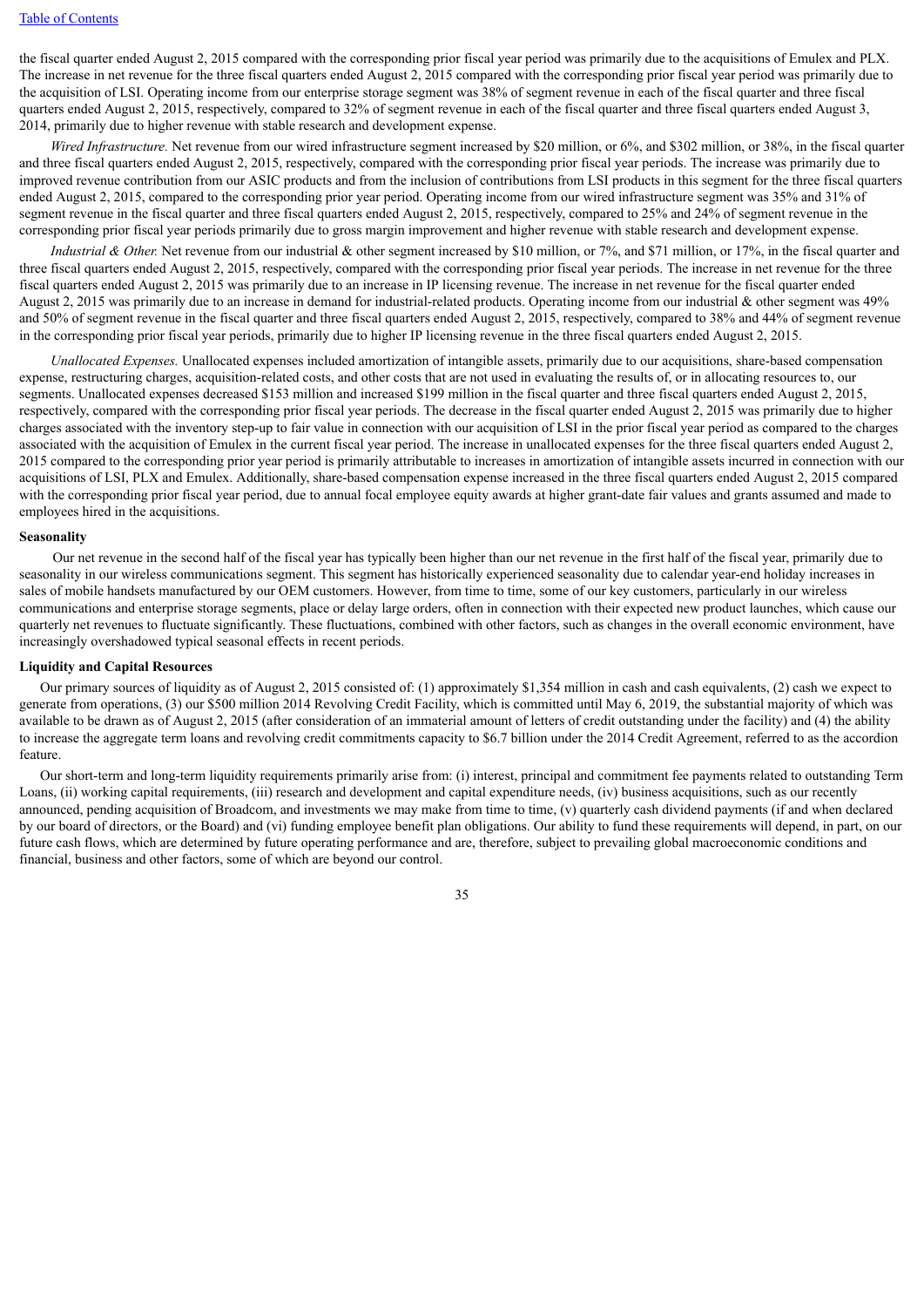## *Dividends*

On September 2, 2015, the Board declared a quarterly interim cash dividend on our ordinary shares of \$0.42 per share, payable on September 30, 2015 to shareholders of record on September 18, 2015.

## *Conversion of Convertible Notes*

On June 1, 2015, the holders of all of our outstanding Convertible Notes, or the Purchasers, submitted to the Company conversion notices exercising their right to convert all of the outstanding Convertible Notes. The Company satisfied its resulting conversion obligation of \$2.8 billion, by paying an aggregate of approximately \$1 billion in cash, representing the principal amount of the Convertible Notes, and delivering an aggregate of 13.8 million ordinary shares, in each case pursuant to the terms of the indenture relating to the Convertible Notes, or the Indenture.

## *Emulex Convertible Notes*

As a result of our acquisition of Emulex, all of the \$175 million aggregate principal amount outstanding of Emulex's 1.75% Convertible Senior Notes due 2018, or the Emulex Notes, became convertible at an increased conversion rate until June 30, 2015, under the make-whole fundamental change provision of the Emulex Notes. As a result of the acquisition, upon conversion, holders of the Emulex Notes were only entitled to receive cash payments based on the \$8.00 per share consideration price. All of the outstanding Emulex Notes were converted at this increased conversion rate resulting in aggregate cash payments of approximately \$178 million.

## *Partial Prepayment of Term Loans*

In March 2015, we made a \$593 million principal prepayment under our outstanding Term Loans, in addition to our quarterly mandatory payment of \$12 million.

#### *Summary*

Our cash and cash equivalents decreased by \$250 million to \$1,354 million at August 2, 2015 from \$1,604 million at November 2, 2014. The decrease was largely due to \$1,627 million in payments relating to the extinguishment of outstanding indebtedness, \$487 million in capital expenditures, \$394 million paid for the acquisition of Emulex, net of cash acquired, \$292 million in dividends to our shareholders, and \$178 million in payments relating to the conversion of the Emulex Notes, partially offset by \$1,736 million in cash provided by operating activities, \$650 million of proceeds from the sale of the Axxia Business and \$186 million from the issuance of ordinary shares upon exercises of options and purchase rights under our employee share purchase plan, or ESPP.

We believe that our cash and cash equivalents on hand and cash flows from operations, combined with current borrowing availability under the 2014 Revolving Credit Facility, the accordion feature in our 2014 Credit Agreement and committed debt funding relating to the pending Broadcom acquisition, provide sufficient liquidity to fund our current obligations, including the current portions of our long-term debt and interest due, our annual cash contributions to fund pension and retirement plan obligations, projected working capital requirements, capital expenditures, quarterly cash dividends (if and when declared by our Board) and any share repurchases (if and when authorized by our Board) we may choose to make for at least the next 12 months. We believe that, after giving effect to the pending acquisition of Broadcom, we will have sufficient cash on hand to operate our business and satisfy our current and assumed obligations.

We anticipate that our capital expenditures for fiscal year 2015 will be higher than fiscal year 2014, due primarily to continued spending related to ongoing capacity expansion in our Fort Collins internal fabrication facility, as well as spending on equipment to support various research and development projects and expenditures related to our San Jose, California campus rationalization.

From time to time, we engage in discussions with third parties regarding potential acquisitions of, or investments in, businesses, technologies and product lines, such as our recently completed acquisition of Emulex and our pending acquisition of Broadcom. Any such transaction could require significant use of our cash and cash equivalents, or require us to borrow under our 2014 Credit Agreement or otherwise to fund the transaction. We could also reduce certain expenditures such as payment of our quarterly cash dividend. If we do not have sufficient cash to fund our operations or finance growth opportunities, including acquisitions, or unanticipated capital expenditures, our business and financial condition could suffer. In such circumstances we may also seek to obtain new debt or equity financing. However, we cannot assure you that such additional financing will be available on terms acceptable to us or at all. Our ability to service any indebtedness we may incur, including under our 2014 Credit Agreement and related 2014 Revolving Credit Facility, will depend on our ability to generate cash in the future.

We may also elect to sell additional debt or equity securities, or otherwise increase our outstanding indebtedness, for reasons other than those specified above.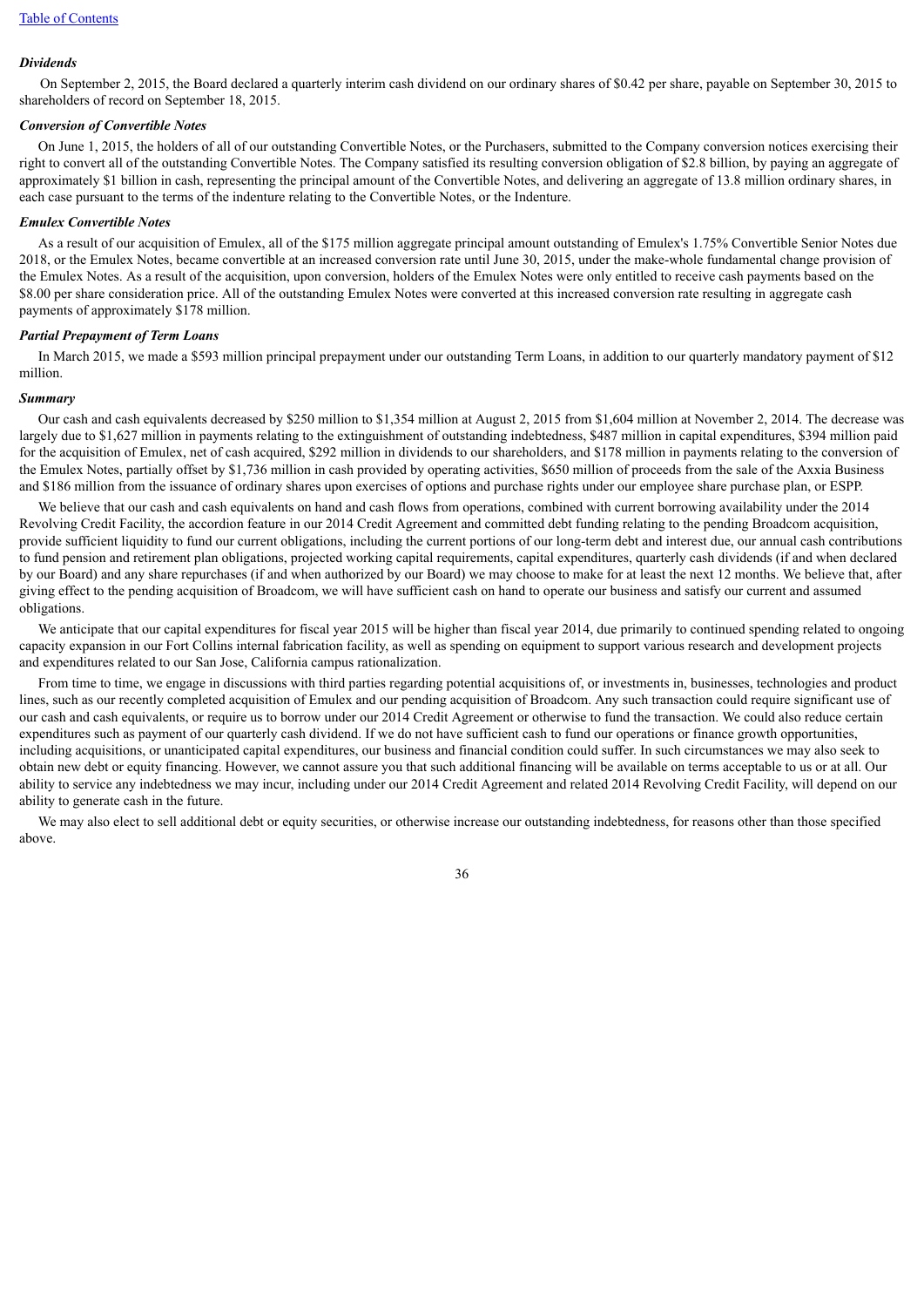## *Cash Flows for the Three Fiscal Quarters Ended August 2, 2015 and August 3, 2014*

Our cash flows for the three fiscal quarters ended August 2, 2015 and August 3, 2014 were as follows (in millions):

|                                                     | <b>Three Fiscal Quarters Ended</b> |                   |  |                   |
|-----------------------------------------------------|------------------------------------|-------------------|--|-------------------|
|                                                     |                                    | August 2,<br>2015 |  | August 3,<br>2014 |
| Net cash provided by operating activities           |                                    | 1,736             |  | 794               |
| Net cash used in investing activities               |                                    | (177)             |  | (5,850)           |
| Net cash (used in) provided by financing activities |                                    | (1,809)           |  | 5,348             |
| Net change in cash and cash equivalents             |                                    | (250)             |  | 292               |

## *Operating Activities*

Net cash provided by operating activities during the three fiscal quarters ended August 2, 2015 was \$1,736 million. The net cash provided by operating activities was principally due to net income of \$935 million, which included non-cash charges of \$948 million that were partially offset by changes in operating assets and liabilities of \$147 million. The non-cash charges included \$712 million for depreciation and amortization, \$169 million of share-based compensation and \$75 million in restructuring and asset impairment charges.

Trade accounts receivable increased to \$809 million at August 2, 2015 from \$782 million at November 2, 2014 as a result of the acquisition of Emulex. The number of days sales outstanding decreased to 43 days at August 2, 2015 from 45 days at November 2, 2014 due to the linearity of revenue and timing of collections.

Inventory decreased to \$507 million at August 2, 2015 from \$519 million at November 2, 2014. The number of days of inventory on hand decreased to 64 days at August 2, 2015 compared to 69 days at November 2, 2014. The decrease in inventory days on hand resulted from higher net revenue with relatively stable inventory levels.

Other current assets increased to \$390 million at August 2, 2015 from \$302 million at November 2, 2014, primarily due to increases in short-term deferred tax assets, prepaid taxes, and prepaid expenses, partially offset by a net reduction in IP-related receivables as collections exceeded amounts reclassified from other long-term assets, and the collection of receivables from government grants.

Other long-term assets decreased to \$229 million at August 2, 2015 from \$285 million at November 2, 2014, primarily due to amortization and write-off of debt issuance costs and amounts reclassified from long-term IP-related receivables to current, partially offset by an increase in long-term deferred tax assets as a result of the acquisition of Emulex.

Accounts payable decreased to \$501 million at August 2, 2015 from \$515 million at November 2, 2014 primarily due to the timing of disbursements.

Employee compensation and benefits accruals increased to \$230 million at August 2, 2015 from \$219 million at November 2, 2014, primarily due to accruals relating to our annual employee variable incentive compensation plans, partially offset by payments made under our annual employee variable incentive compensation plans related to our fiscal year 2014 performance.

Other current liabilities decreased to \$175 million at August 2, 2015 from \$236 million at November 2, 2014, primarily due to decreases in accrued income taxes payable, general accrued liabilities, deferred revenue and payments of our restructuring liabilities.

Long-term pension and post-retirement benefit obligations decreased to \$467 million at August 2, 2015 from \$506 million at November 2, 2014 primarily due to contributions to certain of our pension plans and net periodic benefit income.

Other long-term liabilities increased to \$373 million at August 2, 2015 from \$263 million at November 2, 2014 primarily due to an increase in estimated tax liabilities related to uncertain tax positions and IP-related deferred revenue, partially offset by a decrease in long-term deferred tax liabilities.

Net cash provided by operating activities during the three fiscal quarters ended August 3, 2014 was \$794 million. The net cash provided by operating activities was principally due to net income of \$128 million, which included non-cash charges of \$478 million and changes in operating assets and liabilities of \$188 million. The non-cash charges of \$478 million included \$375 million for depreciation and amortization and \$109 million of non-cash share-based compensation.

On May 6, 2014, we closed the LSI acquisition. The following table presents the changes in selected balance sheet captions, the assets acquired and liabilities assumed in connection with the LSI acquisition, and changes due to non-LSI acquisition activities during the three fiscal quarters ended August 3, 2014 (in millions). Our discussion of these balance sheet captions and their impact on liquidity and capital resources is principally focused on those amounts presented in the non-LSI acquisition column below and, unless otherwise noted, excludes the impact of balances acquired and assumed from LSI on May 6, 2014.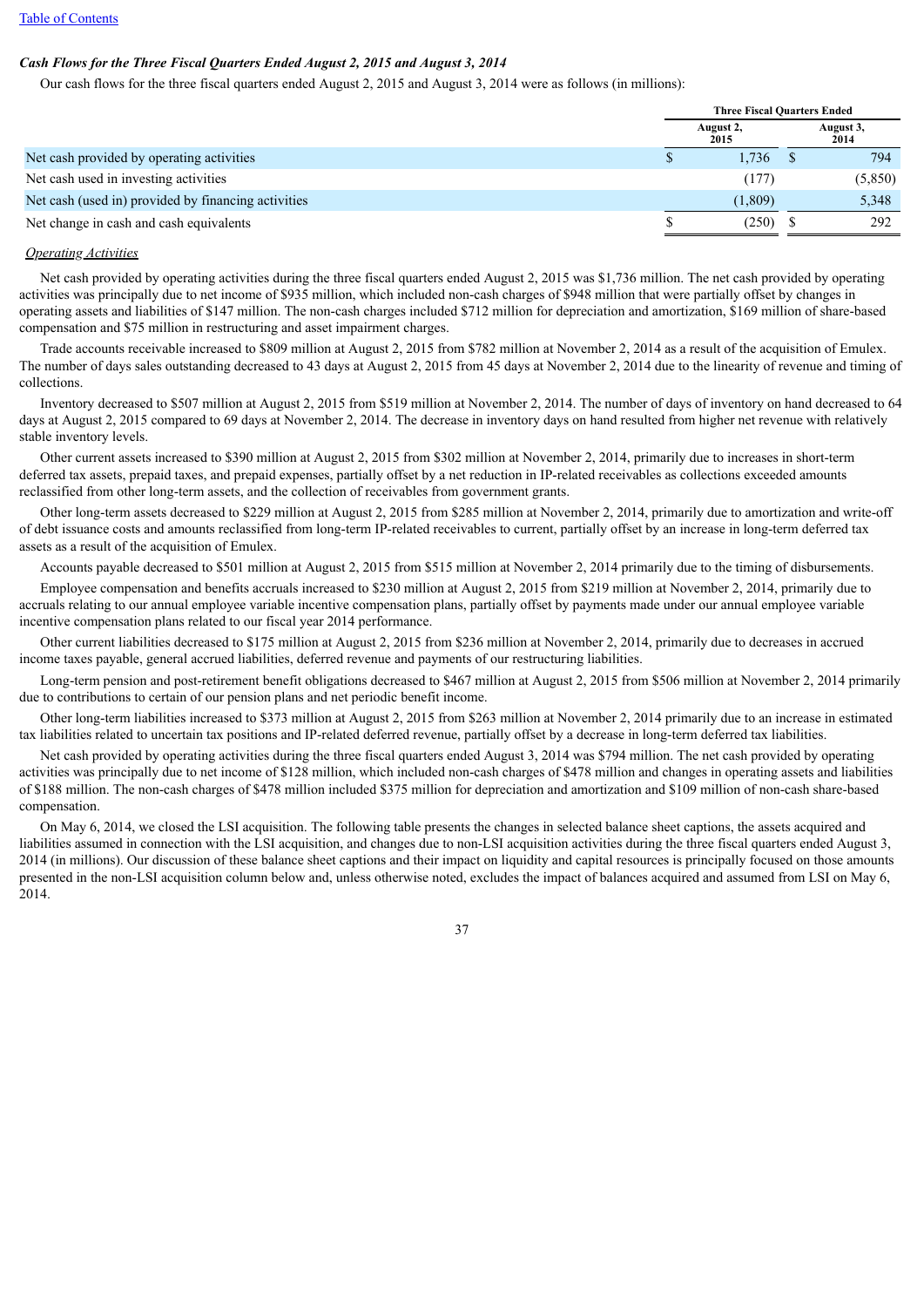|                                                 | <b>Balances acquired and</b><br>assumed from LSI on<br><b>Balances at</b> |                         | <b>Balances at</b> | <b>Non-LSI</b><br>acquisition |                       |    |                               |
|-------------------------------------------------|---------------------------------------------------------------------------|-------------------------|--------------------|-------------------------------|-----------------------|----|-------------------------------|
|                                                 |                                                                           | <b>November 3, 2013</b> |                    | <b>May 6,</b><br>2014         | <b>August 3, 2014</b> |    | <b>Increase</b><br>(Decrease) |
| Trade accounts receivable, net                  | S                                                                         | 418                     | <sup>\$</sup>      | 282                           | -\$<br>590            | -S | (110)                         |
| Inventory                                       |                                                                           | 285                     |                    | 386                           | 482                   |    | (189)                         |
| Assets held-for-sale                            |                                                                           |                         |                    | 450                           | 1,029                 |    | 579                           |
| Other current assets                            |                                                                           | 130                     |                    | 357                           | 462                   |    | (25)                          |
| Other long-term assets                          |                                                                           | 53                      |                    | 178                           | 328                   |    | 97                            |
| Accounts payable                                |                                                                           | 278                     |                    | 207                           | 459                   |    | (26)                          |
| Employee compensation and benefits              |                                                                           | 98                      |                    | 91                            | 207                   |    | 18                            |
| Other current liabilities                       |                                                                           | 47                      |                    | 175                           | 228                   |    | -6                            |
| Pension and post-retirement benefit obligations |                                                                           | 62                      |                    | 446                           | 481                   |    | (27)                          |
| Other long-term liabilities                     |                                                                           | 44                      |                    | 353                           | 271                   |    | (126)                         |

Trade accounts receivable decreased by \$110 million. The number of days sales outstanding decreased to 42 days at August 3, 2014 from 52 days at November 3, 2013 due to the linearity of revenue and timing of collections.

Inventory decreased by \$189 million. The number of days of inventory on hand decreased to 58 days at August 3, 2014 compared to 69 days at November 3, 2013, due primarily to the impact of the LSI acquisition. This decrease was partially offset by planned increases in certain inventory to support an anticipated increase in demand from our wireless communication and wired infrastructure target markets, as well as lifetime purchases of certain wafers and other materials in the fiscal quarter ended August 3, 2014. Of the 58 days and 69 days of inventory on hand as of August 3, 2014 and November 3, 2013, respectively, 8 days and 9 days, respectively, were attributable to the lifetime purchases.

Assets-held-for-sale increased to \$1,029 million from the end of fiscal year 2013 due to the then pending sale of the Axxia Business and the sale of the Flash Business, which closed in the fourth quarter of fiscal year 2014.

Other current assets decreased by \$25 million. The decrease was primarily attributable to a \$16 million decrease in receivables from development arrangements and intellectual property-related revenue, a \$16 million decrease in other receivables, an \$11 million decrease due to the sale of our investment in common stock of a U.S. publicly-traded company, and an \$8 million decrease in current deferred tax assets. These decreases were substantially offset by a \$17 million increase in unamortized debt issuance costs related to the 2014 Credit Agreement, and a \$6 million increase in receivables from our contract manufacturers for materials purchased by us on their behalf to secure pricing.

Other long-term assets increased by \$97 million. The increase was primarily attributable to a \$102 million increase in unamortized debt issuance costs related to the 2014 Credit Agreement and a \$26 million increase in tax-related deferred charges associated with the CyOptics acquisition. These increases were partially offset by an \$11 million decrease in prepaid bonuses related to the CyOptics acquisition, a \$9 million decrease in intellectual property related receivables and an \$8 million impairment charge on privately-held cost method investments.

Accounts payable decreased by \$26 million due to the timing of disbursements.

Employee compensation and benefits accruals increased by \$18 million due to a \$19 million increase due to performance levels under our employee bonus program related to our overall profitability and other performance metrics, a \$6 million increase in salary payable due to annual merit-based salary increases and a \$3 million increase in withholdings for the employee share purchase program, partially offset by an \$11 million decrease in accrued employee benefits.

Other current liabilities increased by \$6 million due to a \$33 million increase in accrued interest related to our borrowings, a \$26 million increase in restructuring liabilities, and a \$9 million increase in rebate accruals, partially offset by a \$35 million decrease in deferred revenue, a \$31 million decrease in LSI acquisition related payables and a \$5 million decrease in a CyOptics acquisition employee related payable and other miscellaneous accrued liabilities*.*

Long-term pension and post-retirement benefit obligations decreased by \$27 million primarily due to \$13 million of pension plan contributions and a \$9 million decrease resulting from plan amendments.

Other long-term liabilities decreased by \$126 million primarily due to a decrease in tax-related liabilities.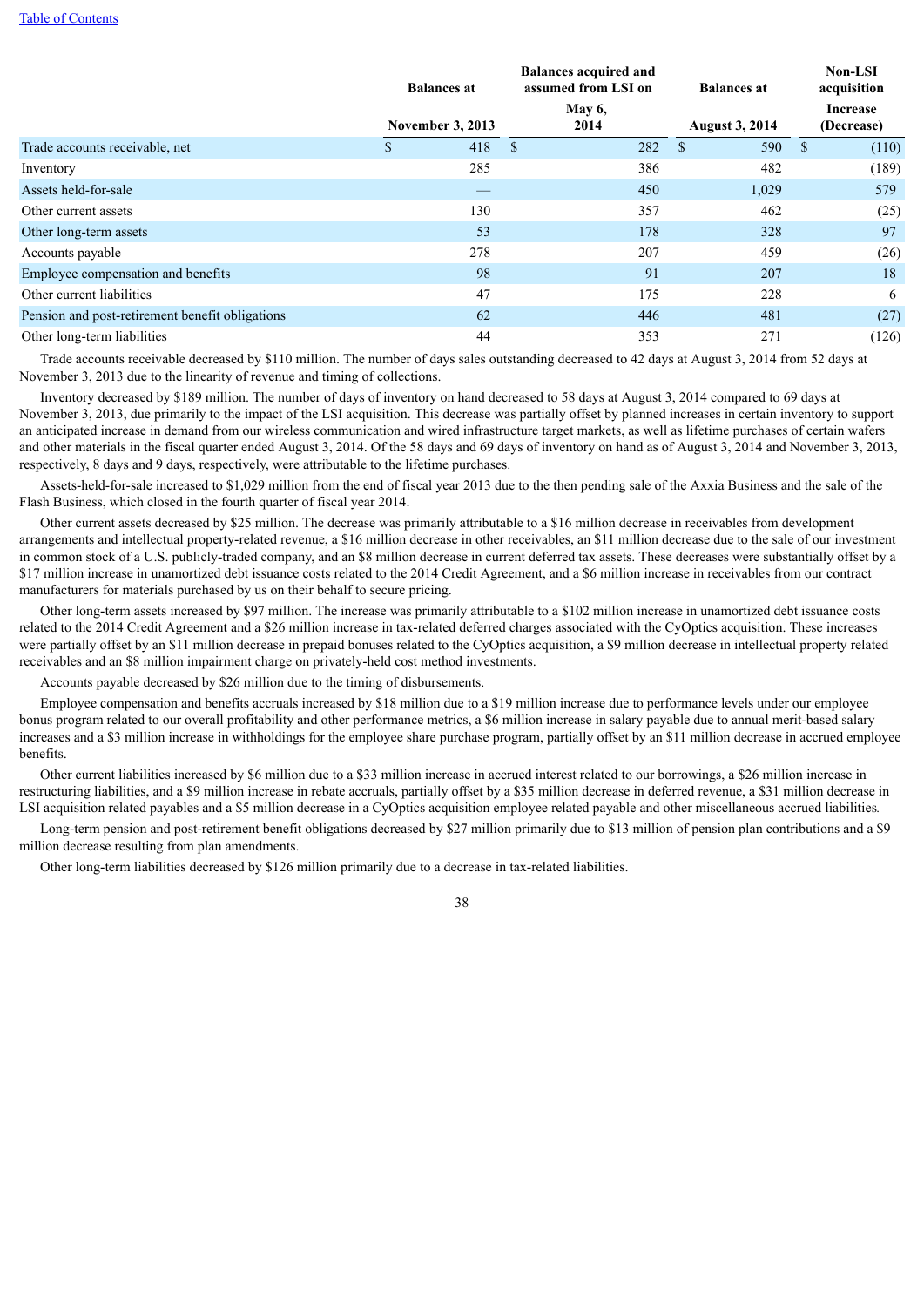#### *Investing Activities*

Net cash used in investing activities for the three fiscal quarters ended August 2, 2015 was \$177 million, primarily due to \$487 million in purchases of property, plant and equipment in connection with the continued expansion of our manufacturing facility in Fort Collins, Colorado and \$394 million, net of cash acquired, for the Emulex acquisition, partially offset by \$650 million of proceeds from the sale of the Axxia Business and \$63 million in proceeds from sale of property, plant and equipment.

Net cash used in investing activities for the three fiscal quarters ended August 3, 2014 was \$5,850 million, primarily due to \$5,644 million, net of cash acquired, for the LSI acquisition and \$220 million in purchases of property, plant and equipment in connection with the continued expansion of our manufacturing facility in Fort Collins, Colorado.

#### *Financing Activities*

Net cash used in financing activities for the three fiscal quarters ended August 2, 2015 was \$1,809 million. The net cash used in financing activities was principally due to \$1,627 million of debt repayments and \$292 million in payments of cash dividends to shareholders, partially offset by \$186 million in net proceeds from the exercise of share options and purchases under our ESPP and an excess tax benefit of \$102 million.

Net cash provided by financing activities for the three fiscal quarters ended August 3, 2014 was \$5,348 million. The net cash provided by financing activities was principally due to \$4,600 million of proceeds from bank term loans under the 2014 Credit Agreement, \$1,000 million of proceeds from the issuance of convertible senior notes and \$86 million of proceeds from the exercise of share options and purchases under our ESPP. These financing cash inflows were partially offset by \$203 million of dividends.

#### **Indebtedness**

#### *Term Loans and Revolving Credit Facility*

In connection with the acquisition of LSI on May 6, 2014, Avago Technologies Finance Pte. Ltd and certain subsidiaries of the Company entered into the 2014 Credit Agreement. The 2014 Credit Agreement provides for Term Loans of \$4.6 billion and the 2014 Revolving Credit Facility, in an aggregate principal amount of up to \$500 million, and swingline loans of up to \$75 million and the issuance of letters of credit of up to \$100 million, both of which reduce the amount that may be borrowed under the 2014 Revolving Credit Facility. The Term Loans have a term of seven years and the 2014 Revolving Credit Facility has a term of five years.

In March 2015, we made a \$593 million principal prepayment on the Term Loans and, as a result, we wrote-off \$13 million of debt issuance costs to other income (expense), net in the unaudited condensed consolidated statements of operations.

As of August 2, 2015 and November 2, 2014, the outstanding balance of Term Loans was \$3,961 million and \$4,589 million, respectively, with an effective interest rate of 4.15%. As of August 2, 2015, there were no borrowings outstanding under the 2014 Revolving Credit Facility and outstanding letters of credit were not material. We were in compliance with the covenants described in the 2014 Credit Agreement as of August 2, 2015.

#### *Convertible Senior Notes*

In connection with the acquisition of LSI on May 6, 2014, the Company completed the private placement of \$1 billion in aggregate principal amount of its Convertible Notes to the Purchasers. The Convertible Notes were the Company's unsecured senior obligations. Interest was payable on the Convertible Notes, semi-annually in arrears, at a rate of 2.0% per year, and the Convertible Notes were scheduled to mature on August 15, 2021. Subject to any limitations set forth in the Indenture related to the Convertible Notes, upon conversion, the Convertible Notes could be settled in our ordinary shares, in cash or in a combination of cash and ordinary shares, at the Company's option.

On June 1, 2015, the Purchasers submitted to the Company conversion notices exercising their right to convert all of the outstanding Convertible Notes. The Company satisfied its resulting conversion obligation of \$2.8 billion, by paying an aggregate of \$1 billion in cash, representing the principal amount of the Convertible Notes, and delivering an aggregate of 13.8 million ordinary shares, pursuant to the terms of the Indenture. The Company recognized an immaterial gain related to the conversion of the Convertible Notes. See "Note 6. Borrowings" in Part I, Item 1 of this Quarterly Report on Form 10-Q for more information on the conversion.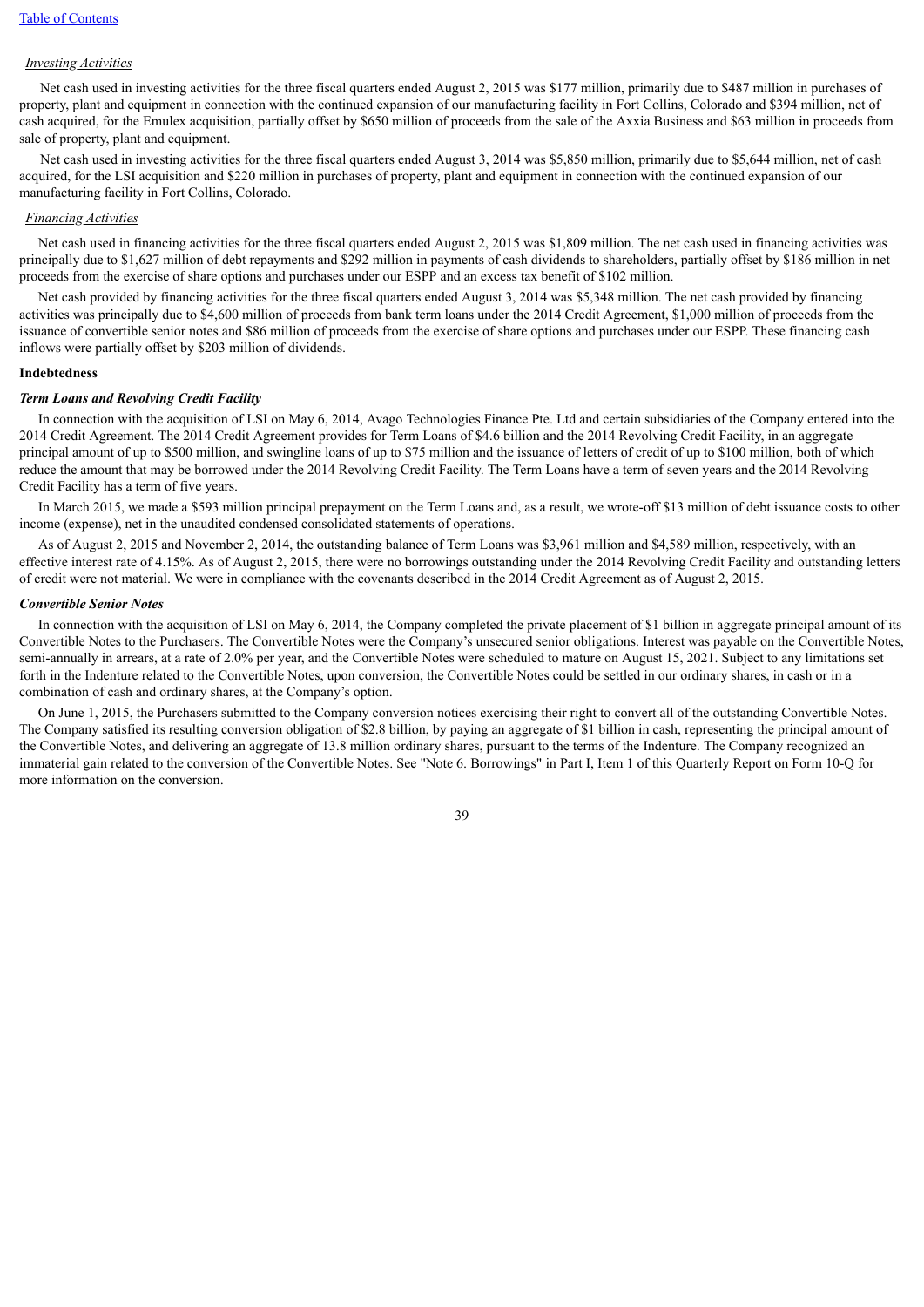## **Contractual Commitments**

See "Note 11. Commitments and Contingencies" in Part I, Item 1 of this Quarterly Report on Form 10-Q.

Due to the inherent uncertainty with respect to the timing of future cash outflows associated with our unrecognized tax benefits at August 2, 2015, we are unable to reliably estimate the timing of cash settlement with the relevant taxing authority. Therefore, \$312 million of unrecognized tax benefits and accrued interest classified as long-term income tax payable on the unaudited condensed consolidated balance sheet as of August 2, 2015 have been excluded from the contractual obligations and commitments table included in "Note 11. Commitments and Contingencies" in Part I, Item 1 of this Quarterly Report on Form 10-  $\Omega$ 

There were no other material changes to our contractual commitments as of August 2, 2015 from those disclosed in our 2014 Annual Report on Form 10- K other than those updated in this Quarterly Report on Form 10-Q.

## **Off-Balance Sheet Arrangements**

We had no material off-balance sheet arrangements at August 2, 2015 as defined in Item 303(a)(4)(ii) of Regulation S-K under the Exchange Act.

## **Indemnifications**

See "Note 11. Commitments and Contingencies" in Part I, Item 1 of this Quarterly Report on Form 10-Q.

## **Accounting Changes and Recent Accounting Standards**

For a description of accounting changes and recent accounting standards, including the expected dates of adoption and estimated effects, if any, in our unaudited condensed consolidated financial statements, see "Note 1. Overview, Basis of Presentation and Significant Accounting Policies" in Part I, Item 1 of this Quarterly Report on Form 10-Q.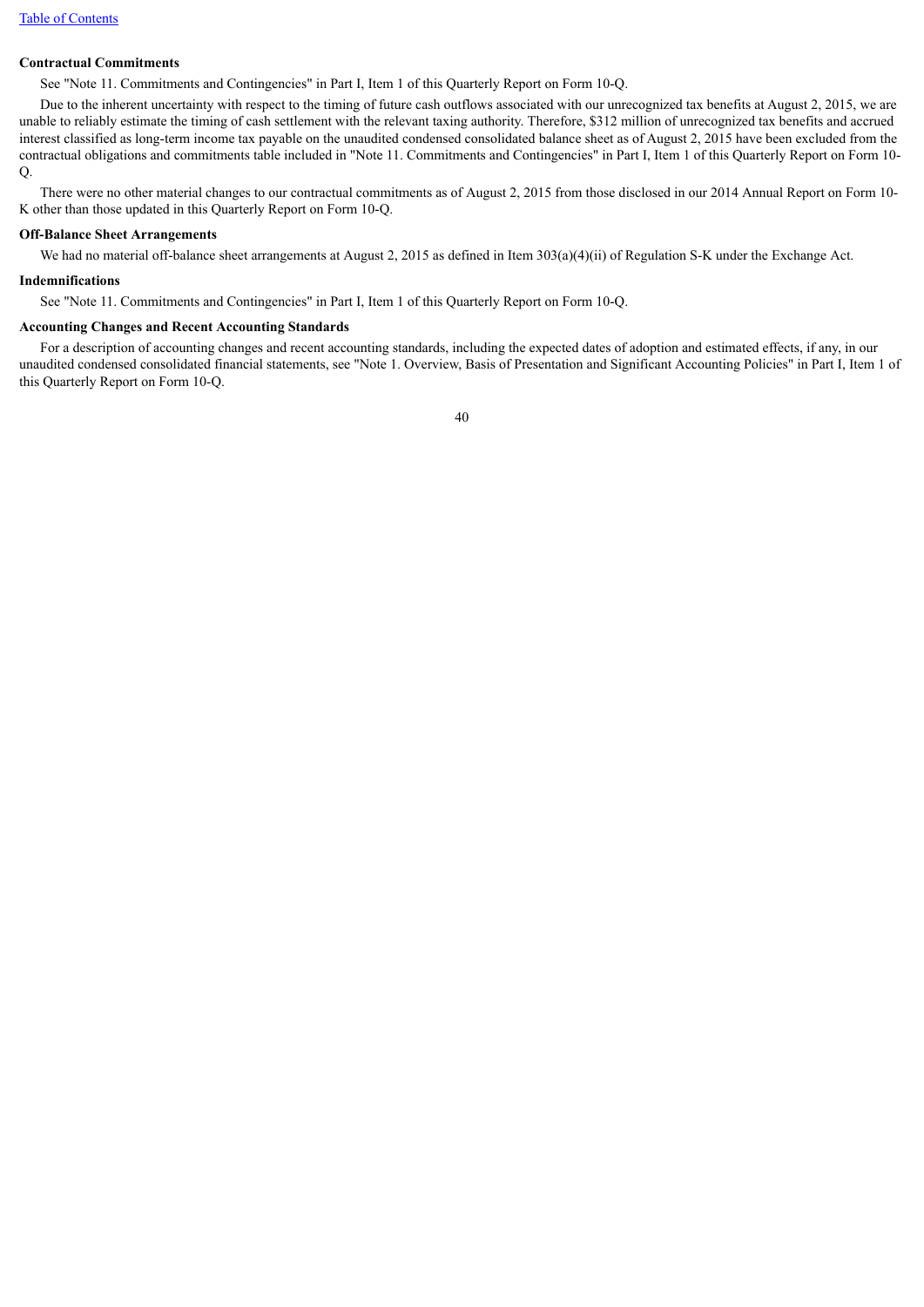#### **Item 3. Quantitative and Qualitative Disclosures About Market Risk**

There have been no material changes in market risk from the information presented in Part II, Item 7A. "Quantitative and Qualitative Disclosures About Market Risk," in our 2014 Annual Report on Form 10-K other than those noted below.

#### *Interest Rate Risk*

At August 2, 2015, we had \$3,961 million of Term Loans outstanding under our 2014 Credit Agreement, with an applicable interest rate that is based on a floating rate index. A 1.0% increase in the applicable interest rate would increase the interest expense for the next 12 months on our outstanding Term Loans by \$40 million.

#### *Foreign Currency Derivative Instruments*

We enter into foreign exchange forward contracts to hedge a portion of our exposures to changes in currency exchange rates as a result of our global operating and financing activities. Gains and losses from foreign currency transactions, as well as derivative instruments, were not significant for any period presented in the unaudited condensed consolidated financial statements included in this Quarterly Report on Form 10-Q.

## *European Debt Exposures*

We actively monitor our exposure to the European financial markets, including the impact of sovereign debt issues. We also mitigate our risk by investing in fixed deposits with various financial institutions and we limit the amount we hold with any one institution. We do not have any direct investments in the sovereign debt of European countries. From time to time, we may have deposits with major European financial institutions. We also mitigate collection risks from our customers by performing regular credit evaluations of our customers' financial condition and require collateral, such as letters of credit and bank guarantees, in certain circumstances. As of August 2, 2015, we do not believe that we have any material direct or indirect exposure to the European financial markets.

#### **Item 4. Controls and Procedures**

(a) *Evaluation of Disclosure Controls and Procedures.* Our management, with the participation of our Chief Executive Officer, or CEO, and Chief Financial Officer, or CFO, evaluated the effectiveness of our disclosure controls and procedures as of August 2, 2015. We maintain disclosure controls and procedures that are intended to ensure that the information required to be disclosed in our Exchange Act filings is properly and timely recorded, processed, summarized and reported. These disclosure controls and procedures are also intended to ensure that information is accumulated and communicated to management, including our CEO and CFO, as appropriate to allow timely decisions regarding required disclosures. Based on this evaluation, our CEO and CFO concluded that, as of August 2, 2015, our disclosure controls and procedures were effective at the reasonable assurance level.

In designing and evaluating our disclosure controls and procedures, our management recognized that any controls and procedures, no matter how well designed and operated, can provide only reasonable assurance of achieving their desired control objectives, and our management is required to apply its judgment in evaluating the cost-benefit relationship of possible controls and procedures.

(b) *Changes in Internal Control Over Financial Reporting.* There was no change in our internal control over financial reporting identified in connection with the evaluation required by Rule 13a-15(d) and 15d-15(d) of the Exchange Act that occurred during the period covered by this report that has materially affected, or is reasonably likely to materially affect, our internal control over financial reporting.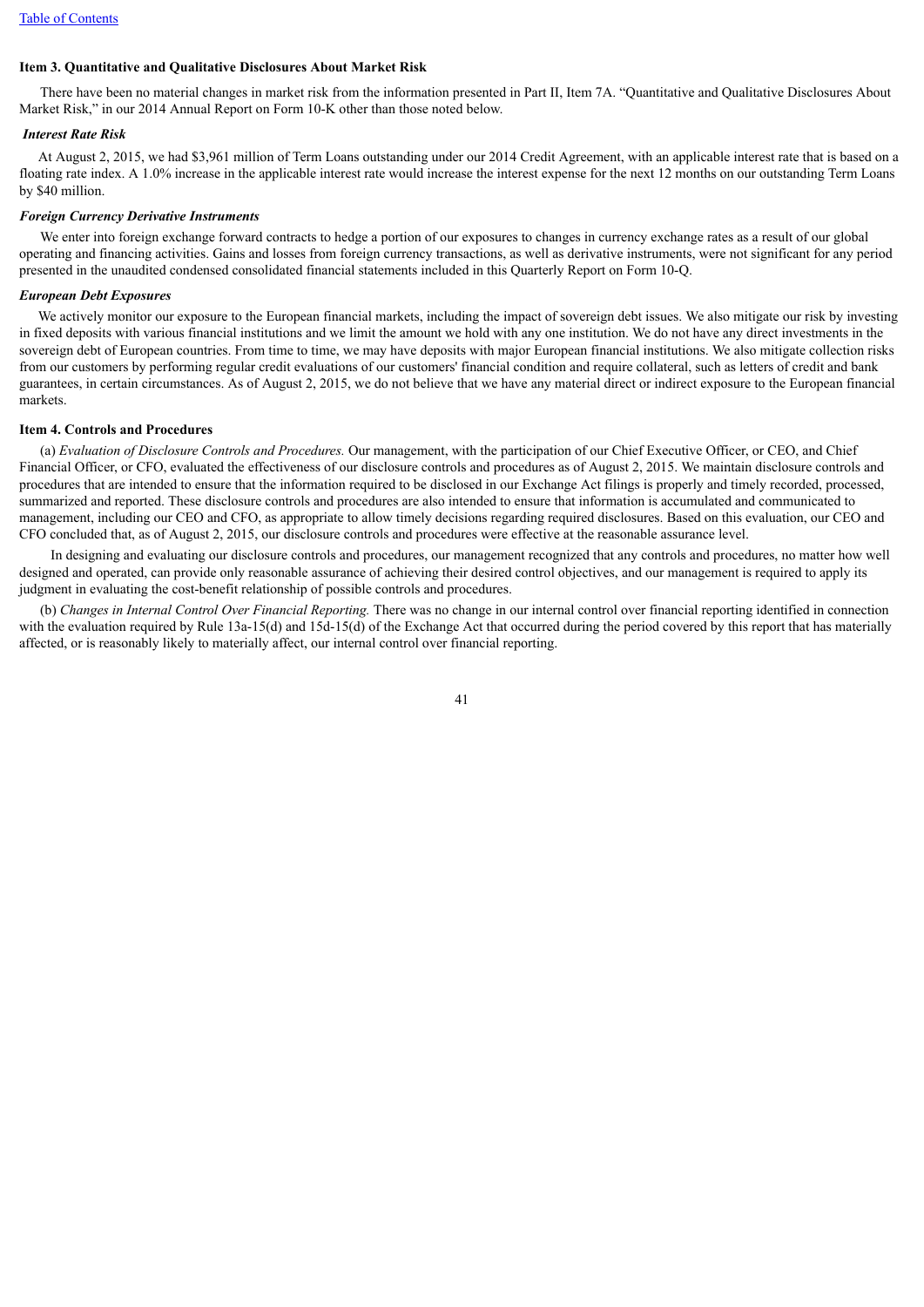## **PART II — OTHER INFORMATION**

#### **Item 1. Legal Proceedings**

## **Lawsuits Relating to the Acquisition of Broadcom**

Since the announcement of our pending acquisition of Broadcom, eleven putative class action complaints have been filed by and purportedly on behalf of alleged Broadcom shareholders. Two putative class action complaints were filed in the United States District Court for the Central District of California, captioned: Wytas, et al. v. McGregor, et al., Case No. 8:15-cv-00979, filed on June 18, 2015; and Yassian, et al. v. McGregor, et al., Case No. 8:15-cv-01303, filed on August 15, 2015. One putative class action complaint was filed in the Superior Court of the State of California, County of Santa Clara, captioned Jew v. Broadcom Corp., et al., Case No. 1-15-CV-281353, filed June 2, 2015. Eight putative class action complaints were filed in the Superior Court of the State of California, County of Orange, captioned: Xu v. Broadcom Corp., et al., Case No. 30-2015-00790689-CU-SL-CXC, filed June 1, 2015; Freed v. Broadcom Corp., et al., Case No. 30-2015-00790699-CU-SL-CXC, filed June 1, 2015; N.J. Building Laborers Statewide Pension Fund v. Samueli, et al., Case No. 30- 2015-00791484-CU-SL-CXC, filed June 4, 2015; Yiu v. Broadcom Corp., et al., Case No. 30-2015-00791490-CU-SL-CXC, filed June 4, 2015; Yiu, et al. v. Broadcom Corp., et al., Case No. 30-2015-00791762-CU-BT-CXC, filed June 5, 2015; Yassian, et al. v. McGregor, et al., Case No. 30-2015-00793360-CU-SL-CXC, filed June 15, 2015; Seafarers' Pension Plan v. Samueli, et al., Case No. 30-2015-00794492-CU-SL-CXC, filed June 19, 2015; and Engel v. Broadcom Corp., et al., Case No. 30-2015-00797343-CU-SL-CXC, filed on July 2, 2015 (together with Jew v. Broadcom Corp., et al., the "State Actions"). The complaints name as defendants, among other parties, Broadcom, members of Broadcom's Board of Directors and Avago, and they allege breaches of fiduciary duties and aiding and abetting of those alleged breaches. Additionally, Yassian, et al. v. McGregor, et al., which, as noted above, is pending in the United States District Court for the Central District of California, alleges violations of Sections 14(a) and 20(a) of the Securities Exchange Act of 1934 and SEC Rule 14-a9.The complaints seek, among other things, injunctive relief to prevent the Broadcom Transaction from closing.

On June 22, 2015, the Superior Court of the State of California, County of Orange dismissed the Yiu, et al. v. Broadcom Corp. et al., complaint at plaintiffs' request. On August 14, 2015, the Superior Court of the State of California, County of Orange, issued an order coordinating and consolidating the State Actions and designating Xu v. Broadcom Corp., et al. as the lead case. Avago and Broadcom believe these claims are all entirely without merit and intend to vigorously defend these actions.

#### **Lawsuits Relating to the Acquisition of Emulex**

On March 3, 2015, two putative shareholder class action complaints were filed in the Court of Chancery of the State of Delaware against Emulex, its directors, Avago Technologies Wireless (U.S.A.) Manufacturing Inc., or AT Wireless, and Emerald Merger Sub, Inc., or Merger Sub, captioned as follows: James Tullman v. Emulex Corporation, et al., Case No. 10743-VCL (Del. Ch.); Moshe Silver ACF/Yehudit Silver U/NY/UTMA v. Emulex Corporation, et al., Case No. 10744-VCL (Del. Ch.). On March 11, 2015, a third complaint was filed in the Delaware Court of Chancery, captioned Hoai Vu v. Emulex Corporation, et al., Case No. 10776-VCL (Del. Ch.). The complaints allege, among other things, that Emulex's directors breached their fiduciary duties by approving the Agreement and Plan of Merger, dated February 25, 205, by and among AT Wireless, Merger Sub and Emulex, or the Merger Agreement, and that AT Wireless and Merger Sub aided and abetted these alleged breaches of fiduciary duty. The complaints seek, among other things, either to enjoin the proposed transaction or to rescind it should it be consummated, as well as damages, including attorneys' and experts' fees. The Delaware Court of Chancery has entered an order consolidating the three Delaware actions under the caption In re Emulex Corporation Stockholder Litigation, Consolidated C.A. No. 10743-VCL. On June 5, 2015, the Court of Chancery dismissed the consolidated action without prejudice.

On April 8, 2015, a class action complaint was filed in the United States District Court for the Central District of California, entitled Gary Varjabedian, et al. v. Emulex Corporation, et al., No. 8:15-cv-554-CJC-JCG. The complaint names as defendants Emulex, its directors, AT Wireless and Merger Sub, and purports to assert claims under Sections 14(d), 14(e) and 20(a) of the Exchange Act. The complaint alleges that the Board of Directors of Emulex failed to provide material information and/or omitted material information from the Solicitation/Recommendation Statement on Schedule 14D-9 filed with the SEC on April 7, 2015 by Emulex, together with the exhibits and annexes thereto. The complaint seeks to enjoin the tender offer to purchase all of the outstanding shares of Emulex common stock, as well as certain other equitable relief and attorneys' fees and costs. On July 28, 2015, the Court issued an order granting plaintiff's motion for appointment as lead plaintiff and approving lead counsel for the putative class.

#### **Lawsuits Relating to the Acquisition of PLX**

In June and July 2014, four lawsuits were filed in the Superior Court for the State of California, County of Santa Clara challenging our acquisition of PLX. On July 22, 2014, the court consolidated these California actions under the caption In re PLX Technology, Inc. S'holder Litig., Lead Case No. 1-14-CV-*267079* (Cal. Super. Ct., Santa Clara) and appointed lead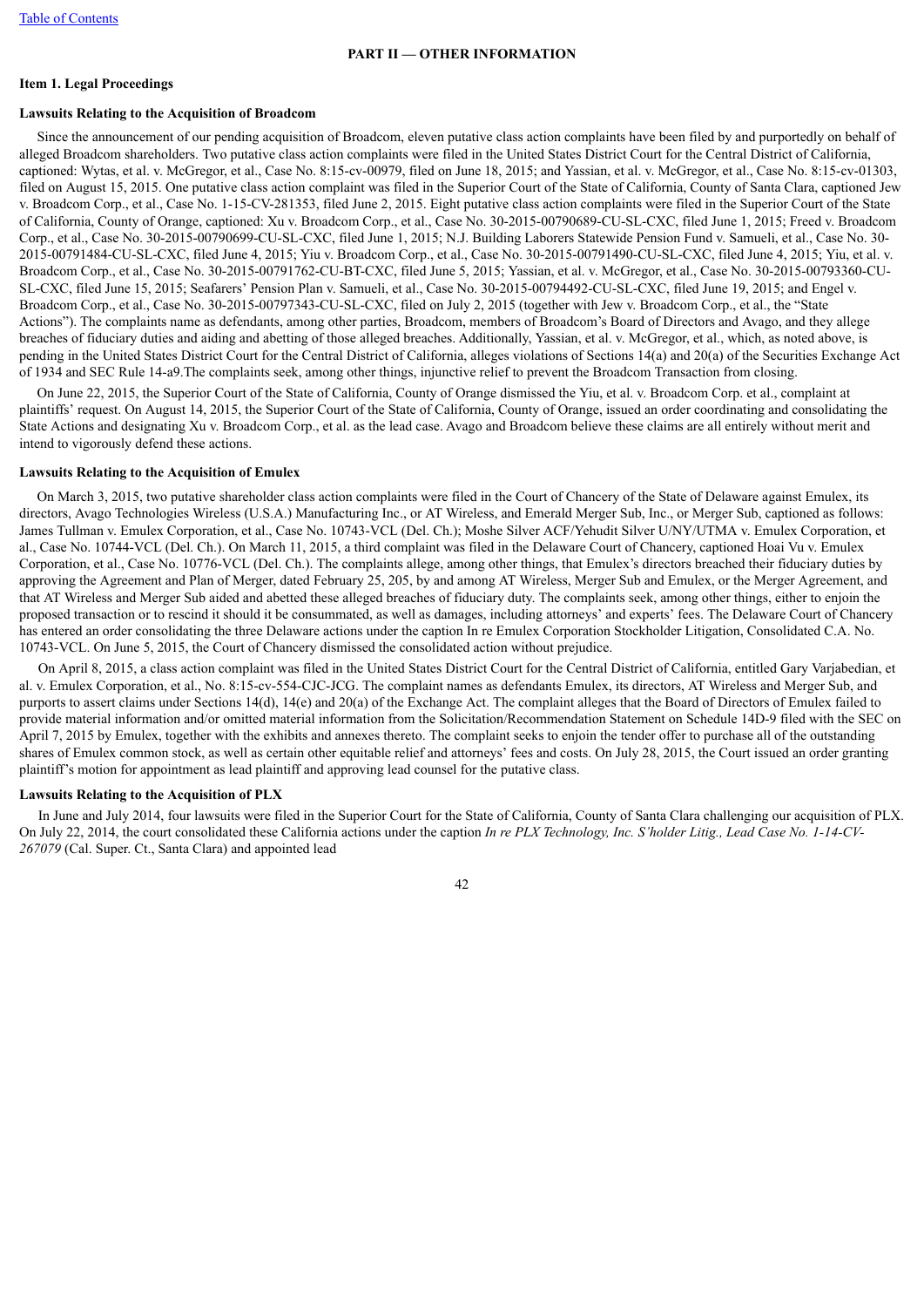counsel. That same day, the court also stayed the consolidated action, pending resolution of related actions filed in the Delaware Court of Chancery, described below.

Also in June and July 2014, five similar lawsuits were filed in the Delaware Court of Chancery. On July 21, 2014, the court consolidated these Delaware actions under the caption *In re PLX Technology, Inc. Stockholders Litigation*, Consol. C.A. No. 9880-VCL (Del. Ch.), appointed lead plaintiffs and lead counsel, and designated an operative complaint for the consolidated action. On July 31, 2014, counsel for lead plaintiffs in Delaware informed the court that they would not seek a preliminary injunction, but intend to seek damages and pursue monetary remedies through post-closing litigation. Our acquisition of PLX closed on August 12, 2014.

On October 31, 2014, lead plaintiffs filed a consolidated amended complaint. This complaint alleges, among other things, that PLX's directors breached their fiduciary duties to PLX's stockholders by seeking to sell PLX for an inadequate price, pursuant to an unfair process, and by agreeing to preclusive deal protections in the merger agreement. Plaintiffs also allege that Potomac Capital Partners II, L.P., Deutsche Bank Securities, Avago Technologies Wireless (U.S.A.) Manufacturing, Inc. and the acquisition subsidiary aided and abetted the alleged fiduciary breaches. Plaintiffs also allege that PLX's 14D-9 recommendation statement contained false and misleading statements and/or omitted material information necessary to inform the shareholder vote. The complaint seeks, among other things, monetary damages and attorneys' fees and costs. On September 3, 2015, the Court granted motions to dismiss filed by Avago Technologies Wireless (U.S.A.) Manufacturing, Inc., the acquisition subsidiary and two PLX directors, and denied motions to dismiss filed by a several PLX directors, Potomac Capital Partners II, L.P. and Deutsche Bank Securities.

The Delaware class litigation is on-going.

#### **Lawsuits Relating to the Acquisition of LSI**

Fifteen purported class action complaints were filed by alleged stockholders of LSI against us. Eight of those lawsuits were filed in the Delaware Court of Chancery, and the other seven lawsuits were filed in the Superior Court of the State of California, County of Santa Clara on behalf of the same putative class as the Delaware actions, or the California Actions. On January 17, 2014, the Delaware Court of Chancery entered an order consolidating the Delaware actions into a single action, or the Delaware Action. These actions generally alleged that we aided and abetted breaches of fiduciary duty by the members of LSI's board of directors in connection with the merger because the merger was not in the best interest of LSI, the merger consideration was unfair and certain other terms of the merger agreement were unfair. Among other remedies, the lawsuits sought to rescind the merger or obtain unspecified money damages, costs and attorneys' fees.

On March 7, 2014, the parties to the Delaware Action reached an agreement in principle to settle the Delaware Action on a class wide basis, and negotiated a stipulation of settlement that was presented to the Delaware Court of Chancery on March 10, 2014. On March 12, 2014, the parties to the California Actions entered into a stipulation staying the California Actions pending resolution of the Delaware Action. On May 16, 2014, the plaintiffs in the Delaware Action filed a motion for final approval of the proposed settlement and award of attorneys' fees and expenses with the Delaware Court of Chancery. On June 10, 2014, the Delaware court approved the settlement, including the payment of \$2 million to counsel for the stockholders, entered final judgment and dismissed the case, or the Order and Final Judgment. On July 10, 2014, a class member of the Delaware Action filed a notice of appeal from the Order and Final Judgment. On February 5, 2015, the appeal was dismissed with prejudice.

For a discussion of legal proceedings, please refer to "Note 11. Commitments and Contingencies" in Part I, Item 1 of this Quarterly Report on Form 10-Q. For an additional discussion of certain risks associated with legal proceedings, please see Item 1A. Risk Factors immediately below.

#### **Item 1A. Risk Factors**

Our business, operations and financial results are subject to various risks and uncertainties, including those described below, that could adversely affect our business, financial condition, results of operations, cash flows, and the trading price of our ordinary shares. We review and, where applicable, update our risk factors each quarter. The description set forth below supersedes the description of the risk factors previously disclosed in Part I, Item 1A of our 2014 Annual Report on Form 10-K. The following important factors, among others, could cause our actual results to differ materially from those expressed in forward-looking statements made by us or on our behalf in filings with the SEC, press releases, communications with investors and oral statements.

## **Risks Related to Our Business**

## The majority of our sales come from a small number of customers and a reduction in demand or loss of one or more of our significant customers may *adversely af ect our business.*

We are dependent on a reasonably small number of direct customers, OEMs, or their contract manufacturers, and distributors for a majority of our business, revenue and results of operations, particularly in our wireless communications and enterprise storage segments. During the fiscal quarter and three fiscal quarters ended August 2, 2015, direct sales to Foxconn accounted for 21% and 23% of our net revenue, respectively, and our top five direct customers, which, in each case, included

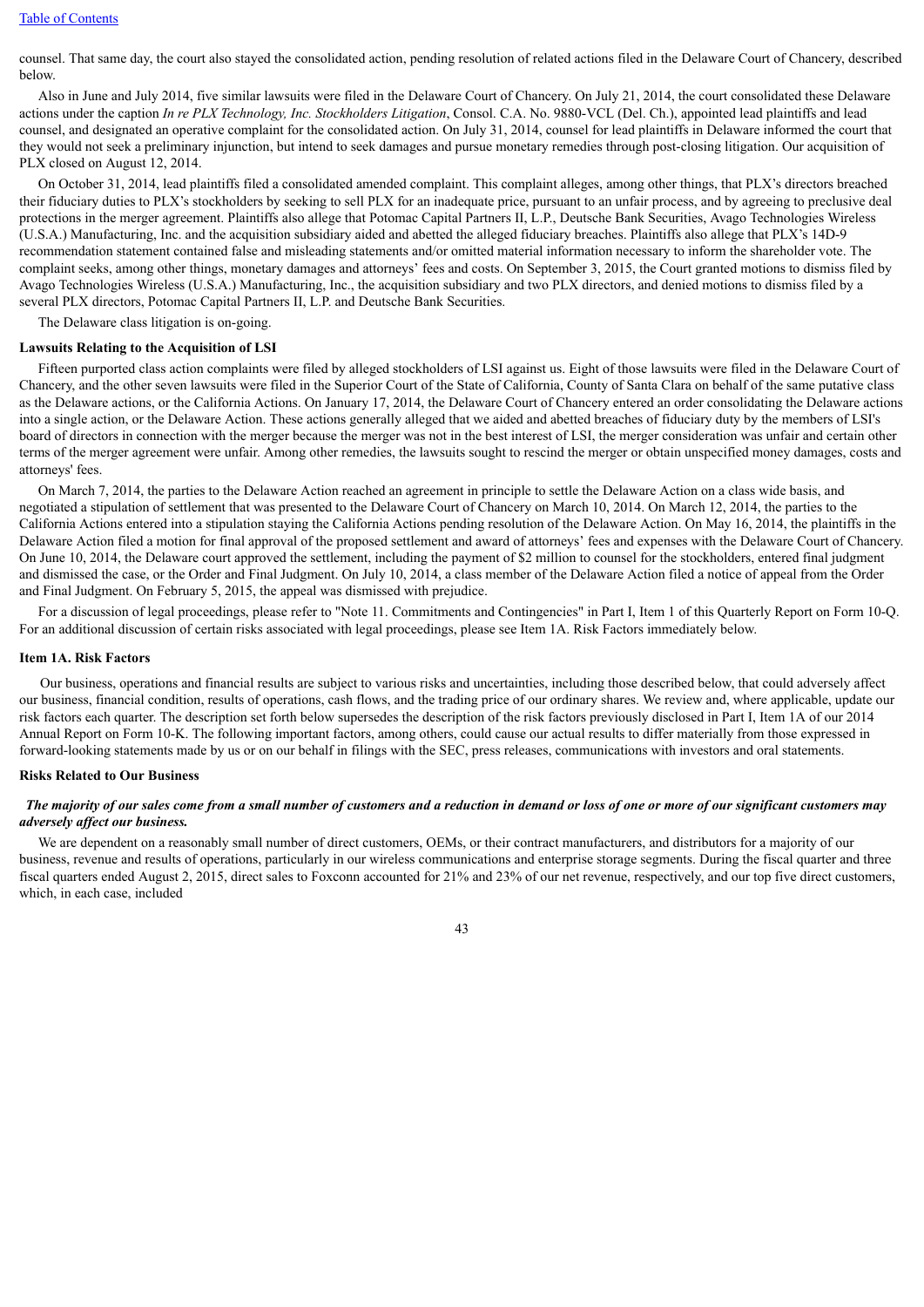one distributor, collectively accounted for 44% and 45% of our net revenue, respectively. During fiscal year 2014, direct sales to Foxconn accounted for 20% of our net revenue and our top five customers, which included two distributors, collectively accounted for 41% of our net revenue. However, we also believe our aggregate sales to Apple, Inc., when our direct sales to it are combined with our sales to the contract manufacturers that it utilizes, accounted for more than 10% of our net revenues for the fiscal quarter and three fiscal quarters ended August 2, 2015 and for fiscal year 2014. We expect to continue to experience significant customer concentration in future periods.

This customer concentration increases the risk of quarterly fluctuations in our operating results and sensitivity to any material, adverse developments experienced by our significant customers. In addition, our top customers' purchasing power has, in some cases, given them the ability to make greater demands on us with regard to pricing and contractual terms in general. We expect this trend to continue, which may adversely affect our gross margins on certain products. Although we believe that our relationships with our major customers are good, we generally do not have long-term contracts with any of them, which is typical of our industry. Our customers often provide us with medium- to long-term product roadmaps and related indications of their product needs and purchases on a periodic basis, but they generally purchase our products on a weekly or daily basis, often pursuant to purchase orders, and the relationship, as well as particular orders, can be terminated at any time without significant penalty. To ensure availability of our products for some of our largest customers, we start manufacturing our relevant products in advance of receiving purchase orders, based on our customers' forecasts. These forecasts are not binding purchase commitments and, as a result, we incur inventory and manufacturing costs in advance of anticipated sales. Since actual demand for our products may not match these forecasts, we may be subject to increased risks of high inventory carrying costs, product obsolescence and increased operating costs. In addition, the loss of, or any substantial reduction in sales to, any of our major direct or end customers could have a material adverse effect on our business, financial condition and results of operations.

#### The failure to complete our acquisition of Broadcom may adversely affect our business and our share price.

Our and Broadcom's obligations to consummate our acquisition of Broadcom are subject to the satisfaction or waiver of certain customary conditions, including (i) approval of the Broadcom Transaction by both our and Broadcom's shareholders, (ii) the expiration or termination of the waiting period under the HSR Act, (iii) receipt of regulatory clearance under certain foreign anti-trust laws, (iv) the absence of any law or order prohibiting or restraining the Broadcom Transaction or any law making the consummation of the Broadcom Transaction illegal, (v) there being no event that has or would reasonably be expected to have a material adverse effect on either us or Broadcom, (vi) approval of NASDAQ for listing Holdco ordinary shares, (vii) the registration statement on Form S-4 filed by Holdco in respect of the Broadcom Transaction being declared effective, (vii) subject to certain exceptions, the accuracy of the representations and warranties of the parties in the definitive agreement, and (ix) performance by us and Broadcom of their respective obligations under the Broadcom Agreement. There can be no assurance that these conditions to the completion of the Broadcom Transaction will be satisfied in a timely manner or at all. In addition, other factors, such as our ability to obtain the debt financing we need to consummate the Broadcom Transaction, may affect when and whether the merger will occur. If our acquisition of Broadcom is not completed, our share price could fall to the extent that our current price reflects an assumption that we will complete the acquisition. Furthermore, if the acquisition is not completed, we may suffer other consequences that could adversely affect our business, results of operations and share price, including the following:

- we could be required to pay a termination fee of \$1 billion to Broadcom under certain circumstances as described in the Broadcom Agreement;
- we could be required to pay a termination fee of approximately \$333 million to Broadcom in the event our shareholders fail to approve the Broadcom Transaction;
- we would have incurred significant costs in connection with the acquisition that we would be unable to recover;
- we may be subject to legal proceedings related to failure to complete the acquisition;
- the failure to consummate the acquisition may result in negative publicity and a negative impression of us in the investment community; and
- any disruptions to our business resulting from the announcement and pendency of the acquisition, including any adverse changes in our relationships with our customers, vendors and employees, may continue or intensify in the event the merger is not consummated.

In addition, we would not realize any of the expected benefits of having completed the acquisition. Our pending acquisition of Broadcom, if completed, will be our largest acquisition to date, by a significant margin. The benefits we expect to realize from the acquisition of Broadcom are, necessarily, based on projections and assumptions about the combined businesses of Avago and Broadcom, which may not materialize or which may prove to be inaccurate.

## Uncertainty about the Broadcom Transaction may adversely affect our business and share price, whether or not the Broadcom Transaction is completed. We are subject to risks in connection with the announcement and pendency of the Broadcom Transaction, including: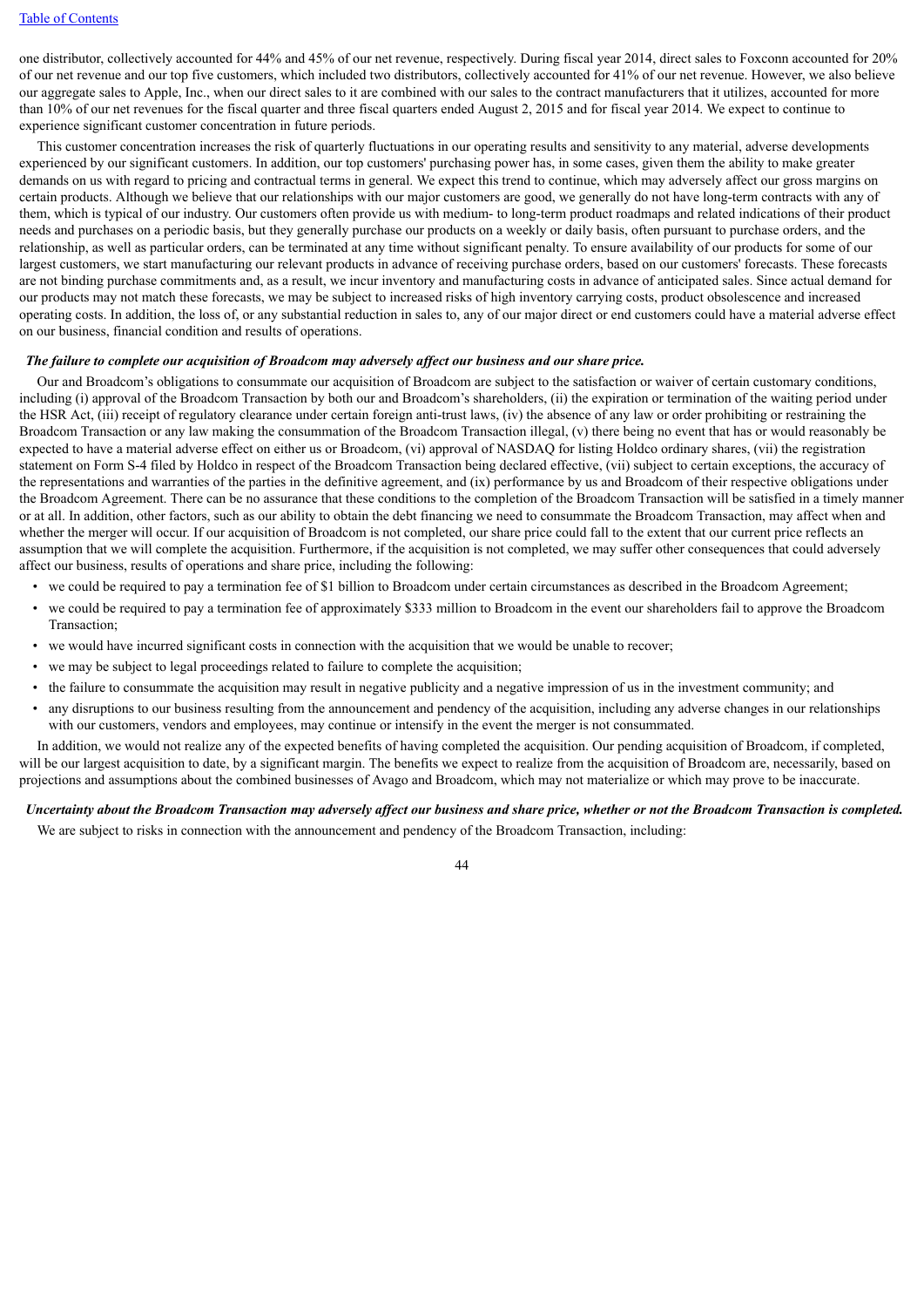- the pendency and outcome of the legal proceedings that have been or may be instituted against us, our directors and others relating the Broadcom Transaction;
- confusion regarding the exchange of our ordinary shares for Holdco ordinary shares;
- the restrictions imposed on our business and operations pursuant to certain covenants set forth in the Broadcom Agreement, which may prevent us from pursuing certain opportunities without Broadcom's approval; and
- that we may forgo opportunities we might otherwise pursue absent the Broadcom Agreement.

Furthermore, uncertainties about the Broadcom Transaction may cause our current and prospective employees to experience uncertainty about their future with us. These uncertainties may impair our ability to retain, recruit or motivate key management, sales, marketing, engineering, technical and other personnel.

In addition, in response to the announcement of the Broadcom Transaction, our existing or prospective customers, vendors or suppliers may:

- delay, defer or cease purchasing goods or services from or providing goods or services to us;
- delay or defer other decisions concerning us, or refuse to extend credit to us; or
- otherwise seek to change the terms on which they do business with us.

While we are attempting to address these risks through communications with our existing and prospective customers, vendors and suppliers, they may be reluctant to purchase our products due to potential uncertainty about the direction of our product offerings and the support and service of our products after we complete the Broadcom Transaction.

## We may fail to realize the benefits expected from the Broadcom Transaction, which could adversely affect the value of the ordinary shares of our *successor.*

Although we expect significant benefits to result from the Broadcom Transaction, there can be no assurance that we will actually realize these or any other anticipated benefits of the Broadcom Transaction. The value of the ordinary shares of our successor, Holdco, following completion of the Broadcom Transaction may be affected by our ability to achieve the benefits expected to result from the Broadcom Transaction. Achieving the benefits of the Broadcom Transaction will depend, in part, on our ability to integrate the business of Broadcom successfully and efficiently with our business. The challenges involved in this integration, which will be complex and time-consuming, include the following:

- demonstrating to customers of Avago and Broadcom that the Broadcom Transaction will not adversely affect our ability to address the needs of customers or the loss of attention or business focus;
- coordinating and integrating independent research and development and engineering teams across technologies and product platforms to enhance product development while reducing costs;
- consolidating and integrating corporate, information technology, finance and administrative infrastructures;
- managing effectively an expanded board and management structure;
- coordinating sales and marketing efforts to effectively position our capabilities and the direction of product development; and
- minimizing the diversion of management attention from important business objectives.

If we do not successfully manage these issues and the other challenges inherent in integrating an acquired business of the size and complexity of Broadcom, then we may not achieve the anticipated benefits of the Broadcom Transaction and Holdco's revenue, expenses, operating results and financial condition could be materially adversely affected. For example, goodwill and other intangible assets could be determined to be impaired, which could adversely impact our financial results. The successful integration of the Broadcom business is likely to require significant management attention both before and after the completion of the Broadcom Transaction, and may divert the attention of management from our business and operational issues.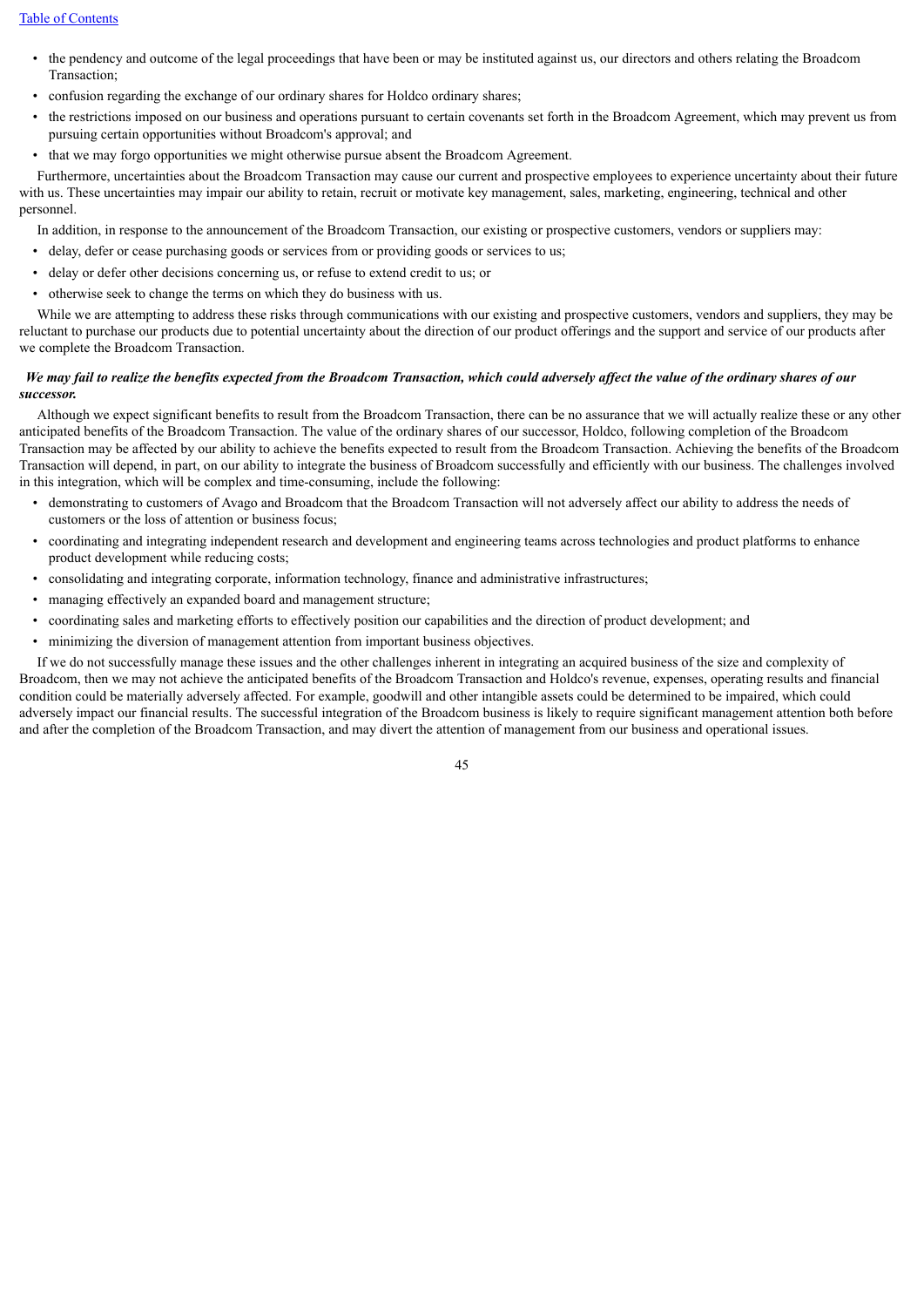## Litigation challenging the Broadcom Agreement may prevent the Broadcom Transaction from being consummated at all or within the expected *timeframe.*

Multiple class action lawsuits have been filed against us, our board of directors and other parties to the Broadcom Agreement, challenging our acquisition of Broadcom. Those lawsuits brought by purported shareholders of Broadcom seek, among other things, to enjoin consummation of the Broadcom Transaction. One of the conditions to the consummation of the Broadcom Transaction is that no governmental entity having jurisdiction over Avago, Broadcom or any of the other parties to the Broadcom Agreement shall have issued an order, decree or ruling or taken any other material action enjoining or otherwise prohibiting consummation of any part of the Broadcom Transaction substantially on the terms contemplated by the Broadcom Agreement. As such, if any of the plaintiffs are successful in their efforts, then our acquisition of Broadcom may not be consummated at all or within the expected timeframe. For additional information regarding this litigation, see "Note 11 of Notes to Unaudited Condensed Consolidated Financial Statements".

## We may pursue acquisitions, dispositions, investments and joint ventures, which could adversely affect our results of operations.

Our growth strategy includes the acquisition of, and investment in, businesses that offer complementary products, services and technologies, augment our market coverage, or enhance our technological capabilities, such as our recent acquisitions of LSI, PLX and Emulex, and our pending acquisition of Broadcom. We may also enter into strategic alliances or joint ventures to achieve these goals. We cannot assure you that we will be able to identify suitable acquisition, investment, alliance, or joint venture opportunities, that we will be able to consummate any such transactions, or that such transactions will be successful. In addition, our original estimates and assumptions used in assessing any acquisition that we make may be inaccurate and we may not realize the expected financial or strategic benefits of any such acquisition. From time to time, we may also divest or wind down portions of our business, both acquired or otherwise, that are no longer strategically important or exit minority investments, which could materially affect our cash flows and results of operations for the period in which such events occur.

Acquisitions involve risks and uncertainties. For example, the integration of acquired businesses may not be successful and could result in disruption to other parts of our business. In addition, any such integration may require that we incur significant restructuring charges, including as a result of streamlining, or divesting non-core portions of, acquired businesses. To integrate acquired businesses, we must implement our management information systems, operating systems and internal controls, and assimilate and manage the personnel of the acquired operations. The difficulties of these integrations may be further complicated by such factors as the size of the business or entity acquired, geographic distances, lack of experience operating in the geographic markets or industry sectors of the acquired business, delays and challenges associated with integrating the business with our existing businesses, diversion of management's attention from daily operations of the business, potential loss of key employees and customers of the acquired business, the potential for deficiencies in internal controls at the acquired or combined business, performance problems with the acquired business' technology, difficulties in entering markets in which we have no or limited direct prior experience, exposure to unanticipated liabilities of the acquired business, insufficient revenues to offset increased expenses associated with the acquisition, and our potential inability to achieve the growth prospects and synergies expected from any such acquisition.

Any acquisition may also cause us to assume liabilities and ongoing lawsuits, acquire goodwill and other non-amortizable intangible assets that will be subject to impairment testing and potential impairment charges, incur amortization expense related to certain intangible assets, increase our expenses and working capital requirements, and subject us to litigation, which would reduce our return on invested capital. In addition, if the businesses or product lines that we acquire have a different pricing or cost structure than we do, such acquisitions may adversely affect our profitability and reduce our overall margin. Failure to manage and successfully integrate the acquisitions we make, or to improve margins of the acquired businesses and products, could materially harm our business, operating results and margins. Even when an acquired business has already developed and marketed products, there can be no assurance that product enhancements will be made in a timely fashion or that all pre-acquisition due diligence will have identified all material issues that might arise with respect to such acquired business.

Any future acquisitions we make may also require significant additional debt or equity financing, which, in the case of debt financing, would increase our leverage and potentially affect our credit ratings and, in the case of equity or equity-linked financing, would be dilutive to our existing shareholders. We incurred a significant amount of debt in connection with our acquisition of LSI, which is secured by the substantial majority of our assets, and expect to incur a significant amount of debt in connection with our pending acquisition of Broadcom. Any downgrades in our credit ratings associated with an acquisition could adversely affect our ability to borrow by resulting in more restrictive borrowing terms. As a result of the foregoing, we also may not be able to complete acquisitions or other strategic transactions in the future to the same extent as in the past, or at all. These and other factors could harm our ability to achieve anticipated levels of profitability of acquired operations or realize other anticipated benefits of an acquisition, and could adversely affect our business, financial condition and results of operations.

Any future dispositions we make may also involve risks and uncertainties. Any such dispositions could result in disruption to other parts of our business, potential loss of employees or customers, exposure to unanticipated liabilities or result in ongoing

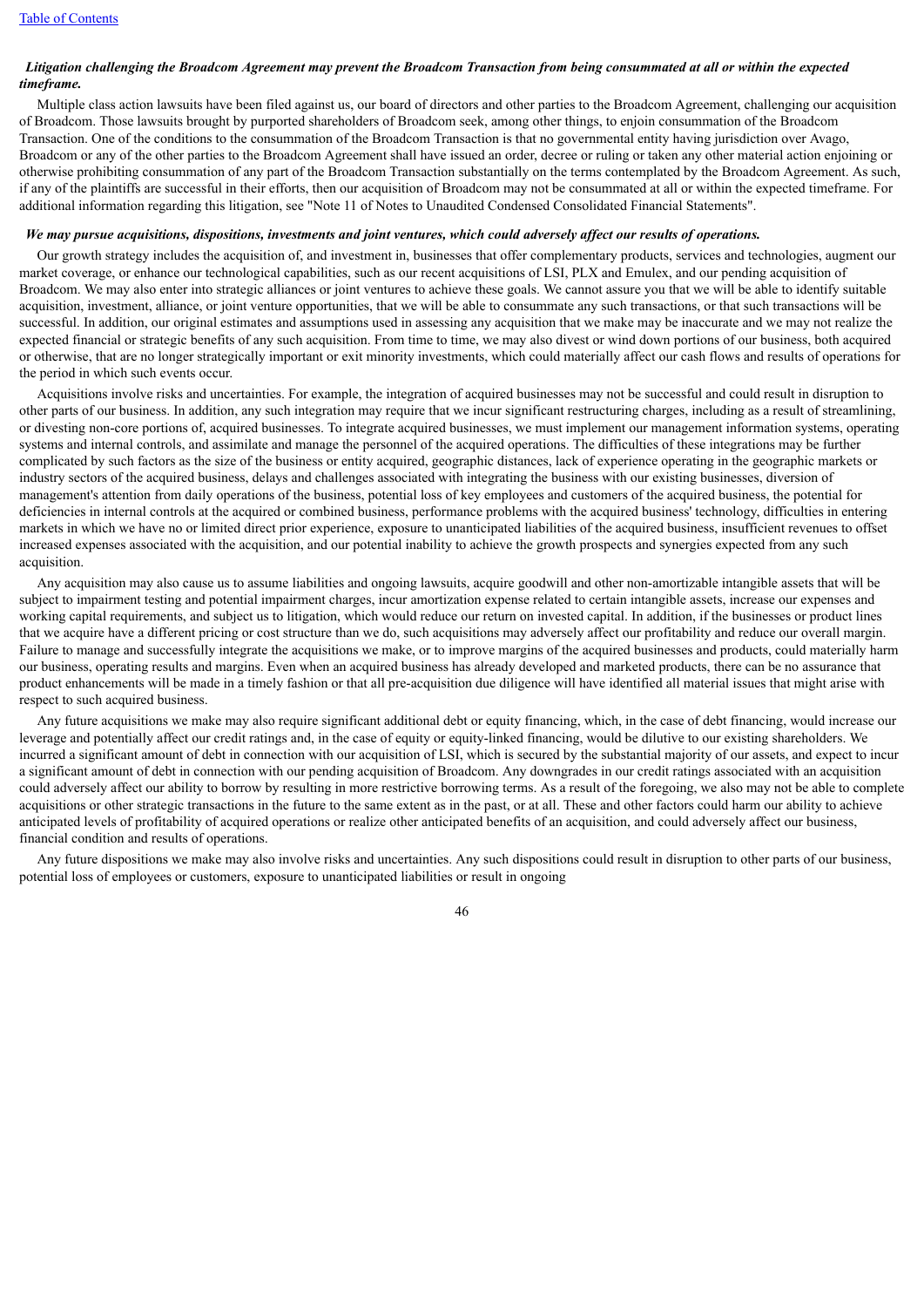obligations and liabilities to us following any such divestiture. For example, in connection with a disposition, we may enter into transition services agreements or other strategic relationships, including long-term research and development arrangements, or agree to provide certain indemnities to the purchaser in any such transaction, which may result in additional expenses and may adversely affect our financial condition and results of operations.

## We are making substantial capital investments in our Fort Collins, Colorado manufacturing facility to increase our capacity, however this may be insufficient to meet demand. Conversely, if we overestimate demand, we may not realize the benefit we anticipate from these investments.

We are continuing to expand our Fort Collins facility to support anticipated growth in sales of our proprietary products, particularly for our wireless communications segment, and to leverage our fixed costs. Unanticipated delays in this expansion could result in significant additional costs, and could result in us being unable to timely satisfy customer demand for the products we plan to manufacture at the expanded facility. Even with this expansion, our manufacturing capacity may be insufficient to meet demand. From time to time, we put products for our wireless FBAR filter products on allocation if we are unable to bring capacity online quickly enough to meet stronger than anticipated demand. If we underestimate customer demand, or if insufficient manufacturing capacity is available at this facility to satisfy customers' demands, we could forgo revenue opportunities, potentially lose market share, damage our customer relationships and be subject to litigation and additional liabilities, all of which could have a material adverse effect on our business, financial condition and results of operations. Conversely, if we overestimate customer demand we would experience excess capacity at this facility, which would result in increased fixed costs relative to the revenue we generate, which could adversely affect our results of operations.

## Failure to adjust our supply chain capacity due to changing market or other conditions or failure to accurately estimate our customers' demand could *adversely af ect our results of operations.*

We make significant decisions, including determining the levels of business that we will seek and accept, production schedules, levels of reliance on contract manufacturing and outsourcing, personnel needs and other resource requirements, based on our estimates of customer requirements. The short-term nature of commitments by many of our customers and the possibility of rapid changes in demand for their products reduces our ability to accurately estimate future customer requirements. Our results of operations could be harmed if we are unable to adjust our supply chain capacity to address market fluctuations, including those caused by the seasonal or cyclical nature of the markets in which we operate, or by other unanticipated events such as natural disasters. In addition, the sale of our products is dependent, to a large degree, on customers whose industries are subject to seasonal or cyclical trends in the demand for their products. For example, the smartphone market is particularly volatile and is subject to seasonality related to the calendar year-end holiday selling season, making demand difficult to anticipate.

From time to time, customers may require rapid increases in production, for example when they are ramping up for a new product launch, such as a new generation smartphone, which can challenge our resources and reduce margins. We may not be able to purchase sufficient supplies or components or secure sufficient contract manufacturing capacity, including at our own internal manufacturing facilities, to meet such increases in product demand. This could harm our reputation, prevent us from taking advantage of opportunities, reduce revenue growth and subject us to additional liabilities if we are not able to timely satisfy customer orders.

In order to secure components for the production of our products, we may enter into non-cancelable purchase commitments with vendors or make advance payments to suppliers, which could reduce our ability to adjust our inventory or expense levels to declining market demands. Prior commitments of this type have resulted in an excess of parts when demand for our products has decreased. Downturns in the semiconductor industry have in the past caused, and may in the future cause, our customers to reduce significantly the amount of products ordered from us. If demand for our products is less than we expect, we may experience excess and obsolete inventories and be forced to incur additional charges. Conversely, if OEMs order more of our products in any particular quarter than are ultimately required to satisfy end-customer demand, inventories at these OEMs may grow in such quarter, which could adversely affect our product revenues in a subsequent quarter as such OEMs would likely reduce future orders until their inventory levels realign with end-customer demand. In addition, because certain of our sales, research and development and internal manufacturing overhead expenses are relatively fixed, a reduction in customer demand may decrease our gross margins and operating income. See "A prolonged disruption of our manufacturing facilities, research and development facilities or other significant operations, or those of our suppliers, could have a material adverse effect on our business, financial condition and results of operations" for additional risks associated with the disruption of our supply chain.

## Unless we and our suppliers continuously improve manufacturing efficiency and quality, our financial performance could be adversely affected.

Manufacturing semiconductors involves highly complex processes that require advanced equipment. We and our suppliers, as well as our competitors, continuously modify these processes in an effort to improve yields and product performance. Defects or other difficulties in the manufacturing process can reduce yields and increase costs. Our manufacturing efficiency will be an important factor in our future financial performance, and we may be unable to maintain or increase our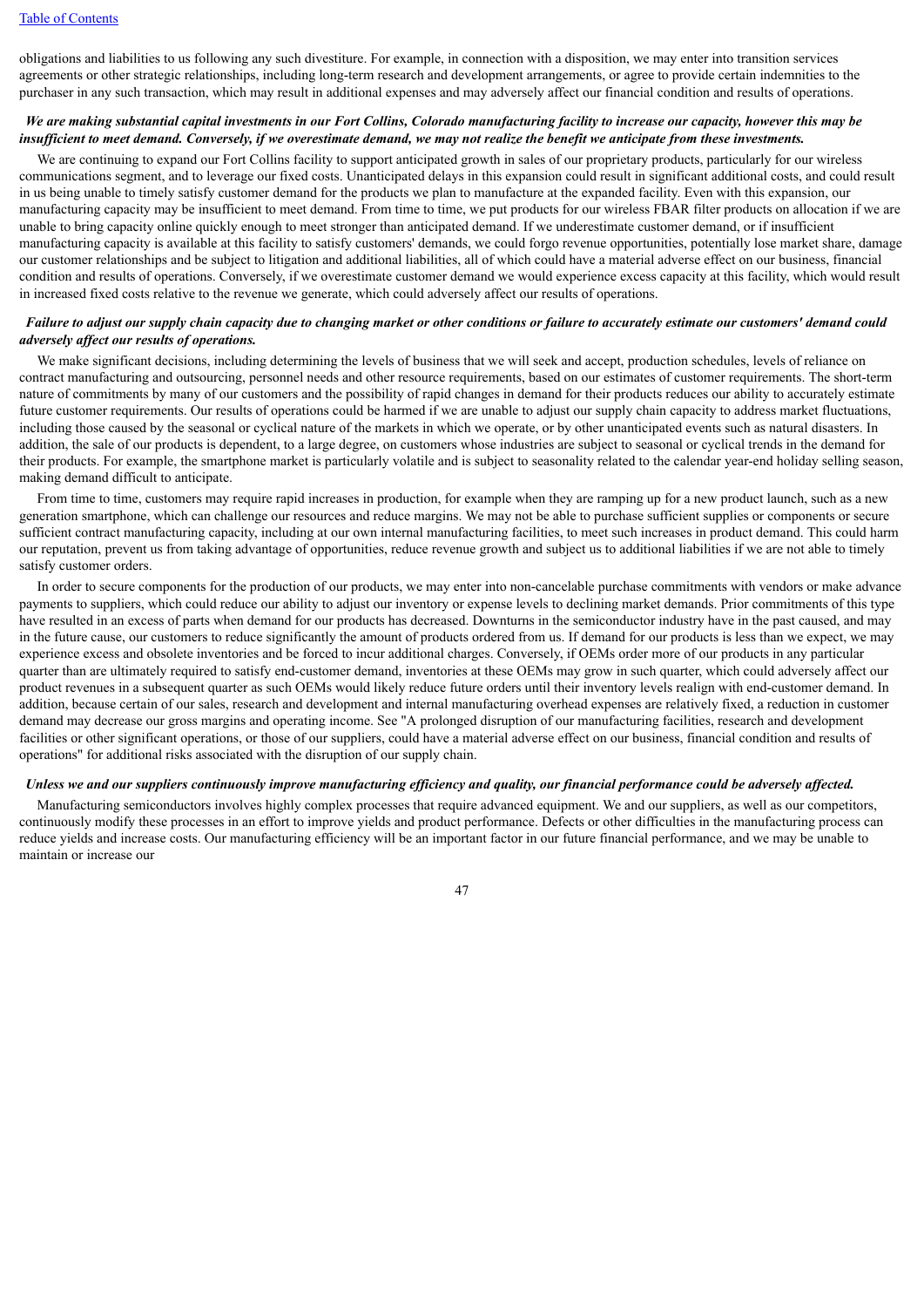manufacturing efficiency to the same extent as our competitors. For products for which we outsource manufacturing, our product yields and performance will be subject to the manufacturing efficiencies of our third-party suppliers.

From time to time, we and our suppliers have experienced difficulty in beginning production at new facilities, transferring production to other facilities, achieving and maintaining a high level of process quality and effecting transitions to new manufacturing processes, all of which have caused us to suffer delays in product deliveries or reduced yields. We and our suppliers may experience manufacturing problems in achieving acceptable yields or experience product delivery delays in the future as a result of, among other things, capacity constraints, construction delays, transferring production to other facilities, upgrading or expanding existing facilities, including our Fort Collins facility, or changing our process technologies, any of which could result in a loss of future revenues. Our results of operations could be adversely affected by any increase in costs related to increases in production capacity if revenues do not increase proportionately.

## We are dependent on a small number of markets, including the mobile handset market, which is volatile and is characterized by short product life cycles, fluctuations in demand, seasonality and increasingly high customer concentration, the hard disk drive market, the data center market and enterprise networking market, and dynamics in these industries could negatively impact our business or results of operations.

A substantial portion of our revenue is generated from sales of products for use in mobile handsets, particularly our FBAR filter products, the market for which is growing and becoming increasingly competitive. During the three fiscal quarters ended August 2, 2015, revenue from our wireless communications segment accounted for 37% of our net revenue. The mobile handset market is characterized by intense competition among an increasingly concentrated group of OEMs, rapidly evolving technology, including the shift to 4G/long-term evolution, or LTE, and LTE-advanced standards, and changing consumer preferences. These factors result in the frequent introduction of new products, aggressive price competition, short product life cycles, and continually evolving mobile handset specifications. If we, our customers or mobile handset OEMs are unable to manage product transitions, our business and results of operations could be negatively affected. Our success in this market is dependent on the continued competitiveness of our FBAR filter products, and on the broad commercial acceptance of the mobile handsets into which our products are incorporated, as well as increasing the amount of our products in successive generations of those handsets. If the mobile handsets into which our products are designed do not achieve significant customer acceptance, our revenue will be adversely affected. Similarly, even though we may achieve design wins for a particular handset, we may not be designed into the next generation of a particular handset or new model of handset, which could result in a sharp decrease in our revenues.

In the mobile handset market, demand has historically been stronger in the second half of the year than the first half of the year. However, the timing of new handset launches, which also drive demand, is often unpredictable. If mobile handset OEMs inaccurately forecast consumer demand, this may lead to significant changes in orders to their component suppliers. We have experienced both sharp increases and decreases in orders within the same quarter, often with limited advance notice, and we expect them to occur in the future. In addition, although the worldwide wireless handset market is large, growth trends and other variables are often uncertain and difficult to predict. Since the wireless handset market is a consumer-driven market, changes in the economy that affect consumer demand can also adversely affect our business and operating results.

In addition, as a result of our acquisition of LSI, we also derive a substantial portion of our revenues from products used in HDDs. The HDD industry has experienced consolidation over the last few years, resulting in fewer design opportunities and HDD programs, and a corresponding increase in the significance of winning or losing any one design or program. Additionally, we believe that end-customers may be purchasing tablet computers, which use flash memory rather than HDDs to store data, as a substitute for purchasing a notebook computer containing an HDD. We do not currently provide controllers for flash memory used in tablet computers and further increases in sales of tablet computers could adversely affect our HDD revenues. Our acquisition of LSI has also resulted in us deriving a larger portion of our revenue from ASICs that we design and manufacture, particularly those for datacenter and enterprise networking products, both of which are manufactured by an increasingly concentrated group of large OEMs.

#### *Our operating results are subject to substantial quarterly and annual fluctuations.*

Our revenues and operating results have fluctuated in the past and are likely to fluctuate in the future. These fluctuations may occur on a quarterly and annual basis and are due to a number of factors, many of which are beyond our control. These factors include, among others:

- the timing of launches by our customers of new products, such as mobile handsets, in which our products are included and changes in end-user demand for the products manufactured and sold by our customers;
- the timing of receipt, reduction or cancellation of significant orders by customers;
- fluctuations in the levels of component inventories held by our customers;
- customer concentration and the gain or loss of significant customers;
- utilization of our internal manufacturing facilities;

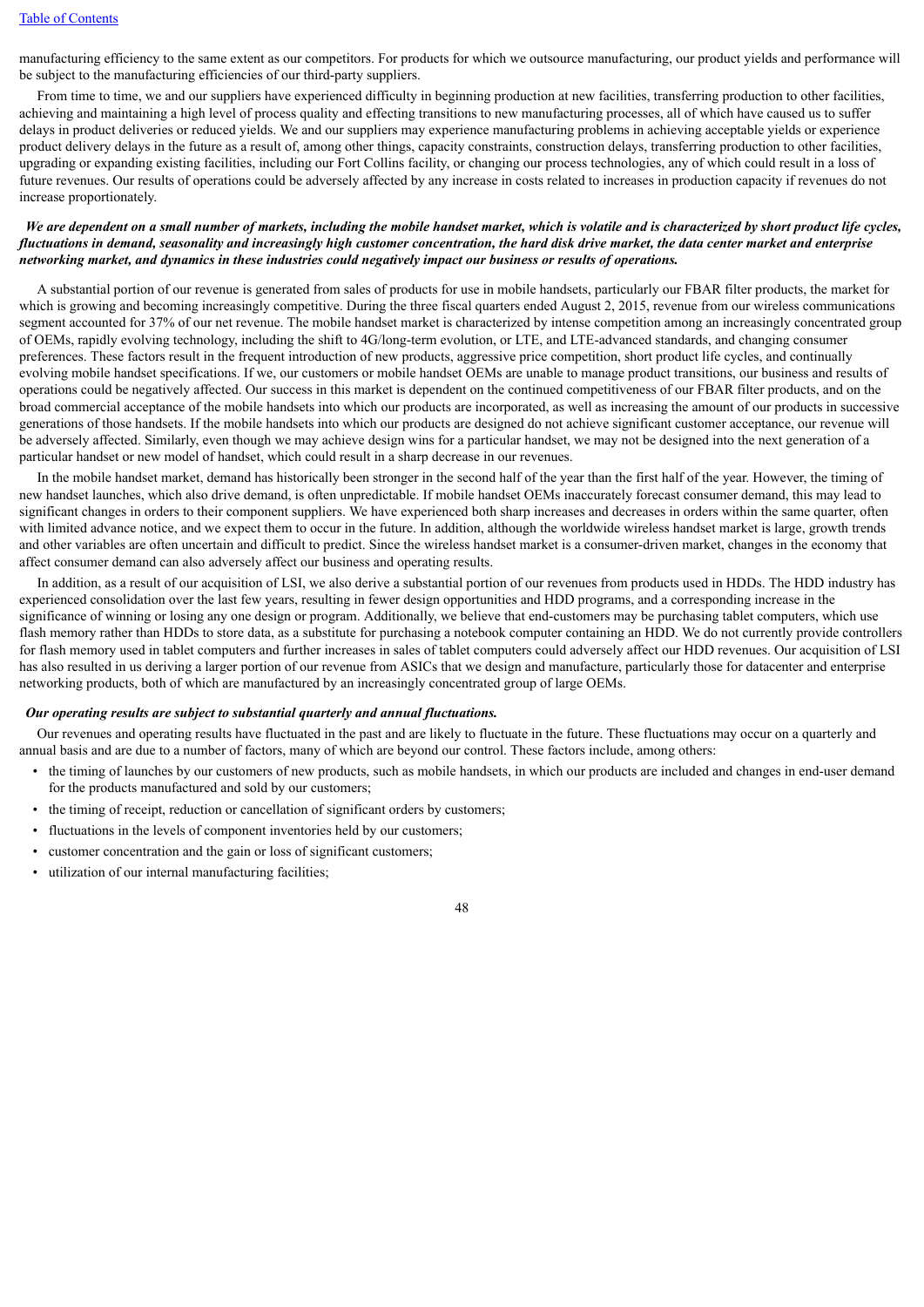- fluctuations in manufacturing yields;
- the timing of acquisitions of, or making and exiting investments in, other entities, businesses or technologies;
- our ability to successfully and timely integrate, and realize the benefits of, our acquisitions of LSI, PLX and Emulex and any other significant acquisitions we may make, including our pending acquisition of Broadcom;
- interest rate and currency fluctuations;
- changes in our product mix or customer mix and their effect on our gross margin;
- our ability to develop, introduce and market new products and technologies on a timely basis;
- the timing and extent of our non-product revenue, such as product development revenues and royalty and other payments from IP sales and licensing arrangements;
- new product announcements and introductions by us or our competitors;
- timing and amount of research and development and related new product expenditures, and the timing of receipt of any research and development grant monies;
- seasonality or cyclical fluctuations in our markets;
- significant warranty claims, including those not covered by our suppliers or our insurers;
- availability and cost of raw materials from our suppliers;
- IP disputes and associated litigation expenses;
- loss of key personnel or the shortage of available skilled workers;
- the effects of competitive pricing pressures, including decreases in average selling prices of our products; and
- changes in our tax incentive arrangements or structure, which may adversely affect our net tax expense in any quarter in which such an event occurs.

The foregoing factors are difficult to forecast, and these, as well as other factors, could materially adversely affect our quarterly or annual operating results. In addition, a significant amount of our operating expenses are relatively fixed in nature due to our significant sales, research and development and internal manufacturing overhead costs. Any failure to adjust spending quickly enough to compensate for a revenue shortfall could magnify the adverse impact of such revenue shortfall on our results of operations. As a result, we believe that quarter-to-quarter comparisons of our revenue and operating results may not be meaningful or a reliable indicator of our future performance. If our operating results in one or more future quarters fail to meet the expectations of securities analysts or investors, an immediate and significant decline in the trading price of our ordinary shares may occur.

#### *We operate in the highly cyclical semiconductor industry, which is subject to significant downturns.*

The semiconductor industry is highly cyclical and is characterized by constant and rapid technological change and price erosion, evolving technical standards, frequent new product introductions, short product life cycles (for semiconductors and for many of the end products in which they are used) and wide fluctuations in product supply and demand. From time to time, these factors, together with changes in general economic conditions, cause significant upturns and downturns in the industry in general, and in our business in particular. Periods of industry downturns have been characterized by diminished demand for end-user products, high inventory levels and periods of inventory adjustment, under-utilization of manufacturing capacity, changes in revenue mix and accelerated erosion of average selling prices, resulting in an adverse effect on our business, financial condition and results of operations. We expect our business to continue to be subject to cyclical downturns even when overall economic conditions are relatively stable. To the extent we cannot offset recessionary periods or periods of reduced growth that may occur in the industry, or in our target markets in particular, through increased market share or otherwise, our business could be adversely affected, net revenues may decline and financial condition and results of operations may suffer. In addition, in any future economic downturn we may be unable to reduce our costs quickly enough to maintain our operating profitability.

#### Adverse global economic conditions could have a negative effect on our business, results of operations and financial condition and liquidity.

Adverse global economic conditions have from time to time caused or exacerbated significant slowdowns in the semiconductor industry generally, as well as in our target markets, which adversely affected our business and results of operations. In recent periods, market and business conditions in general have been adversely affected by investor and customer concerns about the global economic outlook, including concerns about economic recovery in the United States, the level of growth in China and conflict in Eastern Europe and the Middle East. Macroeconomic weakness and uncertainty also make it more difficult for us to accurately forecast revenue, gross margin and expenses. Sustained uncertainty about, or worsening of, current global economic conditions may cause our customers and consumers to reduce or delay spending (leading to reduced demand for our products), could lead to the insolvency of key suppliers (resulting in product delays) and customers, and could

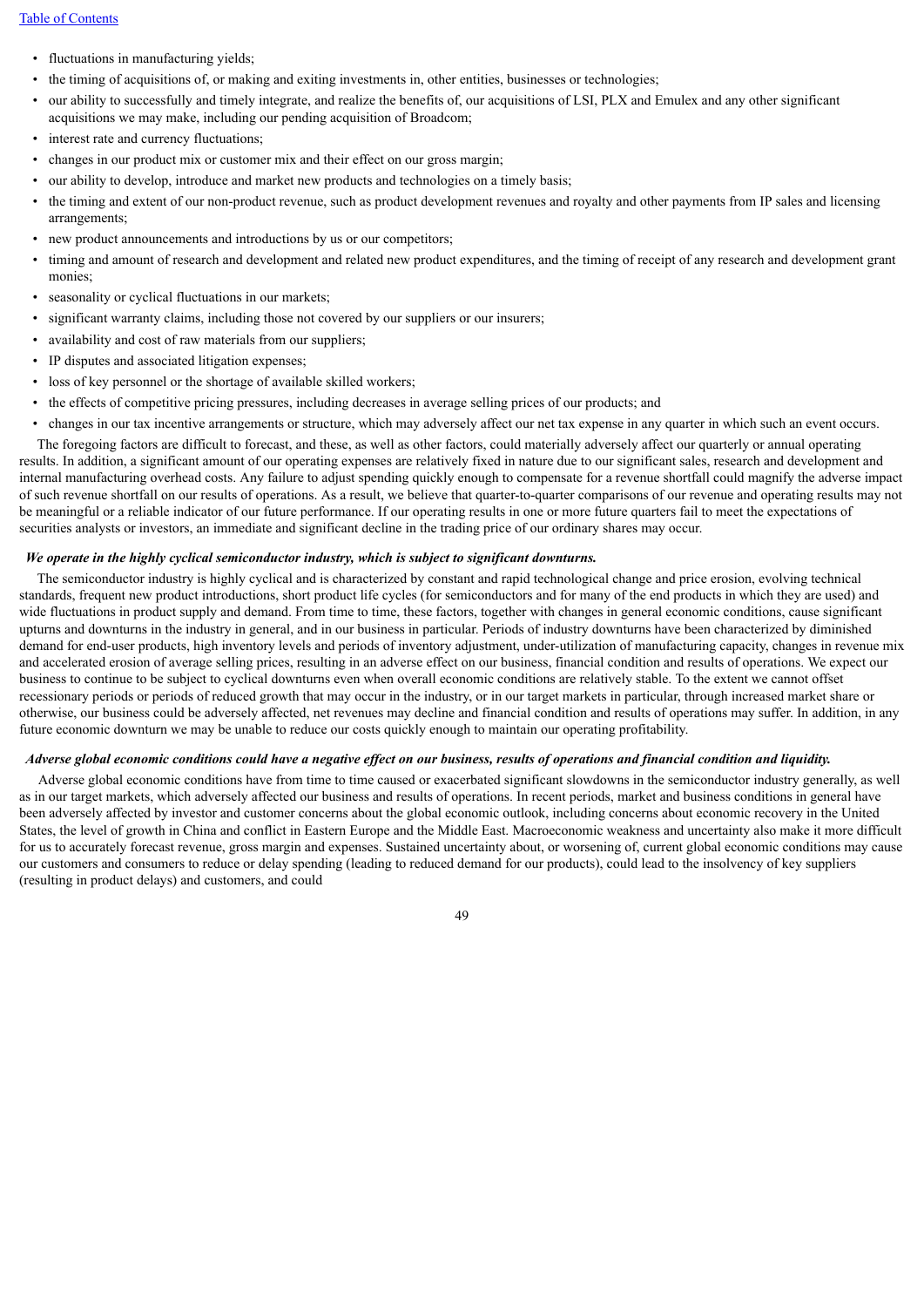intensify pricing pressures. Any or all of these factors could negatively affect our business, financial condition and result of operations.

#### Winning business is subject to lengthy, competitive selection processes that require us to incur significant expense. Even if we begin a product design, a customer may decide to cancel or change its product plans, which could cause us to generate no revenues from a product and adversely affect our results *of operations.*

Our business is dependent on us winning competitive bid selection processes, known as "design wins," to develop semiconductors for use in our customers' products. These selection processes are typically lengthy and can require us to incur significant design and development expenditures and dedicate scarce engineering resources in pursuit of a single customer opportunity. We may not win the competitive selection process and may never generate any revenue despite incurring significant design and development expenditures. These risks are exacerbated by the fact that many of our products, and the end products into which our products are incorporated, often have very short life cycles. For example, mobile handset manufacturers regularly introduce new or upgraded handsets, often every nine to 15 months and sometimes more frequently, and will bid out the components for each new model, and often every upgrade of a particular model. Similarly, many of our data storage products also have limited lives before they are replaced by products using newer technology. Failure to obtain a particular design win sometimes prevents us from offering successive generations of a product. This can result in lost revenues and could weaken our position in future competitive selection processes.

Winning a product design does not guarantee sales to a customer. We may experience delays in generating revenue from our products as a result of the lengthy development cycle typically required, or may not realize as much revenue as we had anticipated. In addition, a delay or cancellation of a customer's plans could materially and adversely affect our financial results, as we may have incurred significant expense in the design process and generated little or no revenue. Customers could choose at any time to stop using our products or may fail to successfully market and sell their products, which could reduce demand for our products, cause us to hold excess inventory and materially adversely affect our business, financial condition and results of operations.

The timing of design wins is unpredictable and implementing production for a major design win, or multiple design wins occurring at or around the same time, may strain our resources and those of our contract manufacturers. In such event we may be forced to dedicate significant additional resources and incur additional, unanticipated costs and expenses, which may have a material adverse effect on our results of operations.

Finally, some customers will not purchase any products from us, other than limited numbers of evaluation units, until they qualify the products and/or the manufacturing line for the products. The qualification process can take significant time and resources and we may not always be able to satisfy the qualification requirements of these customers. Delays in qualification or failure to qualify our products may cause a customer to discontinue use of nonqualified products or forgo future orders and result in a significant loss of revenue.

## Competition in our industry could prevent us from growing our revenue and from raising prices to offset increases in costs.

The global semiconductor market is highly competitive. We compete in different target markets to various degrees on the basis of, among other things, quality, technical performance, price, product features, product system compatibility, system-level design capability, engineering expertise, responsiveness to customers, new product innovation, product availability, delivery timing and reliability, and customer sales and technical support. Current and prospective customers for our products evaluate our capabilities against the merits of our direct competitors. Some of our competitors are well established, have a more extensive product portfolio, have substantially greater market share and manufacturing, financial, research and development and marketing resources to pursue development, engineering, manufacturing, marketing and distribution of their products. In addition, many of our competitors have longer independent operating histories, greater presence in key markets, more comprehensive patent protection and greater name recognition. We compete with integrated device manufacturers and fabless semiconductor companies as well as the internal resources of large, integrated OEMs. Our competitors range from large, international companies offering a wide range of semiconductor products to smaller companies specializing in narrow markets. We expect competition in the markets in which we participate to continue to increase as existing competitors improve or expand their product offerings. In addition, companies not currently in direct competition with us may introduce competing products in the future. Because our products are often building block semiconductors providing functions that in some cases can be integrated into more complex integrated circuits, or ICs, we also face competition from manufacturers of ICs, as well as customers that develop their own IC products.

Our ability to compete successfully depends on elements both within and outside of our control, including industry and general economic trends. The actions of our competitors, particularly in the area of pricing, can have a substantial adverse impact on our revenues. During past industry downturns, competition in our target markets intensified as semiconductor manufacturers reduced prices to combat production overcapacity and high inventory levels. In industry downturns, manufacturers in financial difficulties or in bankruptcy may implement pricing structures designed to ensure short-term market share and near-term survival, rather than securing long-term viability.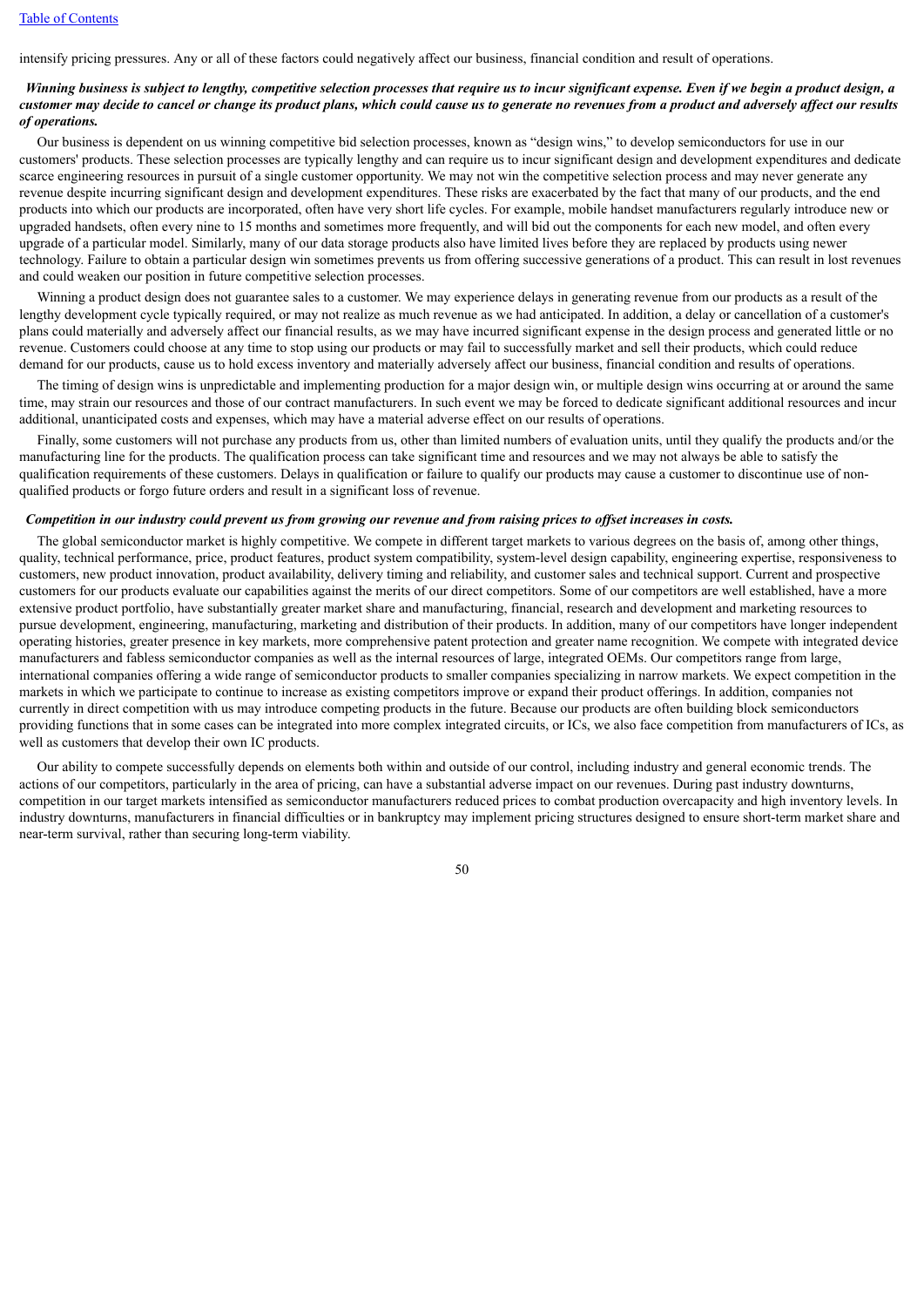#### Our target markets may not perform as expected and our business and operating results could be harmed in such event.

Visibility into our target markets is limited and industry and target market growth rates may not be as forecasted. Any decline in our customers' markets would likely result in a reduction in demand for our products. In such an environment, pricing pressures could intensify and, if we were unable to respond quickly, could significantly reduce our gross margins and reduce our revenue. If target market growth rates are not as expected, particularly in areas such as LTE handsets, data centers and storage, to the extent that we incur expenditures on process and product development that do not align with projected market requirements, this could also have a material adverse effect on our business and results of operations.

## Dependence on contract manufacturing and suppliers of critical components within our supply chain may adversely affect our ability to bring products *to market, damage our reputation and adversely af ect our results of operations.*

We operate a primarily outsourced manufacturing business model that principally utilizes third-party foundry and module assembly and test capabilities. As a result, we are highly reliant on third-party foundry wafer fabrication capacity, including single-sourcing for many components or products. Most of our products are designed to be manufactured in a specific process, typically at one particular fab or foundry, either our own or with a particular contract manufacturer. For example, Taiwan Semiconductor Manufacturing Company Limited supplies a substantial amount of the wafers we use in our products. We also use contract manufacturers for a significant majority of our assembly and test operations, including ASE Korea Inc. and Inari Technology SDN BHD.

The ability and willingness of our contract manufacturers, foundries and materials providers, or, collectively, our suppliers, to perform is largely outside of our control. If one or more of our suppliers fails to perform its obligations in a timely manner or at satisfactory quality levels, our ability to bring products to market and to timely deliver products to our customers, and our reputation could suffer. Suppliers may extend lead times, limit supplies, increase prices or may discontinue parts due to capacity constraints, changes to manufacturing processes or other factors. We also depend on selected foundries to timely develop new, advanced manufacturing processes and we may be unable to deliver products to our customers if these new processes are not timely developed or we do not have sufficient access to them. For example, we have design wins based on manufacturing processes that are currently under development. If these processes are not developed on schedule, we may lose revenue opportunities and damage our relationships with our customers. Further, because of the limited competition among large foundries, it is possible that a particular foundry for products requiring these technologies will price their services at levels that have an adverse impact on our gross margins or make it unprofitable for us to offer these products. This limited competition among foundries may also make it more difficult for us to use a second foundry for a product when we believe that doing so would be advantageous.

Some components or parts are not readily available from alternate suppliers due to their unique design or the length of time necessary for design work. If one of our suppliers, particularly a single-source supplier, ceases to, or is unable to, manufacture such a component, or changes its manufacturing process, or if supply is otherwise constrained, we may need to source alternative parts, which may be difficult, expensive and take an extended period of time. We may also be forced to make a significant "lifetime" purchase of the affected component or part, in order to enable us to meet our customer demand, or to reengineer a product. Significant lifetime purchases of such discontinued components could significantly increase our inventory and other expenses, such as insurance costs, and expose us to additional risks, such as the loss of, or damage to, products that may not subsequently be available to us from an alternative source. Such supply issues may also cause us to fail to timely meet customer demand. This could result in the payment of significant damages by us to our customers, and our net revenue could decline. In such events, our business, financial condition and results of operations would be adversely affected.

We review our supply chain on an ongoing basis and may seek to qualify second source manufacturers and suppliers for some components and products. However, only a limited number of foundries provide manufacturing services using the advanced technologies that we require. We may be unable to secure a second source or replacement foundry for some of our more advanced products. Qualifying such second sources, when available, may be a lengthy and potentially costly process and they may not produce as cost-effectively as our other suppliers, which would reduce our margins.

To the extent we rely on third-party contract manufacturing relationships, we face the following risks:

- inability of our manufacturers to develop and maintain manufacturing methods appropriate for our products, manufacturers' unwillingness or inability to devote adequate capacity to produce our products, and unanticipated discontinuation of, or changes to, their relevant manufacturing processes;
- inaccuracies in the forecasts of our product needs from our manufacturers;
- product and manufacturing costs that are higher than anticipated;
- reduced control over product reliability, quality, manufacturing yields and delivery schedules;
- difficulties in obtaining insurance to fully cover all business interruption risk in respect of our suppliers;
- more complicated supply chains; and
- time, expense and uncertainty in identifying and qualifying additional or replacement manufacturers and suppliers.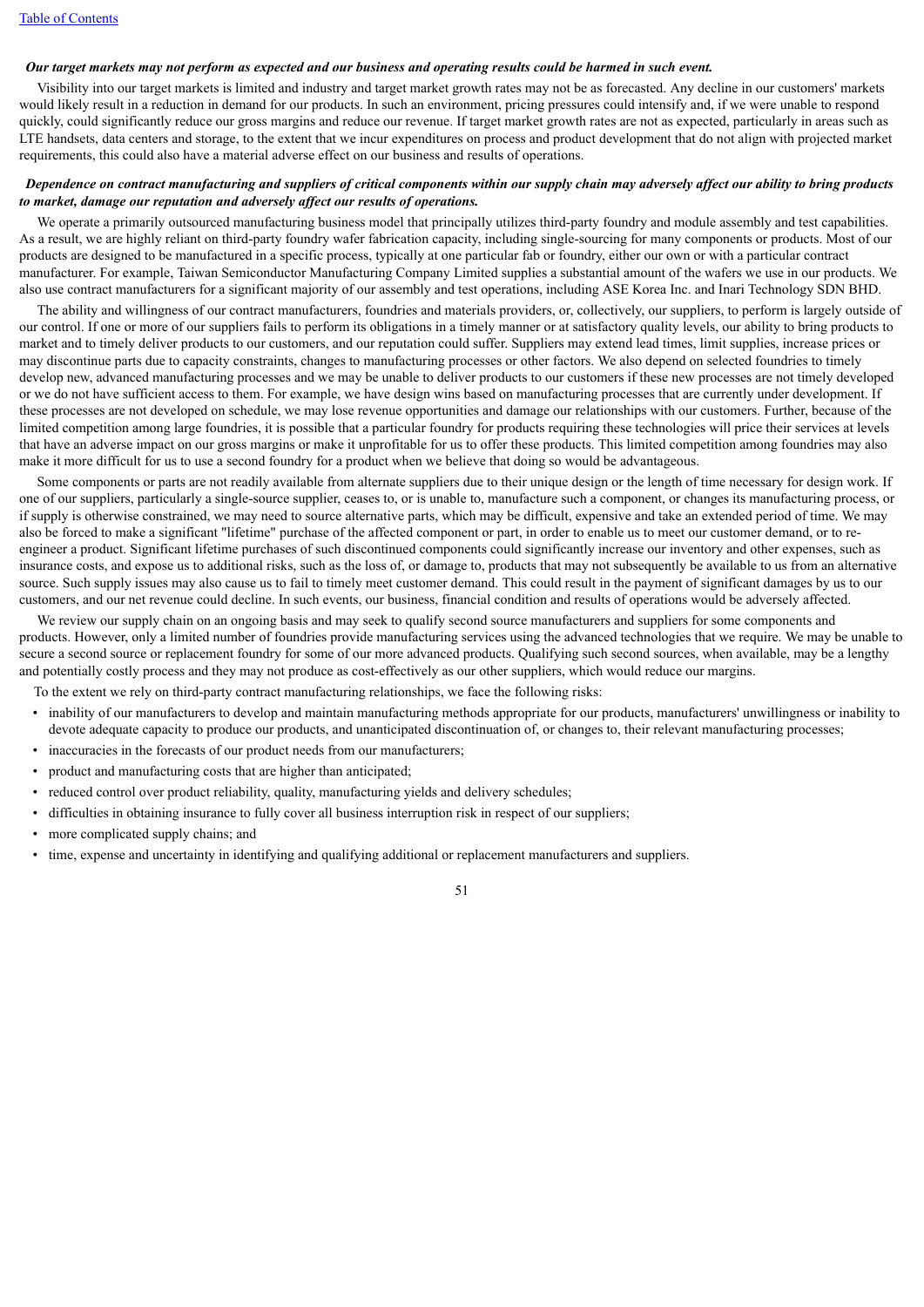Much of our outsourcing takes place in developing countries, and as a result may additionally be subject to geopolitical uncertainty. See "Our business, financial condition and results of operations could be adversely affected by the political and economic conditions of the countries in which we conduct business and other factors related to our international operations."

## We generally do not have any long-term supply contracts with our contract manufacturers or materials providers and may not be able to obtain the products or raw materials required for our business, which could have a material adverse effect on our business.

We purchase a significant portion of our semiconductor materials and finished goods from a few contract manufacturers and materials providers, some of which are single source suppliers. For the three fiscal quarters ended August 2, 2015, we purchased 53% of the materials for our manufacturing processes from five materials providers. For fiscal year 2014, we purchased 53% of the materials for our manufacturing processes from six materials providers. Substantially all of our purchases are on a purchase order basis, and we do not generally have long-term contracts with our contract manufacturers or materials providers. Our manufacturing processes rely on many materials, including silicon and gallium arsenide, or GaAs, and indium phosphide, or InP, wafers, copper lead frames, precious metals, mold compound, ceramic packages and various chemicals and gases. From time to time, suppliers may extend lead times, limit supplies or increase prices due to commodity price increases, capacity constraints or other factors, which may lead to interruption of supply or increased demand in the industry. In the event that we cannot timely obtain sufficient quantities of components or raw materials at reasonable prices, the quality of the material deteriorates or we are not able to pass on higher materials or energy costs to our customers, our business, financial condition and results of operations could be adversely impacted.

## A prolonged disruption of our manufacturing facilities, research and development facilities or other significant operations, or those of our suppliers, *could have a material adverse ef ect on our business, financial condition and results of operations.*

Although we operate using a primarily outsourced manufacturing business model, we also rely on the manufacturing facilities we own, in particular our GaAs fabs in Fort Collins, Colorado and Singapore, and our InP fab in Breinigsville, Pennsylvania and InP back-end assembly facility in Matamoros, Mexico. We use these internal fabrication facilities for products utilizing our innovative materials and processes, to protect our IP, to develop the technology for manufacturing and to ensure supply of certain components. Many of our facilities, and those of our suppliers, are located in the Pacific Rim region, which has above average seismic activity and severe weather activity. In addition, our research and development personnel are concentrated in a few locations, primarily China, India, Malaysia, Singapore, South Korea, Fort Collins, Colorado, San Jose, California, and Breinigsville and Allentown, Pennsylvania, with the expertise of the personnel at each such location tending to be focused on one or two specific areas.

A prolonged disruption at one or more of our production or research facilities for any reason, especially our Fort Collins, Singapore, Breinigsville and Matamoros facilities, or those of our suppliers, due to natural- or man-made disaster or other events outside of our control, such as widespread outbreaks of acute illness or the failure to maintain our labor force at one or more of these facilities, would limit our capacity to meet customer demands and delay new product development until a replacement facility and equipment, if necessary, were found. Any such event would likely disrupt our operations, delay production, shipments and revenue, and could materially and adversely affect our business. In addition, even if we are able to promptly resume production of our affected products, if our customers cannot timely resume their own manufacturing following such an event, they may cancel or scale back their orders from us and this may in turn adversely affect our results of operations. Such events could also result in significant expenses to repair or replace our affected facilities, and in some instances could significantly curtail our research and development efforts in a particular product area or target market.

We are also in the process of relocating our U.S. corporate headquarters to the former LSI campus in San Jose, CA, which could require us to incur significant expenses and may cause disruptions to our operations.

## We rely on our own internal information technology, or IT, systems and on third parties to provide corporate infrastructure services necessary for the operation of our business. Any failure of our IT systems or one or more of our vendors to provide necessary services could have a material adverse effect *on our business.*

We depend on various IT systems, including networks, applications, internal IT systems and personnel, and outsourced services. We rely on third-party vendors to provide critical corporate infrastructure services, including certain services related to accounting, billing, human resources, benefit plan administration, IT network development and network monitoring. The ability of these third-party vendors to successfully provide reliable, high quality services is subject to technical and operational uncertainties that are beyond our control. While we may be entitled to damages if our vendors fail to perform under their agreements with us, our agreements with these vendors limit the amount of damages we may receive. In addition, we do not know whether we will be able to collect on any award of damages or that any such damages would be sufficient to cover the actual costs we would incur as a result of any vendor's failure to perform under its agreement with us. Upon expiration or termination of any of our agreements with third-party vendors, we may not be able to replace the services provided to us in a timely manner or on terms and conditions, including service levels and cost, that are favorable to us and a transition from one vendor to another vendor could subject us to operational delays and inefficiencies until the transition is complete.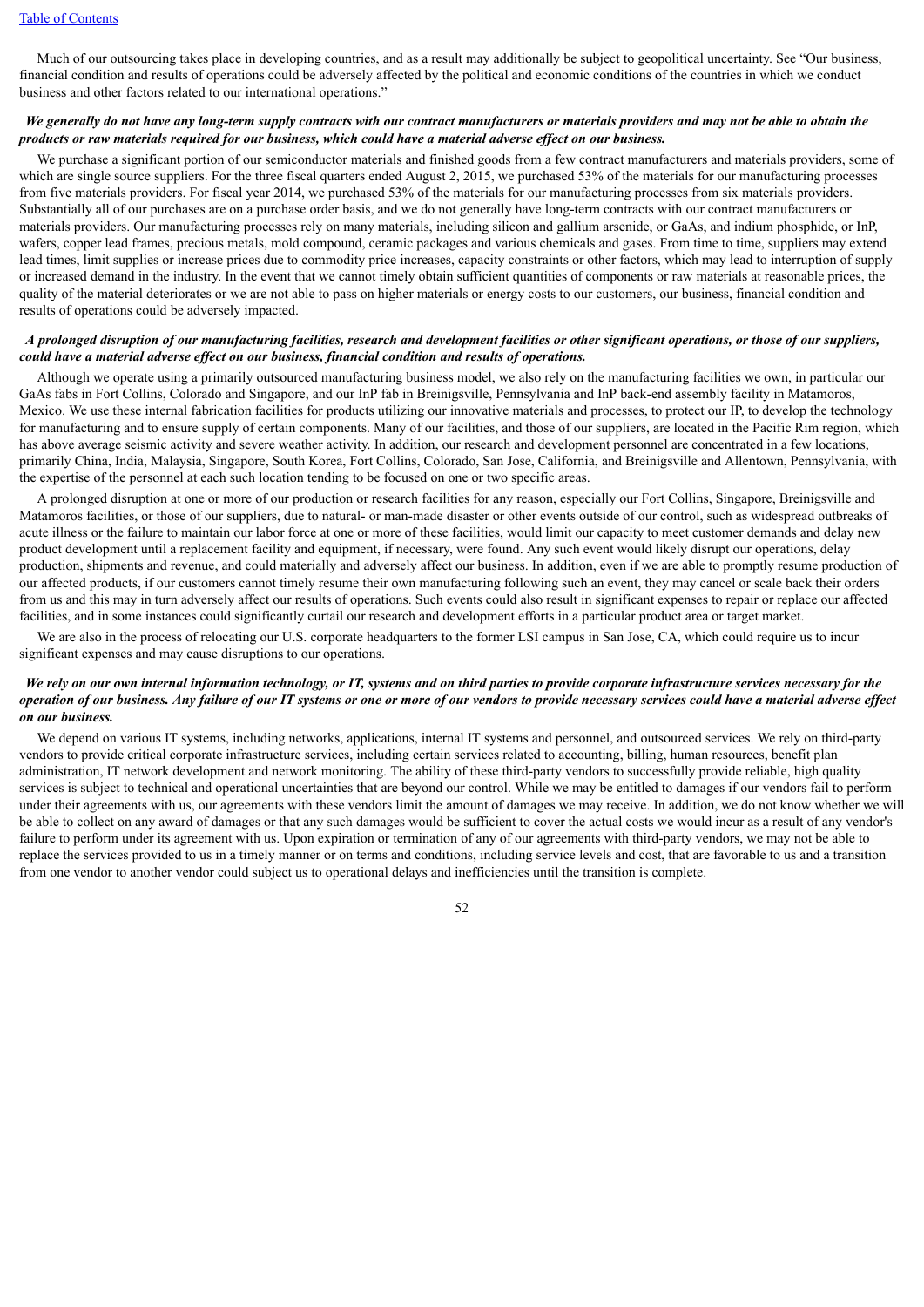Any failure of these internal or third-party systems and services to operate effectively could disrupt our operations and could have a material adverse effect on our business, financial condition and results of operations by harming our ability to accurately forecast sales demand, manage our supply chain and production facilities, fulfill customer orders, and report financial and management information on a timely and accurate basis.

## Our gross margin is dependent on a number of factors, including our product mix, customer mix, commodity prices, non-product revenue, acquisitions *we may make and level of capacity utilization.*

Our gross margin is highly dependent on product mix, with proprietary products and products sold into our industrial & other segment typically providing higher gross margin than other products. A shift in sales mix away from our higher margin products could adversely affect our future gross margin percentages. In addition, OEMs are becoming increasingly price conscious when they design semiconductors from third-party suppliers into their products. This sensitivity, combined with large OEMs' purchasing power, can lead to intense price competition among competing suppliers, which may require us to decrease our prices in order to win a design with an OEM customer. This can, in turn, adversely affect our gross margin. Our gross margin may also be affected by fluctuations in commodity prices, either directly in the price of the raw materials we buy, or as a result of price increases passed on to us by our suppliers. We do not hedge our exposure to commodity prices, some of which (including gold and fuel prices) are very volatile, and sudden or prolonged increases in commodities prices may adversely affect our gross margin.

Our gross margin is also affected by the timing and amount of our non-product revenue, including non-refundable payments from customers for research and development projects during product development and IP-related revenue such as licensing royalty payments and revenues from sales of IP. Our nonproduct revenue is generally high margin, but fluctuates significantly from quarter to quarter. Businesses or companies that we may acquire from time to time may have different gross margin profiles than us and could, therefore, also affect our overall gross margin.

In addition, semiconductor manufacturing requires significant capital investment, leading to high fixed costs, including depreciation expense. Although we outsource a significant portion of our manufacturing activities, we do retain some semiconductor fabrication facilities. If we are unable to utilize our owned fabrication facilities at a high level, the fixed costs associated with these facilities, such as depreciation expense, will not be fully absorbed, resulting in higher average unit costs and lower gross margins. In the past, we have experienced periods where our gross margins declined due to, among other things, reduced factory utilization resulting from reduced customer demand, reduced selling prices and a change in product mix towards lower margin devices. Increased competition and the existence of product alternatives, more complex engineering requirements, lower demand, reductions in our technological lead, compared to our competitors, and other factors may lead to further price erosion, lower revenues and lower margins for us in the future.

## If the tax incentive or tax holiday arrangements we have negotiated in Singapore and other jurisdictions change or cease to be in effect or applicable, in part or in whole, for any reason, or if our assumptions and interpretations regarding tax laws and incentive or holiday arrangements prove to be *incorrect, the amount of corporate income taxes we have to pay could significantly increase.*

We have structured our operations to maximize the benefit from various tax incentives and tax holidays extended to us in various jurisdictions to encourage investment or employment. For example, we have obtained several tax incentives from the Singapore Economic Development Board, an agency of the Government of Singapore, which provide that certain classes of income we earn in Singapore are subject to tax holidays or reduced rates of Singapore income tax. Each such tax incentive is separate and distinct from the others, and may be granted, withheld, extended, modified, truncated, complied with or terminated independently without any effect on the other incentives. In order to retain these tax benefits in Singapore, we must meet certain operating conditions specific to each incentive relating to, among other things, maintenance of a treasury function, a corporate headquarters function, specified IP activities and specified manufacturing activities in Singapore. Some of these operating conditions are subject to phase-in periods through 2015. The Singapore tax incentives are presently scheduled to expire at various dates generally between 2015 and 2025. Renewals and extensions of such tax incentives are in the discretion of the Singapore government, and we may not be able to extend these tax incentive arrangements after their expiration on similar terms or at all. We may also elect not to seek to renew or extend certain tax incentive arrangements. Absent these tax incentives, the corporate income tax rate in Singapore that would otherwise apply to us would be 17%. In February 2010, the Malaysian government granted us a tax holiday on our qualifying Malaysian income, which is effective for 10 years beginning with our fiscal year 2009. The tax incentives that we have negotiated in Malaysia and other jurisdictions are also subject to our compliance with various operating and other conditions. If we cannot, or elect not to, comply with the operating conditions included in any particular tax incentive, we will lose the related tax benefits. In such event, we could be required to refund material tax benefits previously realized by us with respect to that incentive and, depending on the incentive at issue, could likely be required to modify our operational structure and tax strategy. Any such modified structure or strategy may not be as beneficial to us from an income tax expense or operational perspective as the benefits provided under the present tax concession arrangements. For fiscal years 2014, 2013 and 2012, the effect of all these tax incentives, in the aggregate, was to reduce the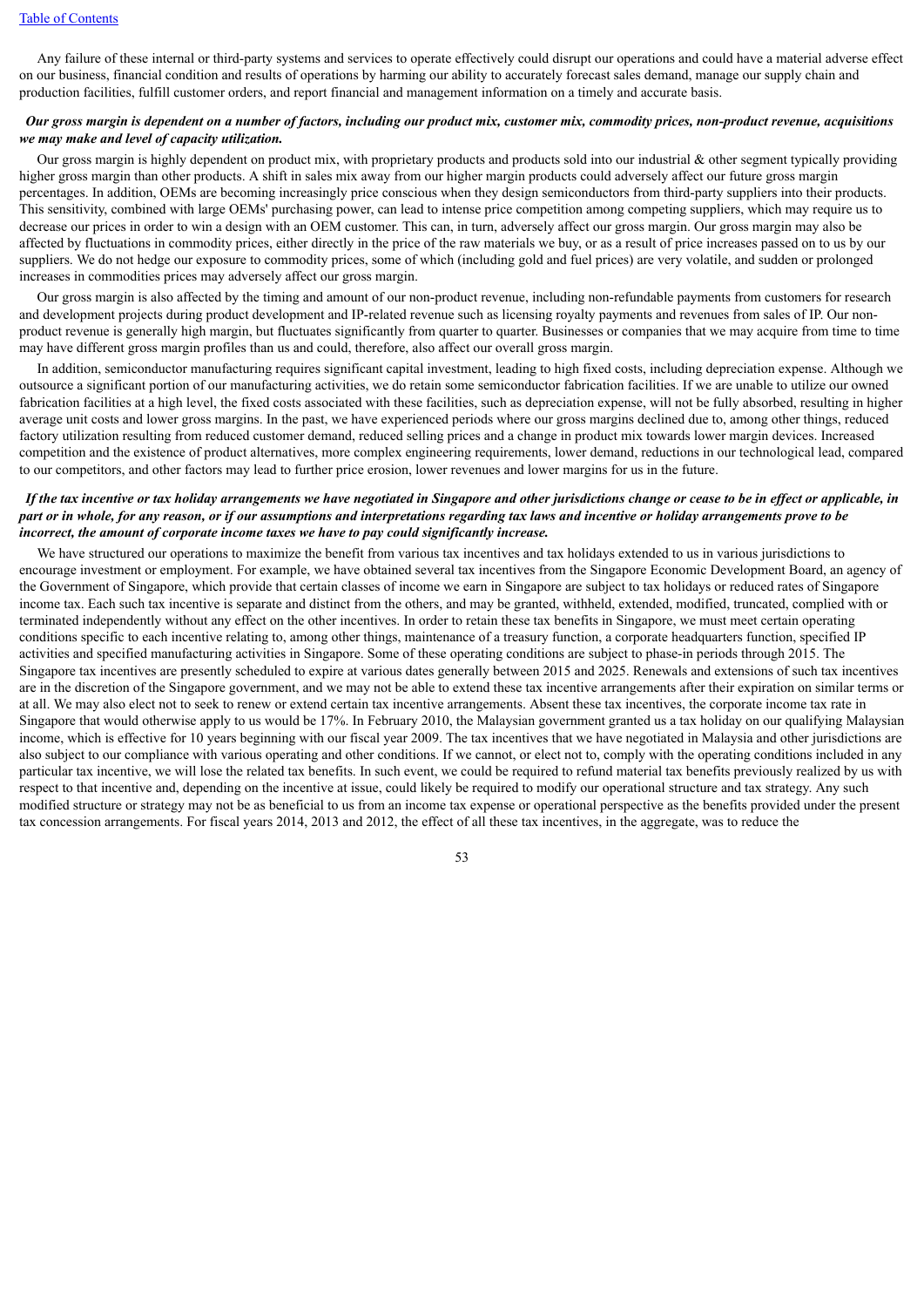overall provision for income taxes by approximately \$99 million, \$77 million and \$81 million, respectively, and increase diluted net income per share by \$0.37, \$0.31 and \$0.33, respectively.

Our interpretations and conclusions regarding the tax incentives are not binding on any taxing authority, and if our assumptions about tax and other laws are incorrect or if these tax incentives are substantially modified or rescinded we could suffer material adverse tax and other financial consequences, which would increase our expenses, reduce our profitability and adversely affect our cash flows.

## We may be subject to claims of infringement of third-party IP rights or demands that we license third-party technology, which could result in significant *expense and loss of our IP rights.*

The semiconductor industry is characterized by companies holding large numbers of patents, copyrights, trademarks and trade secrets and by the vigorous pursuit, protection and enforcement of IP rights, including actions by patent-holding companies that do not make or sell products. From time to time, third parties assert against us and our customers and distributors their patent, copyright, trademark, trade secret and other IP rights to technologies that are important to our business.

Litigation or settlement of claims that our products or processes infringe or misappropriate these rights, regardless of their merit, are frequently costly and divert the efforts and attention of our management and technical personnel. In addition, many of our customer agreements, and in some cases our asset sale agreements, require us to indemnify our customers or purchasers for third-party IP infringement claims, which have required and may in the future require that we defend those claims, and might require that we pay damages in the case of adverse rulings. Claims of this sort could also harm our relationships with our customers and might deter future customers from doing business with us. We do not know whether we will prevail in such proceedings given the complex technical issues and inherent uncertainties in IP litigation. If any pending or future proceedings result in an adverse outcome, we could be required to:

- cease the manufacture, use or sale of the infringing products, processes or technology and/or make changes to our processes or products;
- pay substantial damages for past, present and future use of the infringing technology;
- expend significant resources to develop non-infringing technology;
- license technology from the third-party claiming infringement, which license may not be available on commercially reasonable terms, or at all;
- enter into cross-licenses with our competitors, which could weaken our overall IP portfolio and our ability to compete in particular product categories;
- indemnify our customers or distributors;
- pay substantial damages to our direct or end customers to discontinue use or replace infringing technology with non-infringing technology; or
- relinquish IP rights associated with one or more of our patent claims, if such claims are held invalid or otherwise unenforceable.

Any of the foregoing results could have a material adverse effect on our business, financial condition and results of operations.

#### We utilize a significant amount of IP in our business. If we are unable or fail to protect our IP, our business could be adversely affected.

Our success depends in part upon protecting our IP. To accomplish this, we rely on a combination of IP rights, including patents, copyrights, trademarks and trade secrets, as well as customary contractual protections with our customers, suppliers, employees and consultants. We may be required to spend significant resources to monitor and protect our IP rights, and even with significant expenditures we may not be able to protect our IP rights that are valuable to our business. We are unable to predict that:

- IP rights that we presently employ in our business will not lapse or be invalidated, circumvented, challenged, or, in the case of third-party IP rights, licensed or sub-licensed to us, be licensed to others;
- our IP rights will provide competitive advantages to us;
- rights previously granted by third parties to IP rights licensed or assigned to us, including portfolio cross-licenses, will not hamper our ability to assert our IP rights against potential competitors or hinder the settlement of currently pending or future disputes;
- any of our pending or future patent, trademark or copyright applications will be issued or have the coverage originally sought; or
- our IP rights will be enforced in certain jurisdictions where competition may be intense or where legal protection may be weak.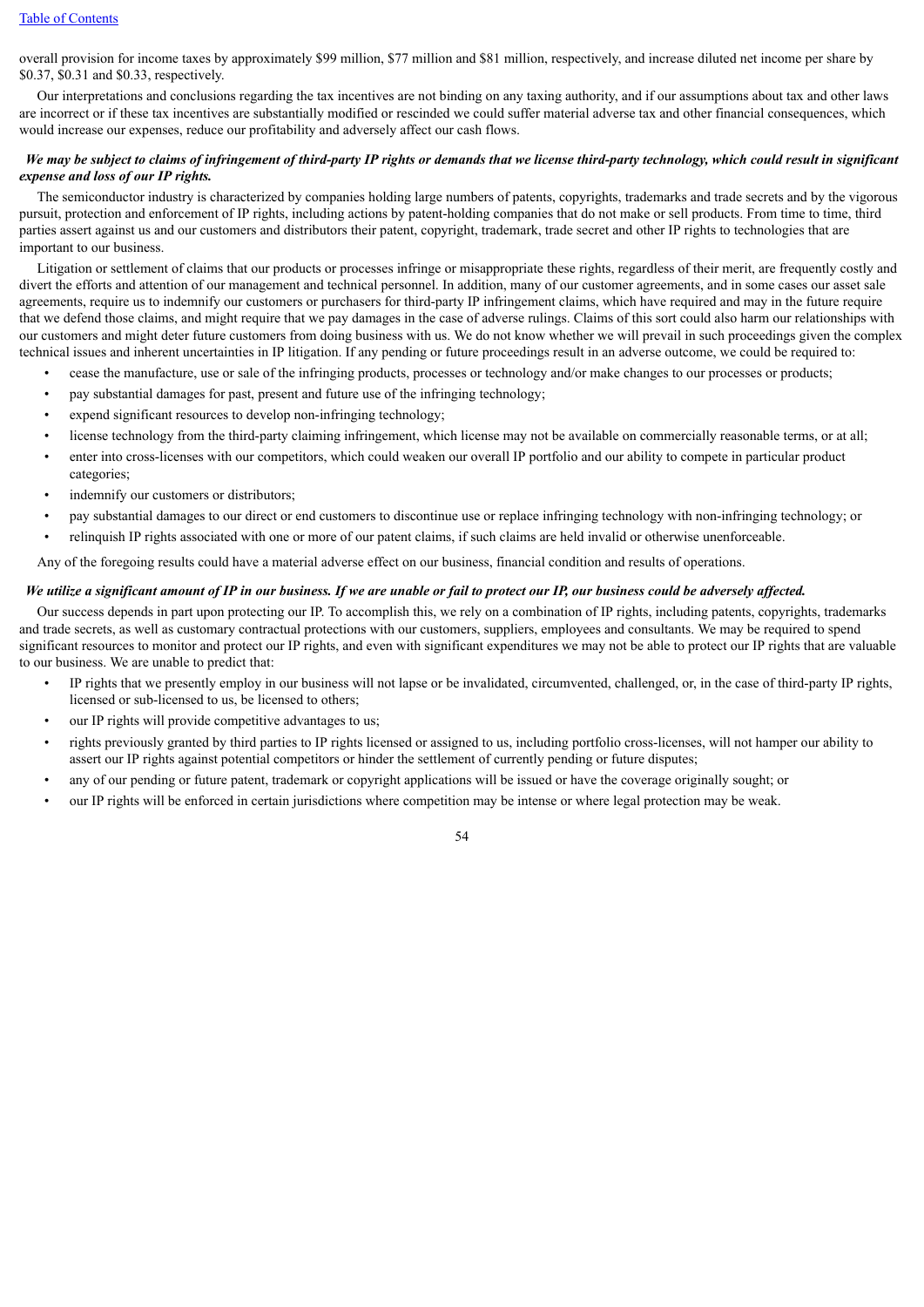In addition, our competitors or others may develop products or technologies that are similar or superior to our products or technologies, duplicate our products or technologies or design around our protected technologies. Effective patent, trademark, copyright and trade secret protection may be unavailable or more limited in one or more relevant jurisdictions, relative to those protections available in the United States, may not be applied for or may be abandoned in one or more relevant jurisdictions. We may elect to abandon or divest patents or otherwise not pursue prosecution of certain pending patent applications, due to strategic concerns or other factors. In addition, when patents expire, we lose the protection and competitive advantages they provided to us.

We generate some of our revenue from licensing royalty payments and from technology claim settlements relating to certain of our IP, including IP we acquired from LSI. From time to time we pursue litigation to assert our IP rights, including, in some cases, against third parties with whom we have ongoing relationships, such as customers and suppliers. Conversely, third parties may pursue IP litigation against us, which may increase as a result of our IP licensing business. An adverse decision in such types of legal action could limit our ability to assert our IP rights and limit the value of our technology, including the loss of opportunities to sell or license our technology to others or to collect royalty payments based upon successful protection and assertion of our IP against others. In addition, such legal actions or adverse decisions could otherwise negatively impact our business, financial condition and results of operations.

From time to time we may need to obtain additional IP licenses or renew existing license agreements. We are unable to predict whether these license agreements can be obtained or renewed on acceptable terms or at all.

## If we are unable to attract and retain qualified personnel, especially our design and technical personnel, we may not be able to execute our business *strategy ef ectively.*

Our future success depends on our ability to retain, attract and motivate qualified personnel, including our management, sales and marketing, legal and finance personnel, and especially our design and technical personnel. We also seek to acquire talented engineering and technical personnel through acquisitions we may make from time to time. We do not know whether we will be able to retain all of these employees as we continue to pursue our business strategy. We have historically encountered difficulties in hiring and retaining qualified engineers because there is a limited pool of engineers with expertise in analog and optoelectronic semiconductor design. Competition for such personnel is intense in the semiconductor industry, particularly in Southeast Asia where qualified engineers are in high demand. In addition, our employees and employees of companies or businesses that we acquire may decide not to continue working for us following such acquisitions. In such cases, employees may decide to leave with little or no notice, for reasons that may include dissatisfaction with our corporate culture, compensation or new roles and responsibilities, integration difficulties or a desire not to remain with the combined company. As the source of our technological and product innovations, our design and technical personnel represent a significant asset. The loss of the services of key employees, especially our key design and technical personnel, or our inability to retain, attract and motivate qualified design and technical personnel, could have a material adverse effect on our business, financial condition and results of operations.

#### *We are subject to warranty claims, product recalls and product liability.*

From time to time, we may be subject to warranty or product liability claims that have lead, and may in the future lead, to significant expenses. Although we maintain reserves for reasonably estimable liabilities and purchase product liability insurance, our reserves may be inadequate to cover the uninsured portion of such claims. Conversely, in some cases, amounts we reserve may ultimately exceed our actual liability for particular claims and may need to be reversed.

Product liability insurance is subject to significant deductibles and there is no guarantee that such insurance will be available or adequate to protect against all such claims, or we may elect to self-insure with respect to certain matters. We may incur costs and expenses in the event of any recall of a customer's product containing one of our devices. The process of identifying a recalled product in devices that have been widely distributed may be lengthy and require significant resources, and we may incur significant replacement costs, contract damage claims from our customers and reputational harm. Our customer contracts typically contain warranty and indemnification provisions, and in certain cases may also contain liquidated damages provisions, relating to product quality issues. The potential liabilities associated with such provisions are significant, and in some cases, including in agreements with some of our largest customers, are potentially unlimited. Any such liabilities may greatly exceed any revenues we receive from the relevant products. Costs, payments or damages incurred or paid by us in connection with warranty and product liability claims and product recalls could materially and adversely affect our financial condition and results of operations.

## The complexity of our products could result in unforeseen delays or expenses or undetected defects or bugs, which could adversely affect the market acceptance of new products, damage our reputation with current or prospective customers, and materially and adversely affect our operating costs.

Highly complex products such as those we offer, may contain defects and bugs when they are first introduced or as new versions are released, or their release may be delayed due to unforeseen difficulties during product development. We have in the past experienced, and may in the future experience, such defects, bugs and delays. If any of our products contain defects or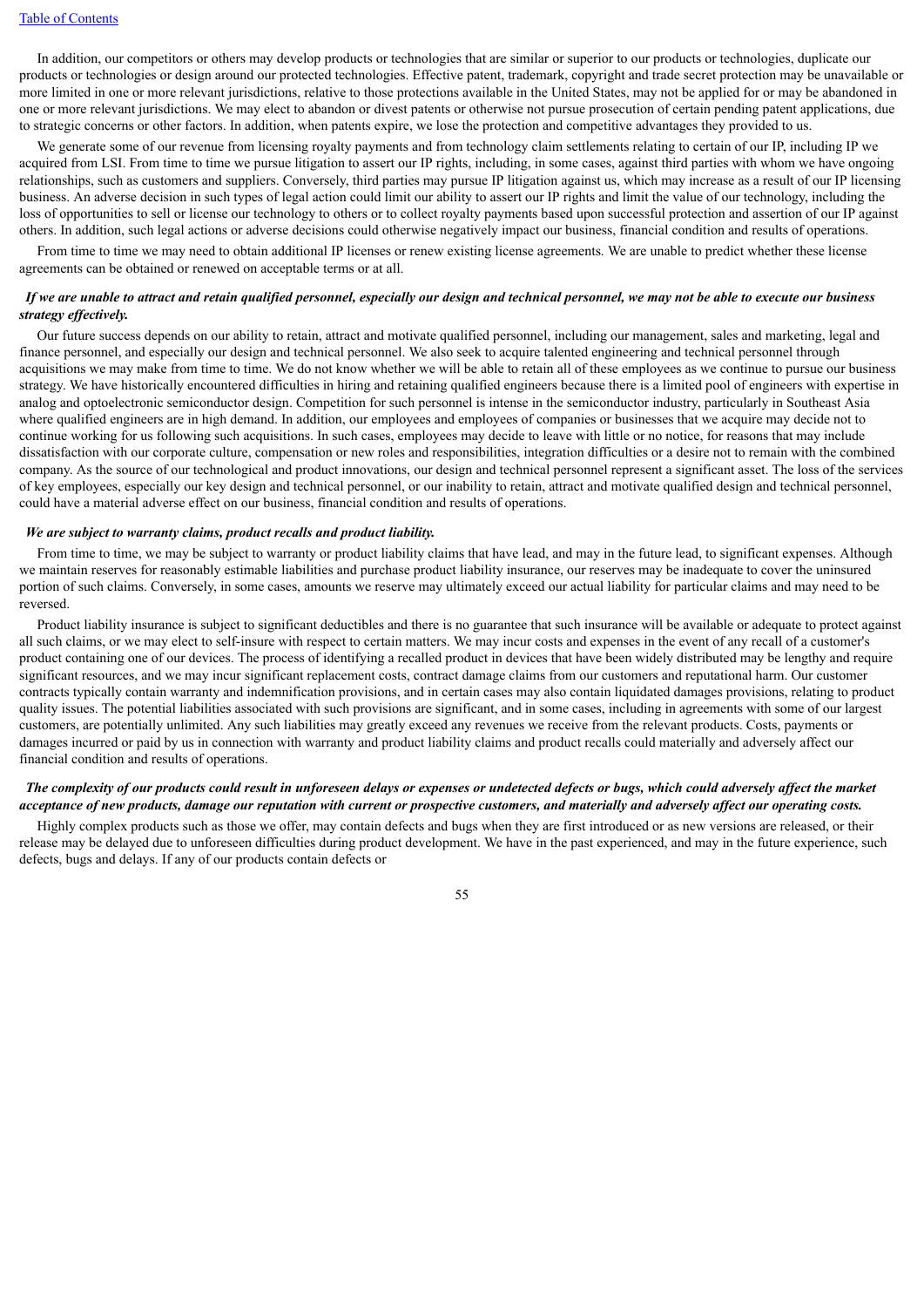bugs, or have reliability, quality or compatibility problems, we may not be able to successfully design workarounds. Consequently, our reputation may be damaged and customers may be reluctant to buy our products, which could materially and adversely affect our ability to retain existing customers, attract new customers, and our financial results. In addition, these defects or bugs could interrupt or delay sales to our customers. To resolve these problems, we may have to invest significant capital and other resources. Although our products are tested by our suppliers, our customers and ourselves, it is possible that our new products will contain defects or bugs. If any of these problems are not found until after we have commenced commercial production of a new product, we may be required to incur additional development costs and product recall, repair or replacement costs. These problems may also result in claims against us by our customers or others. For example, if a delay in the manufacture and delivery of our products causes the delay of a customer's product delivery, we may be required, under the terms of our agreement with that customer, to compensate the customer for the adverse effects of such delays. In addition, these problems may divert our technical and other resources from other development efforts, and we would likely lose, or experience a delay in, market acceptance of the affected product or products, and we could lose credibility with our current and prospective customers. As a result, our financial results could be materially and adversely affected.

#### *We are subject to risks associated with our distributors' product inventories and product sell-through.*

We sell many of our products to customers through distributors who maintain their own inventory of our products for sale to dealers and end-customers. We limit distributor return rights and we allow limited price adjustments on sales to distributors. Price adjustments may be effected by way of credits for future product or by cash payments to the distributor either in arrears or in advance based on estimates. We recognize reserves for distributor rights related to these limited stock returns and price adjustments. We recognize revenues for sales to distributors upon delivery to the distributors, net of estimated provisions for these stock return and price adjustment programs. We have extended these programs to certain distributors in the United States, Asia and Europe and may extend them on a selective basis to some of our other distributors in these geographies. The reserves recognized for these programs are based on significant judgments and estimates, using historical experience rates, inventory levels in distribution, current trends and other factors, and there could be significant differences between actual amounts and our estimates. These programs may require us to deploy a substantial amount of cash to fund them. As of both August 2, 2015 and November 2, 2014, we had an aggregate of approximately \$34 million on deposit with various distributors to fund these programs. The timing and mix of payments and credits associated with such price adjustments could change over time, which could adversely affect our cash flows. Sales to distributors accounted for 21% and 25% of our net revenue for the three fiscal quarters ended August 2, 2015 and fiscal year 2014, respectively.

If our distributors are unable to sell an adequate amount of their inventory of our products in a given quarter to dealers and end-customers or if they decide to decrease their inventories for any reason, such as due to adverse global economic conditions or due to any downturn in technology spending, our sales to these distributors and our revenues may decline. We also face the risk that our distributors may purchase, or for other reasons accumulate, inventory levels of our products in any particular quarter in excess of future anticipated sales to end-customers. If such sales do not occur in the time frame anticipated by these distributors for any reason, these distributors may substantially decrease the amount of product they order from us in subsequent periods until their inventory levels realign with end-customer demand, which would harm our business and could adversely affect our revenues in such subsequent periods. Our reserve estimates associated with products stocked by our distributors are based largely on reports that our distributors provide to us on a weekly or monthly basis. To date, we believe this resale and channel inventory data has been generally accurate. To the extent that this data is inaccurate or not received in a timely manner, we may not be able to make reserve estimates for future periods accurately or at all.

We do not always have a direct relationship with the end-customers of our products sold through distributors. As a result, our products may be used in or for applications for which they were not necessarily designed or tested, including, for example, medical devices, and they may not perform as anticipated in such applications. In such event, failure of even a small number of parts could result in significant liabilities to us, damage our reputation and harm our business and results of operations.

## Our effective tax rates may be adversely affected by reorganization or restructuring of our businesses, jurisdictional revenue mix, changes in tax regulations or policy and the outcome of audits and examinations, which could materially, adversely affect financial results.

We are a Singapore-based multinational company subject to tax in various tax jurisdictions. Significant judgment is required in determining our worldwide provision for income taxes. In the ordinary course of our business, there are many transactions where the ultimate tax determination is uncertain. Additionally, our calculations of income taxes are based on our interpretations of applicable tax laws in the jurisdictions in which we are required to file tax returns.

Our provision for income taxes is subject to volatility and could be adversely affected by numerous factors including:

- jurisdictional mix of our income and the resulting tax effects of differing tax rates in different countries;
- changes in the allocation of income and expenses, including adjustments related to changes in our corporate structure, acquisitions or tax law;
- tax effects of increases in non-deductible employee compensation;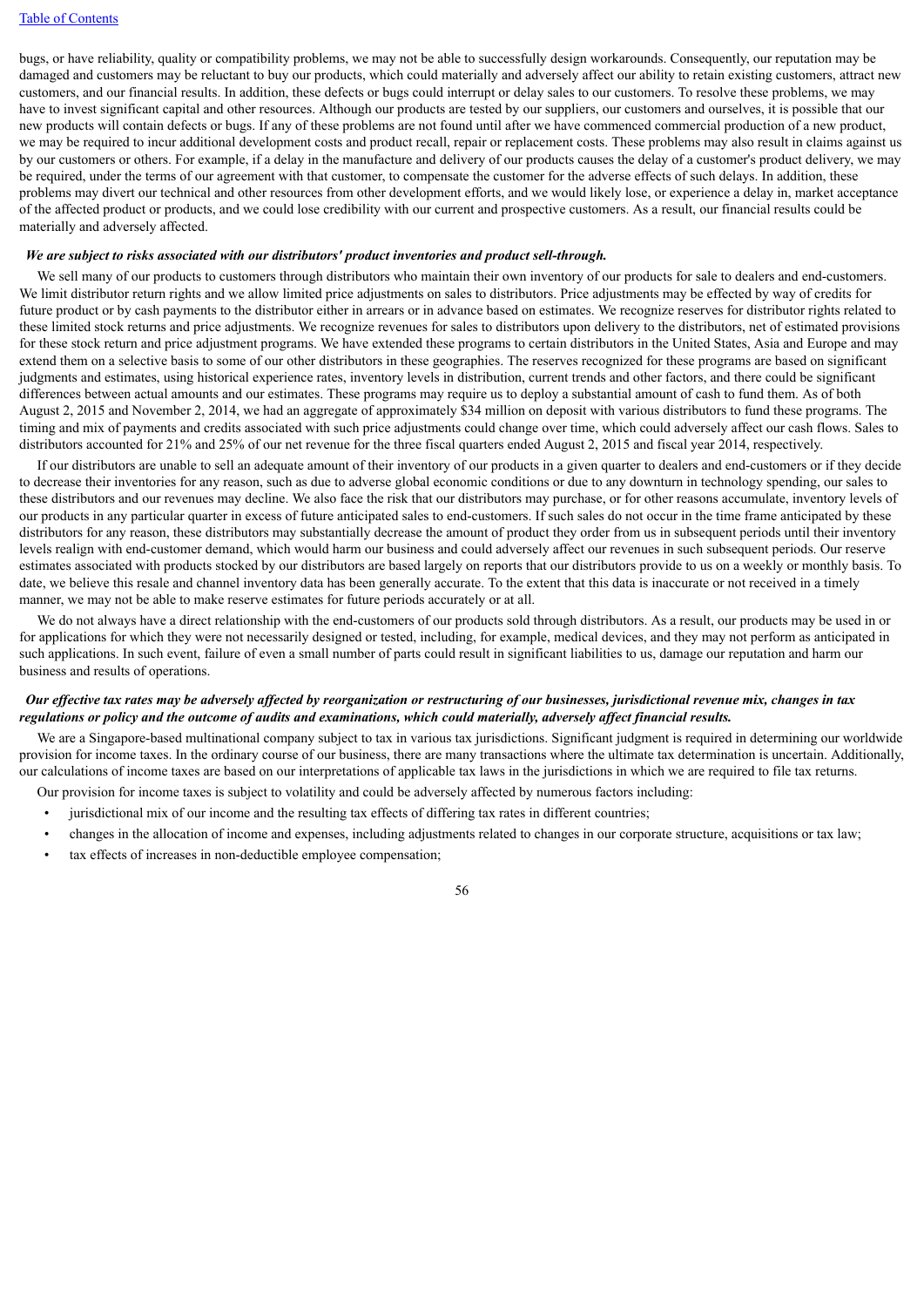- changes in transfer pricing regulations;
- changes in tax laws including, in the United States, changes to the taxation of earnings of non-U.S. subsidiaries, the deductibility of expenses attributable to non-U.S. income and non-U.S. tax credit rules;
- changes in accounting rules or principles and in the valuation of deferred tax assets and liabilities;
- outcomes of income tax audits; and
- expiration or lapses of tax credits or incentives.

We have adopted transfer-pricing policies between our affiliated entities. Our policies call for the provision of services, the sale of products, and licenses from one affiliate to another at prices that we believe are negotiated on an arm's length basis. Our taxable income in any jurisdiction is dependent upon acceptance of our operational practices and intercompany transfer pricing by local tax authorities as being on an arm's length basis. Due to inconsistencies in application of the arm's length standard among taxing authorities, as well as lack of adequate treaty-based protection, transfer pricing challenges by tax authorities could, if successful, result in adjustments for prior or future tax years. As a result of these adjustments, we could become subject to higher taxes and our earnings and results of operations would be adversely affected in any period in which such determination is made.

Although we believe our tax estimates are reasonable, there is no assurance that the final determination of our income tax liability will not be materially different than what is reflected in our income tax provisions and accruals. Significant judgment is required to determine the recognition and measurement of tax liabilities prescribed in the relevant accounting guidance for uncertainty in income taxes. The accounting guidance for uncertainty in income taxes applies to all income tax positions, which, if settled unfavorably, could adversely impact our provision for income taxes.

In addition, we are subject to, and are under, audit in various jurisdictions, and such jurisdictions may assess additional income tax against us. Although we believe our tax positions are reasonable, the final determination of tax audits could be materially different from our recorded income tax provisions and accruals. The ultimate results of an audit could have a material adverse effect on our results of operations and cash flows in the period or periods for which that determination is made.

## The enactment of legislation implementing changes in U.S. taxation of international business activities, the adoption of other tax reform policies or changes in tax legislation or policies in jurisdictions outside the U.S. could materially impact our financial position and results of operations.

Tax bills are introduced from time to time to reform U.S. taxation of international business activities. The Organization for Economic Co-operation and Development also recently released draft guidance covering various topics, including country-by-country reporting, and definitional changes to permanent establishment, and is in the process of issuing guidance on Base Erosion and Profit Shifting, or BEPS, an initiative that aims to standardize and modernize global tax policy. Depending on the final form of guidance adopted and legislation ultimately enacted, if any, there may be significant consequences for us due to the large scale of our international business activities. For example, adoption of BEPS by foreign jurisdictions in which we operate could result in changes to tax policies, including transfer pricing policies that could ultimately impact our tax liabilities to foreign jurisdictions. If any of these proposals are enacted into legislation, or if other international, consensus-based tax policies and principles are amended or implemented, they could have material adverse consequences on the amount of tax we pay and thereby on our financial position and results of operations.

In addition, policies regarding corporate income taxes in numerous jurisdictions are under heightened scrutiny. As a result, decisions by tax authorities regarding treatments and positions of corporate income taxes could be subject to legislative investigation and inquiry, which could result in changes in tax policies or prior tax rulings. There can be no assurance as to the outcome of these investigations and inquiries. As such, the taxes we previously paid may be subject to change and our taxes may increase in the future, which could have an adverse effect on our results of operations, financial condition and our corporate reputation.

## We make substantial investments in research and development to improve existing and develop new technologies to keep pace with technological advances and to remain competitive in our business, and unsuccessful investments could materially adversely affect our business, financial condition and *results of operations.*

The semiconductor industry is characterized by rapid technological change, changes in customer requirements, frequent new product introductions and enhancements, short product cycles and evolving industry standards, and requires substantial investment in research and development in order to develop and bring to market new and enhanced technologies and products. In addition, semiconductor products transition over time to increasingly smaller line width geometries. This requires us to adapt our products and manufacturing processes to these new technologies, which requires expertise in new procedures. Our failure to successfully transition to smaller geometry process technologies could impair our competitive position. In order to remain competitive, we have made significant investments in research and development, and anticipate that we will need to maintain or increase our levels of research and development expenditures. We expect research and development expenses to increase in absolute dollars for the foreseeable future, due to the increasing complexity and number of products we plan to develop. If we

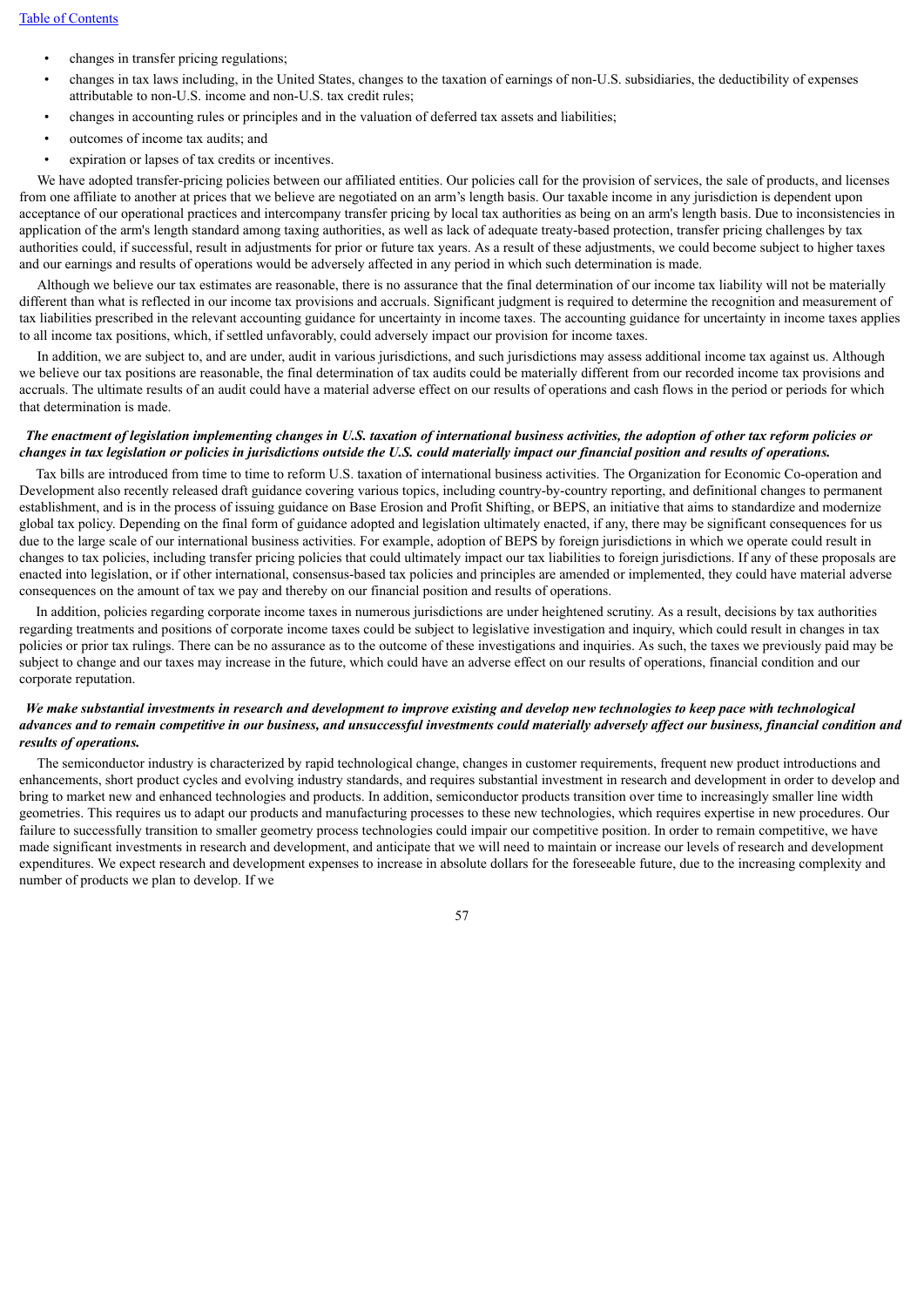## Table of [Contents](#page-0-0)

fail to develop new and enhanced products and technologies, if we focus on technologies that do not become widely adopted, or if new technologies that we do not support and that compete with technologies we do support become widely accepted, demand for our current and planned products may be reduced. Significant investments in unsuccessful research and development efforts could materially adversely affect our business, financial condition and results of operations. In addition, increased investments in research and development could cause our cost structure to fall out of alignment with demand for our products, which would have a negative impact on our financial results.

## Our business would be adversely affected by the departure of existing members of our senior management team or if our senior management team is *unable to ef ectively implement our strategy.*

Our success depends, in large part, on the continued contributions of our senior management team, in particular, the services of Mr. Hock E. Tan, our President and Chief Executive Officer, and Mr. Bryan T. Ingram, our Senior Vice President and Chief Operating Officer. None of our senior management is bound by written employment contracts to remain with us for a specified period. In addition, we do not currently maintain key person life insurance covering our senior management. The loss of any of our senior management could harm our ability to implement our business strategy and respond to the rapidly changing market conditions in which we operate.

## Our business, financial condition and results of operations could be adversely affected by the political and economic conditions of the countries in which *we conduct business and other factors related to our international operations.*

We sell our products throughout the world. In addition, as of August 2, 2015, approximately 53% of our employees are located outside of the United States. Multiple factors relating to our international operations and to particular countries in which we operate could have a material adverse effect on our business, financial condition and results of operations. These factors include:

- changes in political, regulatory, legal or economic conditions;
- restrictive governmental actions, such as restrictions on the transfer or repatriation of funds and foreign investments and trade protection measures, including export duties and quotas and customs duties and tariffs;
- disruptions of capital and trading markets;
- changes in import or export licensing requirements;
- transportation delays;
- civil disturbances or political instability;
- geopolitical turmoil, including terrorism, war or political or military coups;
- changes in labor standards;
- limitations on our ability under local laws to protect our IP;
- nationalization of businesses and expropriation of assets;
- changes in tax laws;
- currency fluctuations, which may result in our products becoming too expensive for foreign customers or foreign-sourced materials and services becoming more expensive for us; and
- difficulty in obtaining distribution and support.

A significant legal risk associated with conducting business internationally is compliance with various and differing anti-corruption and anti-bribery laws and regulations of the countries in which we do business, including the U.S. Foreign Corrupt Practices Act, the U.K. Bribery Act and similar laws in China. In addition, the anti-corruption laws in various countries are constantly evolving and may, in some cases, conflict with each other. Our Code of Ethics and Business Conduct and other policies prohibit us and our employees from offering or giving anything of value to a government official for the purpose of obtaining or retaining business and from engaging in unethical business practices, including kick-backs to or from purely private parties. However, there can be no assurance that all of our employees or agents will refrain from acting in violation of this and our related anti-corruption policies and procedures. Any such violation could have a material adverse effect on our business.

A majority of our products are produced and sourced in Asia, including in China, Malaysia, the Philippines, Singapore, South Korea, Taiwan and Thailand. We also have personnel in, and conduct business from, India. Any conflict or uncertainty in these countries, including due to political or civil unrest, public health or safety concerns or natural disasters, could have a material adverse effect on our business, financial condition and results of operations. In addition, if the government of any country in which our products are manufactured or sold sets technical standards for products manufactured in or imported into their country that are not widely shared, it may lead certain of our customers to suspend imports of their products into that country, require manufacturers in that country to manufacture products with different technical standards and disrupt cross-border manufacturing relationships which, in each case, could have a material adverse effect on our business, financial condition and results of operations.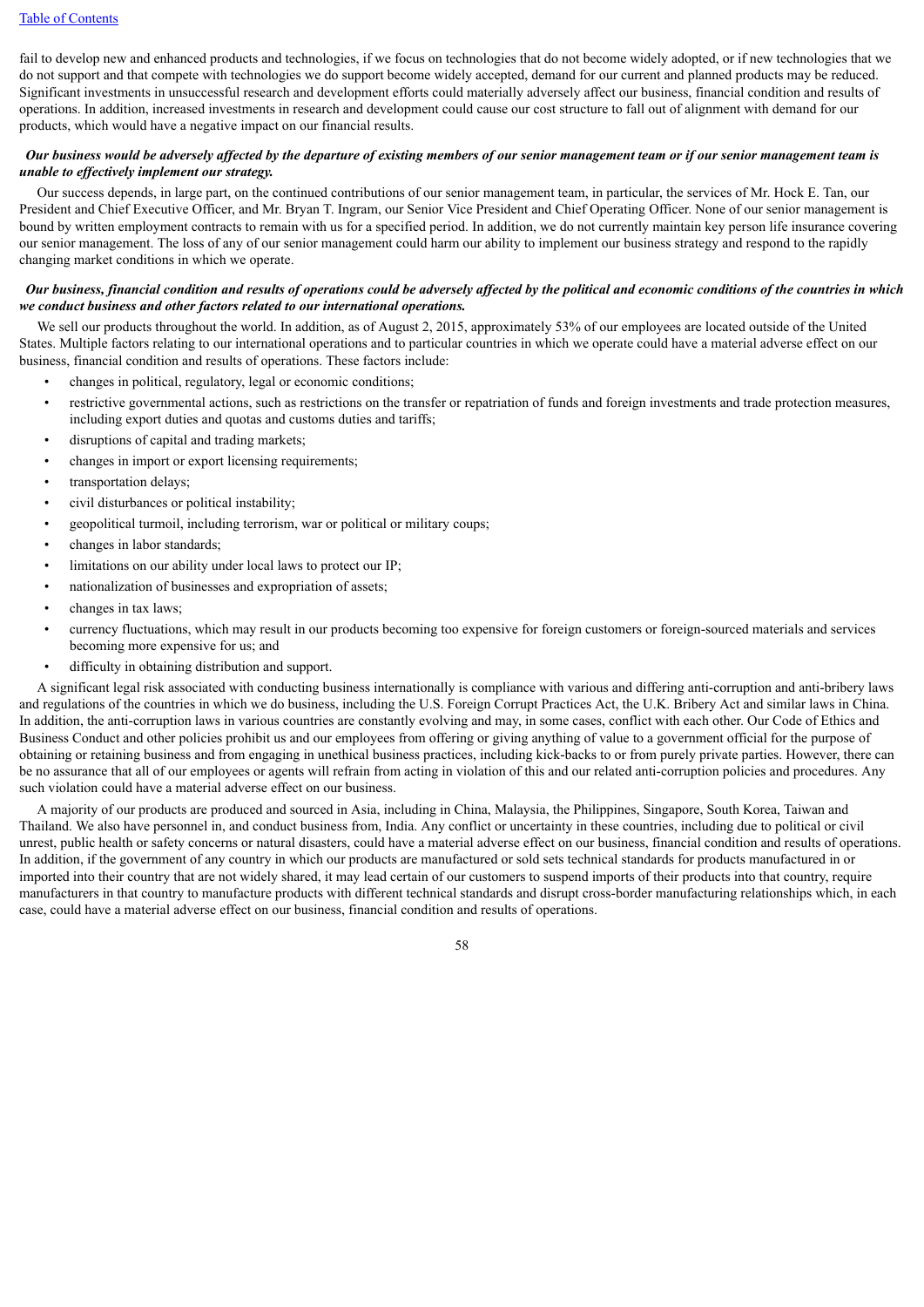In addition, our subsidiaries may require future equity-related financing, and any capital contributions to certain of our subsidiaries may require the approval of the relevant authorities in the jurisdiction in which the subsidiary is incorporated. For example, an initial or additional equity investment by foreign entities in local corporations may require approval from the investment commission or similar agency of the particular jurisdiction. Our failure to obtain the required approvals and our resulting inability to provide such equity-related financing or capital contributions could have an adverse effect on our business, financial condition and results of operations.

## Our business is subject to various governmental regulations, and compliance with these regulations may cause us to incur significant expenses. If we fail to maintain compliance with applicable regulations, we may be forced to recall products and cease their manufacture and distribution, and we could *be subject to civil or criminal penalties.*

Our business is subject to various significant international and U.S. laws and other legal requirements, including packaging, product content, labor and import/export regulations. These regulations are complex, change frequently and have generally become more stringent over time. We may be required to incur significant expenses to comply with these regulations or to remedy violations of these regulations. In addition, because many of our products are regulated or sold into regulated industries, we must comply with additional regulations in marketing our products.

Our products and operations are also subject to the rules of industrial standards bodies, like the International Standards Organization, as well as regulation by other agencies, such as the U.S. Federal Communications Commission. If we fail to adequately address any of these rules or regulations, our business could be harmed.

We must conform the manufacture and distribution of our semiconductors to various laws and adapt to regulatory requirements in all countries as these requirements change. If we fail to comply with these requirements in the manufacture or distribution of our products, we could be required to pay civil penalties, face criminal prosecution and, in some cases, be prohibited from distributing our products commercially until the products or component substances are brought into compliance.

## We are subject to environmental, health and safety laws, which could increase our costs, restrict our operations and require expenditures that could have *a material adverse ef ect on our results of operations and financial condition.*

We are subject to a variety of international and U.S. laws and other legal requirements relating to the use, disposal, clean-up of and human exposure to, hazardous materials. Any failure by us to comply with environmental, health and safety requirements could result in the limitation or suspension of production or subject us to future liabilities in excess of our reserves. In addition, compliance with environmental, health and safety requirements could restrict our ability to expand our facilities or require us to acquire costly pollution control equipment, incur other significant expenses or modify our manufacturing processes. In the event of the discovery of new contamination, additional requirements with respect to existing contamination, or the imposition of other cleanup obligations for which we are responsible, we may be required to take remedial or other measures which could have a material adverse effect on our business, financial condition and results of operations.

We also face increasing complexity in our product design and procurement operations as we adjust to new requirements relating to the materials composition of our products, including the restrictions on lead and certain other substances in electronics that apply to specified electronics products sold in the European Union as of July 1, 2006 under the Restriction of Hazardous Substances in Electrical and Electronic Equipment Directive. Other countries, such as the United States, China and Japan, have enacted or may enact laws or regulations similar to the EU legislation. Other environmental regulations may require us to re-engineer our products to utilize components that are more environmentally compatible. Such re-engineering and component substitution may result in excess inventory or other additional costs and could have a material adverse effect on our results of operations.

In addition to the costs of complying with environmental, health and safety requirements, we may in the future incur costs defending against environmental litigation brought by government agencies and private parties. We may be defendants in lawsuits brought by parties in the future alleging environmental damage, personal injury or property damage. A significant judgment against us could harm our business, financial condition and results of operations.

In the last few years, there has been increased media scrutiny and associated reports focusing on a potential link between working in semiconductor manufacturing clean room environments and certain illnesses, primarily different types of cancers. Regulatory agencies and industry associations have begun to study the issue to see if any actual correlation exists. Because we utilize clean rooms, we may become subject to liability claims. In addition, these reports may also affect our ability to recruit and retain employees.

We cannot predict:

- changes in environmental or health and safety laws or regulations;
- the manner in which environmental or health and safety laws or regulations will be enforced, administered or interpreted;

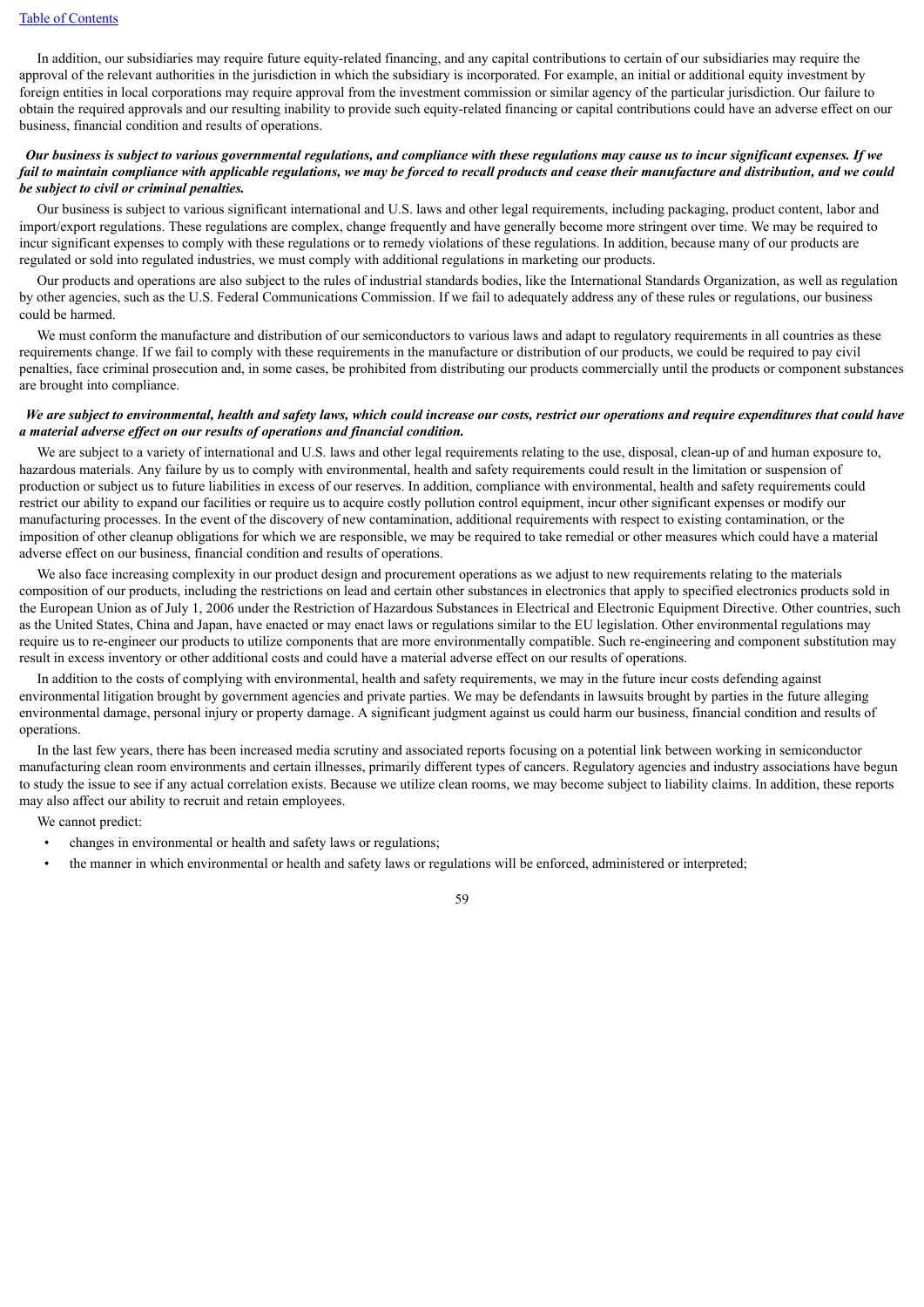- our ability to enforce and collect under indemnity agreements and insurance policies relating to environmental liabilities; or
- the cost of compliance with future environmental or health and safety laws or regulations or the costs associated with any future environmental claims, including the cost of clean-up of currently unknown environmental conditions, particularly at sites that we may acquire from time to time.

## Social and environmental responsibility regulations, policies and provisions, including, for example, regulations related to "conflict minerals," may *make our supply chain more complex and may adversely af ect our relationships with customers.*

There is an increasing focus on corporate social and environmental responsibility in the semiconductor industry, particularly with OEMs that manufacture consumer electronics. A number of our customers have adopted, or may adopt, procurement policies that include social and environmental responsibility provisions that their suppliers should comply with, or they seek to include such provisions in their procurement terms and conditions. An increasing number of participants in the semiconductor industry are also joining voluntary social responsibility initiatives such as the U.N. Global Compact, a voluntary initiative for businesses to develop, implement and disclose sustainability policies and practices. These social and environmental responsibility provisions and initiatives are subject to change, can be unpredictable, and may be difficult for us to comply with, given the complexity of our supply chain and our significant outsourced manufacturing. If we are unable to comply, or are unable to cause our suppliers or contract manufacturers to comply, with such policies or provisions, a customer may stop purchasing products from us, and may take legal action against us, which could harm our reputation, revenues and results of operations.

We are subject to rules adopted by the SEC requiring us to disclose whether certain minerals and metals, known as conflict minerals, used in our products originate from the Democratic Republic of Congo and its adjoining countries, or the DRC Region. In addition, as part of their corporate social and environmental responsibility programs, an increasing number of OEMs are seeking to source products that do not contain conflict minerals sourced from the DRC Region. This could adversely affect the sourcing, availability and pricing of minerals used in the manufacture of semiconductor devices, including our products. Since our supply chain is complex, we are not currently able to definitively ascertain the origins of all of these minerals and metals used in our products. As a result, we may face difficulties in satisfying these customers' demands, which may harm our sales and operating results.

## The average selling prices of products in our markets have historically decreased rapidly and will likely do so in the future, which could harm our *revenues and gross profits.*

The products we develop and sell are used for high volume applications. As a result, the prices of those products have historically decreased rapidly. Gross profits on our products may be negatively affected by, among other things, pricing pressures from our customers, and the proportion of sales of our wireless and other products into consumer application markets, which are highly competitive and cost sensitive. In the past, we have reduced the average selling prices of our products in anticipation of future competitive pricing pressures, new product introductions by us or our competitors and other factors. In addition, some of our customer agreements provide for volume-based pricing and product pricing roadmaps, which can also reduce the average selling prices of our products over time. Our gross margin and financial results will suffer if we are unable to offset any reductions in our average selling prices by increasing our sales volumes, reducing manufacturing costs, or developing new and higher value-added products on a timely basis.

## *A breach of our security systems may have a material adverse ef ect on our business.*

Our security systems are designed to maintain the physical security of our facilities and protect our customers', suppliers' and employees' confidential information, as well as our own proprietary information. However, we are also dependent on a number of third-party "cloud-based" and other service providers of critical corporate infrastructure services relating to, among other things, human resources, electronic communication services and certain finance functions, and we are, of necessity, dependent on the security systems of these providers. Accidental or willful security breaches or other unauthorized access by third parties of our facilities, our information systems or the systems of our cloud-based or other service providers, or the existence of computer viruses or malware in our or their data or software could expose us to a risk of information loss and misappropriation of proprietary and confidential information, including information relating to our customers and personal information of our employees. In addition, we have, from time to time, also been subject to unauthorized network intrusions and malware on our own IT networks. Any such theft or misuse of confidential, personal or proprietary information as a result of such activities could result in, among other things, unfavorable publicity, damage to our reputation, loss of our trade secrets and other competitive information, difficulty in marketing our products, allegations by our customers that we have not performed our contractual obligations, litigation by affected parties and possible financial obligations for liabilities and damages related to the theft or misuse of such information, as well as fines and other sanctions resulting from any related breaches of data privacy regulations, any of which could have a material adverse effect on our business, profitability and financial condition. Since the techniques used to obtain unauthorized access or to sabotage systems change frequently and are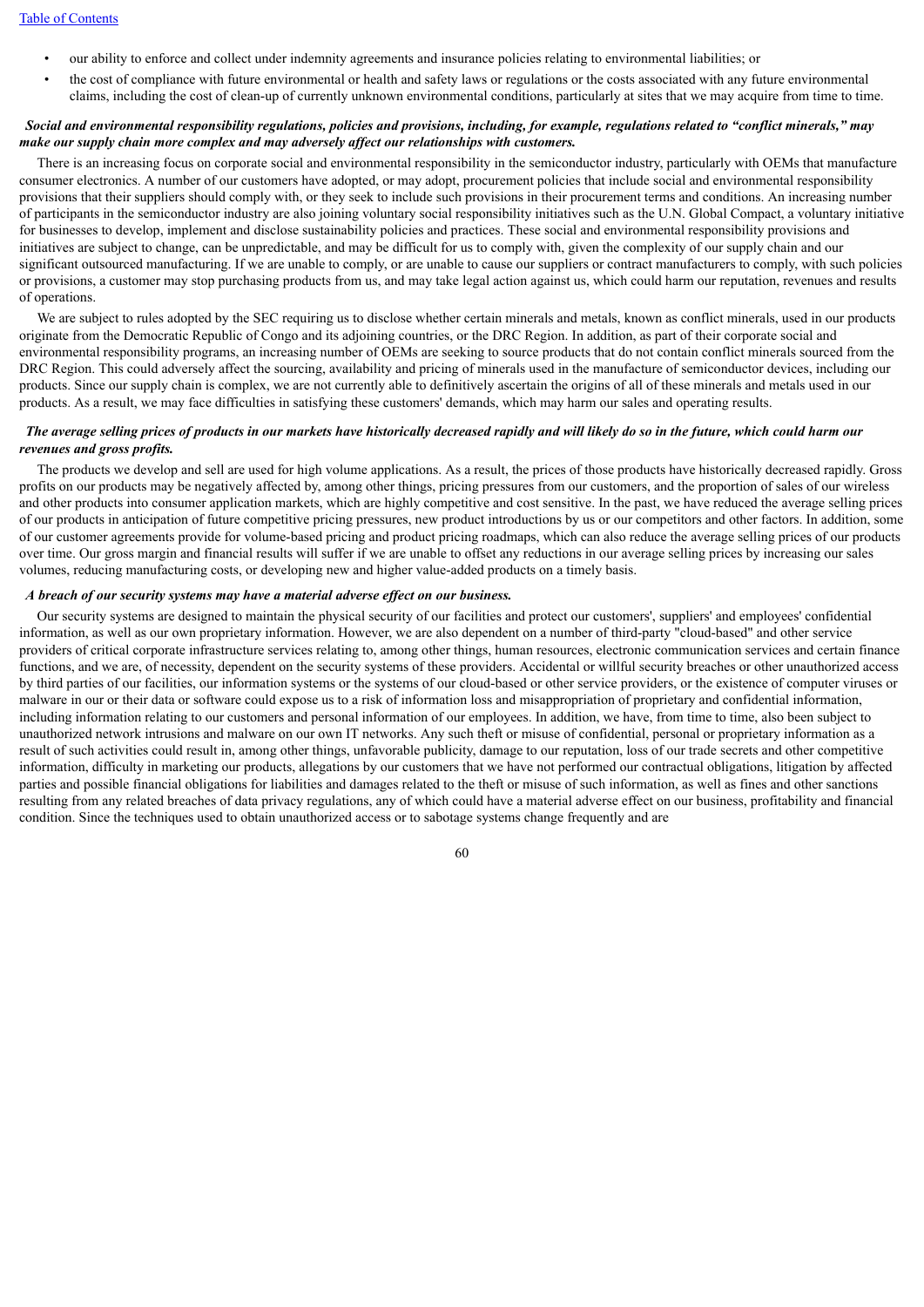#### Table of [Contents](#page-0-0)

often not recognized until launched against a target, we may be unable to anticipate these techniques or to implement adequate preventative measures.

## We are required to assess our internal control over financial reporting on an annual basis and any adverse findings from such assessment could result in a loss of investor confidence in our financial reports, significant expenses to remediate any internal control deficiencies and ultimately have an adverse *ef ect on our share price.*

We are required to assess the effectiveness of our internal control over financial reporting annually, as required by Section 404 of the Sarbanes-Oxley Act. Our evaluation of the effectiveness of our internal control over financial reporting as of November 2, 2014 did not include the internal controls of LSI, which we acquired in May 2014, and PLX, which we acquired in August 2014. Even though, as of November 2, 2014, we concluded that our internal control over financial reporting (excluding LSI and PLX) was effective, we need to maintain our processes and systems and adapt them as our business grows and changes. This continuous process of maintaining and adapting our internal controls and complying with Section 404 is expensive, time-consuming and requires significant management attention. We cannot be certain that our internal control measures will continue to provide adequate control over our financial processes and reporting and ensure compliance with Section 404. Furthermore, as we grow our business or acquire other businesses, our internal controls may become more complex and we may require significantly more resources to ensure they remain effective. Failure to implement required new or improved controls, or difficulties encountered in their implementation, either in our existing business or in businesses that we may acquire, could harm our operating results or cause us to fail to meet our reporting obligations. For example, we have migrated LSI's data and reporting onto our enterprise resource planning system. As we continue to test this migration we may discover problems with the conversion. Any such problems may disrupt the accessibility or reliability of information necessary to provide timely, accurate information, which could cause us to fail to meet our reporting obligations. If we or our independent registered public accounting firm identify material weaknesses in our internal controls, the disclosure of that fact, even if quickly remedied, may cause investors to lose confidence in our financial statements and the trading price of our ordinary shares may decline.

Remediation of a material weakness could require us to incur significant expense and if we fail to remedy any material weakness, our financial statements may be inaccurate, our ability to report our financial results on a timely and accurate basis may be adversely affected, our access to the capital markets may be restricted, the trading price of our ordinary shares may decline, and we may be subject to sanctions or investigation by regulatory authorities, including the SEC or The Nasdaq Global Select Market. We may also be required to restate our financial statements from prior periods.

#### Our financial condition and results of operations could be adversely affected by employee-benefit related costs and expenses.

We sponsor several defined benefit plans and post-retirement medical benefit plans. We are required to make contributions to these plans to comply with minimum funding requirements imposed by laws governing these employee benefit plans. The difference between the obligations and assets of these plans, or the funded status of these plans, is a significant factor in determining our pension expense and the ongoing funding requirements of these plans. Weak economic conditions and related under-performance of asset markets could lead to increased pension and post-retirement benefit expenses. In the United States, we also self-fund our employees' health benefits. The costs of providing these benefits are unpredictable and have been increasing steadily and significantly in recent years. Also, a significant portion of our employees' cash compensation is performance-related, based on achievement of annual metrics, which can cause significant fluctuations in our employee compensation expense and in cash flows in the period in which payment occurs. Significant increases in the costs of the benefits we provide to our employees could adversely affect our financial condition and results of operations.

As a result of the LSI acquisition, we assumed defined benefit pension plans under which we are obligated to make future contributions to fund benefits to participants. Most benefit accruals under the plans were frozen in 2009. The projected benefit obligations under these pension plans exceeded the value of the assets of those plans by approximately \$440 million at the end of fiscal year 2014. We expect to have additional funding requirements with respect to the plans in future years and we may also choose to make additional, voluntary contributions to the plans. Depending on our cash position at the time, any such funding, or contributions to, our pension plans could impact our operating flexibility and financial position, including adversely affecting our cash flow for the quarter in which they are made.

In order to reduce the expense associated with these programs, where practicable, we are seeking to move defined benefit plans to defined contribution plans, or to cash out future retirees not yet receiving benefits, and to replace existing pension obligations with annuities. Any such changes may adversely affect our results of operations, including our profitability and cash flows.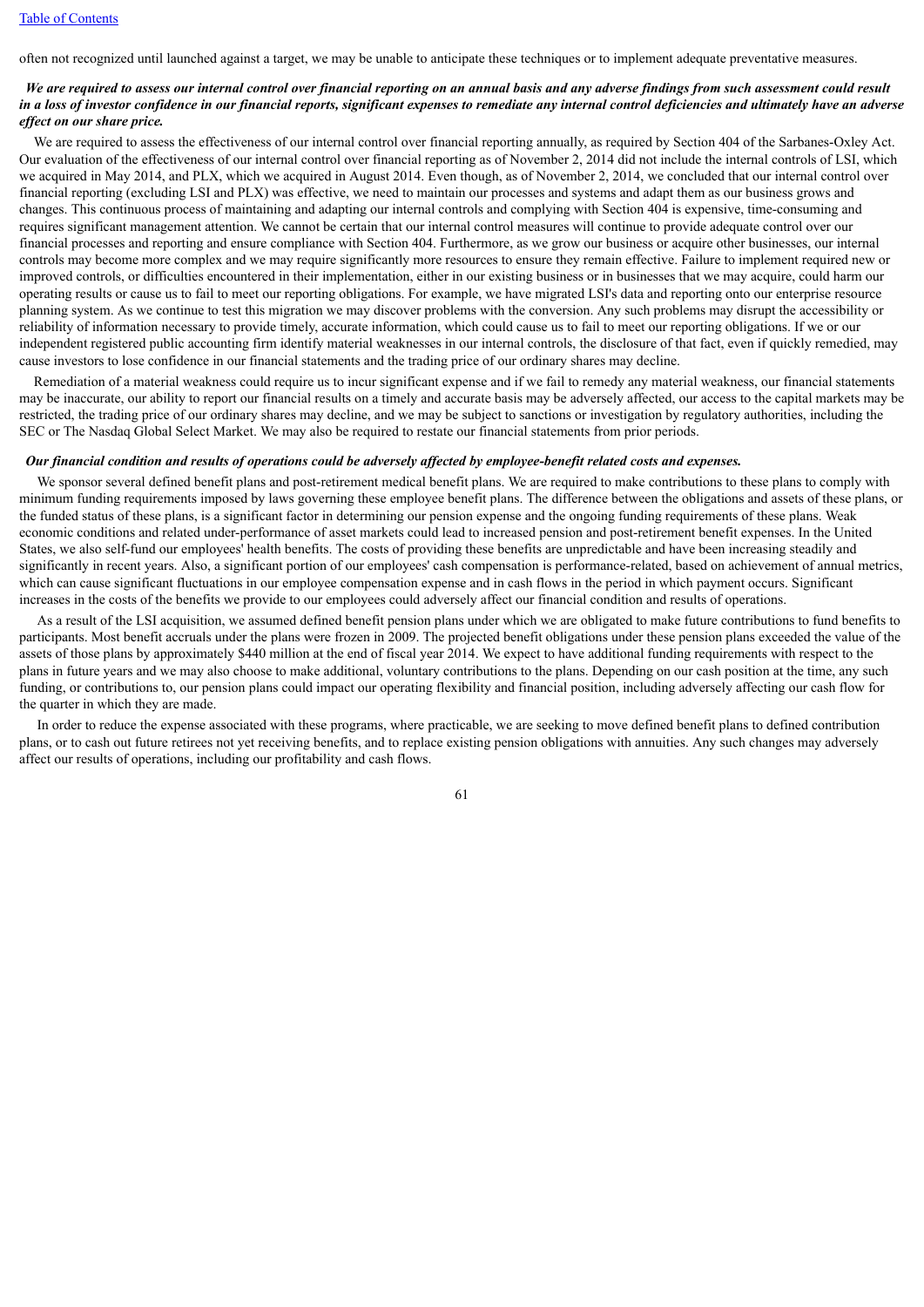## **Risks Relating to our Indebtedness**

## Our substantial indebtedness could adversely affect our financial health and our ability to raise additional capital to fund our operations, limit our ability to react to changes in the economy or our industry, expose us to interest rate risk to the extent of our variable rate indebtedness and prevent us *from fulfilling our obligations under our indebtedness.*

As a result of our acquisition of LSI, we have a substantial amount of indebtedness outstanding, consisting of \$3,961 million in Term Loans, pursuant to the 2014 Credit Agreement. The 2014 Credit Agreement relating to the Term Loans also provides for our \$500 million 2014 Revolving Credit Facility. The borrowers' obligations under the 2014 Credit Agreement are guaranteed by a number of our subsidiaries and are secured, subject to certain exceptions, by all the assets of the borrowers, and each subsidiary guarantor. Subject to restrictions in the 2014 Credit Agreement, we may incur additional indebtedness and expect to incur a significant amount of indebtedness in connection with our pending acquisition of Broadcom.

Our substantial indebtedness could have important consequences including:

- increasing our vulnerability to adverse general economic and industry conditions;
- requiring us to dedicate a substantial portion of our cash flow from operations to payments on our indebtedness, thereby reducing the availability of our cash flow to fund working capital, capital expenditures, research and development efforts, execution of our business strategy, acquisitions and other general corporate purposes;
- limiting our flexibility in planning for, or reacting to, changes in the economy and the semiconductor industry;
- placing us at a competitive disadvantage compared to our competitors with less indebtedness;
- exposing us to interest rate risk to the extent of our variable rate indebtedness; and
- making it more difficult to borrow additional funds in the future to fund growth, acquisitions, working capital, capital expenditures and other purposes.

The substantial majority of our debt will become due and payable at the end of its relevant seven-year term. In addition, if we were to experience a change of control, this would trigger an event of default under the 2014 Credit Agreement, which would permit the lenders to immediately declare the loans due and payable in whole or in part. In either such event, we may not have sufficient available cash to repay such debt at the time it becomes due, or be able to refinance such debt on acceptable terms or at all. Any of the foregoing could materially and adversely affect our business, financial condition and results of operations.

We receive debt ratings from the major credit rating agencies in the United States. Factors that may impact our credit ratings include debt levels, planned asset purchases or sales and near-term and long-term production growth opportunities. Liquidity, asset quality, cost structure, reserve mix and commodity pricing levels could also be considered by the rating agencies. A ratings downgrade could adversely impact our ability to access debt markets in the future and increase the cost of future debt and may adversely affect our share price. Failure to maintain a public corporate credit rating from each of Standard & Poor's and Moody's may result in a default under the 2014 Credit Agreement.

## *Our 2014 Credit Agreement imposes significant restrictions on our business.*

The 2014 Credit Agreement contains a number of covenants imposing significant restrictions on our business. These restrictions may affect our ability to operate our business and may limit our ability to take advantage of potential business opportunities as they arise. The restrictions placed on us include limitations on the ability of our subsidiaries to:

- incur additional indebtedness and issue preferred or redeemable shares;
- incur or create liens;
- consolidate, merge or transfer all or substantially all of their assets;
- make investments, acquisitions, loans or advances or guarantee indebtedness;
- transfer or sell certain assets;
- engage in sale and lease back transactions;
- pay dividends or make other distributions on, redeem or repurchase shares or make other restricted payments;
- engage in transactions with affiliates; and
- prepay certain other indebtedness.

In addition, if on the last day of any test period, the 2014 Revolving Credit Facility is drawn by more than 30% (other than with respect to undrawn letters of credit in an amount of up to \$25 million), the 2014 Credit Agreement requires us to meet a first lien leverage ratio test. Our ability to meet this financial covenant may be affected by events beyond our control, and we do not know whether we will be able to maintain this ratio.

The foregoing restrictions could limit our ability to plan for, or react to, changes in market conditions or our capital needs. We do not know whether we will be granted waivers under, or amendments to, our 2014 Credit Agreement if for any reason we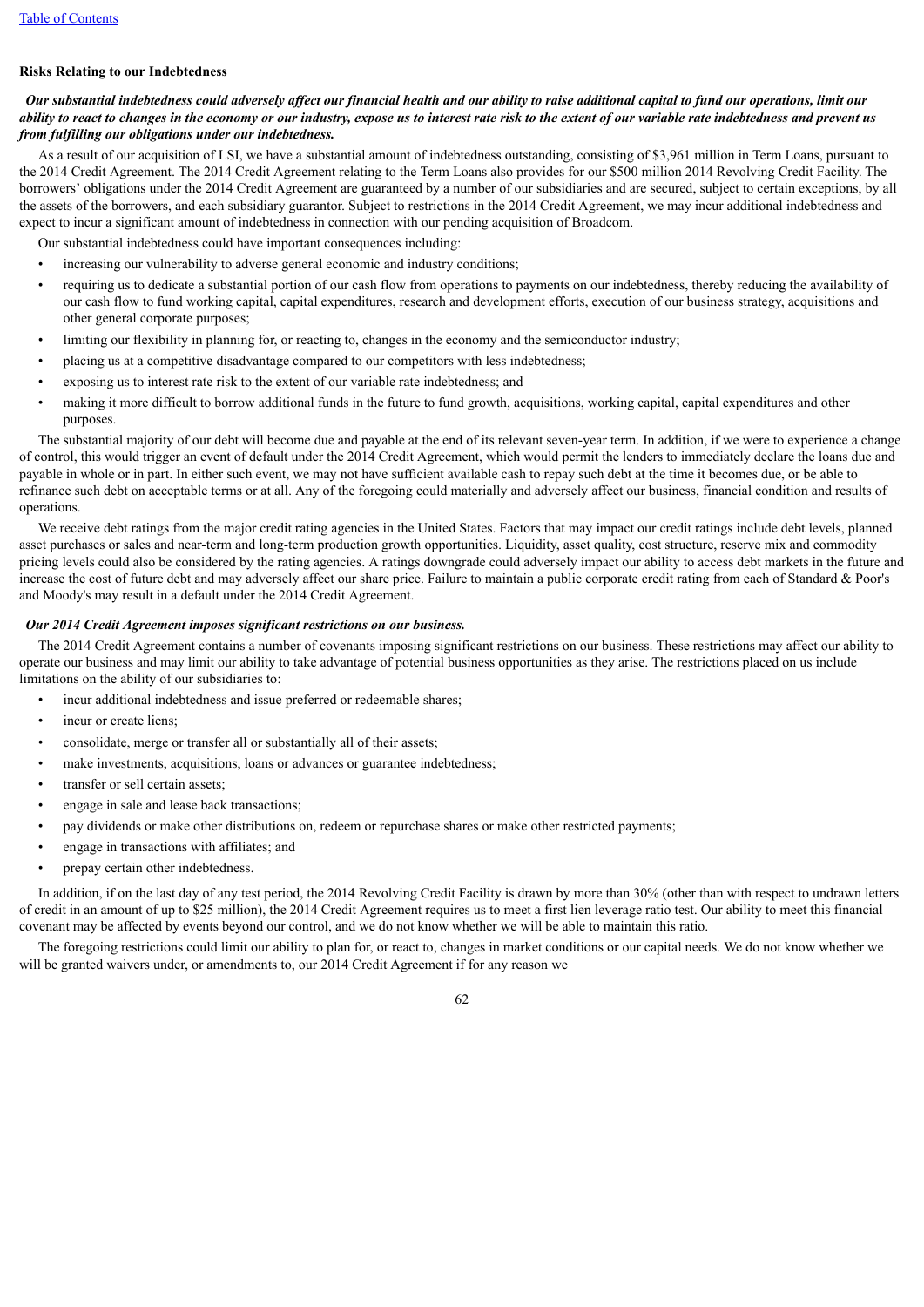are unable to meet these requirements, or whether we will be able to refinance our indebtedness on terms acceptable to us, or at all.

The breach of any of these covenants or restrictions could result in a default under our 2014 Credit Agreement. In addition, the 2014 Credit Agreement contains cross-default provisions that could thereby result in an acceleration of amounts outstanding under all debt instruments if certain events of default occur under any of them. If we are unable to repay these amounts, lenders having secured obligations, including the lenders under our 2014 Credit Agreement, could proceed against the collateral securing that debt. Any of the foregoing would have a material adverse effect on our business, financial condition and results of operations.

## Servicing our debt requires a significant amount of cash, and we may not have sufficient cash flow from our business to pay our substantial debt.

Our ability to make scheduled payments of the principal of, to pay interest on, and to refinance our debt, depends on our future performance, which is subject to economic, financial, competitive and other factors beyond our control. Our business may not continue to generate cash flow from operations in the future sufficient to satisfy our obligations under the 2014 Credit Agreement and any future indebtedness we may incur and to make necessary capital expenditures. If we are unable to generate such cash flow, we may be required to adopt one or more alternatives, such as reducing or delaying investments or capital expenditures, selling assets, refinancing or obtaining additional equity capital on terms that may be onerous or highly dilutive. Our ability to refinance our outstanding indebtedness or future indebtedness will depend on the capital markets and our financial condition at such time. We may not be able to engage in any of these activities or engage in these activities on desirable terms when needed, which could result in a default on our indebtedness.

## **Risks Relating to Investments in Singapore Companies**

## It may be difficult to enforce a judgment of U.S. courts for civil liabilities under U.S. federal securities laws against us, our directors or officers in *Singapore.*

We are incorporated under the laws of the Republic of Singapore, and certain of our officers and directors are resident outside the United States. Moreover, a majority of our consolidated assets are located outside the United States. Although we are incorporated outside the United States, we have agreed to accept service of process in the United States through our agent designated for that purpose. Nevertheless, since a majority of the consolidated assets owned by us are located outside the United States, any judgment obtained in the United States against us may not be collectible within the United States.

There is no treaty between the United States and Singapore providing for the reciprocal recognition and enforcement of judgments in civil and commercial matters and a final judgment for the payment of money rendered by any federal or state court in the United States based on civil liability, whether or not predicated solely upon the federal securities laws, would, therefore, not be automatically enforceable in Singapore. There is doubt whether a Singapore court may impose civil liability on us or our directors and officers who reside in Singapore in a suit brought in the Singapore courts against us or such persons with respect to a violation solely of the federal securities laws of the United States. Consequently, it may be difficult for investors to enforce against us, our directors or our officers in Singapore judgments obtained in the United States, which are predicated upon the civil liability provisions of the federal securities laws of the United States.

## We are incorporated in Singapore and our shareholders may have more difficulty in protecting their interest than they would as shareholders of a corporation incorporated in the United States, and we may have more difficulty attracting and retaining qualified board members and executives.

Our corporate affairs are governed by our memorandum and articles of association and by the laws governing corporations incorporated in Singapore. The rights of our shareholders and the responsibilities of the members of our board of directors, or our Board, under Singapore law (including under the recently amended Singapore Companies Act) are different from those applicable to a corporation incorporated in the United States. Therefore, our public shareholders may have more difficulty in protecting their interest in connection with actions taken by our management or members of our Board than they would as shareholders of a corporation incorporated in the United States.

In addition, being a public company incorporated in Singapore may make it more expensive for us to obtain director and officer liability insurance, and we may be required to accept reduced coverage or incur substantially higher costs to obtain coverage. These factors could also make it more difficult for us to attract and retain qualified members of our Board, particularly to serve on committees of our Board, and qualified executive officers.

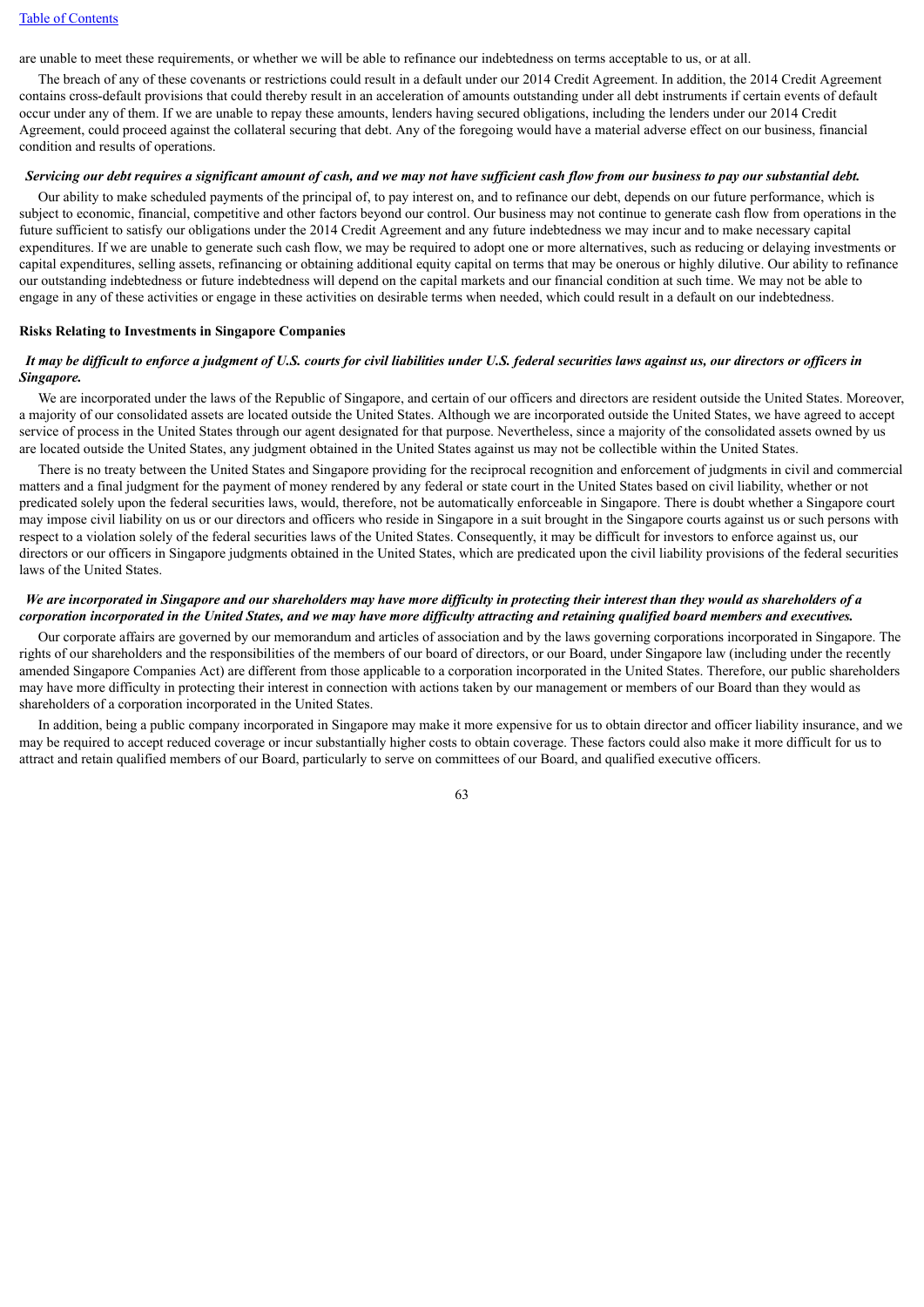## For a limited period of time, our directors have general authority to allot and issue new ordinary shares on such terms and conditions as may be *determined by our Board in its sole discretion.*

Under Singapore law, we may only allot and issue new ordinary shares with the prior approval of our shareholders in a general meeting. At our 2015 annual general meeting of shareholders, or AGM, our shareholders provided our directors with the general authority to allot and issue any number of new ordinary shares, which shall continue in force until the earlier of (i) the conclusion of our 2016 AGM, (ii) the expiration of the period within which the next annual general meeting is required by law to be held (i.e. within 15 months after the conclusion of the last general meeting) or (iii) the subsequent revocation or modification of such general authority by our shareholders at a duly convened general meeting. Subject to the general authority to allot and issue new ordinary shares provided by our shareholders, the provisions of the Singapore Companies Act and our memorandum and articles of association, our Board may allot and issue new ordinary shares on such terms and conditions as they may think fit to impose. Any additional issuances of new ordinary shares by our directors may adversely impact the market price of our ordinary shares.

## **Risks Relating to Owning Our Ordinary Shares**

## At times, our share price has been volatile and it may fluctuate substantially in the future, which could result in substantial losses for our investors as well as class action litigation against us and our management which could cause us to incur substantial costs and divert our management's attention and *resources.*

The trading price of our ordinary shares has, at times, fluctuated significantly. The trading price of our ordinary shares could be subject to wide fluctuations in response to many of the risk factors listed in this "Risk Factors" section, and others, many of which are beyond our control, including:

- actual or anticipated fluctuations in our financial condition and operating results;
- issuance of new or updated research or reports by securities analysts;
- fluctuations in the valuation and results of operations of our significant customers as well as companies perceived by investors to be comparable to us;
- announcements of proposed acquisitions by us or our competitors, including the announcement of our pending acquisition of Broadcom;
- announcements of, or expectations of additional debt or equity financing efforts;
- share price and volume fluctuations attributable to inconsistent trading volume levels of our shares; and
- changes in our dividend or share repurchase policies.

These fluctuations are often unrelated or disproportionate to our operating performance. These broad market and industry fluctuations, as well as general economic, political and market conditions such as recessions, interest rate changes or international currency fluctuations, may negatively impact the market price of our ordinary shares. You may not realize any return on your investment in us and may lose some or all of your investment. In the past, companies that have experienced volatility in the market price of their stock have been subject to securities class action litigation. We may be the target of this type of litigation in the future. We are also the subject of a number of lawsuits stemming from our acquisitions of PLX, Emulex and Broadcom. Securities litigation against us, including the lawsuits related to the PLX, Emulex and Broadcom transactions, could result in substantial costs and divert our management's attention from other business concerns, which could seriously harm our business.

## A substantial amount of our shares are held by a small number of large investors and significant sales of our ordinary shares in the public market by *one or more of these holders could cause our share price to fall.*

As of June 30, 2015, we believe that our five largest shareholders hold over 36% of our outstanding ordinary shares in the aggregate, including entities affiliated with Silver Lake Partners that hold an aggregate of 5% of our outstanding ordinary shares as at June 30, 2015, as a result of the conversion of the Convertible Notes. These investors may sell their shares for a variety of reasons, including dissatisfaction with our short- or long-term results. These holders may sell their shares at any time and such sales could depress the market price of our ordinary shares, given the large amounts of our shares held by these investors. In addition, in connection with the issuance of the Convertible Notes, the Company entered into a registration rights agreement pursuant to which Silver Lake Partners has certain registration rights with respect to our ordinary shares issued upon conversion of the Convertible Notes. Any such sales by these investors could also impair our ability to raise capital through the sale of additional equity securities.

#### There can be no assurance that we will continue to declare cash dividends or that we will repurchase shares.

Our Board has adopted a dividend policy pursuant to which the Company currently pays a cash dividend on our ordinary shares on a quarterly basis. The declaration and payment of any dividend is subject to the approval of our Board and our dividend may be discontinued or reduced at any time. Our 2014 share repurchase program expired on April 8, 2015. While our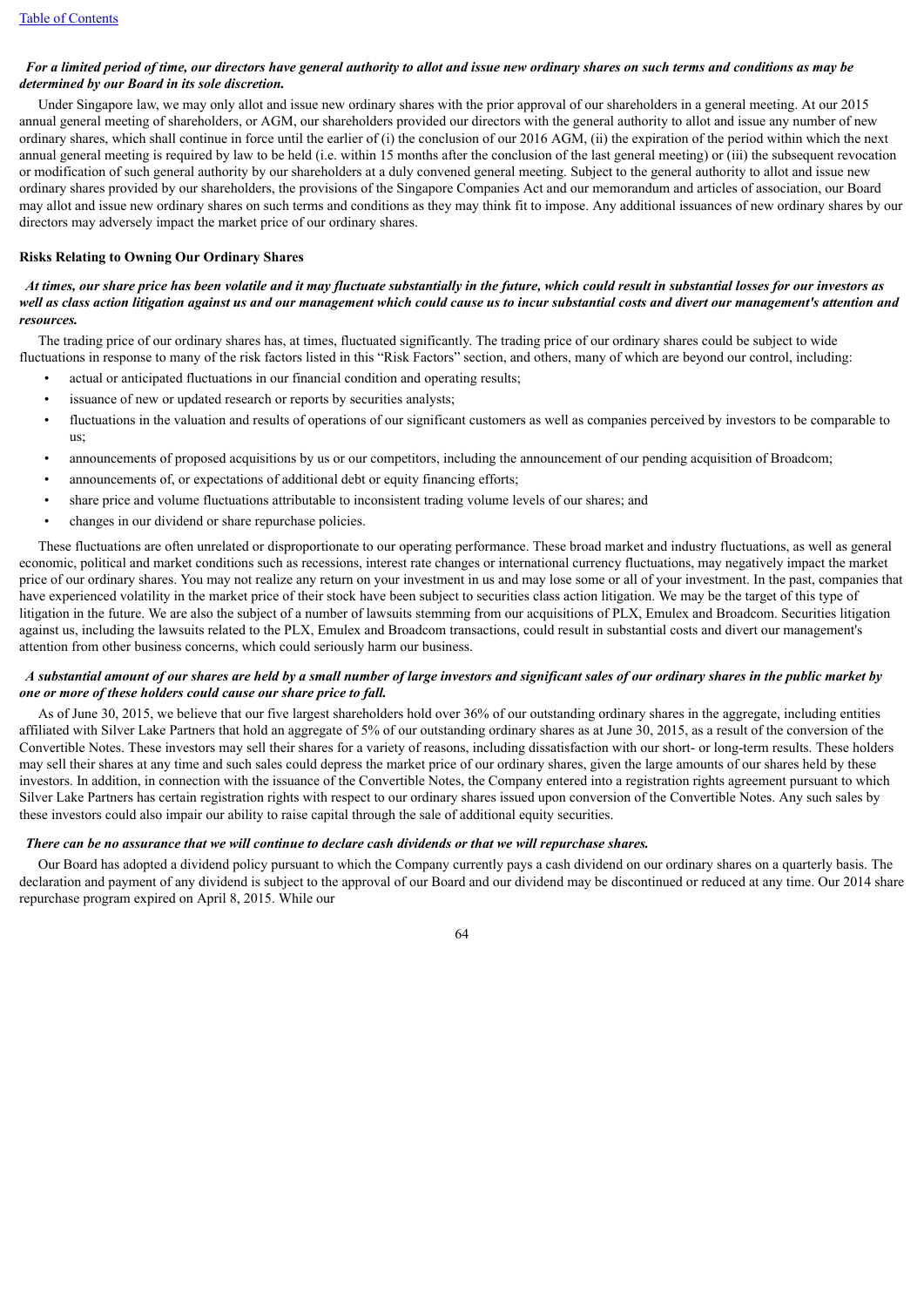shareholders approved a share purchase mandate at our 2015 AGM, as of the date of this Quarterly Report on Form 10-Q our Board has not authorized a new program. Any such share repurchase program, if adopted, will not obligate us to repurchase any specific number of shares at any time, or at all. There can be no assurance that we will declare cash dividends or repurchase shares in the future in any particular amounts, or at all. Furthermore, we may declare dividends as interim dividends, which are wholly provisional under Singapore law and may be revoked by our Board at any time prior to the payment thereof.

Future dividends and share repurchases, if any, their timing and amount, as well as the relative allocation of cash between dividends and share repurchases, may be affected by, among other factors: our views on potential future capital requirements for strategic transactions, including acquisitions; earnings levels; contractual restrictions; cash position and overall financial condition; and changes to our business model. The payment of cash dividends is restricted by applicable law, contractual restrictions and our corporate structure. Pursuant to Singapore law and our articles of association, no dividends may be paid except out of our profits. Also, because we are a holding company, our ability to pay cash dividends on our ordinary shares and to repurchase our shares is limited by restrictions on our ability to obtain sufficient funds through dividends from subsidiaries, including restrictions under the terms of our 2014 Credit Agreement.

#### Singapore corporate law may impede a takeover of our company by a third-party, which could adversely affect the value of our ordinary shares.

The Singapore Code on Take-overs and Mergers contains provisions that may delay, deter or prevent a future takeover or change in control of our company for so long as we remain a public company with more than 50 shareholders and net tangible assets of S\$5 million or more. Any person acquiring an interest, whether by a series of transactions over a period of time or not, either on their own or together with parties acting in concert with such person, in 30% or more of our voting shares, or, if such person holds, either on their own or together with parties acting in concert with such person, between 30% and 50% (both inclusive) of our voting shares, and such person (or parties acting in concert with such person) acquires additional voting shares representing more than 1% of our voting shares in any six-month period, must, except with the consent of the Securities Industry Council in Singapore, extend a mandatory takeover offer for the remaining voting shares in accordance with the provisions of the Singapore Code on Take-overs and Mergers. While the Singapore Code on Take-overs and Mergers seeks to ensure equality of treatment among shareholders, its provisions may discourage or prevent certain types of transactions involving an actual or threatened change of control of our company. These legal requirements may impede or delay a takeover of our company by a third-party, which could adversely affect the value of our ordinary shares.

#### *Our actual operating results may dif er significantly from our guidance.*

From time to time, we release guidance regarding our future performance that represents our management's estimates as of the date of release. This guidance, which consists of forward-looking statements, is prepared by our management and is qualified by, and subject to, the assumptions and the other information contained or referred to in the release. Our guidance is not prepared with a view toward compliance with published guidelines of the American Institute of Certified Public Accountants, and neither any independent registered public accounting firm nor any other independent expert or outside party compiles, examines or reviews the guidance and, accordingly, no such person expresses any opinion or any other form of assurance with respect thereto.

Guidance is based upon a number of assumptions and estimates that, while presented with numerical specificity, is inherently subject to significant business, economic and competitive uncertainties and contingencies, many of which are beyond our control and are based upon specific assumptions with respect to future business decisions, some of which will change. We generally state possible outcomes as high and low ranges which are intended to provide a sensitivity analysis as variables are changed but are not intended to represent that actual results could not fall outside of the suggested ranges. The principal reason that we release this data is to provide a basis for our management to discuss our business outlook with analysts and investors. We do not accept any responsibility for any projections or reports published by any such persons.

Guidance is necessarily speculative in nature, and it can be expected that some or all of the assumptions of the guidance furnished by us will not materialize or will vary significantly from actual results, particularly any guidance relating to the results of operations of acquired businesses or companies, such as LSI, PLX and Emulex, as our management will, necessarily, be less familiar with their business, procedures and operations. Accordingly, our guidance is only an estimate of what management believes is realizable as of the date of release. Actual results will vary from the guidance and the variations may be material. Investors should also recognize that the reliability of any forecasted financial data diminishes the farther in the future that the data is forecast. In light of the foregoing, investors are urged to put the guidance in context and not to place undue reliance on it.

Any failure to successfully implement our operating strategy or the occurrence of any of the events or circumstances set forth in this Quarterly Report on Form 10-Q could result in the actual operating results being different than the guidance, and such differences may be adverse and material.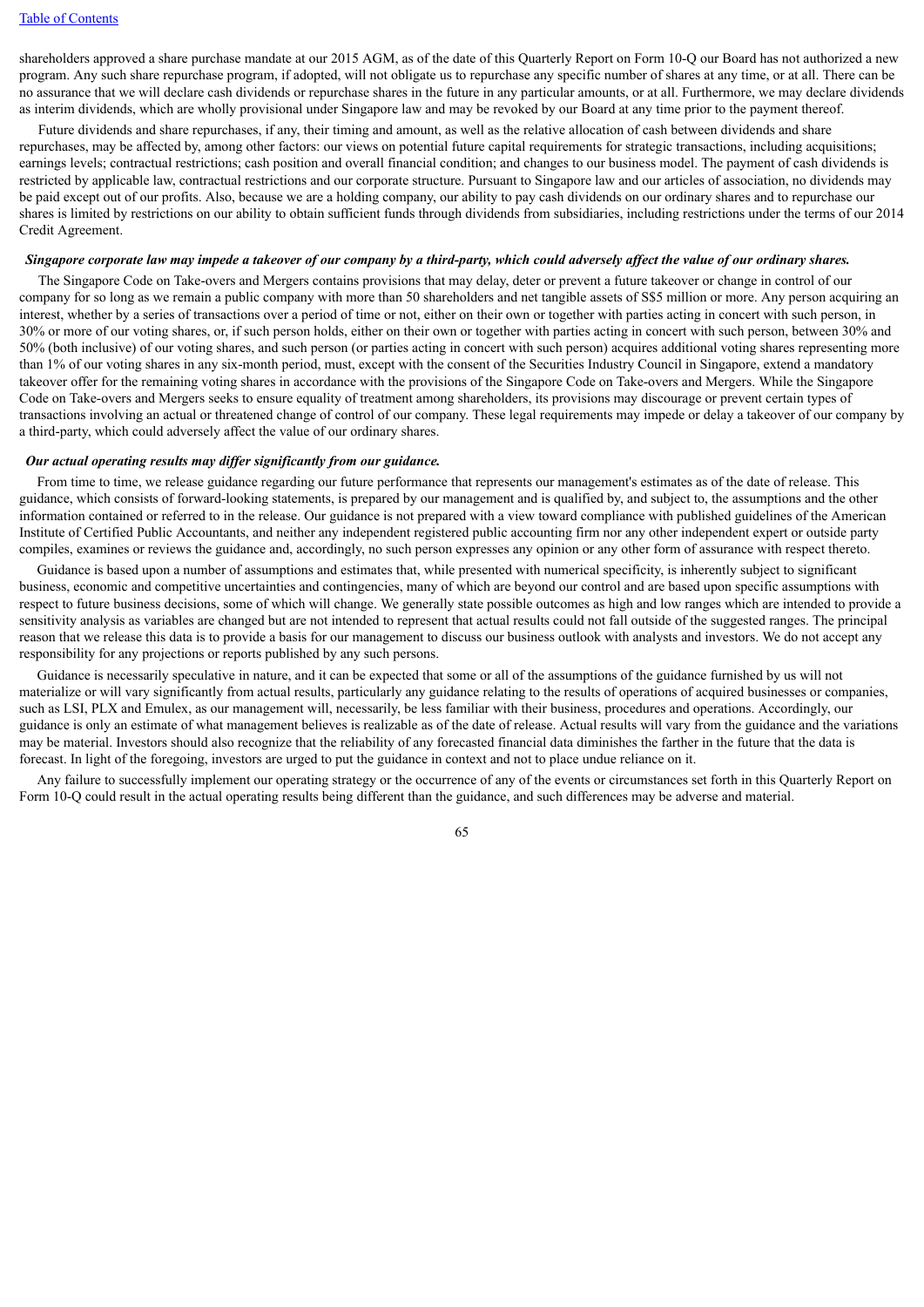## **Item 2. Unregistered Sales of Equity Securities and Use of Proceeds**

There were no sales of unregistered securities during the fiscal quarter ended August 2, 2015.

## **Issuer Repurchases of Equity Securities**

There were no share repurchases during the fiscal quarter ended August 2, 2015. The 2014 share repurchase mandate expired on April 8, 2015.

At our 2015 annual general meeting of shareholders, or AGM, on April 8, 2015, our shareholders approved our 2015 share purchase mandate pursuant to which we are authorized, upon Board approval, to repurchase up to approximately 26 million of our ordinary shares in open market transactions or pursuant to equal access schemes, up to the date on which our 2016 AGM is held or required by law to be held, or the 2015 share purchase mandate. The 2015 share purchase mandate will expire upon the earlier of the date of our 2016 AGM or the date by which the 2016 AGM is required by law to be held, unless such period is extended, varied or revoked by our shareholders at a general meeting. As of the date of this Quarterly Report on Form 10-Q, the Board had not approved any repurchases of our ordinary shares pursuant to the 2015 share purchase mandate.

## **Item 3. Defaults Upon Senior Securities**

None.

## **Item 4. Mine Safety Disclosures**

None.

#### **Item 5. Other Information**

None.

## **Item 6. Exhibits**

The exhibits listed in the Exhibit Index immediately preceding the exhibits are filed with or incorporated by reference into this Quarterly Report on Form 10-Q.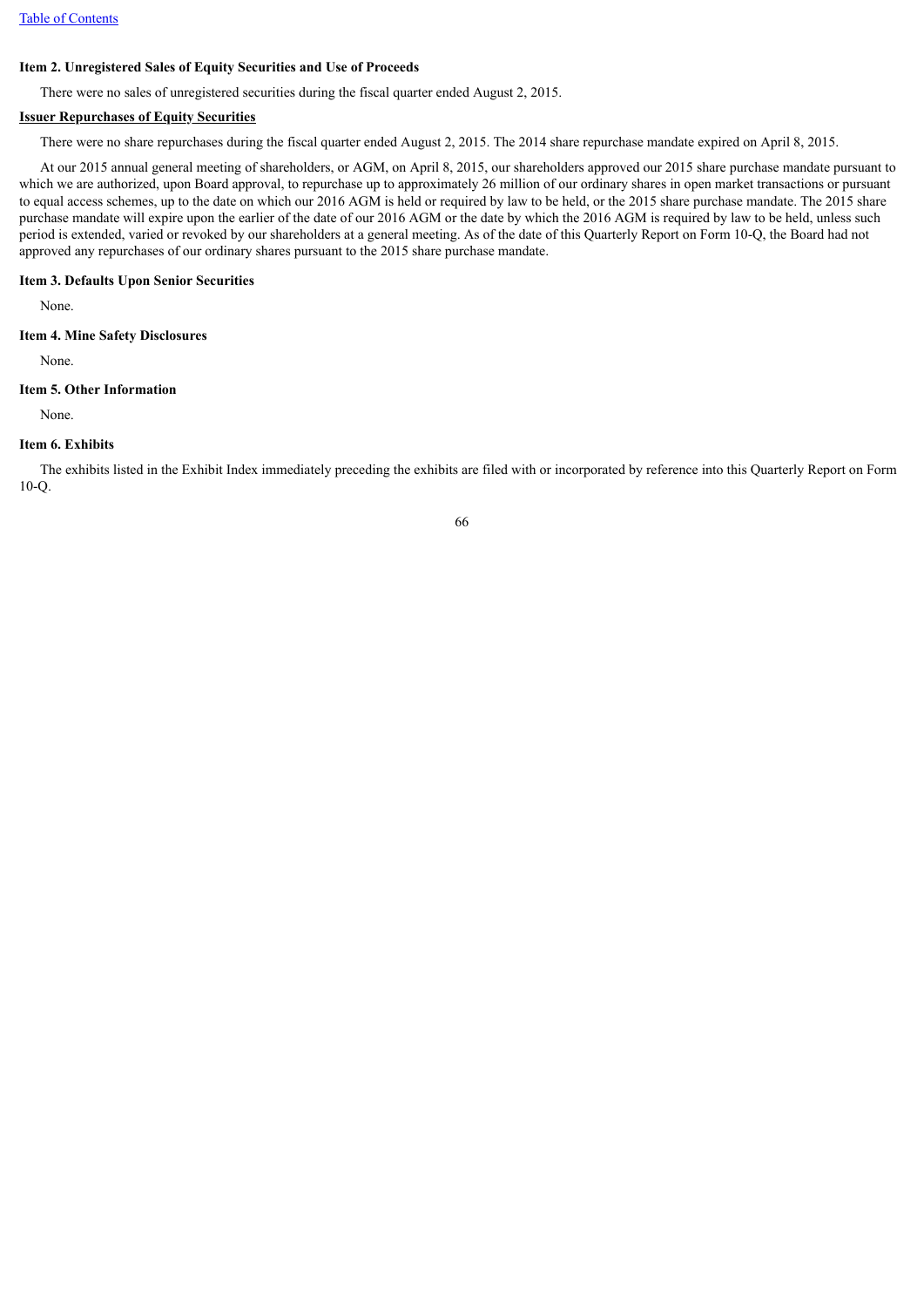## **SIGNATURES**

Pursuant to the requirements of the Securities Exchange Act of 1934, the registrant has duly caused this report to be signed on its behalf by the undersigned thereunto duly authorized.

## **AVAGO TECHNOLOGIES LIMITED**

By: /s/ Anthony E. Maslowski

Anthony E. Maslowski Chief Financial Officer

Date: September 10, 2015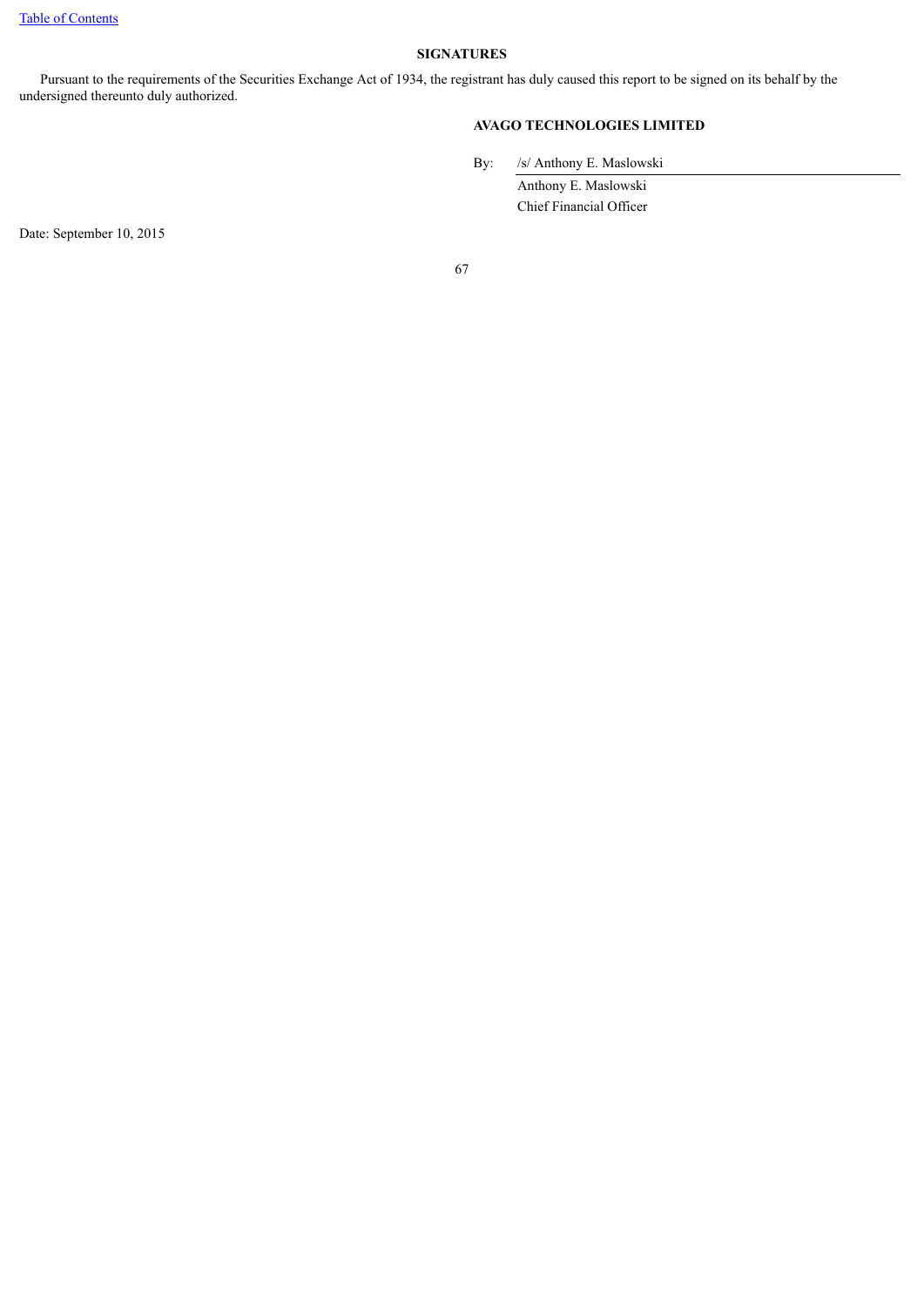# **EXHIBIT INDEX**

|                   |                                                                                                                                                                                                                                                                                                                       | Incorporated by Reference Herein                                                                                               |                   |                |
|-------------------|-----------------------------------------------------------------------------------------------------------------------------------------------------------------------------------------------------------------------------------------------------------------------------------------------------------------------|--------------------------------------------------------------------------------------------------------------------------------|-------------------|----------------|
| Exhibit<br>Number | Description                                                                                                                                                                                                                                                                                                           | Form                                                                                                                           | Filing Date       | Filed Herewith |
| $2.1*$            | Agreement and Plan of Merger, dated December 15,<br>2013, by and among LSI Corporation, Avago<br>Technologies Limited, Avago Technologies Wireless<br>(U.S.A.) Manufacturing, Inc. and Leopold Merger Sub,<br>Inc.                                                                                                    | Avago Technologies Limited<br>Current Report on Form 8-K/A<br>(Commission File No. 001-<br>34428).                             | December 16, 2013 |                |
| $2.2*$            | Agreement and Plan of Merger, dated May 28, 2015, by<br>and among Pavonia Limited, Avago Technologies<br>Limited, Safari Cayman L.P., Avago Technologies<br>Cayman Holdings Ltd., Avago Technologies Cayman<br>Finance Limited, Buffalo CS Merger Sub, Inc., Buffalo<br>UT Merger Sub, Inc. and Broadcom Corporation. | Avago Technologies Limited<br>Current Report on Form 8-K<br>(Commission File No. 001-<br>34428).                               | May 29, 2015      |                |
| $2.3*$            | Amendment No. 1 to Agreement and Plan of Merger,<br>dated July 29, 2015, by and between Avago Technologies<br>Limited and Broadcom Corporation.                                                                                                                                                                       | Avago Technologies Limited<br>Current Report on Form 8-K<br>(Commission File No. 001-<br>34428).                               | July 31, 2015     |                |
| 3.1               | Memorandum and Articles of Association                                                                                                                                                                                                                                                                                | Avago Technologies Limited<br>Current Report on Form 8-K<br>(Commission File No. 001-<br>34428).                               | August 14, 2009   |                |
| 4.1               | Form of Specimen Share Certificate for Registrant's<br>Ordinary Shares.                                                                                                                                                                                                                                               | Amendment No. 3 to Avago<br>Technologies Limited<br>Registration Statement on Form<br>S-1 (Commission File No. 333-<br>153127) | July 14, 2009     |                |
| 4.2               | Indenture, dated as of May 6, 2014, between Avago<br>Technologies Limited and U.S. Bank National<br>Association as Trustee, related to 2.0% Convertible<br>Senior Notes due 2021.                                                                                                                                     | Avago Technologies Limited<br>Current Report on Form 8-K<br>(Commission File No. 001-<br>34428).                               | May 6, 2014       |                |
| 4.3               | Form of Note (included in Exhibit 4.2).                                                                                                                                                                                                                                                                               | Avago Technologies Limited<br>Current Report on Form 8-K<br>(Commission File No. 001-<br>34428)                                | May 6, 2014       |                |
| 4.4               | Registration Rights Agreement, dated as of May 6, 2014,<br>related to 2.0% Convertible Senior Notes due 2021<br>among Avago Technologies Limited, SLP Argo I Ltd.<br>and SLP Argo II Ltd.                                                                                                                             | Avago Technologies Limited<br>Current Report on Form 8-K<br>(Commission File No. 001-<br>34428).                               | May 6, 2014       |                |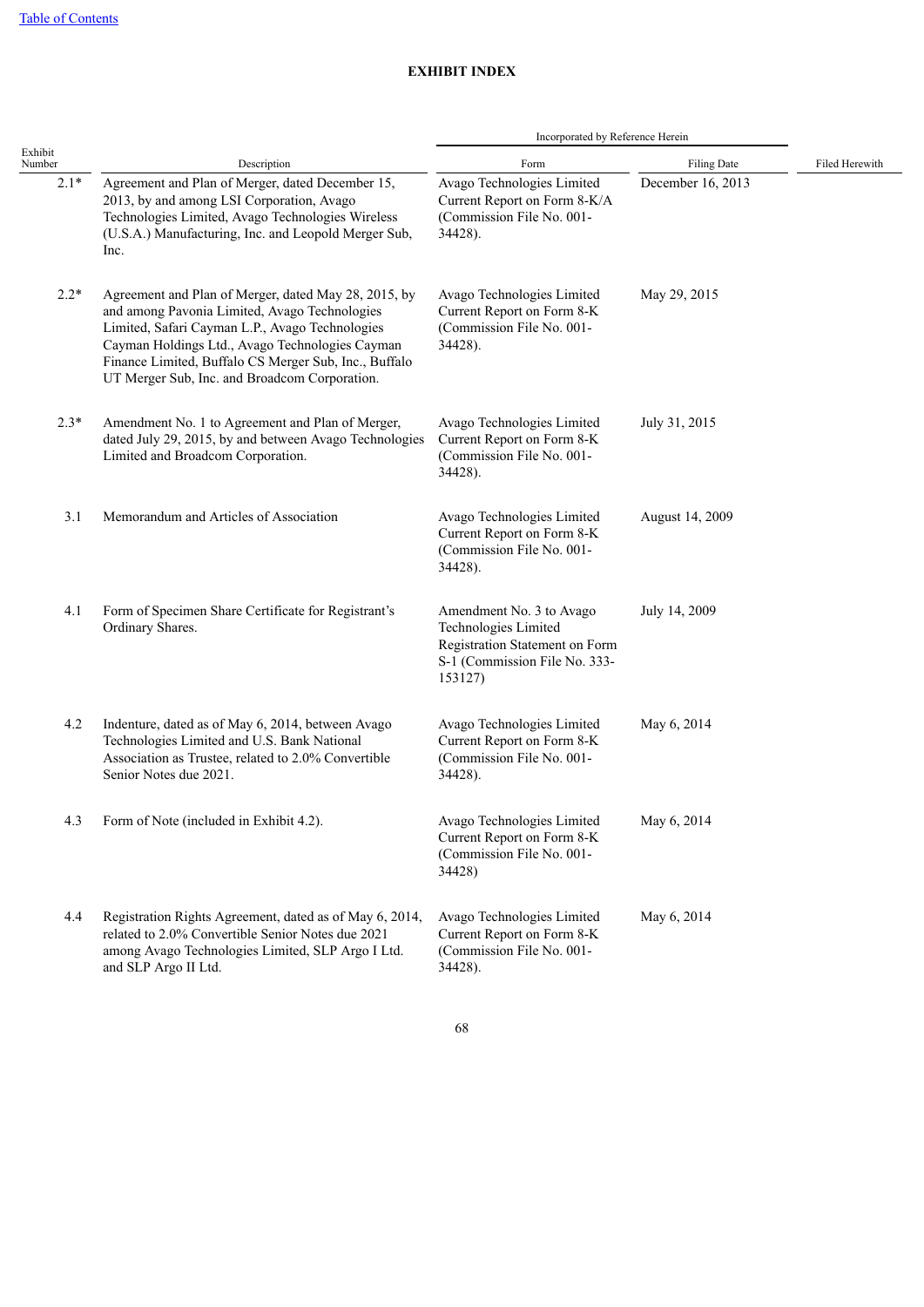|                   |                                                                                                                                                                                                  | Incorporated by Reference Herein                                                                    |                    |                |
|-------------------|--------------------------------------------------------------------------------------------------------------------------------------------------------------------------------------------------|-----------------------------------------------------------------------------------------------------|--------------------|----------------|
| Exhibit<br>Number | Description                                                                                                                                                                                      | Form                                                                                                | <b>Filing Date</b> | Filed Herewith |
| $10.1+$           | Continuing Employment Offer Letter, dated June 3,<br>2015, between Avago Technologies Limited and Charlie<br>Kawwas.                                                                             | Avago Technologies Limited<br>Quarterly Report on Form 10-Q<br>(Commission File No. 001-<br>34428). | June 10, 2015      |                |
| $10.2+$           | Severance Benefits Agreement, dated June 3, 2015,<br>between Avago Technologies Limited and Charlie<br>Kawwas.                                                                                   | Avago Technologies Limited<br>Quarterly Report on Form 10-Q<br>(Commission File No. 001-<br>34428). | June 10, 2015      |                |
| $10.3+$           | Policy on Acceleration of Executive Staff Equity Awards<br>in the Event of Death or Permanent Disability                                                                                         |                                                                                                     |                    | $\mathbf X$    |
| 31.1              | Certification of Principal Executive Officer Pursuant to<br>Rule 13a-14 of the Securities Exchange Act of 1934, As<br>Adopted Pursuant to Section 302 of the Sarbanes-Oxley<br>Act of 2002       |                                                                                                     |                    | X              |
| 31.2              | Certification of Principal Financial Officer Pursuant to<br>Rule 13a-14 of the Securities Exchange Act of 1934, As<br>Adopted Pursuant to Section 302 of the Sarbanes-Oxley<br>Act of 2002       |                                                                                                     |                    | $\mathbf X$    |
| 32.1              | Certification of Principal Executive Officer Pursuant to<br>18 U.S.C. Section 1350, As Adopted Pursuant to Section<br>906 of the Sarbanes-Oxley Act of 2002                                      |                                                                                                     |                    | $\mathbf X$    |
| 32.2              | Certification of Principal Financial Officer Pursuant to<br>18 U.S.C. Section 1350, As Adopted Pursuant to Section<br>906 of the Sarbanes-Oxley Act of 2002                                      |                                                                                                     |                    | $\mathbf X$    |
| 99.1              | Support Agreement, dated as of May 28, 2015, by and<br>among Pavonia Limited, Avago Technologies Limited<br>and Dr. Henry T. Nicholas III (together with certain of<br>his affiliated entities). | Avago Technologies Limited<br>Current Report on Form 8-K<br>(Commission File No. 001-<br>34428).    | May 29, 2015       |                |
| 99.1              | Support Agreement, dated as of May 28, 2015, by and<br>among Pavonia Limited, Avago Technologies Limited<br>and Dr. Henry Samueli (together with certain of his<br>affiliated entities).         | Avago Technologies Limited<br>Current Report on Form 8-K<br>(Commission File No. 001-<br>34428).    | May 29, 2015       |                |
| 101.INS†          | <b>XBRL Instance Document</b>                                                                                                                                                                    |                                                                                                     |                    | $\mathbf X$    |
| 101.SCH+          | XBRL Schema Document                                                                                                                                                                             |                                                                                                     |                    | $\mathbf X$    |
| 101.CAL†          | <b>XBRL Calculation Linkbase Document</b>                                                                                                                                                        |                                                                                                     |                    | $\mathbf X$    |
| 101.DEF†          | <b>XBRL Definition Linkbase Document</b>                                                                                                                                                         |                                                                                                     |                    | $\mathbf X$    |
| 101.LAB†          | XBRL Labels Linkbase Document                                                                                                                                                                    |                                                                                                     |                    | $\mathbf X$    |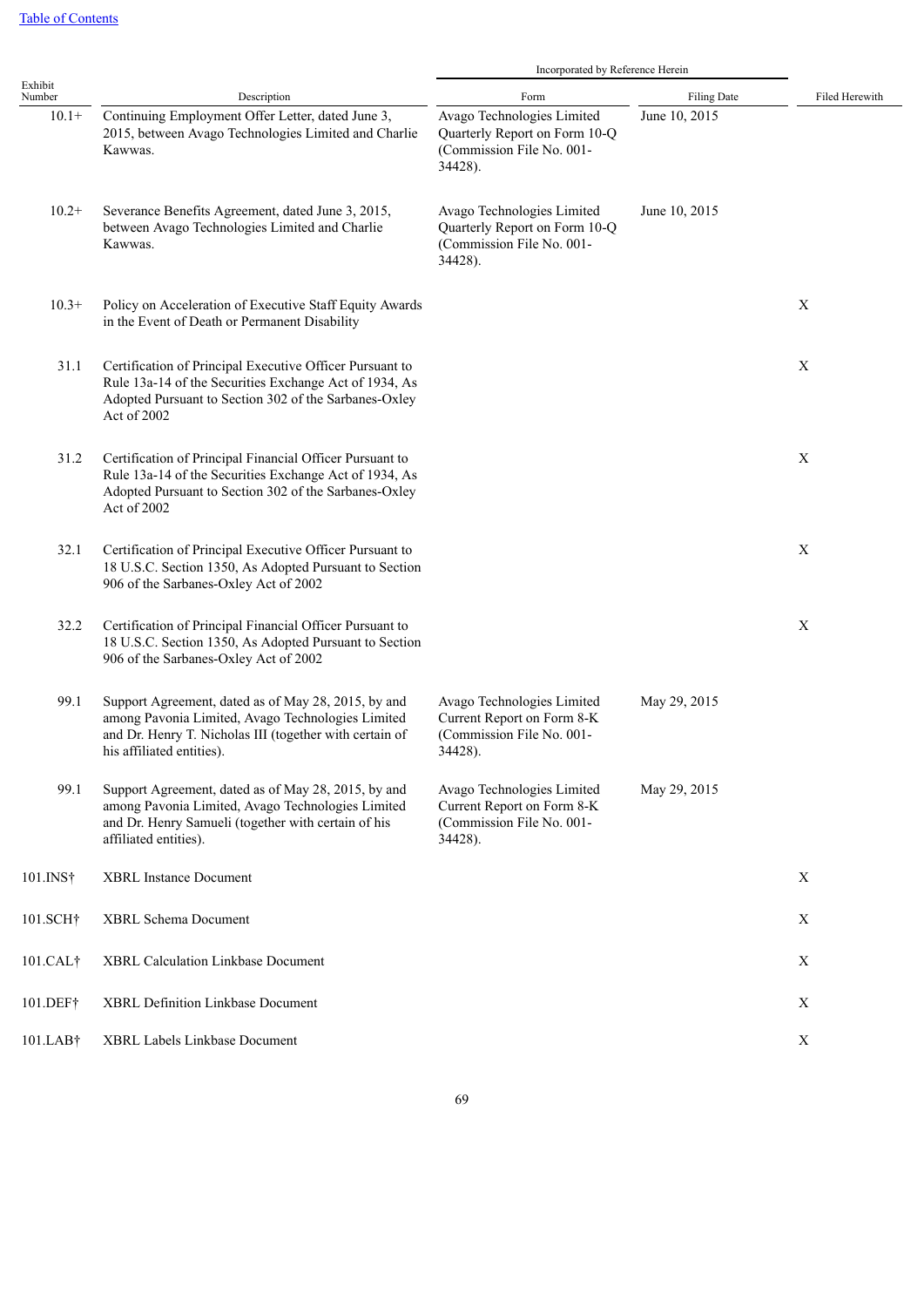|                   |                                            | Incorporated by Reference Herein |             |                |
|-------------------|--------------------------------------------|----------------------------------|-------------|----------------|
| Exhibit<br>Number | Description                                | Form                             | Filing Date | Filed Herewith |
| 101.PRE†          | <b>XBRL Presentation Linkbase Document</b> |                                  |             | . .            |

Pursuant to Item 601(b)(2) of Regulation S-K promulgated by the SEC, certain exhibits and schedules to the Agreement and Plan of Merger have been omitted. Avago hereby agrees to furnish supplementally to the SEC, upon its request, any or all of such omitted exhibits or schedules.

+ Indicates a management contract or compensatory plan or arrangement.

† Attached as Exhibit 101 to this report are the following formatted in XBRL (Extensible Business Reporting Language): (i) Unaudited Condensed Consolidated Balance Sheets at August 2, 2015 and November 2, 2014, (ii) Unaudited Condensed Consolidated Statements of Operations for the fiscal quarter and three fiscal quarters ended August 2, 2015 and August 3, 2014, (iii) Unaudited Condensed Consolidated Statements of Comprehensive Income for the fiscal quarter and three fiscal quarters ended August 2, 2015 and August 3, 2014, (iv) Unaudited Condensed Consolidated Statements of Cash Flows for the fiscal quarter and three fiscal quarters ended August 2, 2015 and August 3, 2014 and (v) Notes to Unaudited Condensed Consolidated Financial Statements.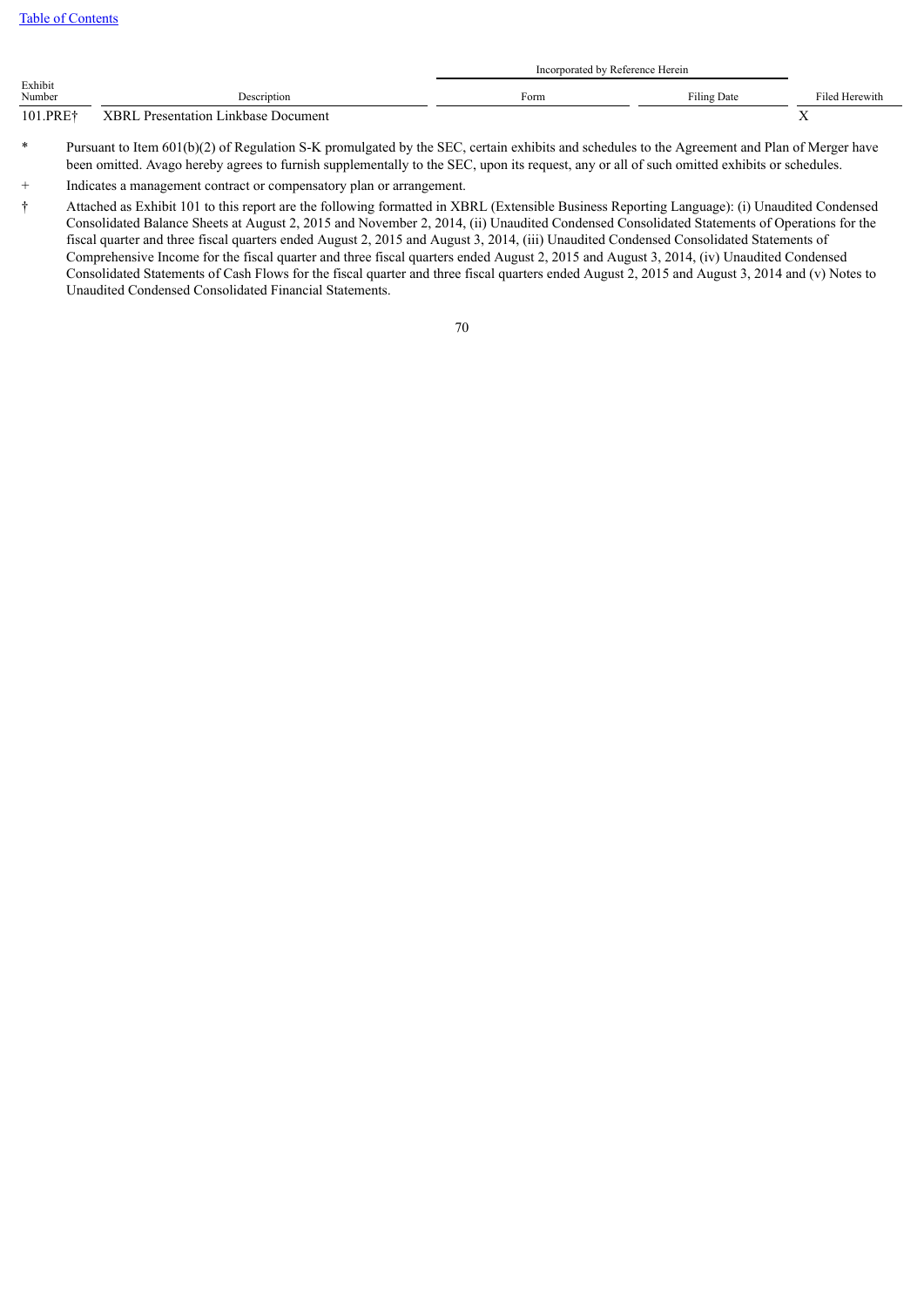

**Avago Technologies Limited (the "Company")**

# **Policy on Acceleration of Executive Staff Equity Awards in the Event of Death or Permanent Disability**

## **September 2, 2015**

This policy (the "Policy") applies in the event of the death or Permanent Disability, as defined below, of (i) any officer of the Company, as such term is defined Rule 16a-1, promulgated under the Securities Exchange Act of 1934, as amended (each, an "Officer") and (ii) any member of the Executive Staff, from time to time, of the Chief Executive Officer of the Company (the "CEO"), as determined by the CEO (each such person, an "Executive Staff Member" and together with the Officers, the "Covered Executives").

The Board of Directors of the Company (the "Board") believes that it is important to provide Covered Executives with certain benefits relating to their outstanding equity and equity-linked awards, as set forth below, upon his or her termination of service to the Company and its subsidiaries (collectively, "Avago") due to death or Permanent Disability, to enhance Covered Executives' financial security thereby providing incentive and encouragement to remain with Avago notwithstanding the possibility of such an event.

In the event an employee of Avago experiences a Covered Termination at a time when he or she is a Covered Executive, each outstanding and unvested Company equity and equity-linked award held by such employee that as of the Termination Date, pursuant to its terms, vests solely based upon continued service (including, without limitation, each time-based share option and restricted share unit award and each performance option and restricted share unit award for which the performance criteria has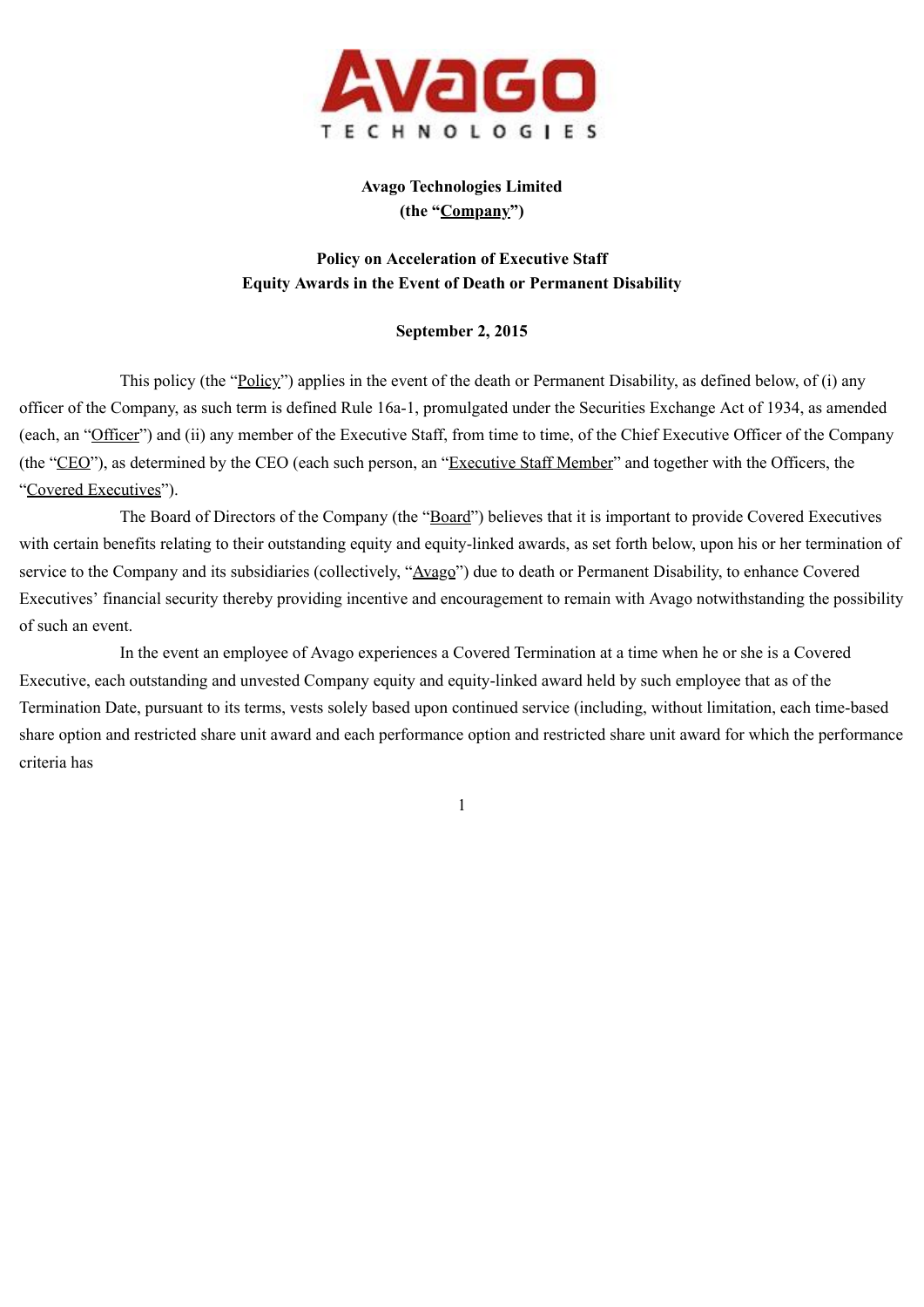been met as of the Termination Date), shall automatically become vested and, if applicable, any forfeiture restrictions or rights of repurchase thereon shall immediately lapse, in each case, with respect to one-hundred percent (100%) of that number of unvested Company ordinary shares underlying such equity award as of the Termination Date.

"Covered Termination" means the termination of Covered Executive's employment because of Covered Executive's death or Permanent Disability, in each case, to the extent necessary, that constitutes a "Separation from Service" (as defined below).

"Permanent Disability" means the Covered Executive is unable to engage in any substantial gainful activity by reason of any medically determinable physical or mental impairment which can be expected to result in death or which has lasted or can be expected to last for a continuous period of not less than twelve (12) months.

"Termination Date" means the date Covered Executive experiences a Covered Termination.

Notwithstanding any provision to the contrary in this Policy, no amount deemed deferred compensation subject to Section 409A of the Internal Revenue Code of 1986, as amended (the "Code") shall be payable pursuant to this Policy unless Covered Executive's termination of employment constitutes a "separation from service" with Avago within the meaning of Section 409A of the Code and the Department of Treasury regulations and other guidance promulgated thereunder ("Separation from Service") and, except as provided in the following paragraph, any such amount shall be paid or distributed on the sixtieth (60th) day following the Covered Executive's Separation from Service.

If the Covered Executive is deemed at the time of his or her Separation from Service to be a "specified employee" for purposes of Section 409A(a)(2)(B)(i) of the Code, to the extent delayed commencement of any portion of the benefits to which Executive is entitled under this Policy is required in order to avoid a prohibited distribution under Section 409A(a)(2)(B)(i) of the Code, such portion of Covered Executive's benefits shall not be provided to Executive (or such Executive's heirs, executors, legatees, administrators or successors, as applicable) prior to the earlier of (a) the expiration of the six (6)-month period measured from the date of Executive's Separation from Service or (b) the date of Executive's death. Upon the first business day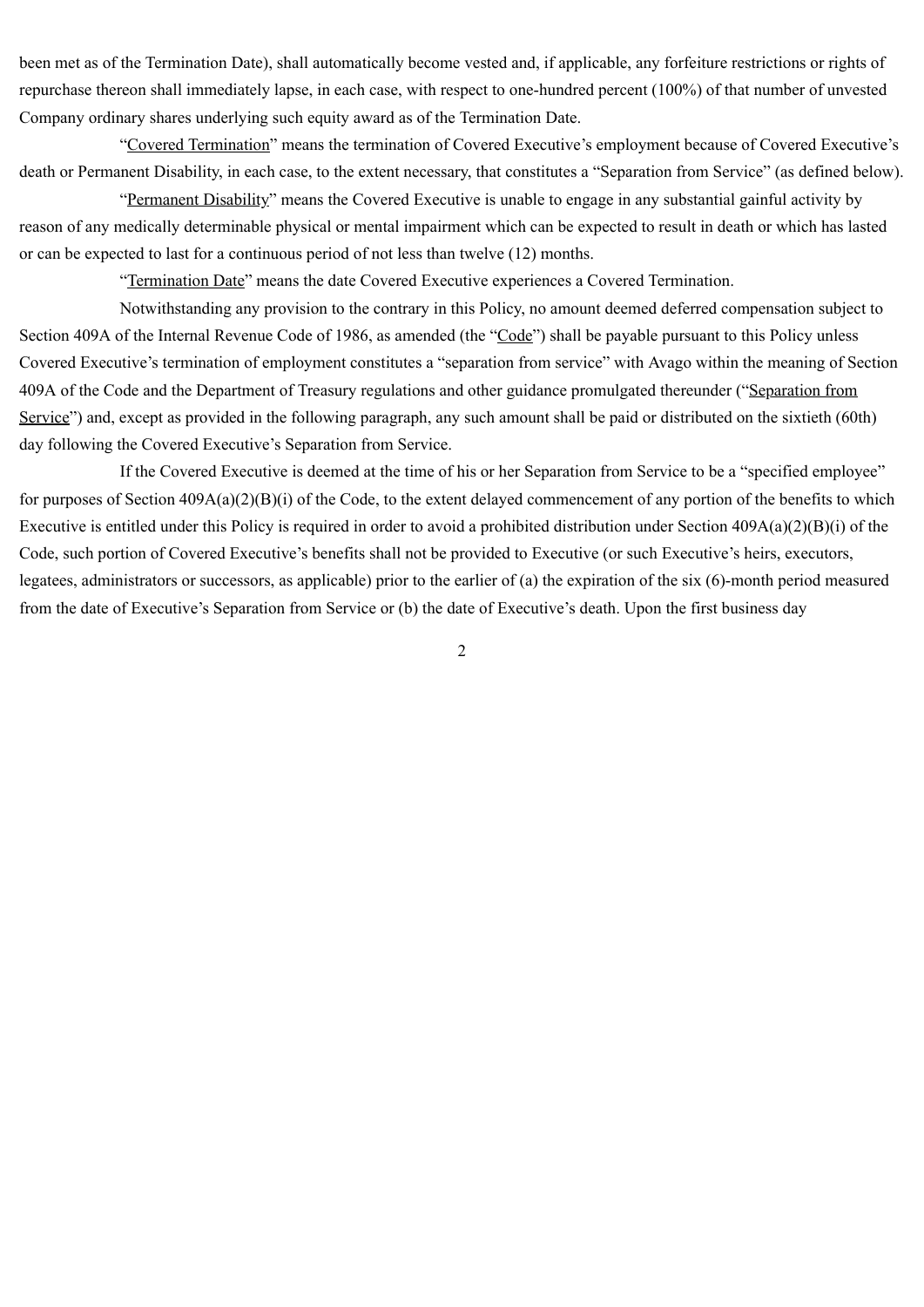following the expiration of the applicable Code Section 409A(a)(2)(B)(i) period, all payments deferred pursuant to this paragraph shall be paid or distributed in a single lump sum to Executive.

Each Covered Executive's employment with Avago is and shall continue to be "at-will," as defined under applicable law.

The benefits provided under this Policy are intended to be additive to any benefits a Covered Executive becomes entitled to under any other policy, program, plan or agreement, notwithstanding any language therein to the contrary, unless the provision of benefits hereunder is deemed by the Committee to be duplicative. Any determination of the Committee shall be conclusive and binding on the Company and the applicable Covered Executive. The determination of the Committee need not be uniform with respect to one or more Covered Executives.

> The Policy will be governed by and construed in accordance with the laws of the State of California. The Board may amend, repeal or replace the Policy in whole or part at any time.

> > 3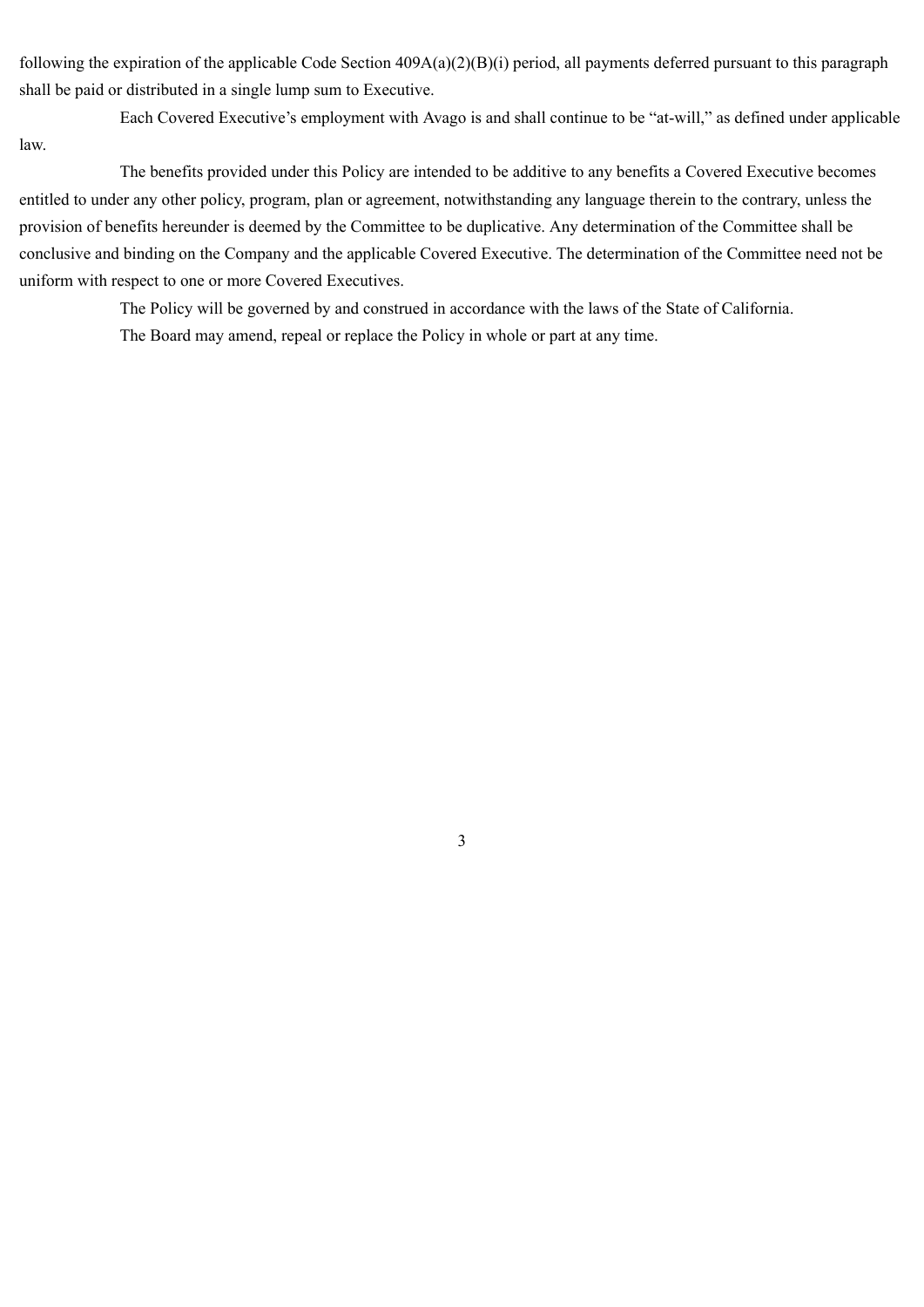Policy adopted: September 2, 2015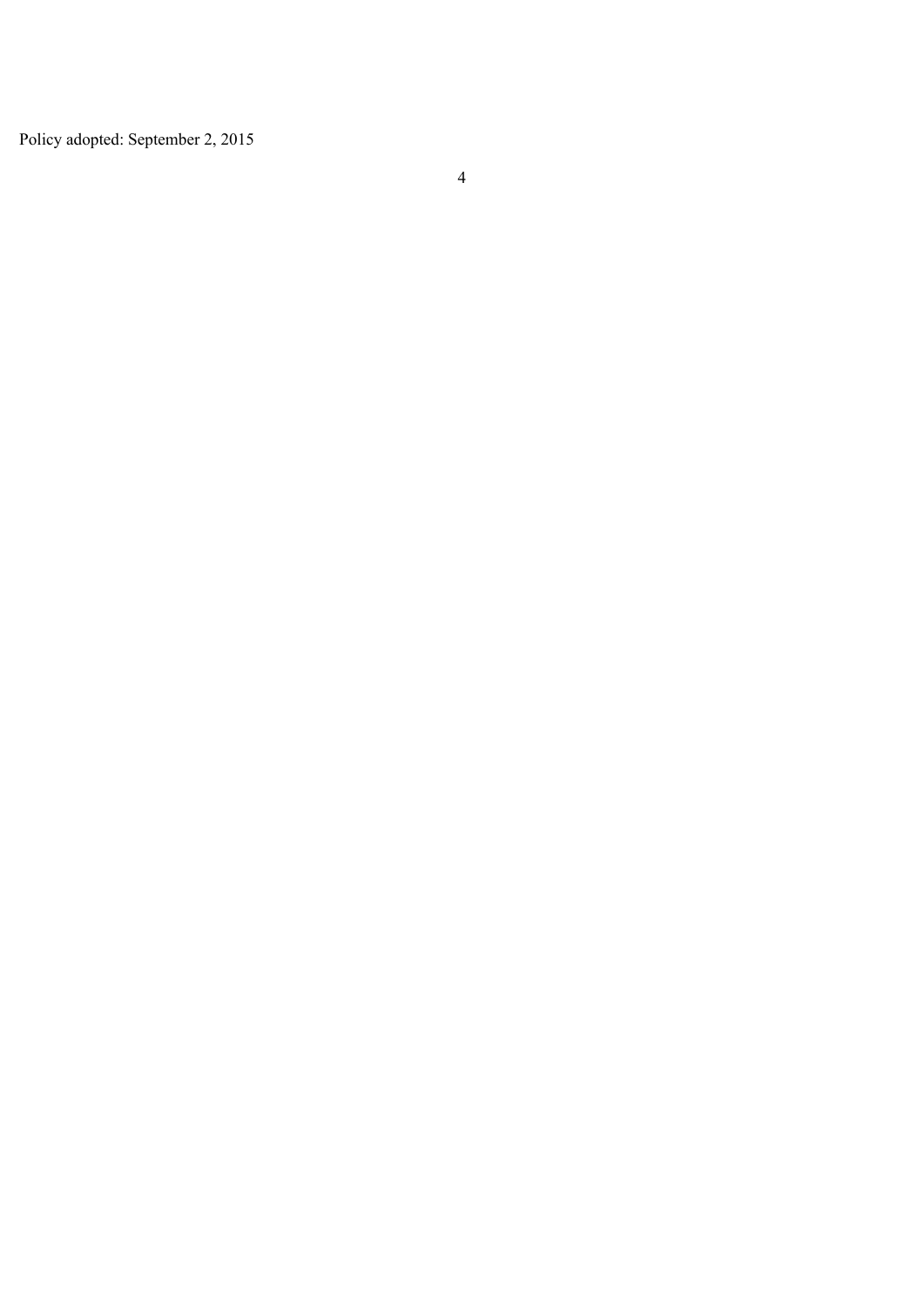## **CERTIFICATION OF CHIEF EXECUTIVE OFFICER PURSUANT TO SECTION 302 OF THE SARBANES-OXLEY ACT OF 2002**

I, Hock E. Tan, certify that:

- 1. I have reviewed this Quarterly Report on Form 10-Q of Avago Technologies Limited;
- 2. Based on my knowledge, this report does not contain any untrue statement of a material fact or omit to state a material fact necessary to make the statements made, in light of the circumstances under which such statements were made, not misleading with respect to the period covered by this report;
- 3. Based on my knowledge, the financial statements, and other financial information included in this report, fairly present in all material respects the financial condition, results of operations and cash flows of the registrant as of, and for, the periods presented in this report;
- 4. The registrant's other certifying officer and I are responsible for establishing and maintaining disclosure controls and procedures (as defined in Exchange Act Rules 13a-15(e) and 15d-15(e)) and internal control over financial reporting (as defined in Exchange Act Rules 13a-15(f) and 15d-15(f)) for the registrant and have:
	- a. Designed such disclosure controls and procedures, or caused such disclosure controls and procedures to be designed under our supervision, to ensure that material information relating to the registrant, including its consolidated subsidiaries, is made known to us by others within those entities, particularly during the period in which this report is being prepared;
	- b. Designed such internal control over financial reporting, or caused such internal control over financial reporting to be designed under our supervision, to provide reasonable assurance regarding the reliability of financial reporting and the preparation of financial statements for external purposes in accordance with generally accepted accounting principles;
	- c. Evaluated the effectiveness of the registrant's disclosure controls and procedures and presented in this report our conclusions about the effectiveness of the disclosure controls and procedures, as of the end of the period covered by this report based on such evaluation; and
	- d. Disclosed in this report any change in the registrant's internal control over financial reporting that occurred during the registrant's most recent fiscal quarter (the registrant's fourth fiscal quarter in the case of an annual report) that has materially affected, or is reasonably likely to materially affect, the registrant's internal control over financial reporting; and
- 5. The registrant's other certifying officer and I have disclosed, based on our most recent evaluation of internal control over financial reporting, to the registrant's auditors and the audit committee of the registrant's board of directors (or persons performing the equivalent functions):
	- a. All significant deficiencies and material weaknesses in the design or operation of internal control over financial reporting which are reasonably likely to adversely affect the registrant's ability to record, process, summarize and report financial information; and
	- b. Any fraud, whether or not material, that involves management or other employees who have a significant role in the registrant's internal control over financial reporting.

Date: September 10, 2015

/s/ Hock E. Tan

Hock E. Tan Chief Executive Officer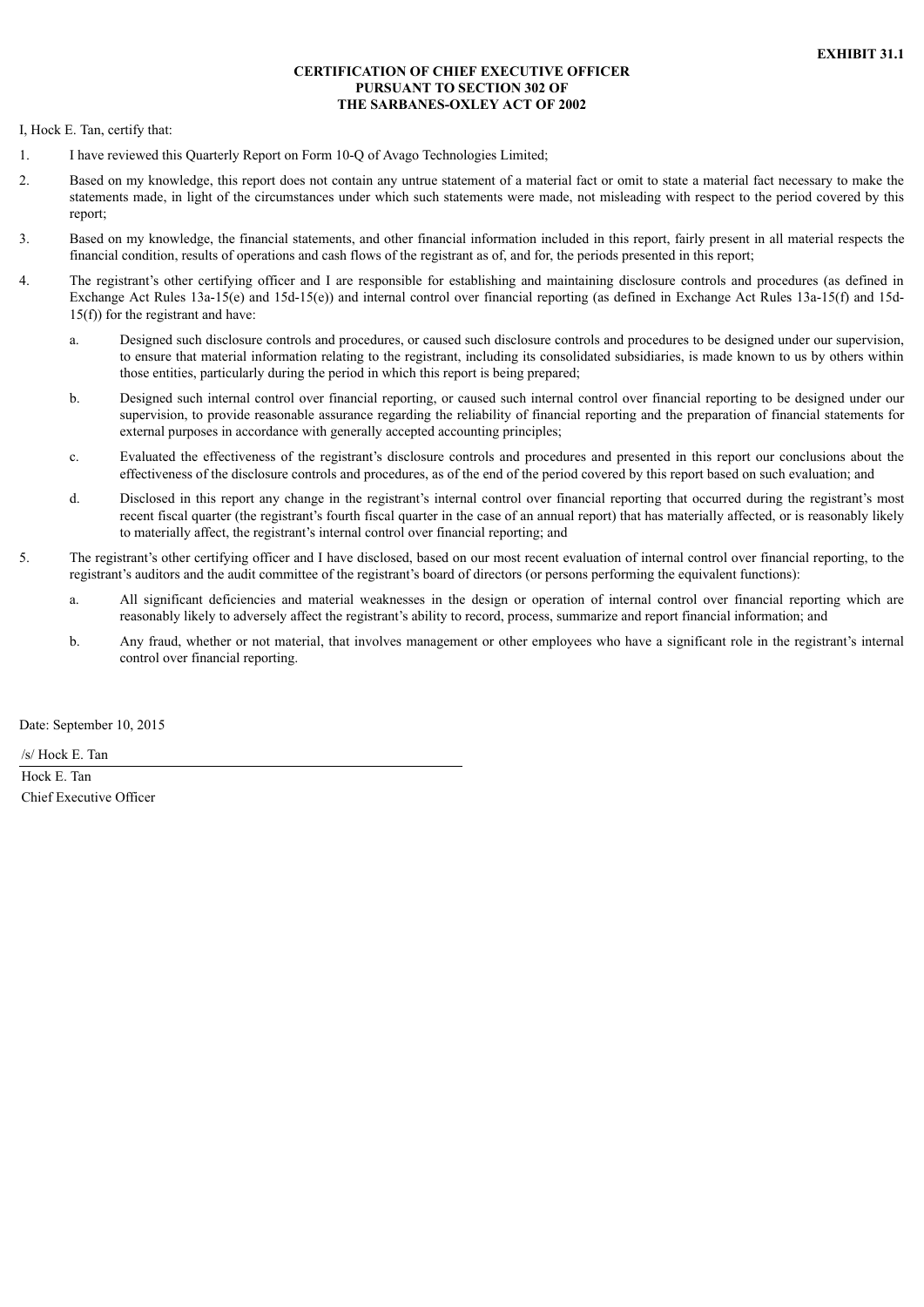## **CERTIFICATION OF CHIEF FINANCIAL OFFICER PURSUANT TO SECTION 302 OF THE SARBANES-OXLEY ACT OF 2002**

I, Anthony E. Maslowski, certify that:

- 1. I have reviewed this Quarterly Report on Form 10-Q of Avago Technologies Limited;
- 2. Based on my knowledge, this report does not contain any untrue statement of a material fact or omit to state a material fact necessary to make the statements made, in light of the circumstances under which such statements were made, not misleading with respect to the period covered by this report;
- 3. Based on my knowledge, the financial statements, and other financial information included in this report, fairly present in all material respects the financial condition, results of operations and cash flows of the registrant as of, and for, the periods presented in this report;
- 4. The registrant's other certifying officer and I are responsible for establishing and maintaining disclosure controls and procedures (as defined in Exchange Act Rules 13a-15(e) and 15d-15(e)) and internal control over financial reporting (as defined in Exchange Act Rules 13a-15(f) and 15d-15(f)) for the registrant and have:
	- a. Designed such disclosure controls and procedures, or caused such disclosure controls and procedures to be designed under our supervision, to ensure that material information relating to the registrant, including its consolidated subsidiaries, is made known to us by others within those entities, particularly during the period in which this report is being prepared;
	- b. Designed such internal control over financial reporting, or caused such internal control over financial reporting to be designed under our supervision, to provide reasonable assurance regarding the reliability of financial reporting and the preparation of financial statements for external purposes in accordance with generally accepted accounting principles;
	- c. Evaluated the effectiveness of the registrant's disclosure controls and procedures and presented in this report our conclusions about the effectiveness of the disclosure controls and procedures, as of the end of the period covered by this report based on such evaluation; and
	- d. Disclosed in this report any change in the registrant's internal control over financial reporting that occurred during the registrant's most recent fiscal quarter (the registrant's fourth fiscal quarter in the case of an annual report) that has materially affected, or is reasonably likely to materially affect, the registrant's internal control over financial reporting; and
- 5. The registrant's other certifying officer and I have disclosed, based on our most recent evaluation of internal control over financial reporting, to the registrant's auditors and the audit committee of the registrant's board of directors (or persons performing the equivalent functions):
	- a. All significant deficiencies and material weaknesses in the design or operation of internal control over financial reporting which are reasonably likely to adversely affect the registrant's ability to record, process, summarize and report financial information; and
	- b. Any fraud, whether or not material, that involves management or other employees who have a significant role in the registrant's internal control over financial reporting.

Date: September 10, 2015

/s/ Anthony E. Maslowski

Anthony E. Maslowski Chief Financial Officer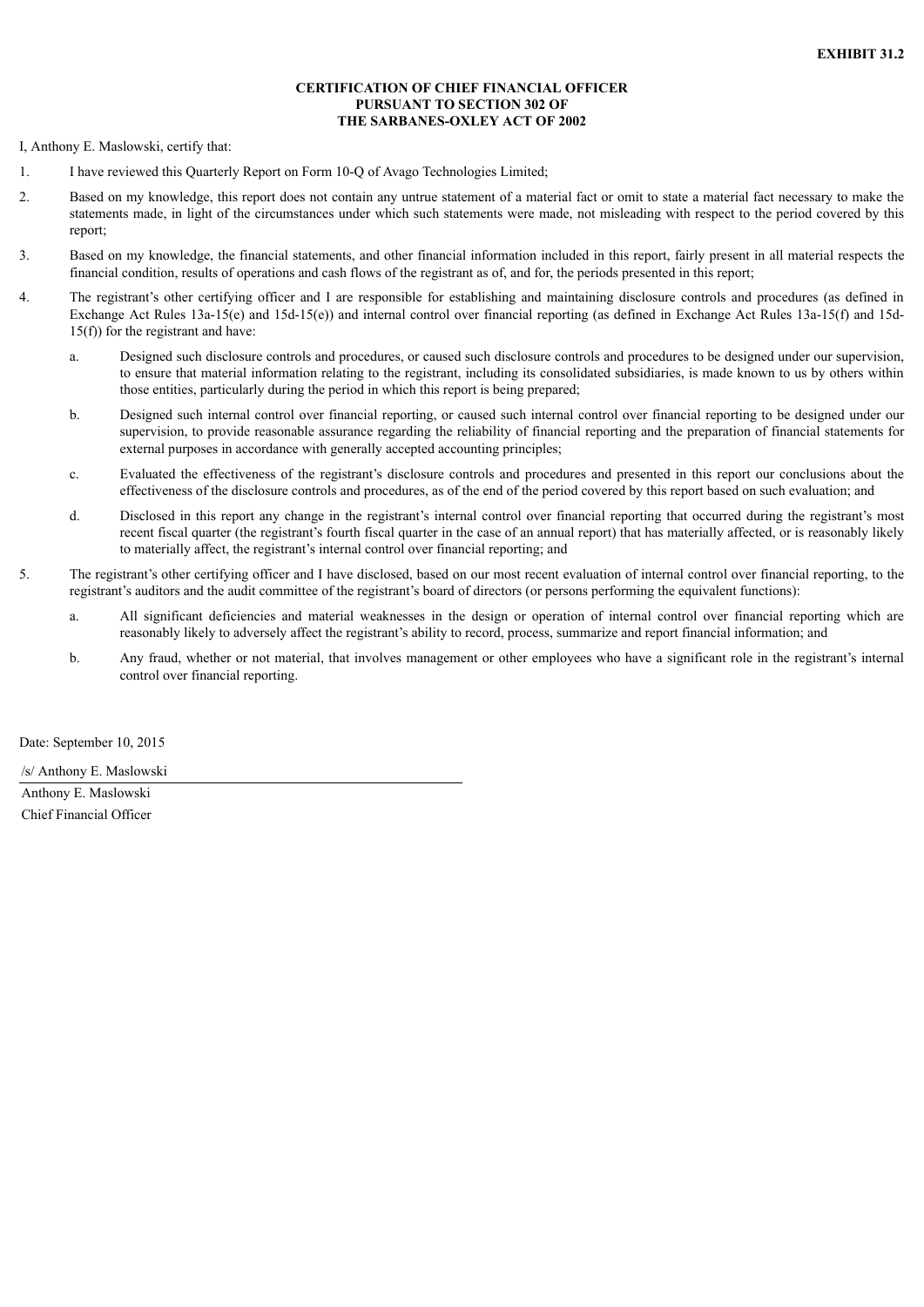## **CERTIFICATION OF THE CHIEF EXECUTIVE OFFICER PURSUANT TO 18 U.S.C. SECTION 1350, AS ADOPTED PURSUANT TO SECTION 906 OF THE SARBANES-OXLEY ACT OF 2002**

In connection with the Quarterly Report on Form 10-Q of Avago Technologies Limited (the "Company") for the quarter ended August 2, 2015 as filed with the Securities and Exchange Commission on the date hereof (the "Report"), the undersigned, Hock E. Tan, Chief Executive Officer of the Company, hereby certifies, pursuant to 18 U.S.C. Section 1350, that:

- (1) The Report fully complies with the requirements of Section 13(a) or 15(d) of the Securities Exchange Act of 1934; and
- (2) The information contained in the Report fairly presents, in all material respects, the financial condition and results of operations of the Company.

Date: September 10, 2015 /s/ Hock E. Tan

Hock E. Tan Chief Executive Officer

The foregoing certification is being furnished solely pursuant to 18 U.S.C. § 1350 and is not being filed as part of the Report or as a separate disclosure document.